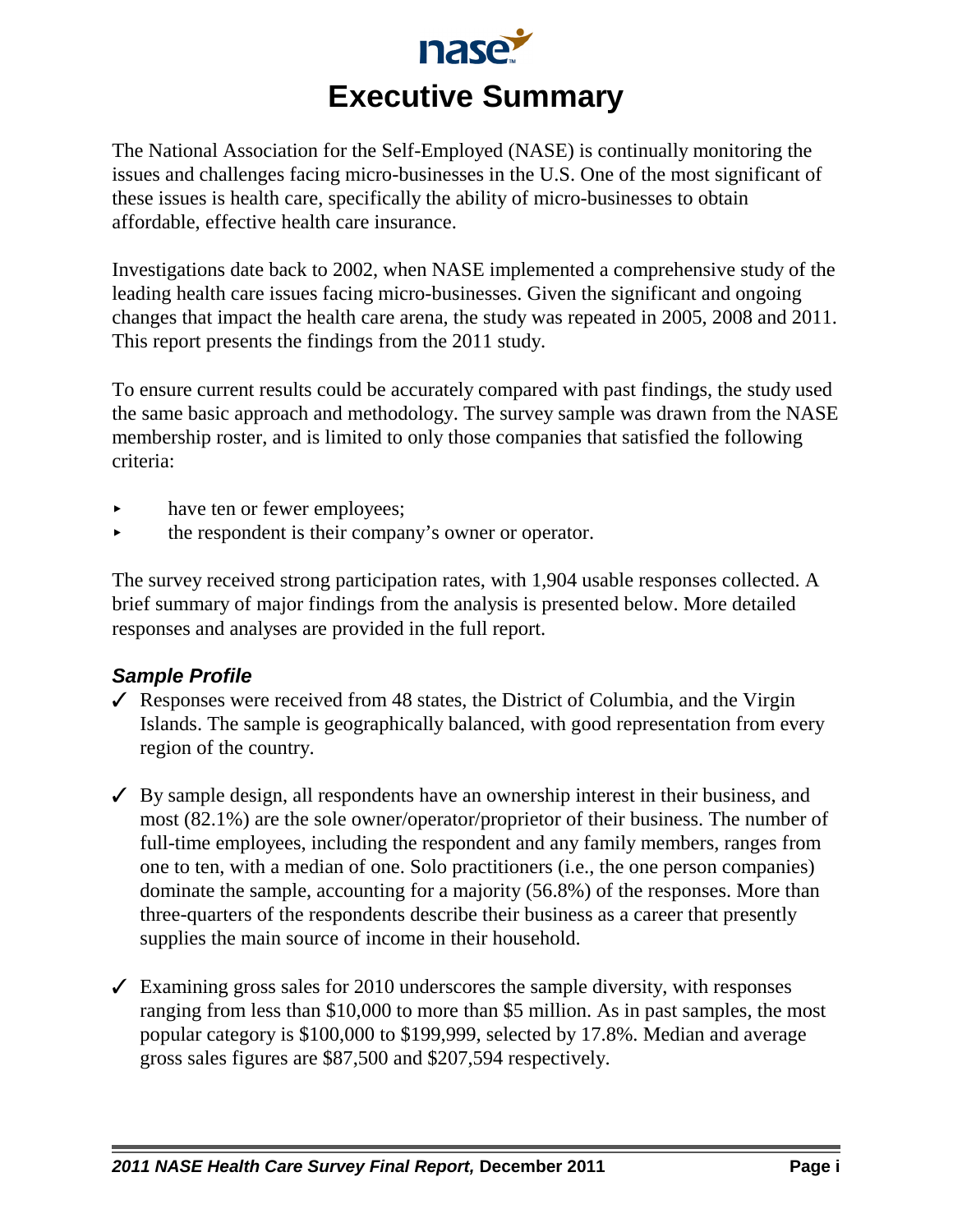

- $\checkmark$  Few changes are seen since 2008 regarding business organization methods. A sole proprietorship continues to be the most common business organizational structure by far, cited by 56.3%. A Chapter S Corporation and a Limited Liability Company are the only other structures cited by an appreciable number of respondents, indicated by about 17% each.
- $\checkmark$  The sample encompasses businesses ranging from start-ups (in operation for less than one year) to companies that have been in business for 35 or more years. The most prevalent company age segment is 5 to 9 years, followed closely by 10 to 14 years, with these two segments collectively accounting for 37% of the sample.
- $\checkmark$  Men outnumber women in the sample by a small margin (53.7% men versus 42.3%) women). All age groups are represented (average age is 50.7 years).

#### *Health Insurance Coverage for the Business Owner/Operator*

- $\checkmark$  The percentage of respondents who have health insurance that they have purchased, either directly or through their business, reaches its highest point to date, cited by 77%. The percentage with coverage under a spouse's plan drops to 5.7%, continuing a trend seen since 2005. The percentage without health insurance coverage is 12.6%, a small improvement from the 14.3% level seen in 2005 and 2008. As seen in past studies, those most likely to lack health insurance coverage are respondents from the smallest companies and those under the age of 36. Age segmentation shows an especially strong gradient, with more than one in five of those under 36 lacking health insurance, versus only 5.5% of those over 65.
- $\checkmark$  There have been no significant shifts in opinion since 2005 regarding access to health insurance. A large majority — more than eight of every ten respondents — continue to feel that small businesses are at a disadvantage compared with large businesses when it comes to health insurance access. Close to a majority do not feel they have health insurance options that fit their company's needs. Knowing where to find health insurance is less of a problem. For the first time, a plurality agree with the statement "I know exactly where to find health insurance coverage for myself and my employees" although nearly the same number disagree (37.9% agree; 36% disagree).
- $\triangle$  As in 2005 and 2008, a plurality of respondents feel it is the employer's responsibility to offer health insurance, and that health insurance is a necessity to remain competitive for employee recruitment. However, support for these issues has decreased over the years, and the percentage who are uncertain continues to grow.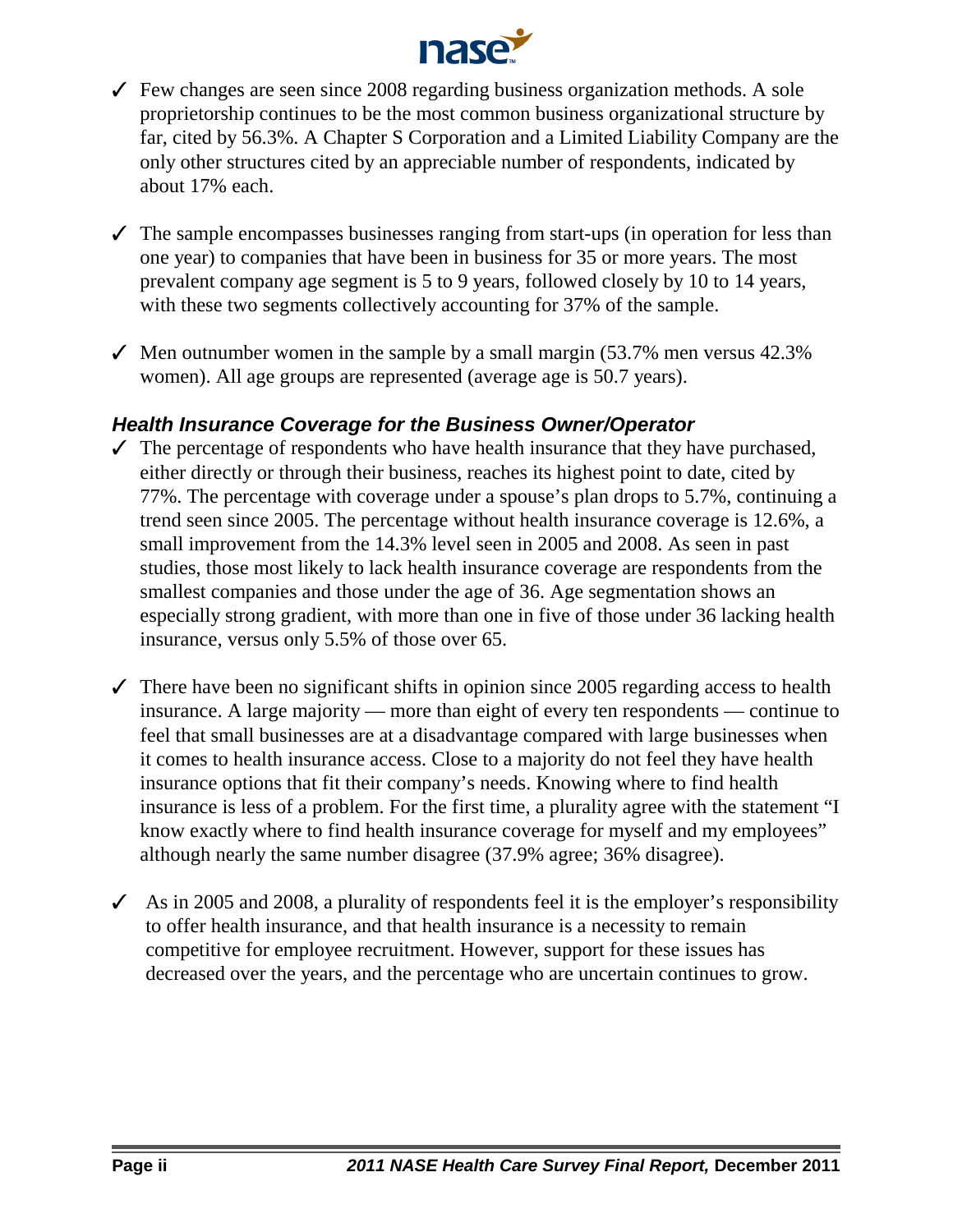

### *Health Insurance Coverage Through the Business*

- $\checkmark$  The incidence of offering health insurance through the business (either for the owner or the employees) has dropped a small amount, but remains above the level seen in the 2005 survey. 43.5% presently offer health insurance through their business, a decline from 46.8% in 2008, but an improvement over the 38.5% level seen in 2005. In a break from past patterns, only 56.5% who are presently covered by health insurance are purchasing that policy through their business. This is a notable drop from the nearly 70% level seen in 2005 and 2008.
- $\checkmark$  Cost remains the leading barrier to obtaining health insurance through the business, cited by about 82% as an important barrier, and by nearly 70% as the single most significant barrier. Cost concerns have increased a small amount since 2005, and continue to dwarf all other factors by a wide margin. A lack of interest in offering insurance, the second most significant barrier, is cited by only 8.3%.
- $\checkmark$  Those who do not presently offer/have health insurance through their business were asked "if the new health care reform law (which goes into full effect in 2014) lowers health coverage costs, how likely are you to provide and pay for a portion of health coverage for your employees?"About one in five respondents say they would be "very likely" to do so; an additional 14.1% would be "somewhat likely" to do so. The largest share of respondents (36.2%) are unsure, with the remaining 29.4% reporting they would be unlikely to do so. Those most likely to offer insurance through their business if the new health care reform law lowers costs are those under 36 and those who are not presently covered under any type of health insurance. There is no consensus of opinion in all other segments — while some show interest in the possibility of offering health insurance, about an equal number do not, with the most popular response often being "unsure."
- $\checkmark$  Those who presently offer some form of health insurance through their business were asked to describe specific features and coverage issues. Leading findings include:
	- $\blacktriangleright$  As in 2005 and 2008, the business owner is by far the one most likely to be covered under a health insurance plan through the business, cited by 93.5%. The percentage whose plan covers all or some of the full-time employees has increased a small amount since 2008, rising from 18.6% to 20.4%, but remains below the peak level of 46.2% seen in 2005. Fewer than 3% offer health insurance to part-time staff, with the situation unchanged since 2005.
	- $\triangleright$  A PPO provider remains the most prevalent type of health plan offered, but its popularity has declined a notable amount over time, dropping from a majority level in 2005 to 38% in 2011. There have been concurrent increases in the prevalence of traditional plans/fee for service and high deductible plans. The latter shows the greatest rate of increase, jumping from less than 6% in 2005 to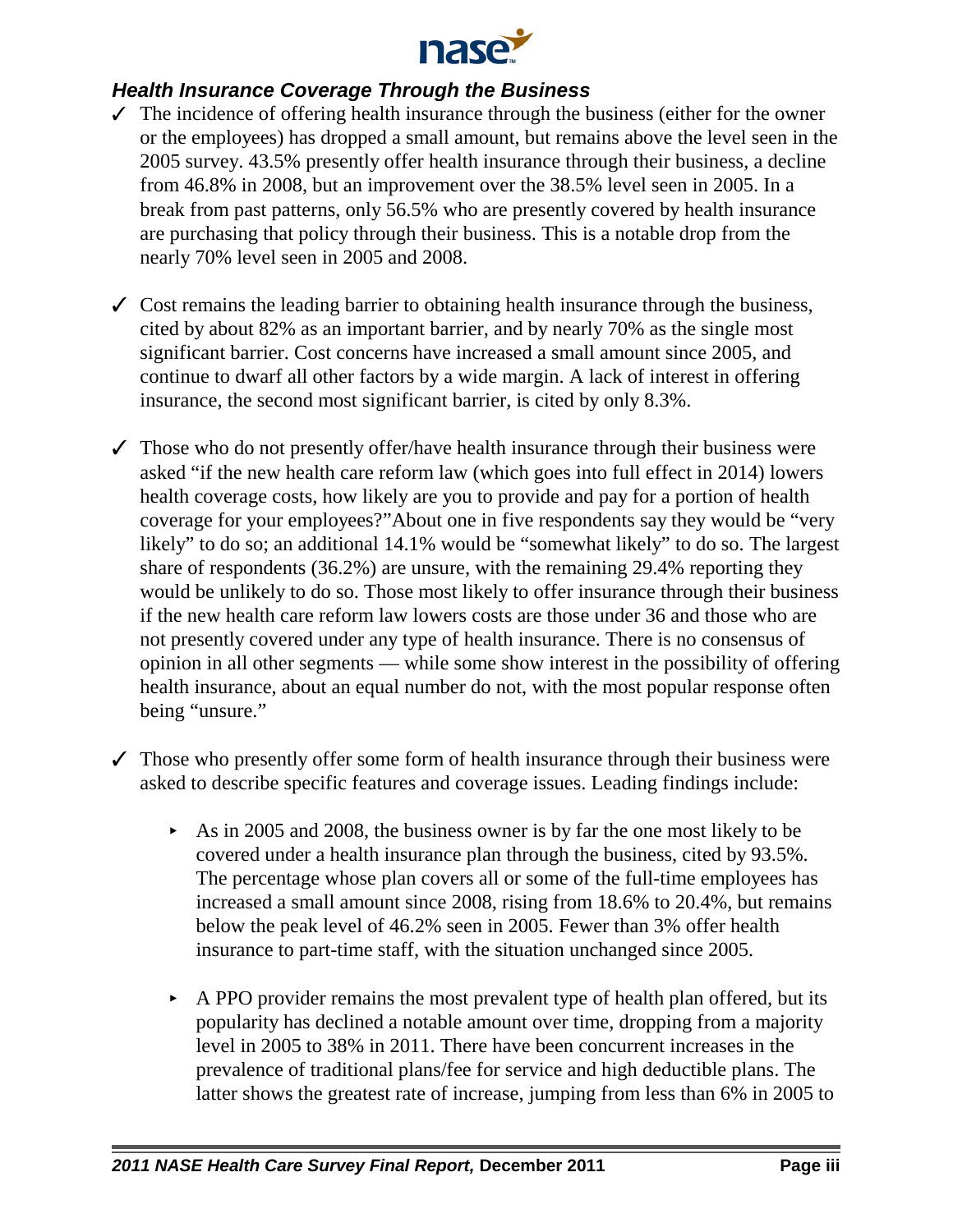

nearly 20% in 2011. The actual prevalence of high deductible plans is even higher — many of the "other" responses describe a high deductible plan that would be compatible with an HSA, but the respondents note that they did not fund the HSA.

- $\blacktriangleright$  The prevalence of spouse and dependant coverage has remained stable since 2005: about 22% of the plans offer spouse coverage; about 41% offer spouse and dependant coverage. Respondents from the larger companies are the ones most apt to report spouse/dependant coverage as a plan feature.
- $\blacktriangleright$  There has been a continued shift toward individual plans since 2005 only 33.6% of the 2005 respondents had an individual plan, versus 58.9% in 2011. Individual plans are cited by a majority of respondents in every segment except for companies with six or more employees, where group plans are the preferred option.
- $\triangleright$  There has been a continued increase in the percentage of gross sales spent on health insurance premiums since 2005, with median costs rising from 3.7% of gross sales to 6.4%. Increases are especially pronounced at the upper ranges the 90<sup>th</sup> percentile values increase from 10.1% in the 2005 survey to 25% in the 2008 survey, and further up to 30.2% in the 2011 survey. In a repeat of past patterns, the smaller companies spend a significantly higher amount (in terms of a percentage of their gross) on health insurance premiums, with median expenditures reaching as high as 19% of their 2010 gross.
- As seen in past surveys, most respondents  $(61.6\%)$  say the company pays the entire premium for health insurance, but there continues to be cost-shifting to the employee. In 2005, 25.6% of the respondents indicated that their employees paid part of the insurance cost (an average of 64.5%). In 2011, nearly 37% indicate that their employees cost-share, with the employee paying an average of 85% of the cost.
- Increases in health insurance costs are again the norm, with  $81.3\%$  of the 2011 survey respondents indicating that the cost of their insurance premiums have risen in the past 12 months. Only 2.3% report a cost decrease, with the balance citing no change (or were unable to determine cost changes).The average increase is 16.3%.
- < Insurance cost and affordability continue to garner low satisfaction levels, with a solid majority rating their satisfaction as "low" for both metrics. A smaller number, but still a majority, have low satisfaction with the number of coverage options available. Responses temper somewhat with regard to the ease of submitting claims/paperwork, with a plurality indicating they are highly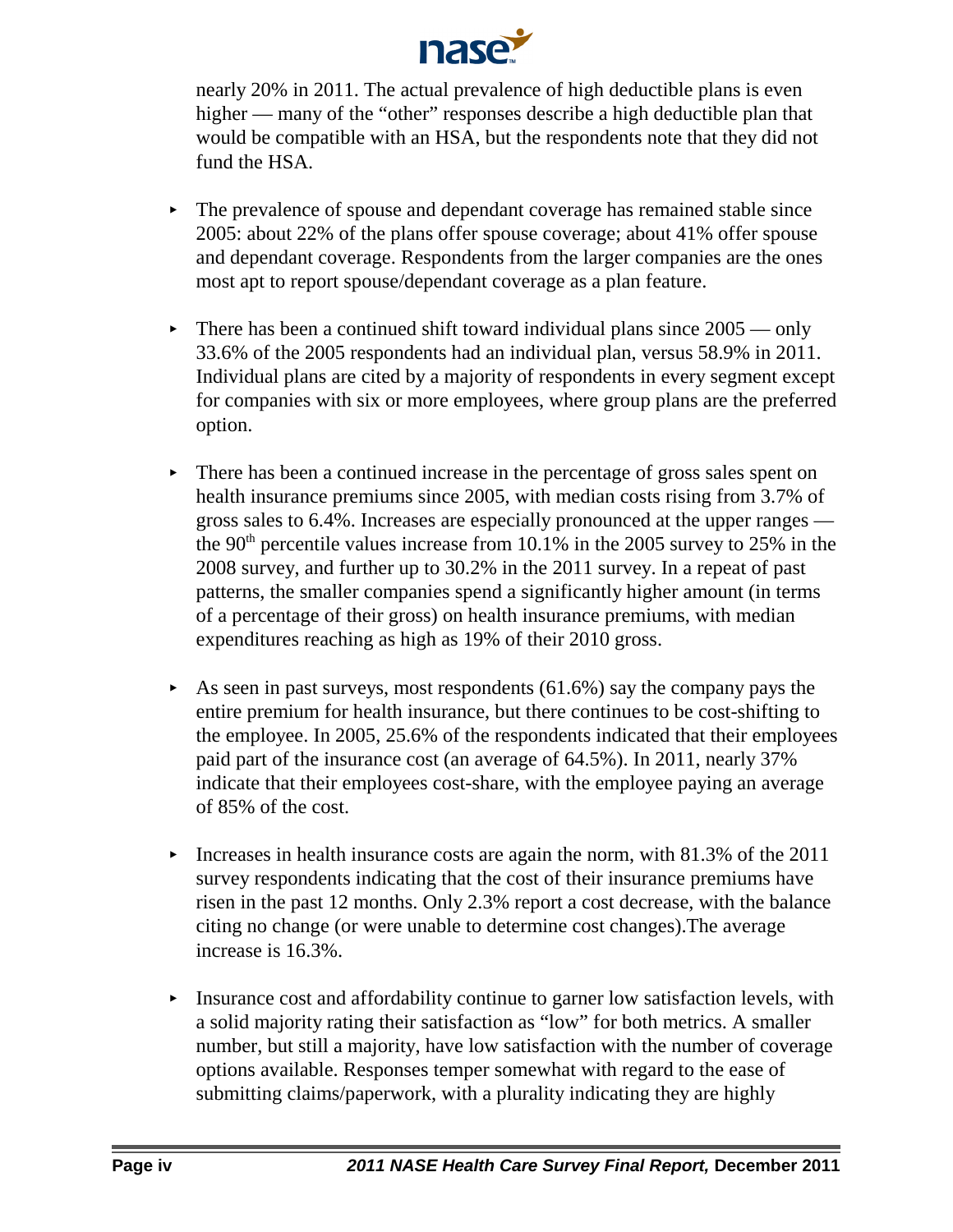

satisfied with the process, a small increase from the rates seen in 2008. Improvements from 2008 are also seen with regard to the quality of care provided, albeit the percentage who are highly satisfied still remain well below the mark set in 2005 (61.8% highly satisfied in 2005 versus 41% in 2011).

### *Impact of Health Insurance Costs*

- $\checkmark$  The great majority (84.9%) of the respondents indicate that rising health coverage costs have been detrimental to themselves, their families, and their business over the past three years. Most acute has been the "bottom line" impact — 53.9% say rising health coverage costs have cut their household income. Significant responses are also seen for having to scale back/drop health coverage (cited by 37.5%). Business-specific impacts are also clearly seen: 27.4% say their "business is struggling to survive," and more than one in ten say they have cancelled/put on hold plans to hire new employees and/or expand their business.
- $\checkmark$  The impact on household income is especially significant among the younger respondents — 63.2% of those under 36 report that their household income has been cut due to rising health coverage costs. Significant responses across all segments are also seen for "I've had to scale back or drop health coverage for myself and/or my family" and "my business is struggling to survive." Among the largest companies, nearly one in four have had to scale back or drop employee health coverage.
- $\checkmark$  In addition to financial and business impacts the respondents also outline other ways escalating health coverage costs have affected them. These include being forced to change to a higher deductible plan and limiting (or even avoiding) doctor visits and/or prescription medications.

# *2010 Health Care Reform Law*

- $\blacktriangledown$  A plurality of respondents consider themselves to be "generally" familiar with the 2010 health care reform law. Only 5.1% feel they are "extremely" familiar, and about one in ten of the respondents say they are "not at all" familiar with the new law. The average familiarity score is 2.7 (on a 1 to 5 scale where 1 is "not at all familiar" and 5 is "extremely familiar.") The respondents over 65 are the ones most familiar with the new law, as are those from larger companies and those who presently offer health insurance through their business. The weakest familiarity is among those under 36, and those who do not offer (or are covered) under insurance plans.
- $\checkmark$  There is no consensus of opinion regarding the 2010 health care reform law. About 30% of the respondents say they fully or mainly oppose the new law. An equal number say the new law is a "mixed bag" with some good, but also some bad changes. Only 15.1% fully or mainly support the new law. Nearly one in four say they lack sufficient information about the law to venture an opinion one way or another. The greatest opposition to the new law is seen among those who are the most familiar with it.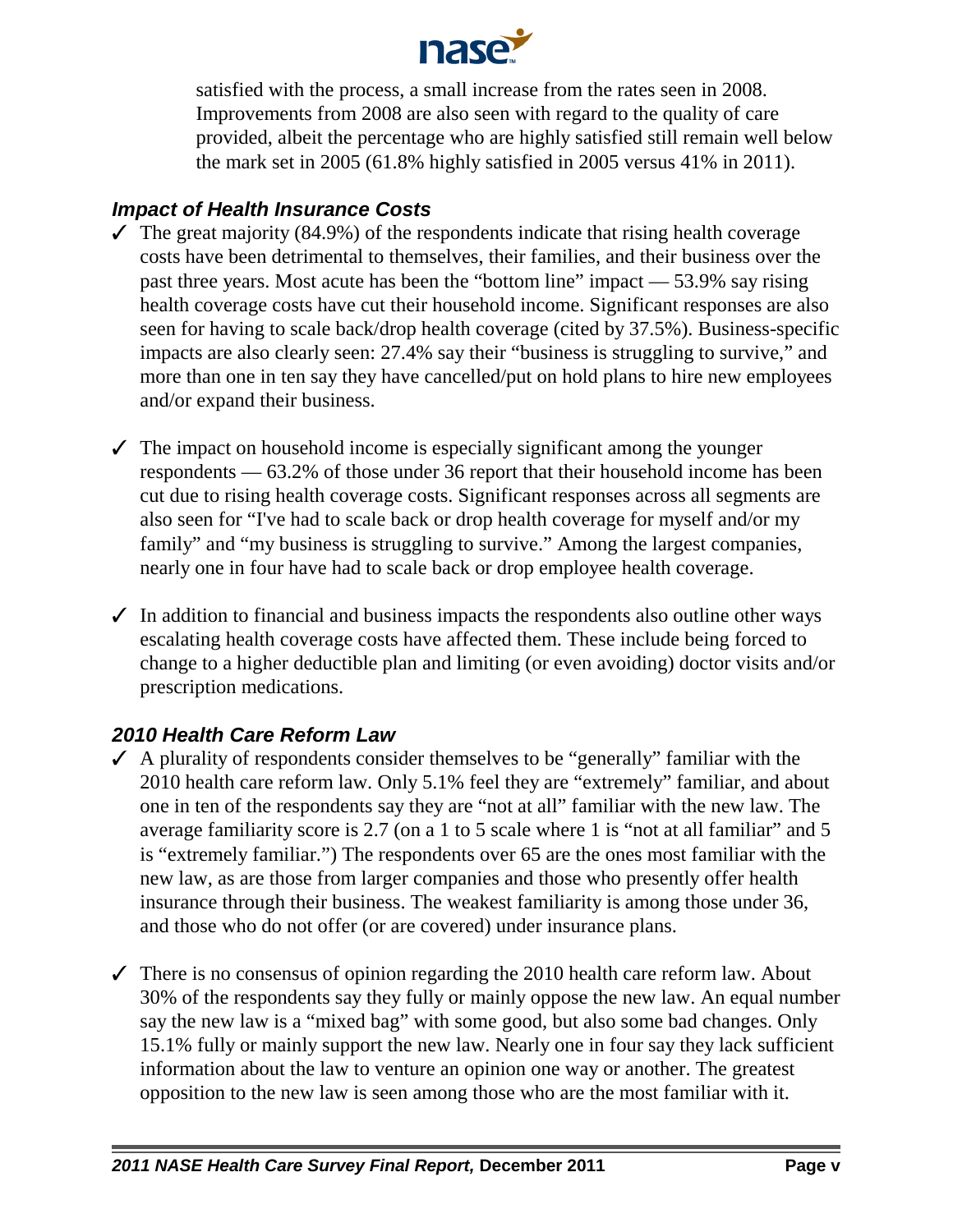

However, the strongest support is also seen among these same respondents, although at only about half the level who oppose the law (53.2% oppose, 27.4% support). Opposition to the law is also elevated among those over 65 (49.1% oppose).

- $\checkmark$  "Keep what's good, take out what's bad, and fix what's broken in the 2010 law" is the most popular response when the respondents voice their opinion as to what they would like Congress and the Administration to do about the new law. Cited by 43.3%, the "fix it" stance is trailed by 28.2% who would like to see the law repealed and the reform process started anew. Fewer than 9% want the 2010 law to stand as-is, and only 5.8% want the 2010 law repealed with a return to the past health care system.
- $\checkmark$  Cost and government involvement top the list when the respondents indicate their main concern, if any, with the 2010 health care law. Nearly one in four respondents say "I expect that the cost of my health coverage will increase"; one in five say "the government will become too involved with my health care." Fewer are concerned with potential declines in the quality of the health care system, rising taxes, or the impact on the deficit. Note, however, that nearly 15% say they do not have any concerns about the 2010 health care reform law, making that the third most popular response. As expected, 100% of those who oppose the law have concerns, chief among them being increased government involvement. Those who see the law as a "mixed bag" are far less concerned about government involvement, focusing instead on the potential for cost increases. While 73.2% of those who support the law do not have any concerns, cost is still an issue  $-12.5\%$  of the "support" segment remain concerned about potential cost increases; 4.2% are concerned about potential tax increases.
- $\checkmark$  The respondents were provided with data as to the household income levels that would qualify for assistance under the 2010 health care reform law, and asked if they would qualify. The responses are about equally divided — 41.9% say they would qualify; 45.6% say they would not. The balance (12.5%) indicated they are not sure or elected not to respond to the question. Those most likely to qualify are from companies with gross sales of less than \$50,000 (65.9% would qualify), those who are not presently covered by health insurance (57.7% would qualify) and those under 36 (55.9% would qualify).
- $\checkmark$  The respondents were provided with Congressional Budget Office (CBO) estimates as to policy costs under the new law in 2014, and asked how this compares with their present health coverage spending. A majority report that their current policy costs less than the CBO projection. This is especially pronounced for family policies — 80.4% say their present family policy costs less than the CBO projected amount of \$15,000 per year. Potentially having to pay more in 2014 for health insurance (e.g., their current policy is less expensive than the 2014 CBO estimates) is true across all segments for family policies, and across most segments for individual policies.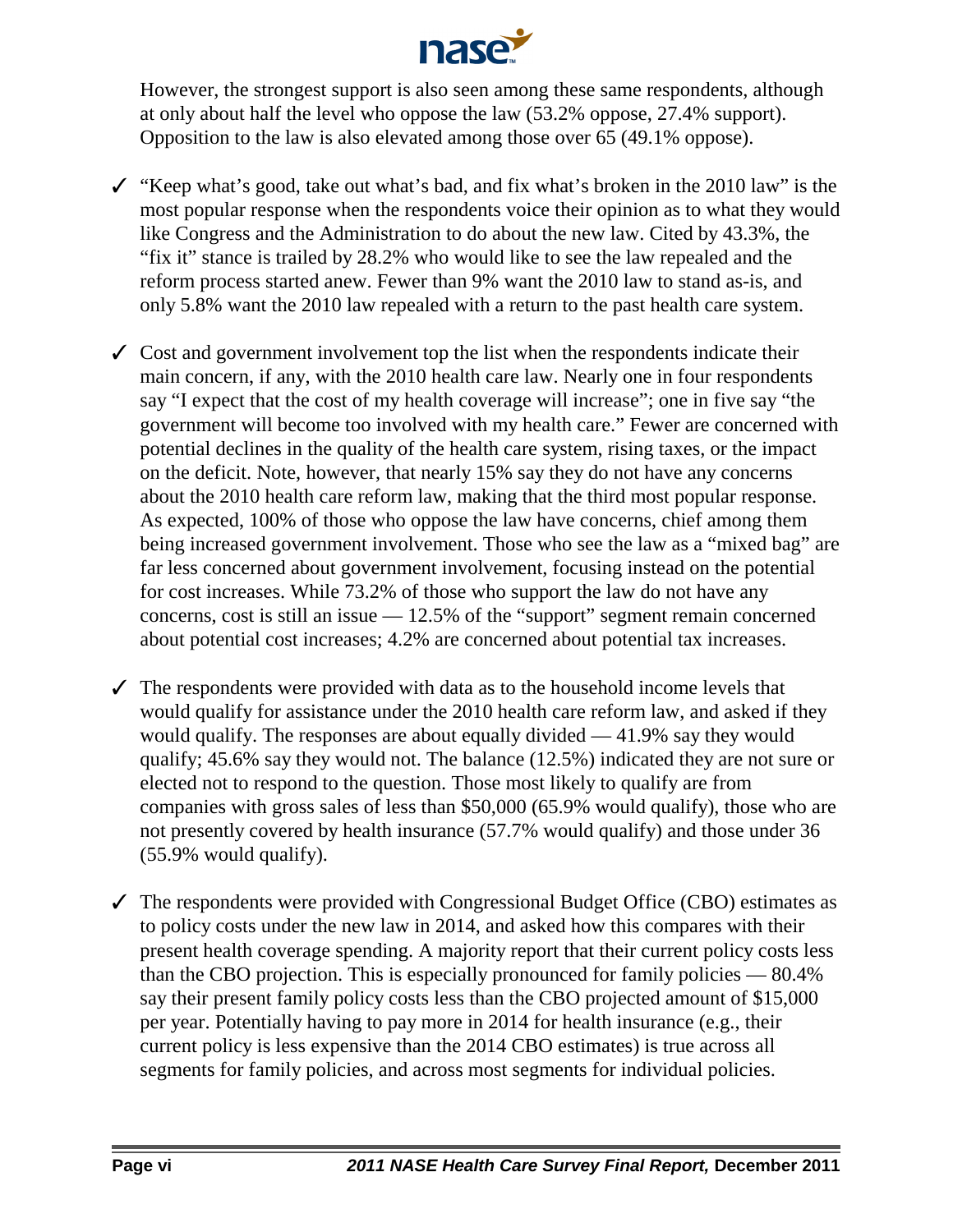

 $\checkmark$  The respondents were provided with information on penalties that would be enacted beginning in 2014 for individuals who do not purchase a qualified health insurance plan, and asked how this would affect their health insurance purchase plans. Of those who find the situation applicable there is no consensus of opinion — the most popular response is "I may or may not purchase health insurance to avoid the penalty," cited by 37.5%. The percentage who say they definitely or probably will purchase health insurance is balanced by the percentage who say they probably or definitely will not. Uncertainty is the most popular response across most segments, but there is strong variation based on age. About two-thirds of the respondents under 36 years old say they will purchase health insurance to avoid a penalty. Nearly an equal number (60%) of those over the age of 65 say they will not purchase health insurance.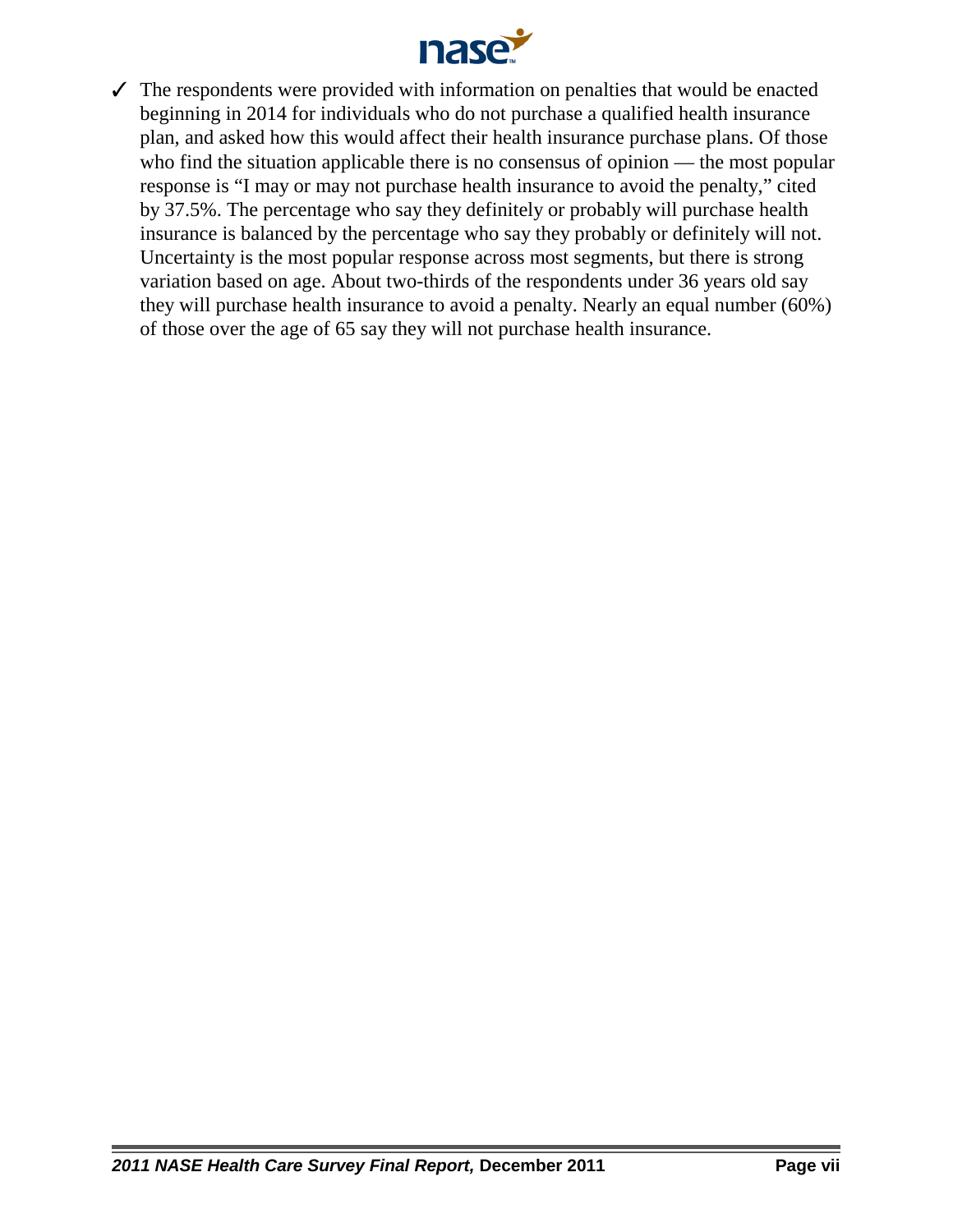| nase.                    |  |
|--------------------------|--|
| <b>Table of Contents</b> |  |

| <b>Introduction and Methodology</b>                       |                   |
|-----------------------------------------------------------|-------------------|
|                                                           |                   |
|                                                           |                   |
|                                                           |                   |
|                                                           |                   |
|                                                           |                   |
|                                                           |                   |
|                                                           |                   |
|                                                           |                   |
| <b>Survey Findings</b>                                    |                   |
| Sample Profile                                            |                   |
|                                                           |                   |
|                                                           |                   |
|                                                           |                   |
|                                                           |                   |
|                                                           |                   |
|                                                           |                   |
|                                                           | 11                |
|                                                           | 11                |
|                                                           |                   |
| Health Insurance Coverage for the Business Owner/Operator |                   |
|                                                           |                   |
|                                                           |                   |
| Health Insurance Coverage Through the Business            |                   |
| $Q_{\text{mean}}$ <sup>11</sup> Insidence                 | $\mathbf{\Omega}$ |

| icanii msurance Coverage Through the Dusiness                                         |  |
|---------------------------------------------------------------------------------------|--|
|                                                                                       |  |
|                                                                                       |  |
|                                                                                       |  |
|                                                                                       |  |
|                                                                                       |  |
| Type(s) of Plans Offered $\dots\dots\dots\dots\dots\dots\dots\dots\dots\dots\dots$ 29 |  |
|                                                                                       |  |
|                                                                                       |  |
|                                                                                       |  |
|                                                                                       |  |
|                                                                                       |  |
|                                                                                       |  |
|                                                                                       |  |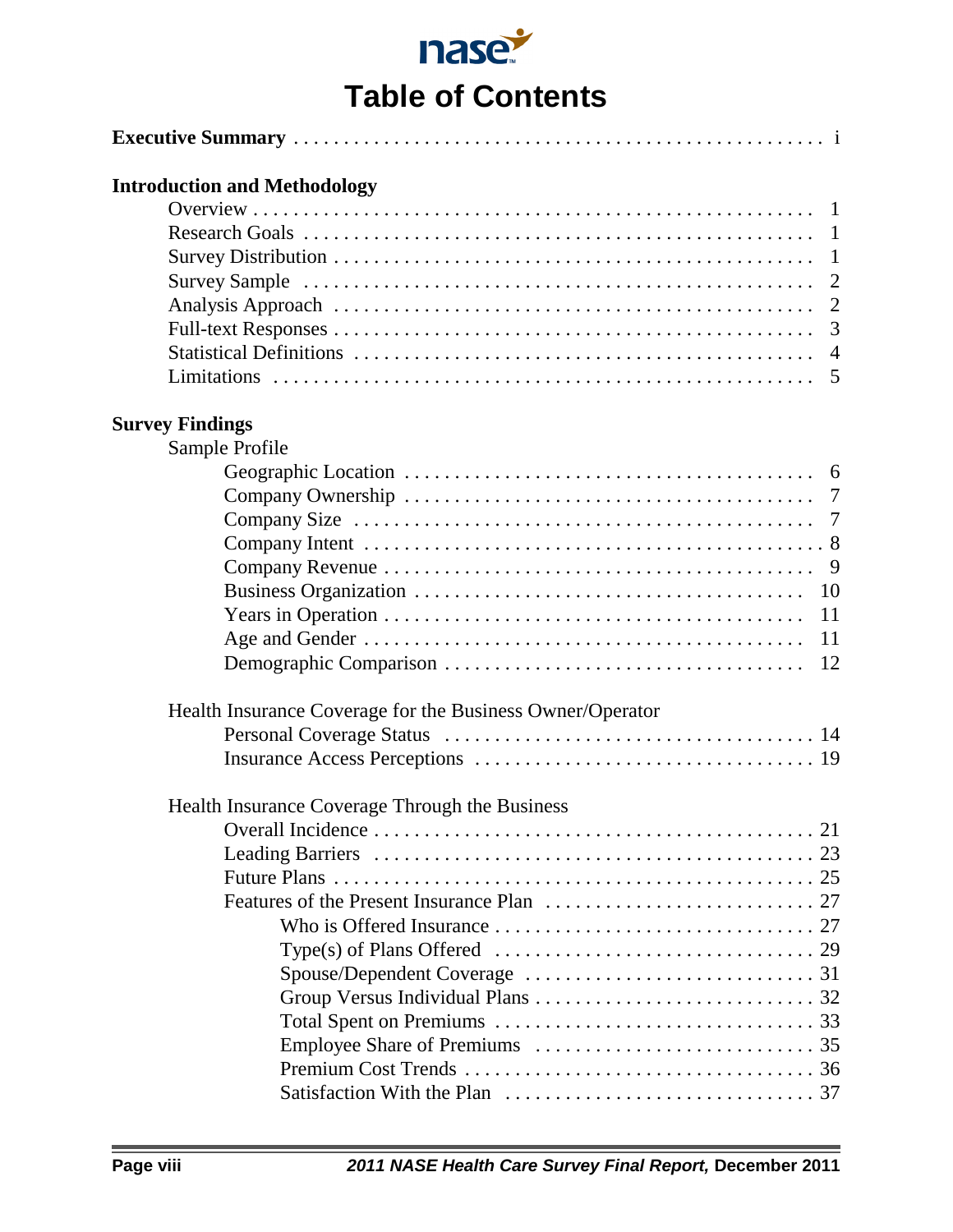

| 2010 Health Care Reform Law |
|-----------------------------|
|                             |
|                             |
|                             |
|                             |
|                             |
|                             |
|                             |
|                             |
|                             |
|                             |
|                             |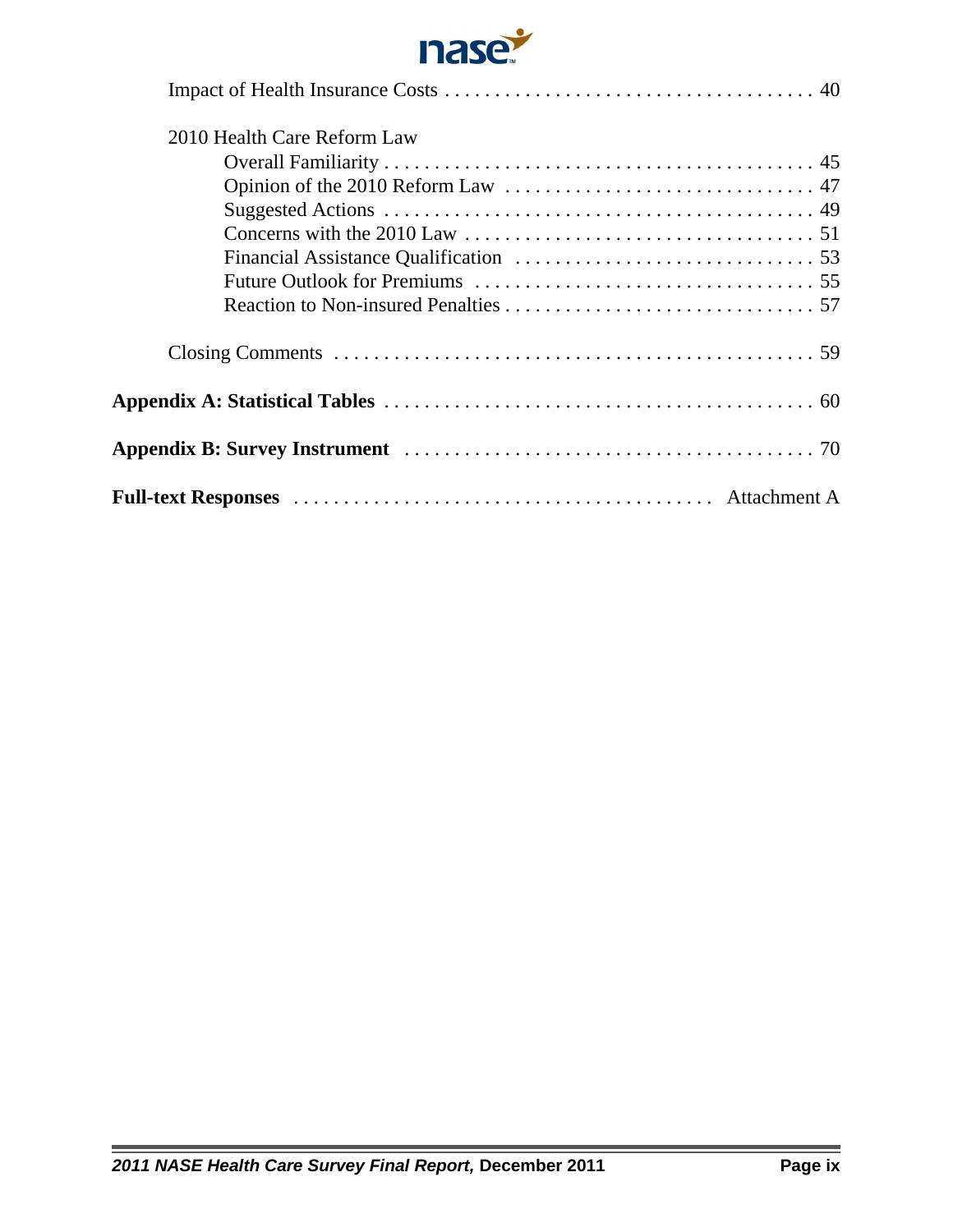

| Exhibit 12: Demographic Comparison by Survey Sample  12                                  |  |
|------------------------------------------------------------------------------------------|--|
| Exhibit 13: Personal Health Insurance Coverage Status  14                                |  |
| Exhibit 14: Personal Health Insurance Coverage Status by Segment  15                     |  |
| Exhibit 15: Personal Health Insurance Coverage Summary  17                               |  |
| Exhibit 16: Lack of Health Insurance Coverage Trends  18                                 |  |
|                                                                                          |  |
|                                                                                          |  |
| Exhibit 19: Health Insurance Plans Through the Business by Segment  22                   |  |
|                                                                                          |  |
| Exhibit 21: Single Most Significant Barrier to Offering Health Insurance by Segment . 24 |  |
|                                                                                          |  |
| Exhibit 23: Impact of Health Care Reform Law on Health Insurance Purchase Plans 26       |  |
|                                                                                          |  |
|                                                                                          |  |
|                                                                                          |  |
|                                                                                          |  |
|                                                                                          |  |
|                                                                                          |  |
|                                                                                          |  |
|                                                                                          |  |
|                                                                                          |  |
|                                                                                          |  |
|                                                                                          |  |
| Exhibit 35: Total Spent on Health Insurance Premiums (Converted Data)  34                |  |
|                                                                                          |  |
|                                                                                          |  |
|                                                                                          |  |
|                                                                                          |  |
|                                                                                          |  |
|                                                                                          |  |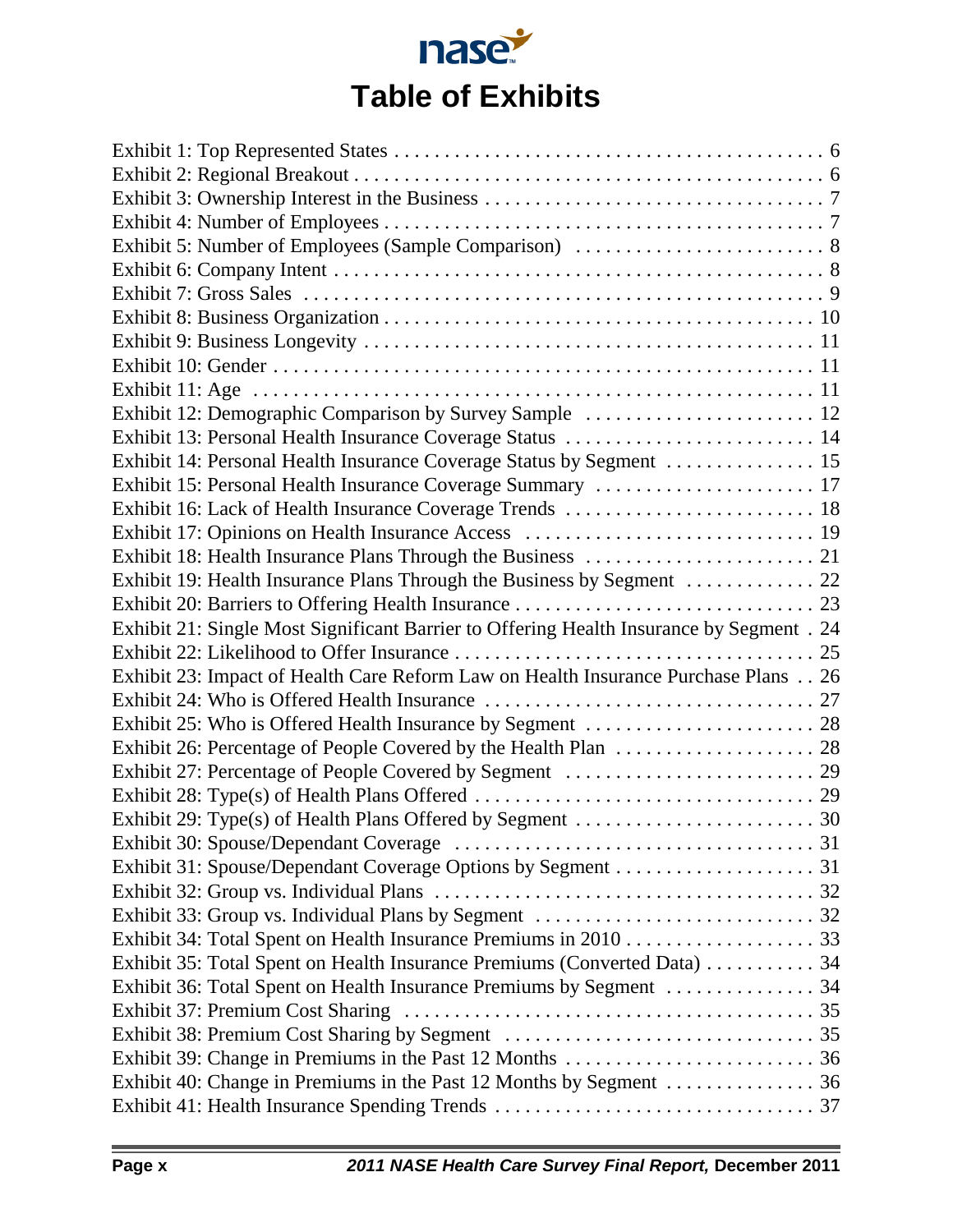

| Exhibit 46: Familiarity with the 2010 Health Care Reform Law by Segment 46              |
|-----------------------------------------------------------------------------------------|
|                                                                                         |
| Exhibit 48: Opinion of the 2010 Health Care Reform Law by Segment 48                    |
| Exhibit 49: Suggested Health Care Reform Law Actions  49                                |
|                                                                                         |
|                                                                                         |
|                                                                                         |
|                                                                                         |
|                                                                                         |
|                                                                                         |
| Exhibit 56: Impact of Penalty on Future Health Insurance Purchase Plans 57              |
| Exhibit 57: Impact of Penalty on Future Health Insurance Purchase Plans by Segment . 58 |
|                                                                                         |
|                                                                                         |
|                                                                                         |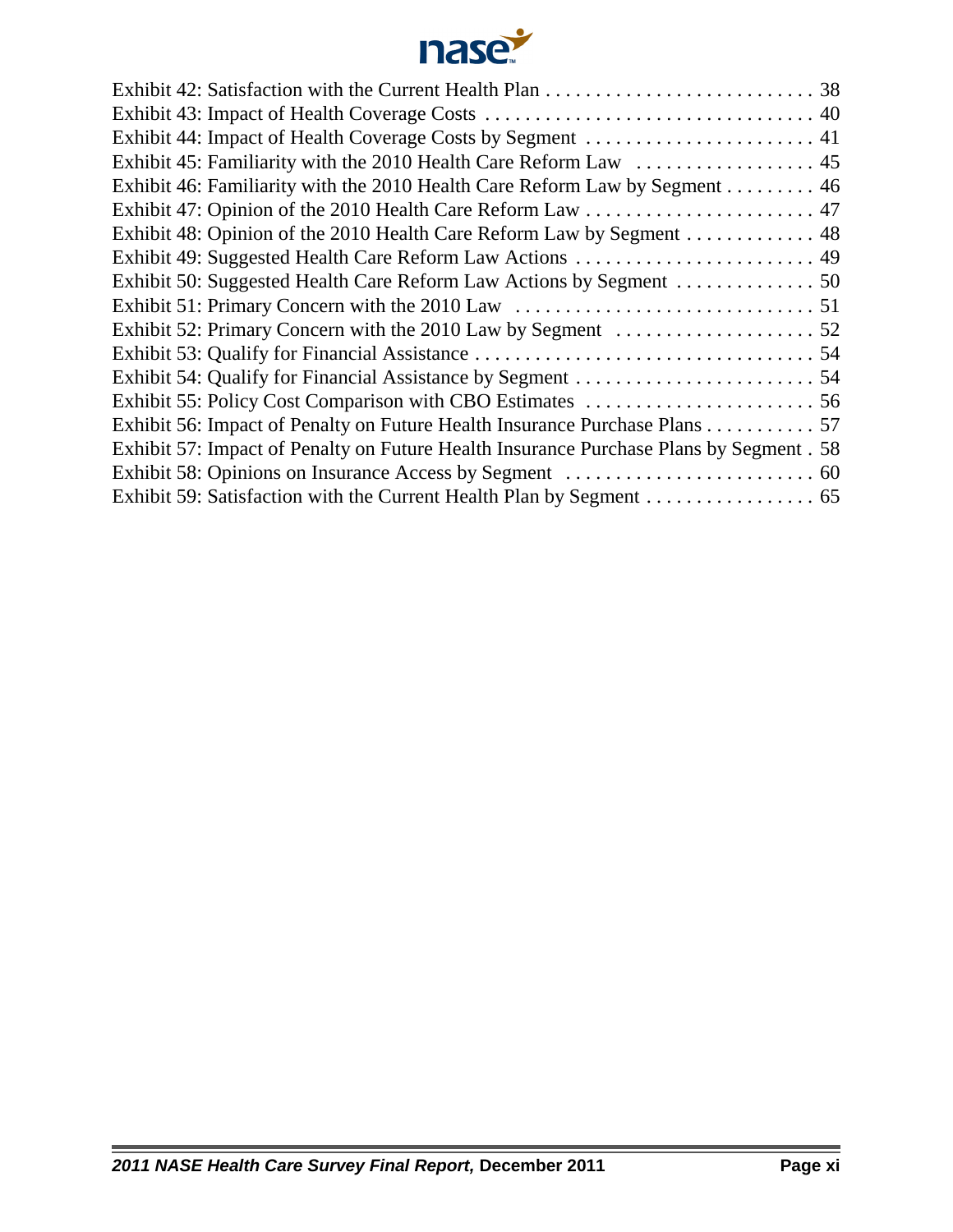

# **I. Introduction and Methodology**

# *Overview*

The National Association for the Self-Employed (NASE) is continually monitoring the issues and challenges facing micro-businesses in the U.S. One of the most significant of these issues is health care, specifically the ability for micro-businesses to obtain affordable, effective health care insurance.

Investigations date back to 2002, when NASE implemented a comprehensive study of the leading health care issues facing micro-businesses. Given the significant and on-going changes that impact the health care arena, the study was repeated in 2005, 2008 and 2011. This report presents the findings from the 2011 study.

### *Research Goals*

While each study explored unique, specific issues, the core questions remained the same to ensure results could be tracked over time. The main issue areas covered in the 2011 survey are as follows:

- What is the health insurance coverage status of micro-business owners/operators?
- What are the perceived barriers to obtaining health insurance coverage?
- < How important is offering health insurance to employees among micro-business owners/operators?
- $\blacktriangleright$  What type(s) of health insurance plans are presently offered through microbusinesses?
- What is the financial impact of offering health insurance and how has health coverage costs affected business plans and income?
- How satisfied are owners/operators with their present health insurance plan(s)?
- < How familiar are micro-business owners/operators with the 2010 health care reform law, and how do they perceive its impact?
- < How will the 2010 health care reform law affect micro-business owners' health coverage plans?

In addition, the survey collected a variety of demographic and related data to ensure the results could be tabulated within and across specific segments.

# *Survey Distribution*

The *2011 Health Care Survey* was fielded as an online form using a commercial webbased survey hosting service. NASE distributed links to the online instrument using a variety of channels including its regular member newsletter and other member communication, plus access through the member section of the NASE website. As a response incentive, individuals completing the survey were invited to enter a drawing for a series of prizes offered by NASE. An expanded data collection period was used (early September to late November 2011) to ensure that all who wished to participate in the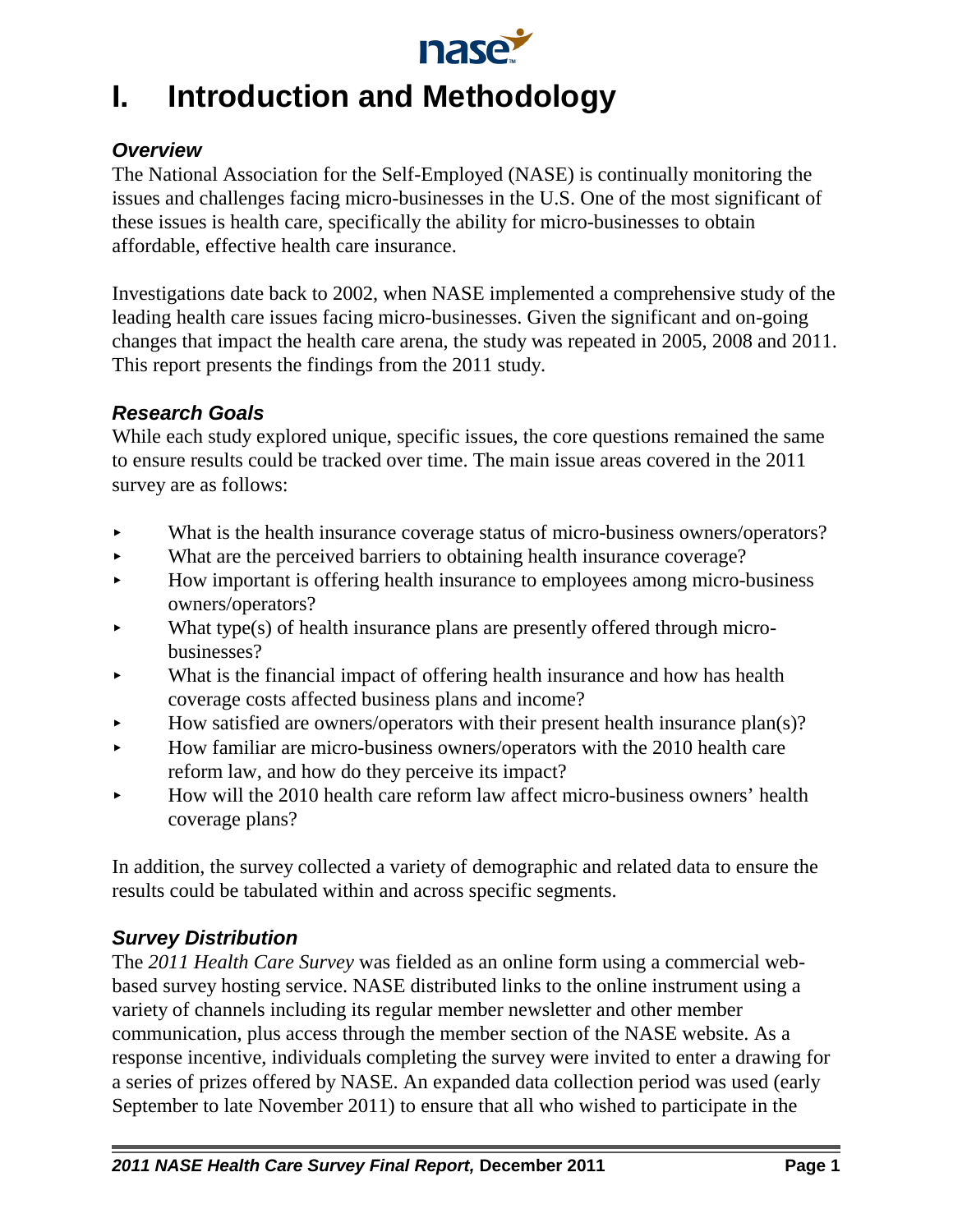

survey had the opportunity to do so.

Strict confidentiality and respondent anonymity practices were put into place to encourage a frank and accurate dialogue with the respondents. All raw data were processed and tabulated by an independent research firm. Personal information was limited to basic contact information, which was collected on an optional basis from those who wished to enter the prize drawing. All prize drawing information was maintained separately from the survey response data to preserve respondent anonymity.

A hard copy version of the online form is provided in Appendix B.

# *Survey Sample*

Responses were screened to ensure all survey participants were their company's owner or operator, and that the company employed ten or fewer individuals. Responses not adhering to these criteria were excluded, leaving a net useable sample of 1,904 responses.

It is important to determine how well the survey response pool reflects the overall population of micro-businesses. Two techniques are commonly used: the "margin of error" and the "confidence interval." Both provide guidance as to how repeatable (i.e., valid) the data collected are.

The 1,904 responses have an overall margin of sampling error of plus or minus 2.2% at a 95% confidence interval. This means that if this study were repeated 100 times, the overall results would be within 2.2% of the values listed in this report 95 times out of 100. This level of accuracy compares well with past surveys in this series, and is better than typically seen in opinion-based research projects.

### *Analysis Approach*

The overall survey results are highly valuable illustrations of overarching trends and issues. However, given the diversity of the micro-business community, examining the data based solely on overall results limits research insights to generalized trends. To fully explore the findings, it is necessary to segment the data to determine how different population segments feel about each issue examined.

The depth of the data collected by the 2011 survey permits a variety of potential segmentation points — virtually any demographic or attitudinal variable could be used as a valid way to group responses. However, it is important to remain focused on the main "drivers" of health care issues since segmenting the data too finely, or in too many ways, can lead to confusion rather than clarity. Additionally, putting the 2011 data into proper perspective requires relating it to past surveys, thus favoring using a segmentation approach that parallels the approach used in past surveys.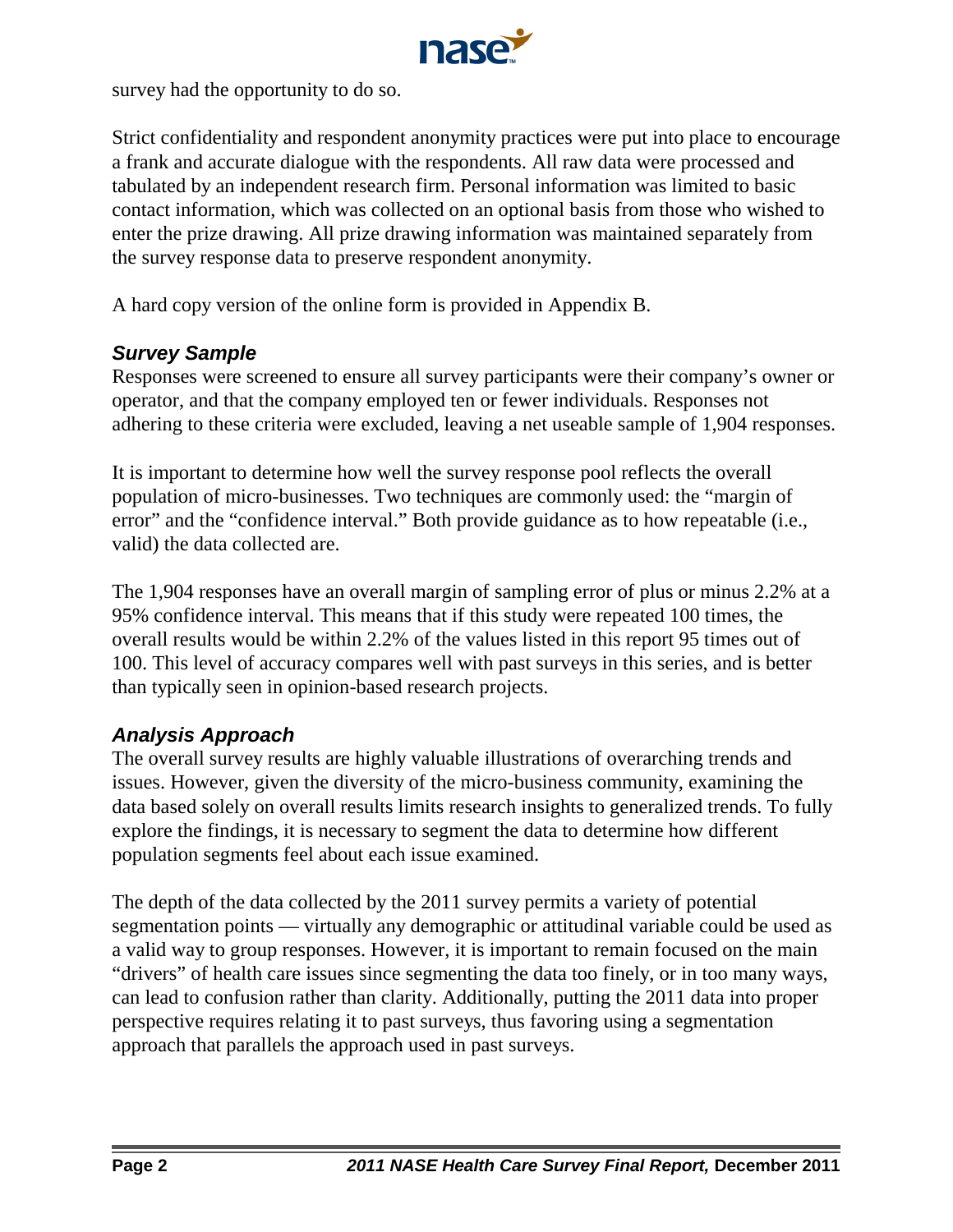

The primary segmentation is based upon the following two criteria:

- **Number of employees** the size of the company is a critical issue to explore, as the needs and perceptions of a multi-employee micro-business are often far different from those of a solo practitioner.
- **2010 gross sales** this is a traditional variable used in any business study to evaluate how company volume impacts the issues under investigation. While it overlaps to some extent with the number of employees (i.e., larger grossing companies typically have more employees), the fact that health insurance can be a significant expense warrants using this variable as a segmentation tool to examine the cost impact of insurance.

The specific segmentation categories for these variables are the same as those used in past surveys in this series to permit year-to-year data comparisons.

A variety of secondary segmentation methods are also used for selected areas of the analysis. These encompass:

- age of the business owner/operator;
- **Example 3** and gender of the business owner/operator;
- $\rightarrow$  geographic area where the business is located;
- $\triangleright$  current health insurance status of the respondent;
- < prevalence of offering health insurance through the business;
- $\blacktriangleright$  awareness of/support for the 2010 health care reform law.

These additional segmentation variables are used on an *ad hoc* basis throughout the report to explore specific nuances of the data. Details on segment size and composition are provided in Section II.

The survey collected data for several numerical values by using ranges (i.e., rather than ask for the person's specific age, the respondent was asked to indicate if they fell within the "Under 25" bracket, the "25-to-35" bracket, etc.). This method speeds survey completion times and improves response rates. Averages for these data, however, must be computed using range mid-points. While accurate, it is less precise than working directly with a discrete value. Averages that rely upon range mid-points are noted as such throughout the report.

# *Full-text Responses*

The survey closed with an open-ended question to allow the respondents to expand upon any of their survey responses, or provide general comments regarding health coverage. These responses were edited only for spelling and basic formatting, and are otherwise listed verbatim. A small representative sample of the comments is included in the report.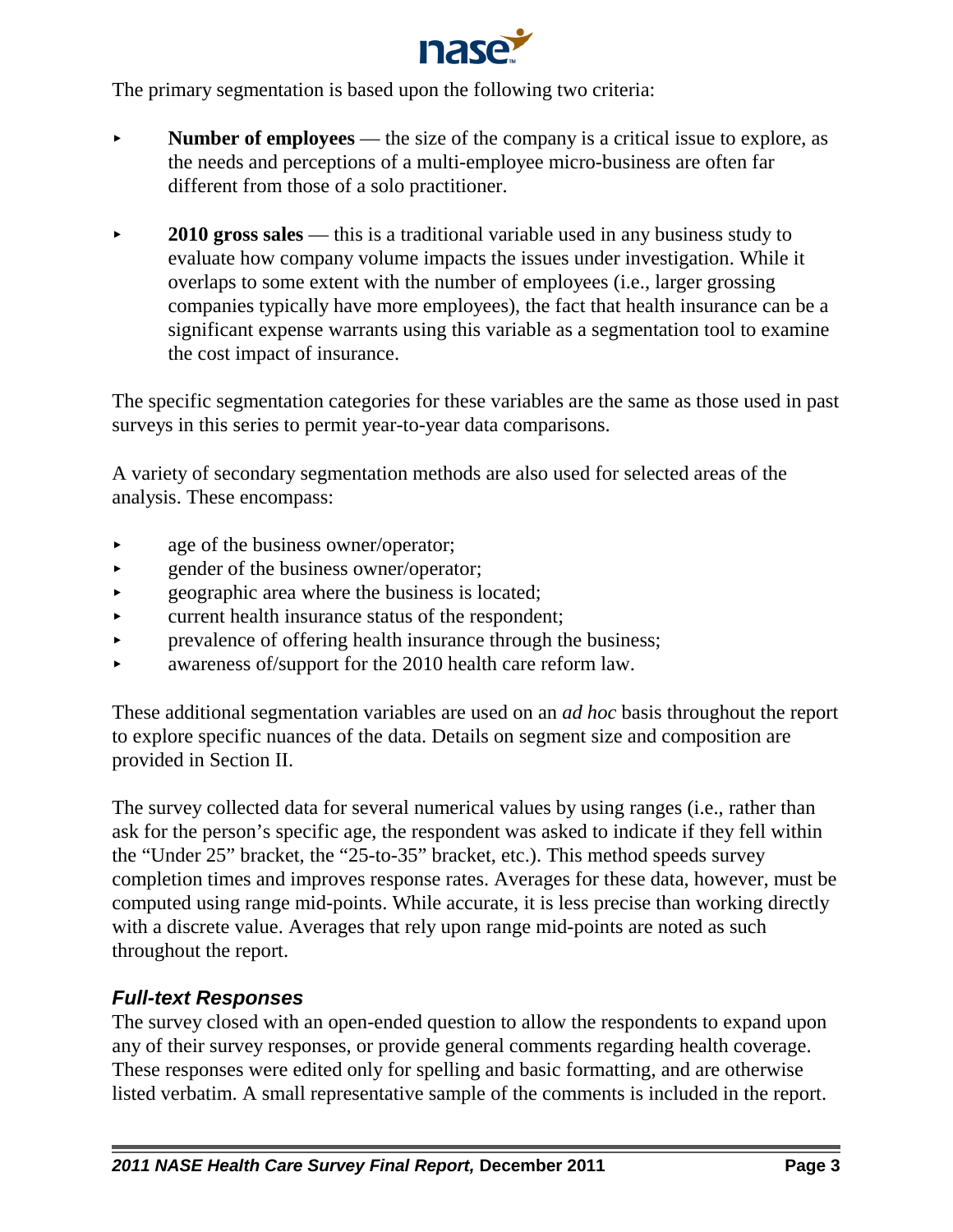

Due to the volume of comments received, the full listing is provided separately in Attachment A.

# *Statistical Definitions*

The average (also called the mean) and the median are two summary statistics used throughout this report to describe the data collected. Though closely related, each describes a different facet of the data. The **average** is computed by taking the sum of all responses divided by the number of responses. The **median** is computed by ordering all responses, then taking the response which falls at the midpoint. As illustrated in the diagram below, the average is influenced by very large or very small numbers; the median is not. This typically makes the median a more representative indicator of the data when there are relatively small sample sizes or significant outliers.



**Percentiles** are a variation on the median, and are especially helpful in interpreting the scope of the data. As illustrated previously, the median splits the data into two equal parts. Percentiles go one step further, splitting the data into additional parts. It's common to use either three segments ( $25<sup>th</sup>$ ,  $50<sup>th</sup>$  and  $75<sup>th</sup>$ ) or five ( $10<sup>th</sup>$ ,  $25<sup>th</sup>$ ,  $50<sup>th</sup>$ ,  $75<sup>th</sup>$  and  $90<sup>th</sup>$ ), but any number of divisions can be made.



Percentiles aid in data interpretation by providing a flexible way to benchmark data. For example, let's assume the following values for insurance premiums:

- $25<sup>th</sup>$  percentile = \$2,000;
- $\blacktriangleright$  50<sup>th</sup> percentile (also known as the median) = \$4,000;
- $75<sup>th</sup>$  percentile = \$7,000.

This means that 25% of the respondents are spending \$2,000 or less on insurance, 25% are spending \$7,000 or more, and the "typical" respondent is spending \$4,000.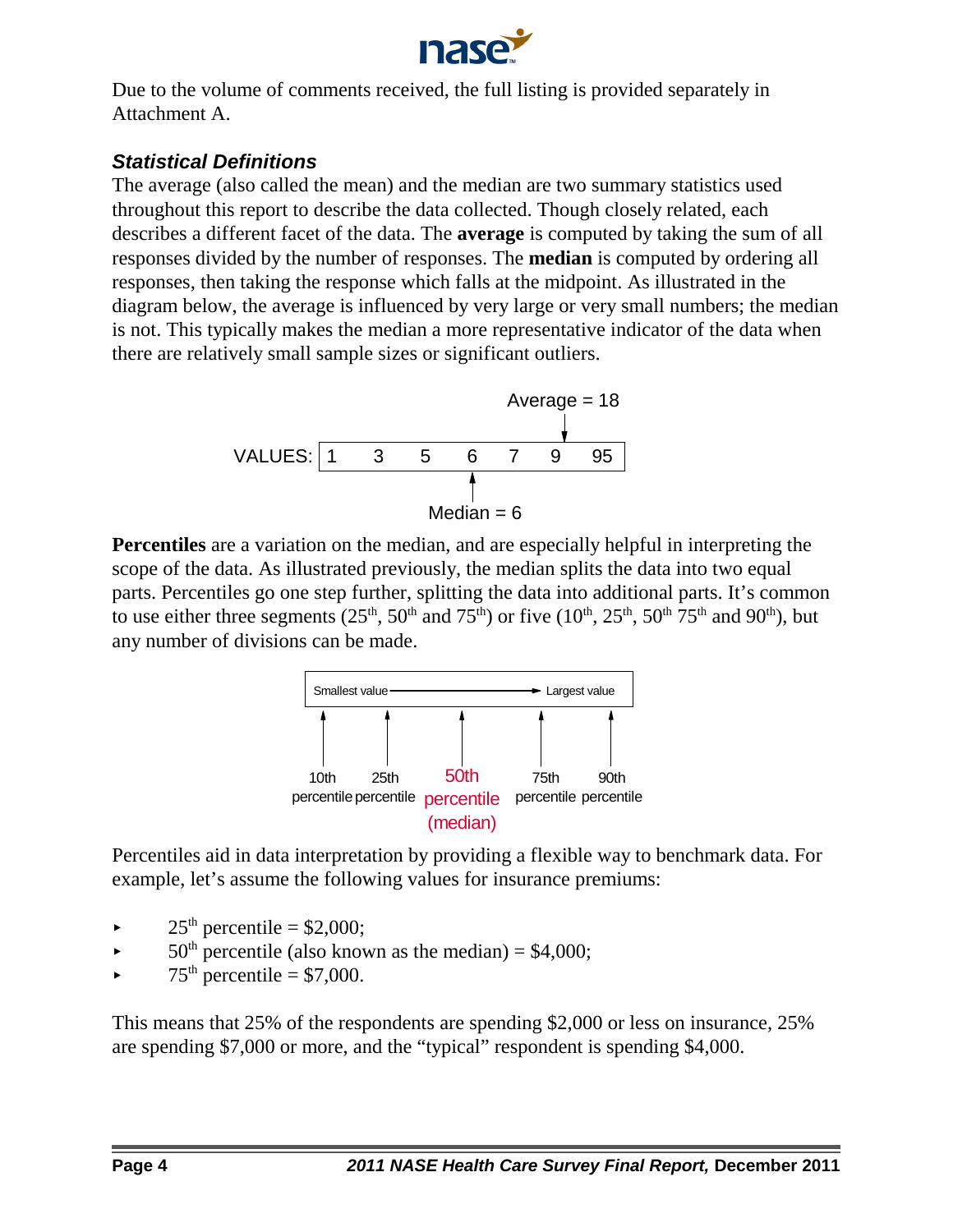

## *Limitations*

The information and observations presented in this report are based strictly upon the results of the *NASE 2011 Health Care Survey*, and must be interpreted in light of overall NASE initiatives and other data/information held by the Association. Bear in mind that market research provides a "snapshot" of a particular group of individuals at a particular point in time. This study uses several techniques to ensure valid and accurate representation of the target population. However, no single research effort, regardless of the methodologies employed, can provide definitive answers to all potential research intentions. The complexity and diversity of the micro-business community, as well as the multi-dimensional aspects of health insurance, supports ongoing research and monitoring of selected topics, especially where there is no clear consensus of opinion. Also, and perhaps more importantly, respondents' opinions are not static, but are affected by a variety of forces and issues — put simply, people often change their opinions over time. The Association must continue to research and track these issues, and should consider implementing a regular monitoring system based upon quantitative and qualitative research, to keep abreast of market reactions to Association actions, changes affecting the business community, and changes in the health insurance/health care arenas.

These limitations are stated to ensure that the results presented herein are not misused or misinterpreted.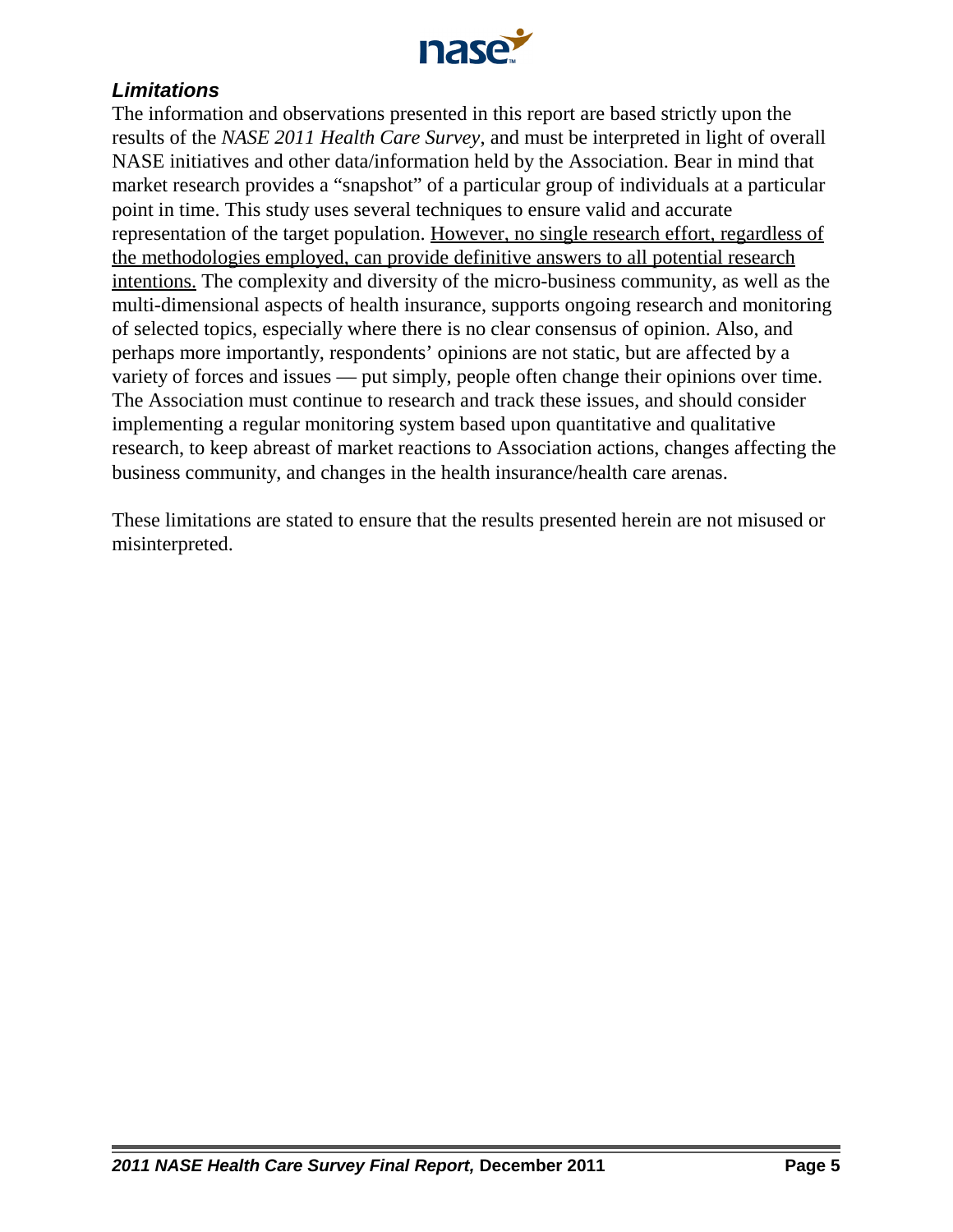

# **II. Survey Findings**

# **A. Sample Profile**

### *Geographic Location*

Responses were received from 48 states (all but Hawaii and Vermont), the District of Columbia, and the Virgin Islands. As in the 2005 and 2008 surveys, California is the best represented state, accounting for 12.2% of the sample. Texas, Washington and Illinois are also wellrepresented, each accounting for at least 5% of the sample. The top 11 states (see Exhibit 1) collectively account for a majority (53.2%) of the sample.

The 2011 sample has good representation from all regions, with the Pacific best-represented (22% of the sample). Regional response distribution is summarized in Exhibit 2.

# **Top Represented States**

| California $\ldots \ldots \ldots \ldots \ldots 12.2\%$   |
|----------------------------------------------------------|
| Texas $\ldots \ldots \ldots \ldots \ldots \ldots 8.8\%$  |
| Washington $\ldots \ldots \ldots \ldots 6.1\%$           |
| Illinois $\ldots \ldots \ldots \ldots \ldots 5.0\%$      |
| Maine $\ldots \ldots \ldots \ldots \ldots \ldots 4.4\%$  |
| Pennsylvania $\ldots \ldots \ldots \ldots 3.4\%$         |
| Massachusetts $\ldots \ldots \ldots \ldots 3.0\%$        |
| Maryland $\ldots \ldots \ldots \ldots \ldots 2.8\%$      |
| North Carolina  2.7%                                     |
| Oregon $\ldots \ldots \ldots \ldots \ldots \ldots 2.4\%$ |
| Virginia $\ldots \ldots \ldots \ldots \ldots 2.4\%$      |
|                                                          |

All other states each represent 2.3% or less of the survey sample. 8.4% of the respondents (159 individuals) did not specify their location.

#### **Exhibit 1**



# **Regional Breakout**

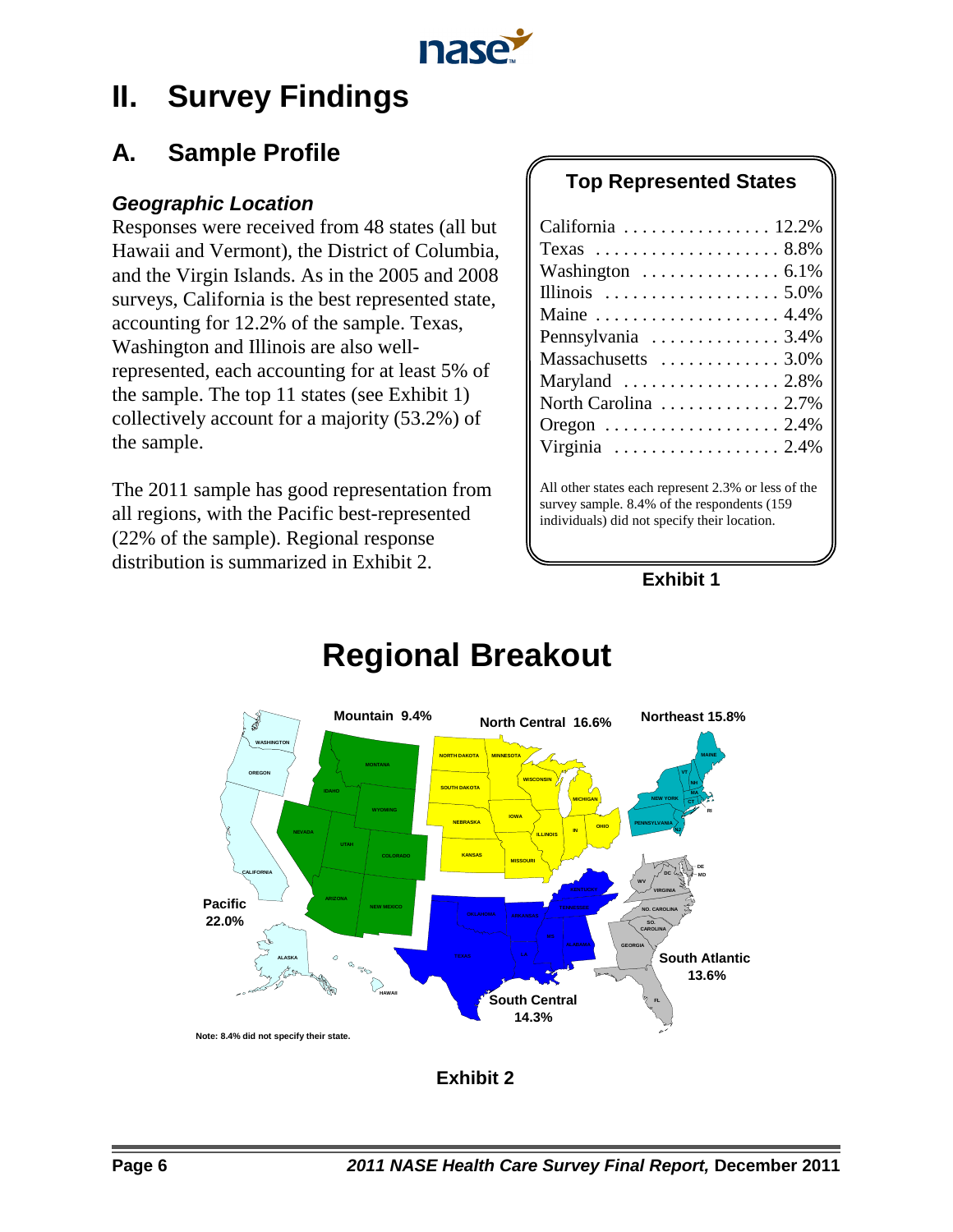

# *Company Ownership*

By sample design, all respondents have an ownership interest in their business. A large majority (82.1%) are the sole owner/operator/proprietor of their business, with the balance indicating they are a co-owner or partner (see Exhibit 3).

# *Company Size*

The number of full-time employees, including the respondent and any family members, ranges from one to ten. As summarized in Exhibit 4, the solo practitioners (i.e., the one person

# **Ownership Interest in the Business**



companies) dominate the sample, accounting for a majority (56.8%) of the responses.

In comparison to the 2005 and 2008 samples, the 2011 sample emphasizes the smaller companies: the percentage of solo practitioners is significantly greater compared with past samples; the median company size drops from 2.0 individuals to 1.0; and the average company size drops from 2.2 or greater individuals to 1.9 (see Exhibit 5 on the following page). Some of these variations, however, are due to changes in how the question was worded. Prior to 2011, the question asked for the total number of employees; in 2011 the question asked for the number of fulltime employees. While this change

# **Number of Employees**



provides for a more accurate representation of "true" company size, it does limit the ability to do year-to-year company size comparisons.

As in the past, the responses are grouped into the following four company size categories, which are used for the remainder of the report:

- One (self only)  $-56.8\%$ , 1,082 responses;
- $\blacktriangleright$  Two  $-24.5\%$ , 466 responses;
- Three to five  $-14.4\%, 275$  responses;
- $\blacktriangleright$  Six to ten  $-4.3\%$ , 81 responses.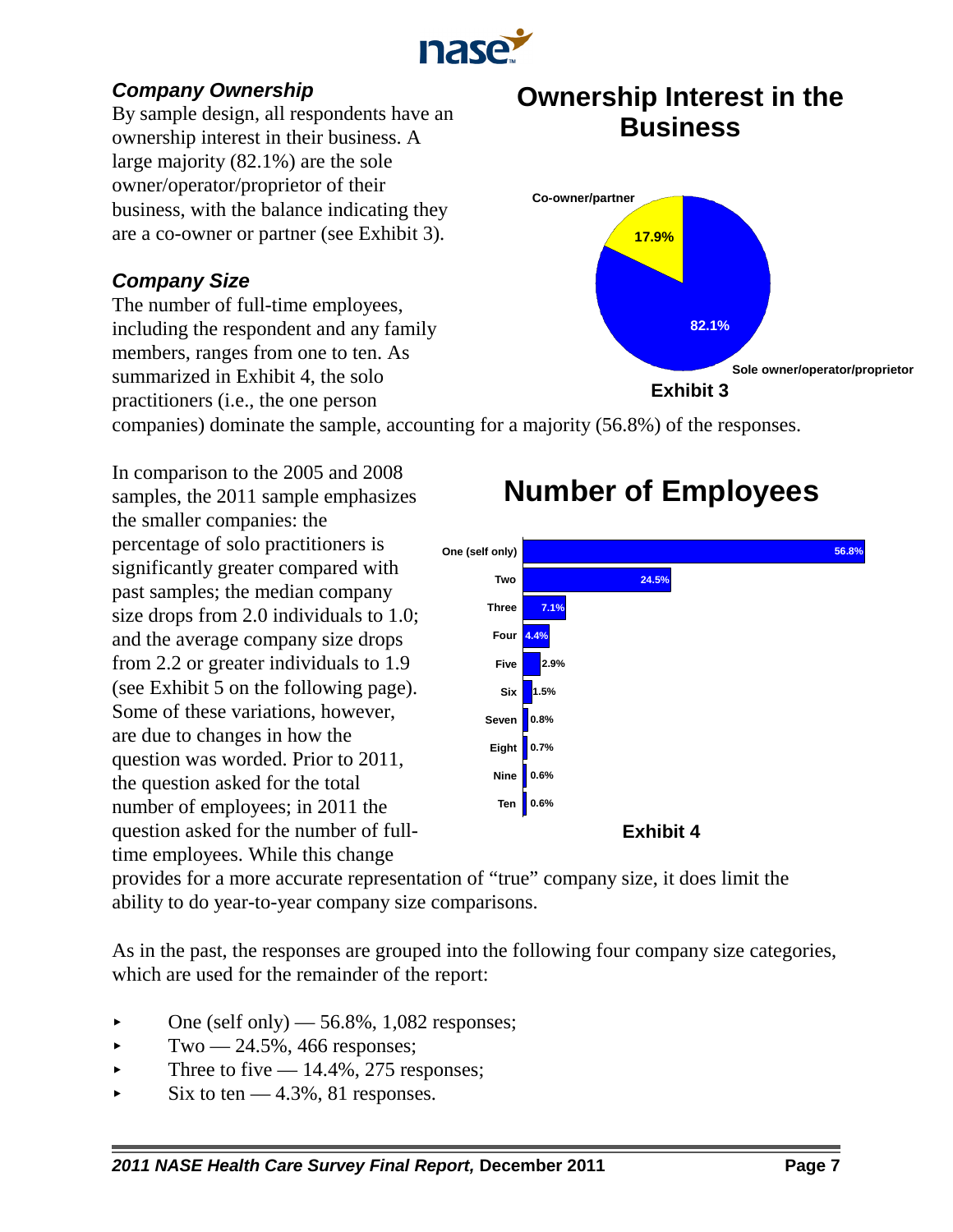

|                 | 2011 survey      | 2008 survey<br>2005 survey |                  | 2002 survey      |  |
|-----------------|------------------|----------------------------|------------------|------------------|--|
| One (self only) | 56.8%            | 46.6%                      | 30.4%            | 32.7%            |  |
| Two             | 24.5%            | 28.4%                      |                  | 24.7%            |  |
| Three           | $7.1\%$<br>8.5%  |                            | 12.1%            | 11.0%            |  |
| Four            | 4.4%<br>5.8%     |                            | 9.5%             | 11.8%            |  |
| Five            | 2.9%             | 3.8%                       | 5.5%             | 4.0%             |  |
| Six to ten      | 4.2%             |                            | 19.7%            | 11.8%            |  |
| No response     | $0.0\%$          | 0.0%                       | 0.0%             | 4.0%             |  |
| Median          | 1 employee       | 2 employees<br>2 employees |                  | 2 employees      |  |
| Average         | 1.9<br>employees | 2.2<br>employees           | 3.2<br>employees | 3.0<br>employees |  |

## **Exhibit 5: Number of Employees (Sample Comparison)**

Note: the 2011 data captured data on the number of full-time employees; prior surveys captured data on the total number of employees.

#### *Company Intent*

A new metric tracked in the 2011 survey is the overall "intent" of the company. As summarized in Exhibit 6, more than threequarters of the respondents describe their business as a career that presently supplies the main source of income in their household. Nearly 17% say it is a part-time business that supplements another household income; 7% say it is a start-up with the potential to become a permanent, main source of income.

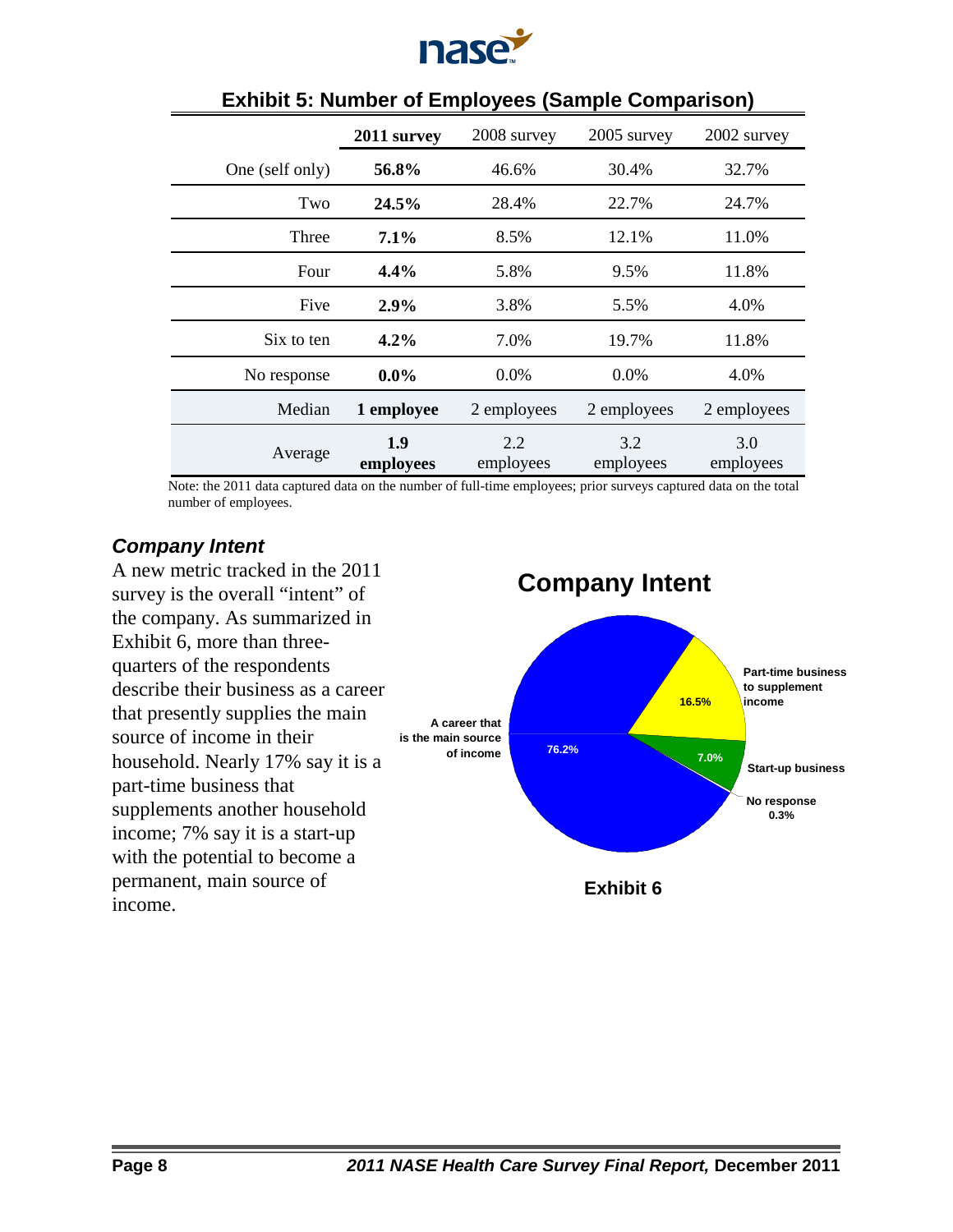

#### *Company Revenue*

Examining the gross sales for 2010 underscores the sample diversity, with responses ranging from less than \$10,000 to greater than \$5 million. The most prevalent income category meshes with past surveys, with a plurality indicating annual gross sales of \$100,000 to \$199,999. Median gross sales remain constant from the 2008 level of \$87,500; average sales have declined a small amount, dropping from \$229,400 to \$207,594. A comparison across survey samples is provided in Exhibit 7.

|                             | 2011 survey | 2008 survey | 2005 survey | 2002 survey |
|-----------------------------|-------------|-------------|-------------|-------------|
| Less than $$10,000$         | 11.2%       | 10.2%       | 6.3%        | 11.7%       |
| \$10,000-\$24,999           | 8.5%        | 7.3%        | 5.2%        | 9.8%        |
| \$25,000-\$49,999           | 14.3%       | 12.1%       | 9.5%        | 8.2%        |
| \$50,000-\$74,999           | 12.8%       | 11.1%       | 9.2%        | 7.3%        |
| \$75,000-\$99,999           | $9.7\%$     | 10.5%       | 10.0%       | 8.9%        |
| \$100,000-\$199,999         | 17.8%       | 18.2%       | 16.7%       | 15.6%       |
| \$200,000-\$299,999         | 6.8%        | 8.5%        | 12.6%       | 11.3%       |
| \$300,000-\$499,999         | 6.3%        | 6.5%        | 11.3%       | 9.3%        |
| \$500,000-\$749,999         | 2.8%        | 3.0%        | 8.1%        | 3.7%        |
| \$750,000-\$999,999         | 1.7%        | 2.0%        | 3.9%        | 3.2%        |
| \$1 million-\$2.5 million   | 1.8%        | 2.8%        | 4.2%        | 2.8%        |
| \$2.6 million-\$4.9 million | 0.5%        | 0.6%        | 0.3%        | 1.3%        |
| \$5 million+                | 0.4%        | 0.2%        | 0.0%        | 1.0%        |
| No response                 | 5.5%        | 7.0%        | 2.6%        | 5.8%        |
| Median                      | \$87,500    | \$87,500    | \$150,000   | \$116,400   |
| Average                     | \$207,594   | \$229,400   | \$301,910   | \$341,600   |

#### **Exhibit 7: Gross Sales**

Note: Median and average calculations derived from range mid-points.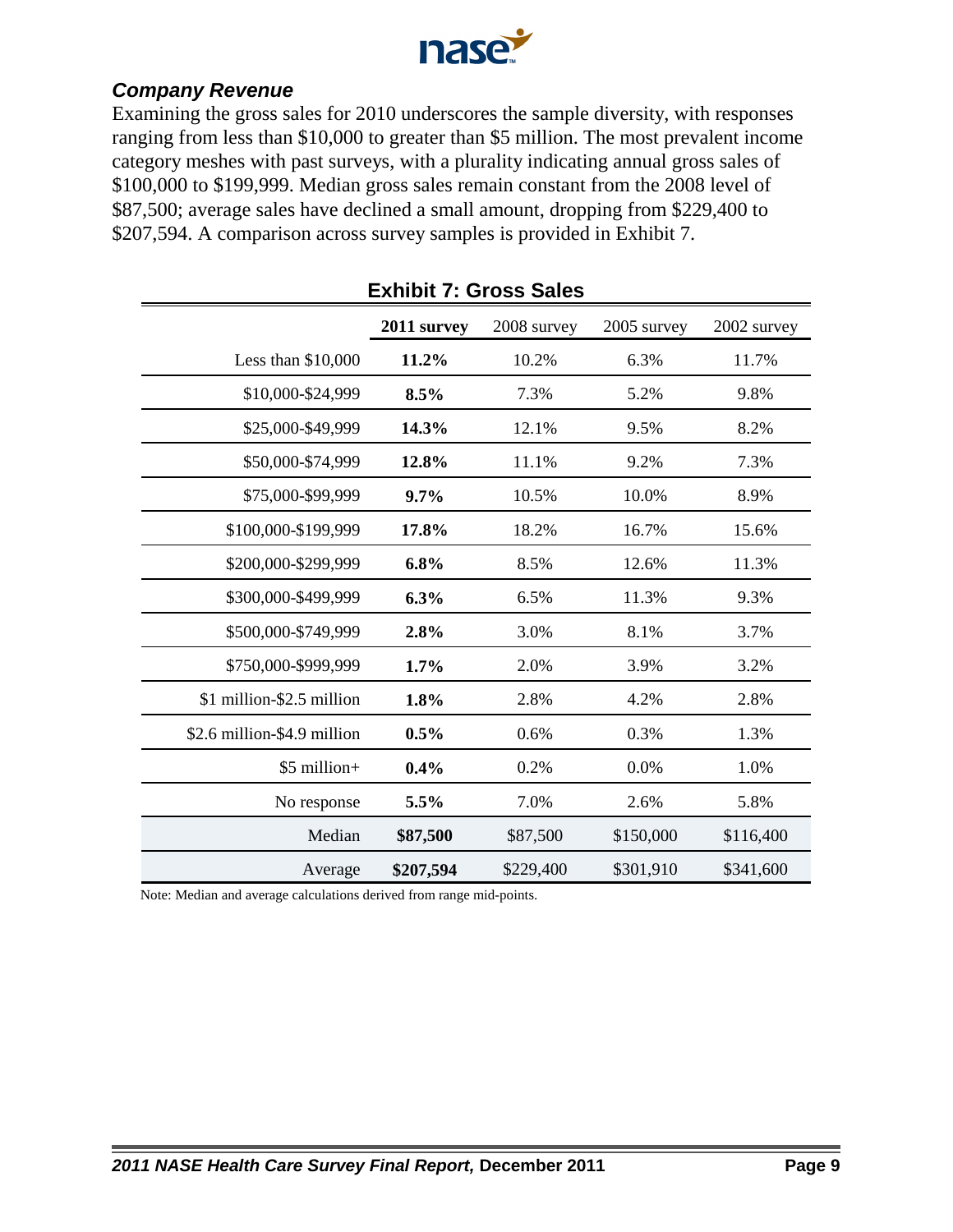

For analytical clarity, 2010 gross sales are grouped into the same segments used in past surveys, as listed below:

- $\blacktriangleright$  Less than \$50,000 33.9%, 646 respondents;
- $\triangleright$  \$50,000-\$99,999 22.5%, 429 respondents;
- $\blacktriangleright$  \$100,000-\$199,999 17.8%, 339 respondents;
- $$200,000-\$499,999-13.0\%$ , 248 respondents;
- $\triangleright$  \$500,000+ 7.2%, 138 respondents.

#### *Business Organization*

Few changes are seen since 2008 regarding business organization methods. A sole proprietorship continues to be the most common business organizational structure by far, cited by 56.3%. A Chapter S Corporation and a Limited Liability Company are the only other structures cited by an appreciable number of respondents, indicated by about 17% each.

As expected, the sole proprietorships are the smallest companies, both in terms of employees (average of 1.5) and gross sales (average of \$106,377). The limited liability partnerships are the largest, with an average of 3.4 employees and average gross sales of nearly \$644,882 (see Exhibit 8).

|                                     | 2008<br>survey | 2011<br>survey | Average<br>number of<br>employees | Average<br>$2010$ gross<br>sales |
|-------------------------------------|----------------|----------------|-----------------------------------|----------------------------------|
| Sole proprietorship                 | 56.6%          | 56.3%          | 1.5                               | \$106,377                        |
| Corporation (Chapter S)             | 17.7%          | $17.6\%$       | 2.7                               | \$360,688                        |
| Limited liability company (LLC)     | 16.4%          | 17.4%          | 2.2                               | \$215,807                        |
| Corporation (Chapter C)             | 4.6%           | $4.9\%$        | 3.0                               | \$644,375                        |
| General partnership                 | 2.0%           | 1.8%           | 2.5                               | \$306,323                        |
| Limited liability partnership (LLP) | 0.9%           | $0.9\%$        | 3.4                               | \$644,882                        |
| Limited partnership                 | 0.7%           | $0.5\%$        | 3.3                               | \$547,450                        |
| Other $(*)$                         | 0.8%           | $0.5\%$        |                                   |                                  |
| No response                         | 0.3%           | $0.2\%$        |                                   |                                  |

#### **Exhibit 8: Business Organization**

 $(*)$  = the "other" responses chiefly consist of non-profits.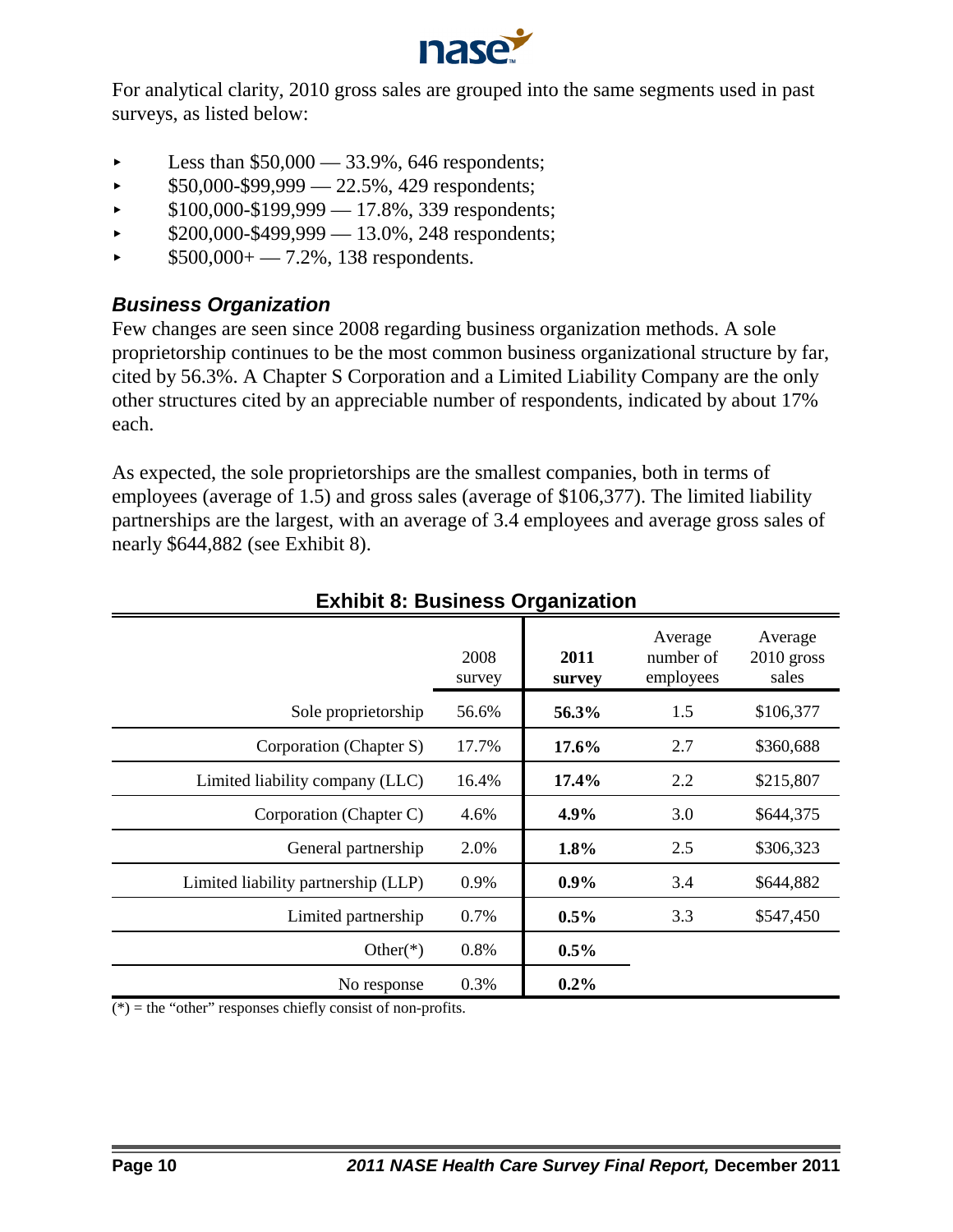

### *Years in Operation*

The sample encompasses businesses ranging from start-ups (in operation for less than one year) to companies that have been in business for 35 or more years (see Exhibit 9). The most prevalent company age segment is 5 to 9 years, followed closely by 10 to 14 years, with these two segments collectively accounting for 37% of the sample.

# *Age and Gender*

As in past surveys in this series, men outnumber women in the sample by a small margin. The most popular age segment is 46 to 55 years old, with an overall average age of 50.7 years (50.1 years for women; 51.1 for men). Gender and age data are summarized in Exhibits 10 and 11.

# **Business Longevity**

*How many years has your business been in operation?*



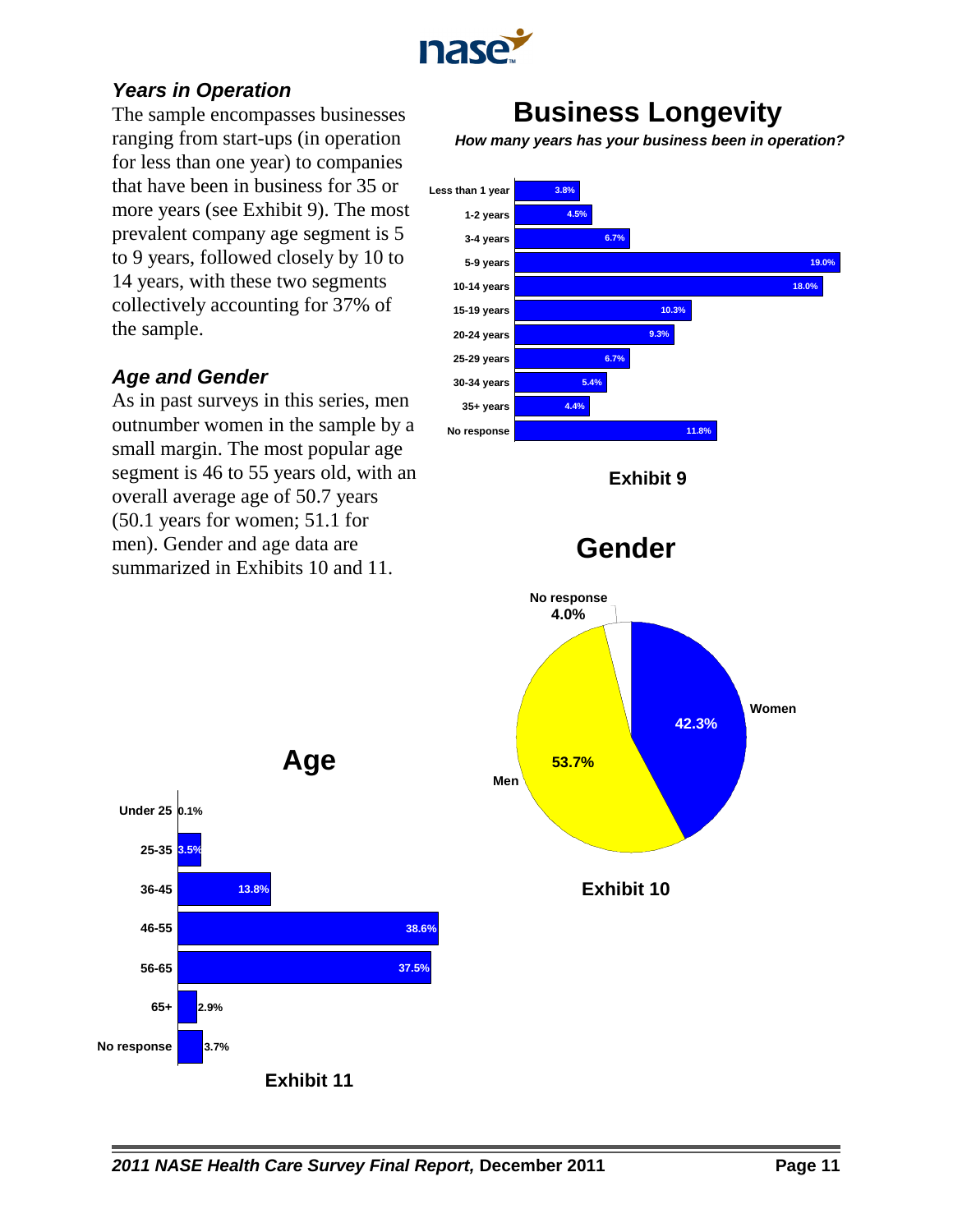

#### *Demographic Comparison*

A comparison of the 2011, 2008 and 2005 samples across the demographic criteria used as segmentation variables shows the three samples are generally analogous. As summarized in Exhibit 12, differences are mainly due to a trend toward having a larger proportion of solo practitioners in the sample. In turn, there are fewer respondents in the upper gross sales categories (i.e., 16.5% of the 2005 sample respondents are in the \$500,000+ gross sales category versus 7.2% of the 2011 sample). Company ages in the 2011 sample return to the pattern seen in 2005, with a plurality being in business for 20 years or more. Only minor variations are seen between the 2008 and 2011 samples regarding other demographic criteria such as gender and location.

Thus, while each sample is unique, the differences are not of such significance to interfere with an effective comparison of trends over time.

|             |                     | 2011 survey | 2008 survey | 2005 survey |
|-------------|---------------------|-------------|-------------|-------------|
|             | Sample size         | 1,904       | 3,974       | 618         |
|             | 1 (self only)       | 56.8%       | 46.6%       | 30.4%       |
|             | $\overline{2}$      | 24.5%       | 28.4%       | 22.7%       |
| Number of   | $3 - 5$             | 14.4%       | 18.0%       | 27.2%       |
| employees   | $6 - 10$            | 4.3%        | 7.0%        | 19.7%       |
|             | Median              | 1.0         | 2.0         | 2.0         |
|             | Average             | 1.9         | 2.2         | 3.2         |
|             | Under \$50,000      | 33.9%       | 29.6%       | 21.0%       |
|             | \$50,000-\$99,999   | 22.5%       | 21.6%       | 19.3%       |
|             | \$100,000-\$199,999 | 17.8%       | 18.2%       | 16.7%       |
| Gross sales | \$200,000-\$499,999 | 13.0%       | 15.0%       | 23.9%       |
|             | \$500,000+          | 7.2%        | 8.6%        | 16.5%       |
|             | Median              | \$87,500    | \$87,500    | \$150,000   |
|             | Average             | \$207,594   | \$229,400   | \$301,910   |
|             | Female              | 42.3%       | 42.3%       | 34.0%       |
| Gender      | Male                | 53.7%       | 52.7%       | 64.6%       |

#### **Exhibit 12: Demographic Comparison by Survey Sample**

*Table continued on the following page*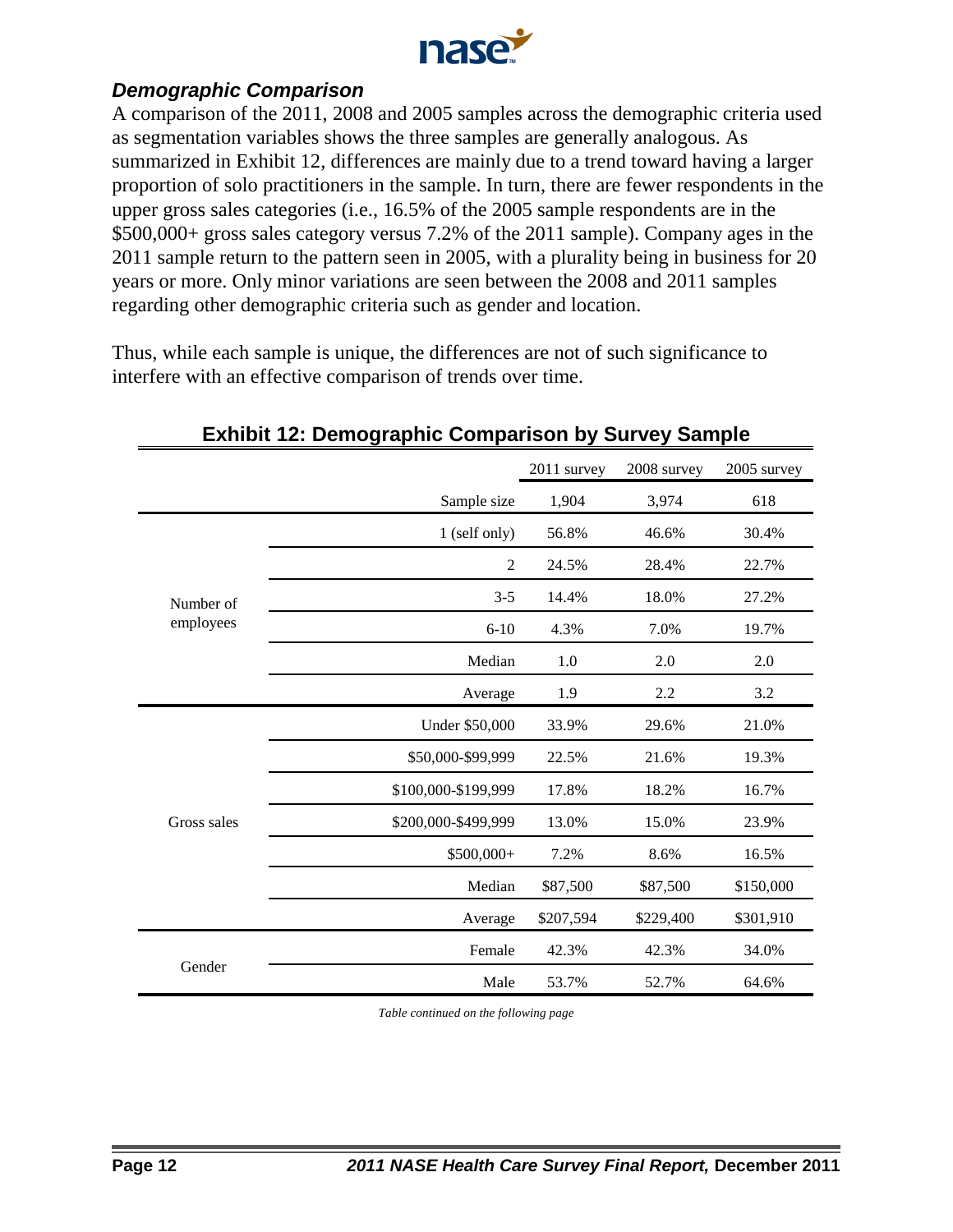

|                   |                   | 2011 survey | 2008 survey | 2005 survey |
|-------------------|-------------------|-------------|-------------|-------------|
|                   | Under 36          | 3.6%        | 8.7%        | 9.7%        |
|                   | 36-45             | 13.8%       | 21.5%       | 25.6%       |
|                   | $46 - 55$         | 38.6%       | 37.7%       | 31.7%       |
| Age               | 56-65             | 37.5%       | 26.5%       | 24.8%       |
|                   | $65+$             | 2.9%        | 3.1%        | 7.1%        |
|                   | Average           | 50.7 years  | 49.6 years  | 49.4 years  |
|                   | Northeast         | 15.8%       | 16.8%       | 24.9%       |
|                   | South Atlantic    | 13.6%       | 15.2%       | 18.4%       |
|                   | South Central     | 14.3%       | 15.0%       | 11.5%       |
| Geographic region | North Central     | 16.6%       | 19.8%       | 26.2%       |
|                   | Mountain          | 9.4%        | 10.6%       | 6.6%        |
|                   | Pacific           | 22.0%       | 20.2%       | 11.7%       |
|                   | Less than 5 years | 15.0%       | 32.0%       | 16.4%       |
|                   | 5-9 years         | 19.0%       | 24.9%       | 23.5%       |
|                   | $10-14$ years     | 18.0%       | 14.7%       | 18.4%       |
| Company age       | 15-19 years       | 10.3%       | 9.2%        | 11.7%       |
|                   | $20+$ years       | 25.9%       | 18.5%       | 29.5%       |
|                   | Median            | 12 years    | 7 years     | 12 years    |

# **Exhibit 12: Demographic Comparison by Survey Sample**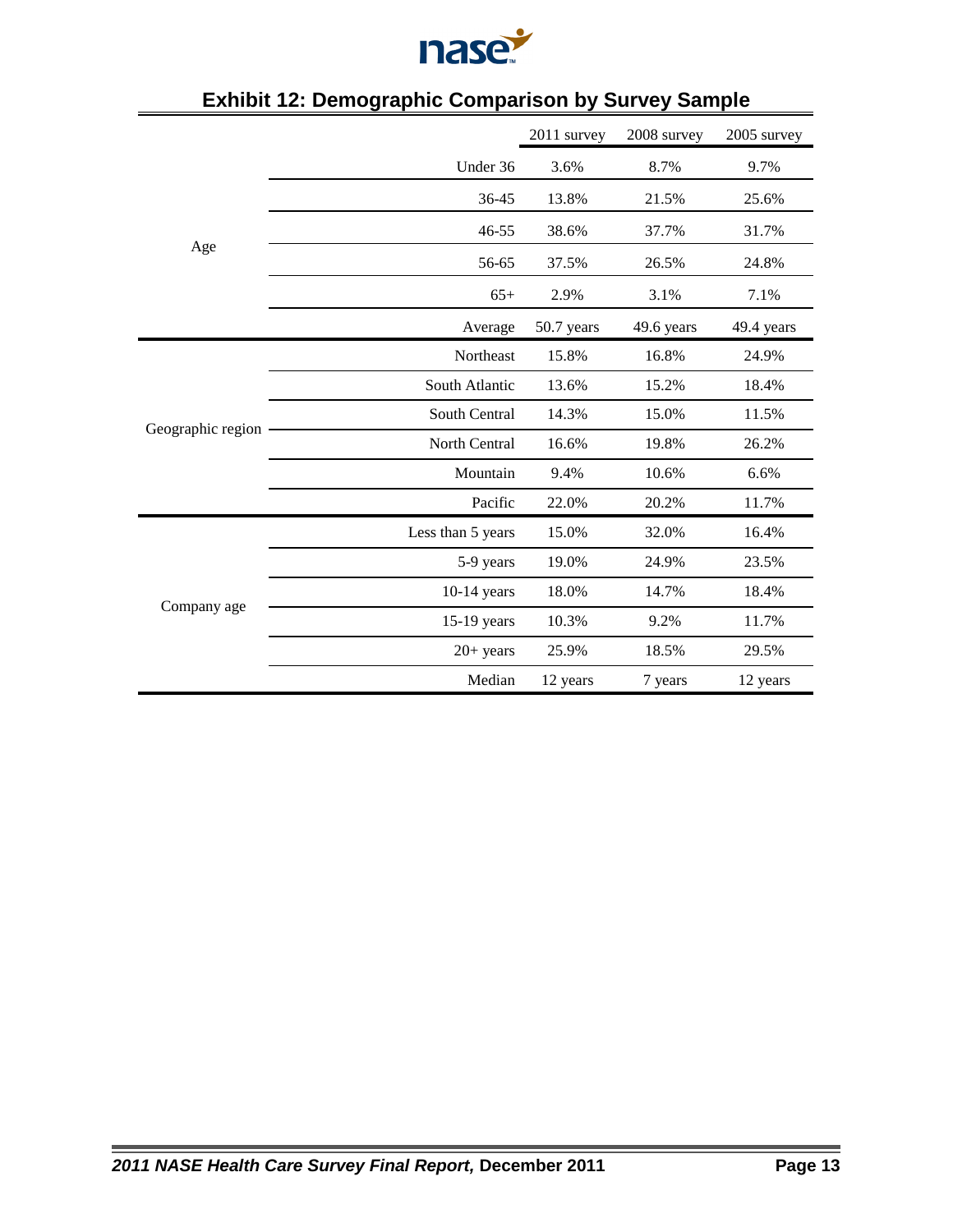

# **B. Health Insurance Coverage for the Business Owner/Operator**

### *Personal Coverage Status*

The percentage of respondents who have health insurance that they have purchased, either directly or through their business, reaches its highest point to date, cited by 77%. The percentage with coverage under a spouse's plan drops to 5.7%, continuing a trend seen since 2005. The percentage without health insurance coverage is 12.6%, a small improvement from the levels seen in the past two surveys. The remaining 4.6% cite a variety of coverage situations that include federal/state programs (such as Medicare and Medicaid), coverage via COBRA through a former employer, or coverage through a second job. Overall responses are summarized in Exhibit 13.

|                                                                                                       | 2011<br>survey | 2008<br>survey | 2005<br>survey |
|-------------------------------------------------------------------------------------------------------|----------------|----------------|----------------|
| I have health insurance that is purchased through my business or on<br>an individual basis            | 77.0%          | 67.0%          | 54.9%          |
| I have health insurance coverage under my spouse's health plan<br>through his/her employer            | $5.7\%$        | 17.4%          | 27.0%          |
| I do not have health insurance coverage at present, but plan on<br>acquiring it in the next 12 months | $7.1\%$        | 7.6%           | 8.6%           |
| I do not have health insurance coverage and have no plans to acquire<br>it in the next 12 months      | 5.5%           | 6.7%           | 5.7%           |
| Other                                                                                                 | $4.6\%$        | 1.2%           | 3.9%           |

### **Exhibit 13: Personal Health Insurance Coverage Status**

Segmenting responses shows generally modest variations across most segments, with a majority of respondents in every segment reporting that they have a policy that they purchased either as an individual or through their business. The most significant variations are, as expected, based on company size (with size defined as both income and number of employees). As summarized in Exhibit 14 on the following page, the percentage with self-purchased health insurance coverage peaks at 87.7% among the largest companies. Those least likely to have a self-purchased policy are respondents who are 65 or older. Note, however, than more than one-third of these individuals have insurance through other means (most commonly Medicare).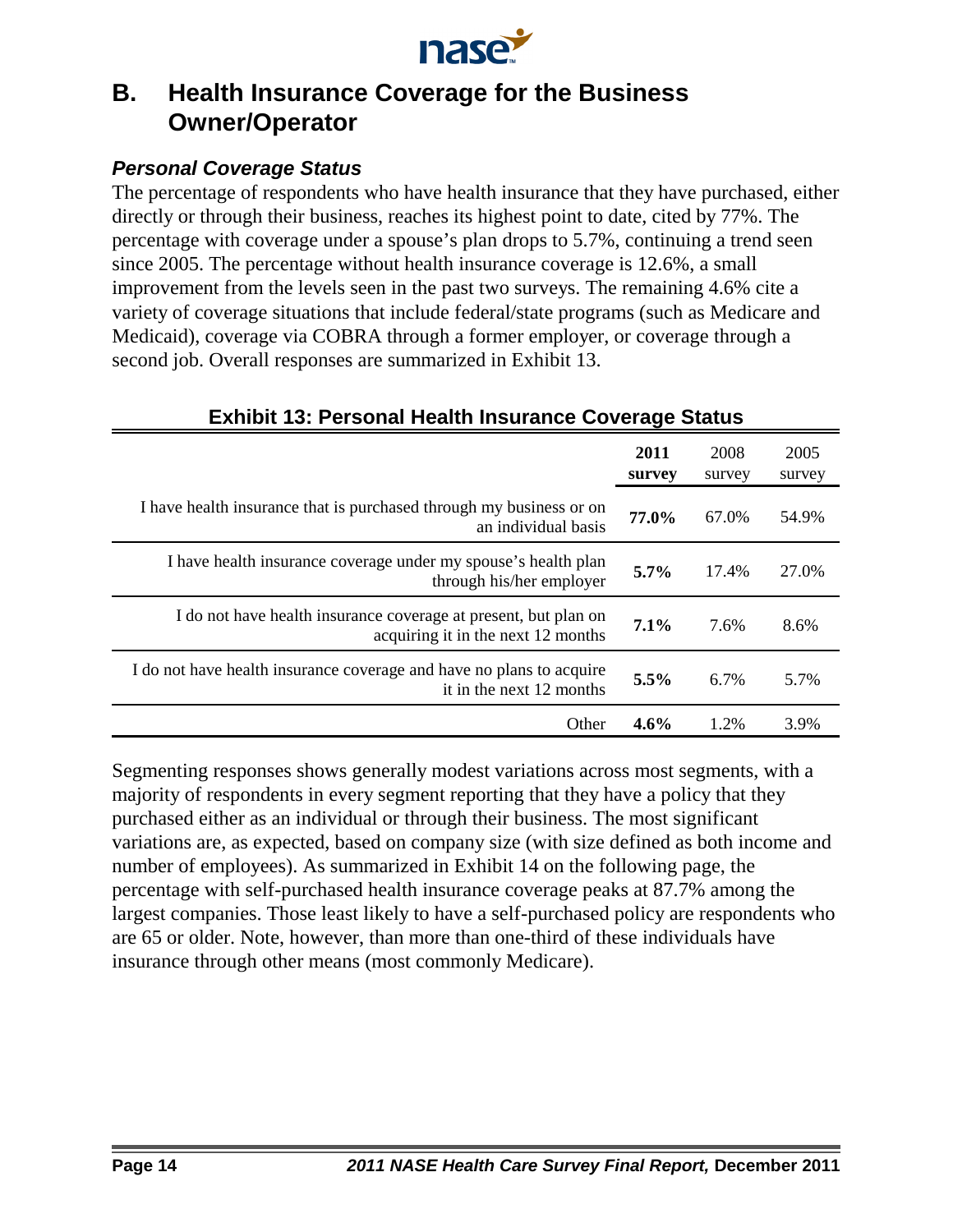

# **Exhibit 14: Personal Health Insurance Coverage Status by Segment**

|             |                     | Purchased<br>individually or<br>through<br>company | Covered<br>under<br>spouse's<br>plan | Have<br>insurance<br>through other<br>means $(*)$ | Plan on<br>acquiring<br>coverage in<br>next 12<br>months | No<br>plans to<br>acquire |
|-------------|---------------------|----------------------------------------------------|--------------------------------------|---------------------------------------------------|----------------------------------------------------------|---------------------------|
|             | Overall $-2005$     | 54.9%                                              | 27.0%                                | 3.9%                                              | 8.6%                                                     | 5.7%                      |
|             | Overall - 2008      | 67.0%                                              | 17.4%                                | 1.2%                                              | 7.6%                                                     | 6.7%                      |
|             | Overall - 2011      | 77.0%                                              | 5.7%                                 | 4.6%                                              | 7.1%                                                     | 5.5%                      |
|             | 1 (self only)       | 74.6%                                              | 7.0%                                 | 5.2%                                              | 7.1%                                                     | 6.1%                      |
| Number of   | $\overline{2}$      | 81.5%                                              | 3.4%                                 | 4.5%                                              | 6.0%                                                     | 4.5%                      |
| employees   | $3 - 5$             | 75.6%                                              | 5.1%                                 | 2.9%                                              | 10.2%                                                    | 6.2%                      |
|             | $6+$                | 87.7%                                              | 3.7%                                 | 3.7%                                              | 3.7%                                                     | 1.2%                      |
|             | Under \$50,000      | 68.3%                                              | 6.2%                                 | 7.9%                                              | 9.6%                                                     | 8.0%                      |
|             | \$50,000-\$99,999   | 76.7%                                              | 6.8%                                 | 4.2%                                              | 7.2%                                                     | 5.1%                      |
| Gross sales | \$100,000-\$199,999 | 82.9%                                              | 6.2%                                 | 1.8%                                              | 5.0%                                                     | 4.1%                      |
|             | \$200,000-\$499,999 | 86.7%                                              | 3.2%                                 | 3.2%                                              | 4.0%                                                     | 2.8%                      |
|             | $$500,000+$         | 84.1%                                              | 5.1%                                 | 2.2%                                              | 5.1%                                                     | 3.6%                      |
|             | Female              | 75.2%                                              | 5.7%                                 | 5.5%                                              | 7.5%                                                     | 6.2%                      |
| Gender      | Male                | 77.3%                                              | 6.0%                                 | 4.1%                                              | 7.2%                                                     | 5.4%                      |
|             | Under 36            | 63.2%                                              | 11.8%                                | 4.4%                                              | 14.7%                                                    | 5.9%                      |
|             | 36-45               | 75.6%                                              | 5.7%                                 | 3.8%                                              | 9.9%                                                     | 5.0%                      |
| Age         | 46-55               | 77.4%                                              | 6.0%                                 | 3.5%                                              | 7.3%                                                     | 5.7%                      |
|             | 56-65               | 78.9%                                              | 5.3%                                 | 3.9%                                              | 5.9%                                                     | 6.0%                      |
|             | $65+$               | 54.5%                                              | 5.5%                                 | 34.5%                                             | 1.8%                                                     | 3.6%                      |
|             | Northeast           | 78.7%                                              | 6.3%                                 | 2.7%                                              | 6.7%                                                     | 5.7%                      |
|             | South Atlantic      | 76.8%                                              | 6.2%                                 | 5.8%                                              | 6.9%                                                     | 4.2%                      |
| Geographic  | South Central       | 73.2%                                              | 7.0%                                 | 3.3%                                              | 9.9%                                                     | 6.6%                      |
| region      | North Central       | 76.3%                                              | 6.0%                                 | 6.9%                                              | 5.7%                                                     | 5.0%                      |
|             | Mountain            | 74.9%                                              | 3.9%                                 | 8.4%                                              | 5.0%                                                     | 7.8%                      |
|             | Pacific             | 78.2%                                              | 5.7%                                 | 3.1%                                              | 7.4%                                                     | 5.5%                      |

 $(*)$  = includes situations such as a second job, via a previous employer/COBRA, Medicare, etc.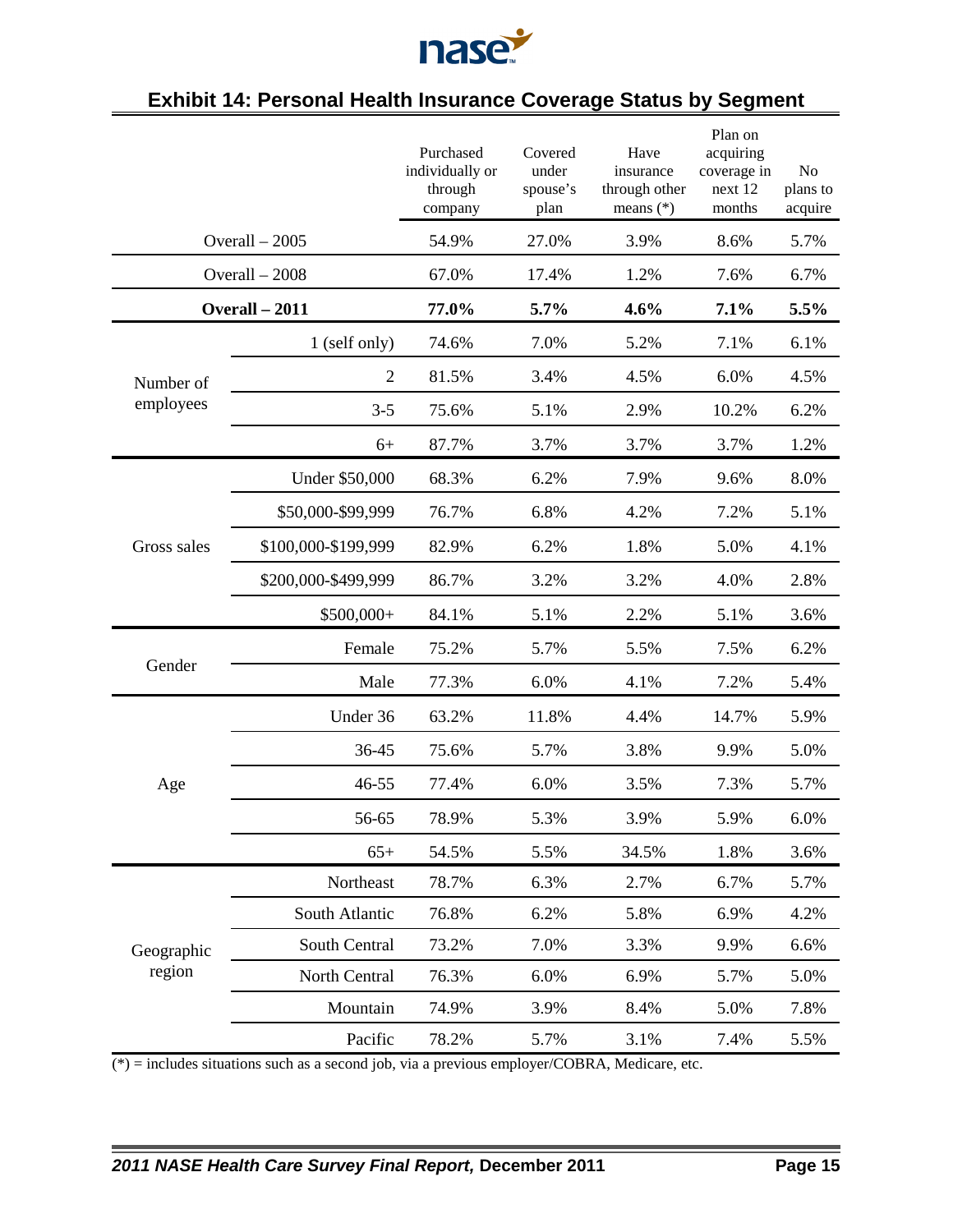

To more clearly highlight trends, the data are condensed into two groups: those who have personal health insurance coverage through any source, and those lacking personal health insurance coverage. As summarized in Exhibit 15 on the following page, the overall pattern has changed only slightly since 2005, with 87.3% reporting coverage under a health insurance policy from any source, and 12.7% lacking health insurance coverage.

As seen in past studies, those most likely to lack health insurance coverage are respondents from the smallest companies and those under the age of 36. Age segmentation shows an especially strong gradient, with more than one in five of those under 36 lacking health insurance, versus only 5.5% of those over 65.

Still, the situation has improved over time for those most likely to lack health insurance. For example, in 2005, nearly 28% of those from companies grossing less than \$50,000 lacked health insurance. This dropped to 18.5% in the 2008 survey, and further down to 17.6% in the 2011 survey. While large numbers of individuals still lack any type of health insurance coverage, the ranks of the insured are increasing. This is clearly seen in Exhibit 16, which compares, across segments, the percentage of individuals who lack health insurance. Of the 22 segments examined, the situation has improved in all but five.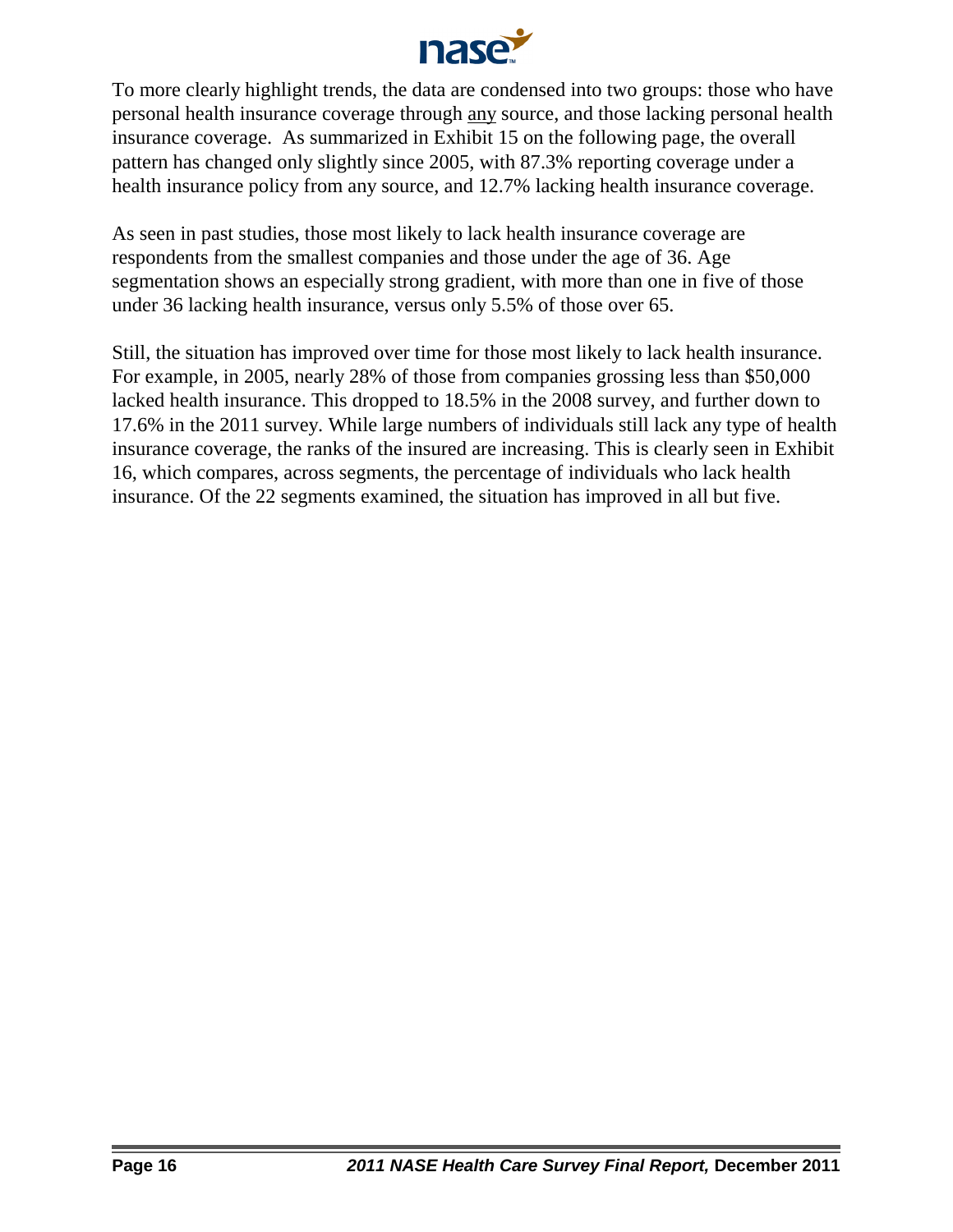

|                     |                     | Have personal health<br>insurance coverage<br>through ANY source | Do not have personal<br>health insurance<br>coverage |
|---------------------|---------------------|------------------------------------------------------------------|------------------------------------------------------|
|                     | Overall $-2005$     | 85.8%                                                            | 14.3%                                                |
|                     | Overall - 2008      | 85.6%                                                            | 14.3%                                                |
|                     | Overall - 2011      | 87.3%                                                            | 12.7%                                                |
|                     | 1 (self only)       | 86.8%                                                            | 13.2%                                                |
|                     | $\overline{2}$      | 89.5%                                                            | 10.5%                                                |
| Number of employees | $3 - 5$             | 83.6%                                                            | 16.4%                                                |
|                     | $6+$                | 95.1%                                                            | 4.9%                                                 |
|                     | Under \$50,000      | 82.4%                                                            | 17.6%                                                |
|                     | \$50,000-\$99,999   | 87.6%                                                            | 12.4%                                                |
| Gross sales         | \$100,000-\$199,999 | 90.9%                                                            | 9.1%                                                 |
|                     | \$200,000-\$499,999 | 93.1%                                                            | 6.9%                                                 |
|                     | \$500,000+          | 91.3%                                                            | 8.7%                                                 |
|                     | Female              | 86.3%                                                            | 13.7%                                                |
| Gender              | Male                | 87.4%                                                            | 12.6%                                                |
|                     | Under 36            | 79.4%                                                            | 20.6%                                                |
|                     | 36-45               | 85.1%                                                            | 14.9%                                                |
| Age                 | $46 - 55$           | 86.9%                                                            | 13.1%                                                |
|                     | 56-65               | 88.1%                                                            | 11.9%                                                |
|                     | $65+$               | 94.5%                                                            | 5.5%                                                 |
|                     | Northeast           | 87.7%                                                            | 12.3%                                                |
|                     | South Atlantic      | 88.8%                                                            | 11.2%                                                |
| Geographic region   | South Central       | 83.5%                                                            | 16.5%                                                |
|                     | North Central       | 89.3%                                                            | 10.7%                                                |
|                     | Mountain            | 87.2%                                                            | 12.8%                                                |
|                     | Pacific             | 87.1%                                                            | 12.9%                                                |

# **Exhibit 15: Personal Health Insurance Coverage Summary**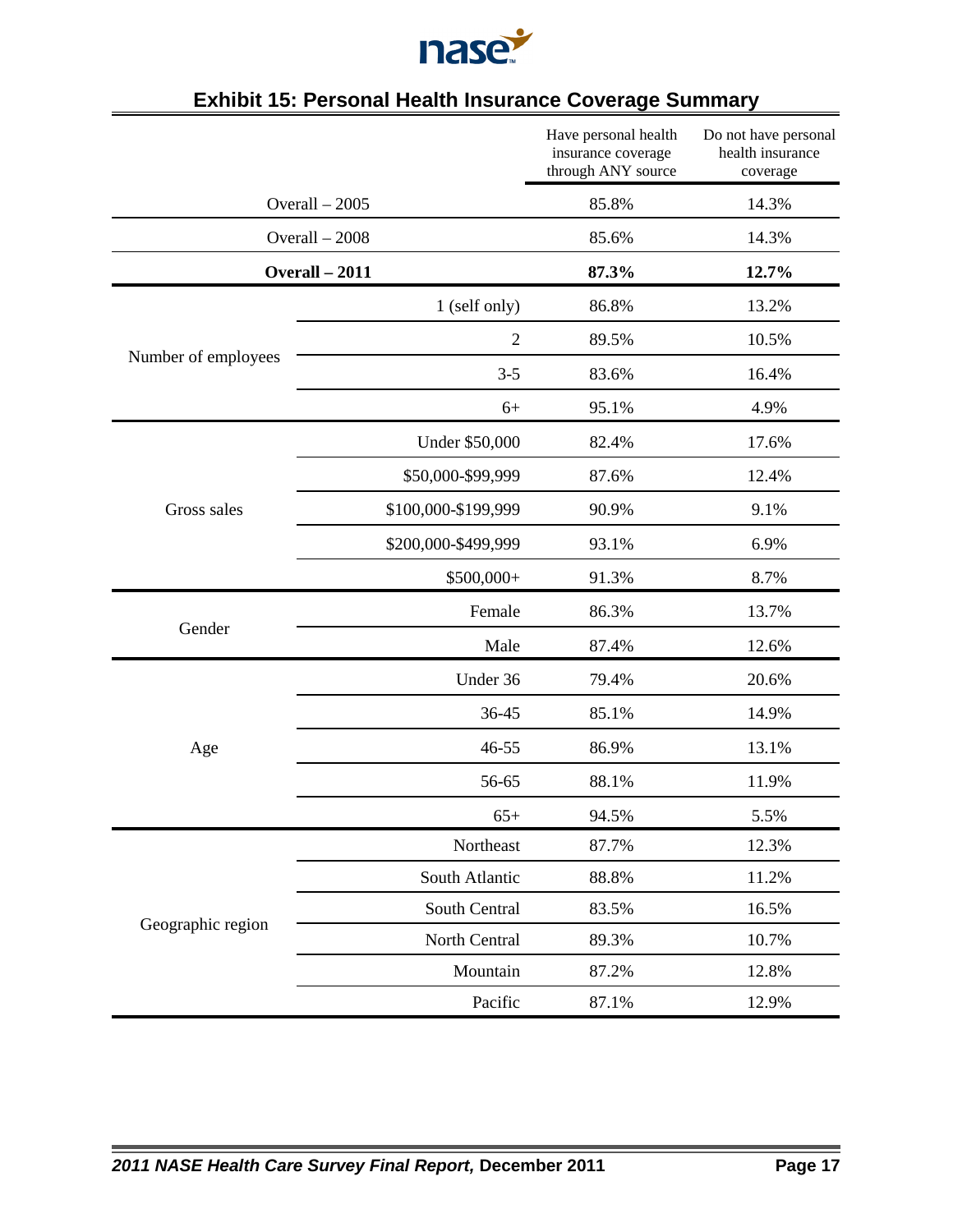

| Data are the percentage who lack health insurance coverage<br>from any source. |                     | 2005  | 2008  | 2011  | Trend,<br>2008 to<br>2011 |
|--------------------------------------------------------------------------------|---------------------|-------|-------|-------|---------------------------|
| Overall                                                                        |                     | 14.3% | 14.3% | 12.7% | ▲                         |
|                                                                                | 1 (self only)       | 21.8% | 19.7% | 13.2% | ▲                         |
|                                                                                | $\overline{2}$      | 17.9% | 20.4% | 10.5% | ▲                         |
| Number of employees                                                            | $3 - 5$             | 9.5%  | 12.1% | 16.4% | ▼                         |
|                                                                                | $6+$                | 4.9%  | 12.5% | 4.9%  | ▲                         |
|                                                                                | Under \$50,000      | 27.7% | 18.5% | 17.6% | ▲                         |
|                                                                                | \$50,000-\$99,999   | 19.3% | 22.1% | 12.4% | ▲                         |
| Gross sales                                                                    | \$100,000-\$199,999 | 10.7% | 11.9% | 9.1%  | ▲                         |
|                                                                                | \$200,000-\$499,999 | 10.1% | 17.9% | 6.9%  | ▲                         |
|                                                                                | $$500,000+$         | 2.0%  | 9.5%  | 8.7%  | ▲                         |
|                                                                                | Female              | 18.1% | 13.1% | 13.7% | $\blacktriangledown$      |
| Gender                                                                         | Male                | 12.5% | 15.8% | 12.6% | ▲                         |
|                                                                                | Under 36            | 21.7% | 13.0% | 20.6% | $\blacktriangledown$      |
|                                                                                | 36-45               | 19.0% | 14.5% | 14.9% | ▼                         |
| Age                                                                            | $46 - 55$           | 12.8% | 15.3% | 13.1% | ▲                         |
|                                                                                | 56-65               | 9.8%  | 14.1% | 11.9% | $\blacktriangle$          |
|                                                                                | $65+$               | 11.4% | 13.6% | 5.5%  | ▲                         |
|                                                                                | Northeast           | 14.3% | 10.8% | 12.3% | ▼                         |
|                                                                                | South Atlantic      | 14.9% | 17.0% | 11.2% | ▲                         |
| Geographic region                                                              | South Central       | 15.5% | 17.8% | 16.5% | ▲                         |
|                                                                                | North Central       | 15.4% | 11.9% | 10.7% | ▲                         |
|                                                                                | Mountain            | 12.2% | 14.2% | 12.8% | ▲                         |
|                                                                                | Pacific             | 11.1% | 15.0% | 12.9% | ▲                         |

# **Exhibit 16: Lack of Health Insurance Coverage Trends**

Note:  $\blacktriangle$  indicates that between 2008 and 2011 the situation has improved (e.g., fewer individuals lack health insurance);  $\nabla$  indicates the situation has become worse (e.g., more individuals lack health insurance).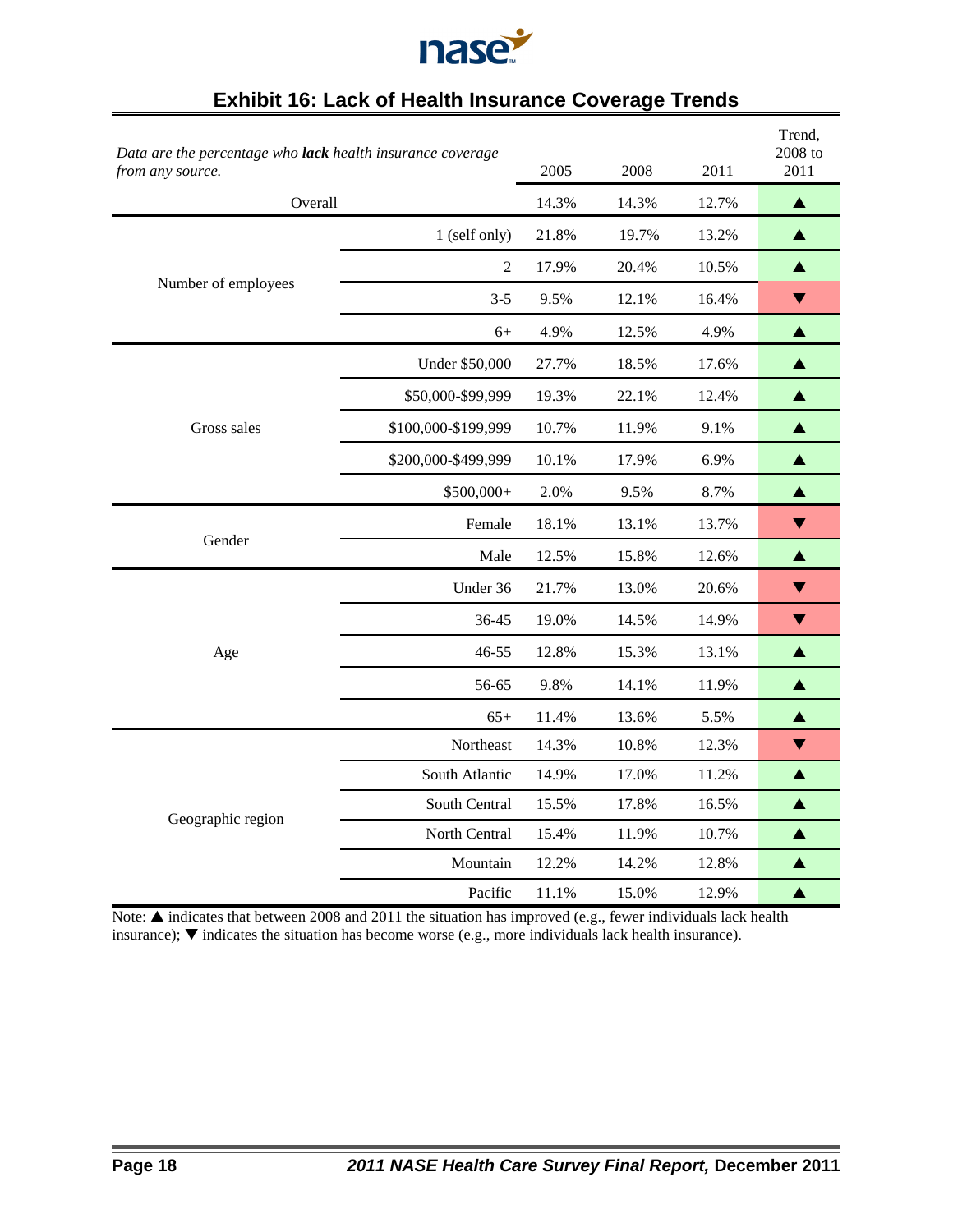

#### *Insurance Access Perceptions*

There have been no significant shifts in opinion since 2005 regarding access to health insurance. A large majority — more than eight of every ten respondents — continue to feel that small businesses are at a disadvantage compared with large businesses when it comes to access to health insurance. Close to a majority do not feel they have access to health insurance options that fit their company's needs, again a pattern nearly identical to that seen in 2005 and 2008.

Knowing where to find health insurance is less of a problem. For the first time, a plurality agree with the statement "I know exactly where to find health insurance coverage for myself and my employees," although nearly the same number disagree (37.9% agree; 36% disagree).

As in 2005 and 2008, a plurality of respondents feel it is the employer's responsibility to offer health insurance, and that health insurance is a necessity to remain competitive for employee recruitment. However, support for these issues has decreased over the years, and the percentage who are uncertain continues to grow. Overall responses are summarized in Exhibit 17.

| Responses in <b>bold</b> denote the most popular<br>response for each statement.                  |      | Disagree | Neutral | Agree | N <sub>0</sub><br>opinion |
|---------------------------------------------------------------------------------------------------|------|----------|---------|-------|---------------------------|
|                                                                                                   |      | 81.0%    | 6.4%    | 8.0%  | 4.6%                      |
| Small businesses have access to the same<br>health insurance options as large businesses          | 2008 | 81.5%    | 5.8%    | 8.6%  | 4.1%                      |
|                                                                                                   | 2005 | 81.4%    | 10.7%   | 5.3%  | 2.6%                      |
|                                                                                                   | 2011 | 48.9%    | 21.8%   | 23.4% | 5.8%                      |
| I have access to health insurance options that<br>fit my company's needs                          | 2008 | 49.9%    | 20.8%   | 23.8% | 5.6%                      |
|                                                                                                   | 2005 | 46.0%    | 25.4%   | 24.6% | 4.0%                      |
|                                                                                                   |      | 36.0%    | 21.9%   | 37.9% | 4.3%                      |
| I know exactly where to find health insurance<br>coverage for myself and my employees             | 2008 | 36.1%    | 25.4%   | 35.1% | 3.4%                      |
|                                                                                                   | 2005 | 36.9%    | 23.3%   | 36.2% | 3.6%                      |
|                                                                                                   | 2011 | 23.9%    | 22.6%   | 34.7% | 18.8%                     |
| I feel it is my responsibility as an employer to<br>offer health insurance as an employee benefit |      | 19.8%    | 25.8%   | 36.8% | 17.6%                     |
|                                                                                                   | 2005 | 27.2%    | 23.6%   | 43.0% | 6.1%                      |
|                                                                                                   | 2011 | 19.2%    | 24.7%   | 37.1% | 19.1%                     |
| It is necessary to offer health insurance as a<br>benefit to find and hire qualified people       | 2008 | 13.7%    | 24.1%   | 44.0% | 18.1%                     |
|                                                                                                   | 2005 | 19.7%    | 29.0%   | 44.8% | 6.5%                      |

# **Exhibit 17: Opinions on Health Insurance Access**

NOTE: "Disagree" are the percentage selecting either of the lowest two ranking points; "agree" are the percentage selecting either of the highest two ranking points; "neutral" are the percentage selecting the mid-point.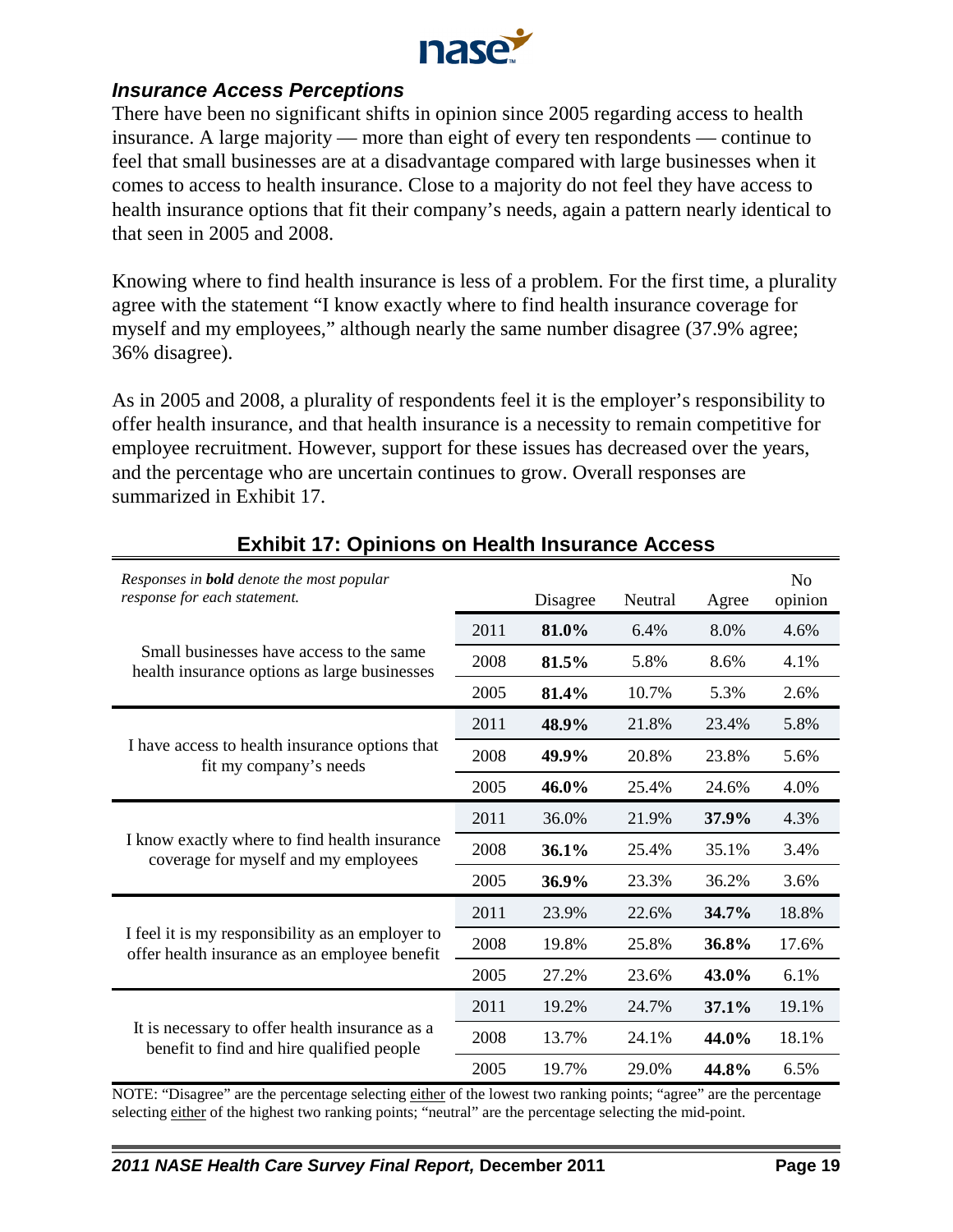

Segmenting responses by key factors shows the following major patterns.

- < **Small businesses have access to the same health insurance options as large businesses** — The respondents speak with one voice on this issue, with the great majority in every segment disagreeing. Disagreement levels never drop below 79%; agreement levels never surpass 10% across every segment.
- **Figure 1 have access to health insurance options that fit my company's needs**  $-A$ majority, or near majority, of respondents in every segment disagree with this statement. Disagreement levels peak at 66.8% among those who lack health insurance coverage, and is also elevated among women (53.7% disagreeing). Agreement levels stay below 30% for all segments, and drop as low as 13.7%.
- < **I know exactly where to find health insurance coverage for myself and my employees** — Although "agree" is the most popular response in several segments, it never rises to a majority level, and is often nearly tied with "disagree." Those least aware of where to find health insurance are women and those who presently lack health insurance. It's significant to see that even among those who offer health insurance through their business, nearly one-third (31.4%) say they do not know exactly where to find health insurance coverage.
- < **I feel it is my responsibility as an employer to offer health insurance as an employee benefit** — "Agree" remains the most popular response across nearly all segments except for the largest companies, but support for this statement has clearly waned over the years — 43% agreed in 2005 versus 34.7% in 2011. The strongest disagreement is seen among the companies with six or more employees (42% disagree).
- < **It is necessary to offer health insurance as a benefit to find and hire qualified people** — "Agree" is the most popular response across nearly every segment, even among the solo practitioners. Interestingly, the highest disagreement levels are seen among those from companies with six or more employees. Some of the highest uncertainly levels are seen regarding this statement, reaching as high as 25.3% (the latter among solo practitioners). While the respondents continue to see health insurance as a necessary perquisite to successfully recruiting high-quality employees, they are far less certain of this today than they were in 2005.

Detailed breakouts by segment are provided in Exhibit 58 in Appendix A.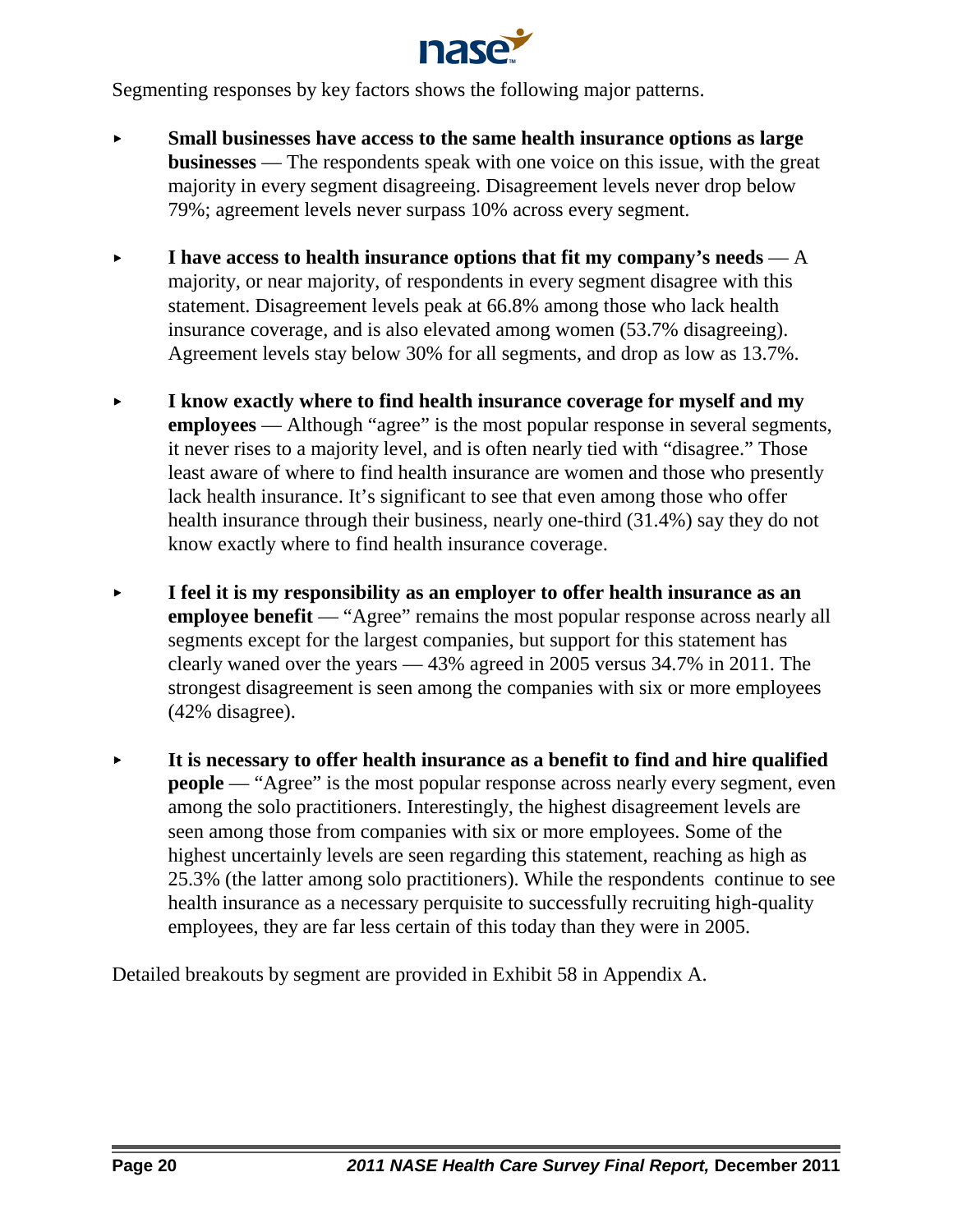

# **C. Health Insurance Coverage Through the Business**

### *Overall Incidence*

The incidence of offering health insurance through the business (either for the owner or the employees) has dropped a small amount, but remains above the level seen in the 2005 survey. As summarized in Exhibit 18, 43.5% presently offer health insurance through their business, a decline from 46.8% in 2008, but an improvement over the 38.5% level seen in 2005. Nearly 4% plan to offer health insurance through their business in 2012.



# **Health Insurance Plans Through the Business**



As in the past, those least likely to offer an insurance plan through their business are those who are 65 or older, cited by only 18.2%. But in a break from past patterns, only 56.5% who are presently covered by health insurance are purchasing that policy through their business. This is a notable drop from the nearly 70% level seen in 2005 and 2008.

Responses by segment are illustrated in Exhibit 19 on the following page.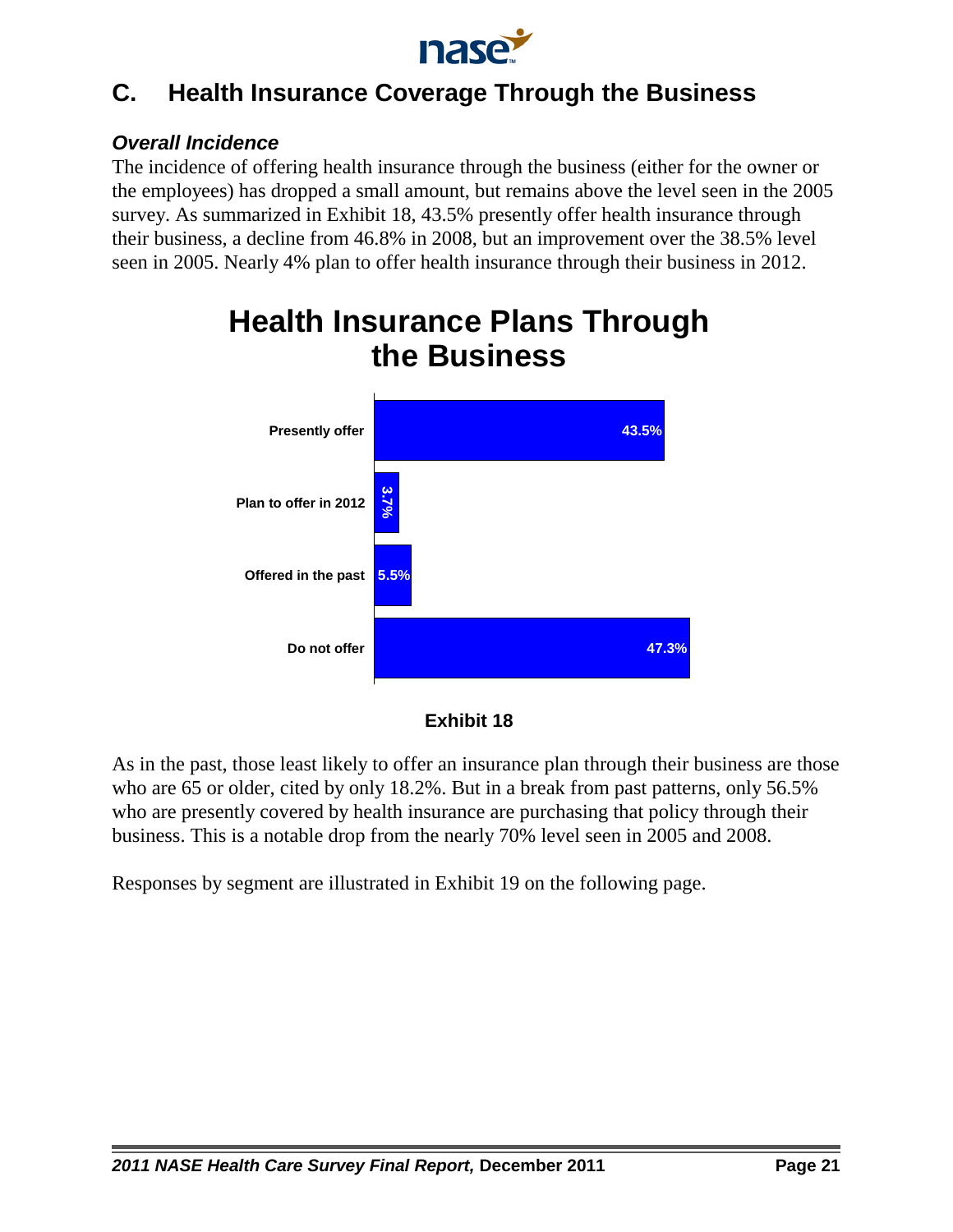

|                                         |                                                | Presently offer | Plan to offer<br>this year | Offered in<br>the past | Do not<br>offer |
|-----------------------------------------|------------------------------------------------|-----------------|----------------------------|------------------------|-----------------|
|                                         | Overall $-2005$ survey                         | 38.5%           | 4.5%                       | 5.8%                   | 51.1%           |
|                                         | Overall $-2008$ survey                         | 46.8%           | 2.6%                       | 3.4%                   | 47.1%           |
|                                         | Overall - 2011 survey                          | 43.5%           | 3.7%                       | 5.5%                   | 47.3%           |
|                                         | 1 (self only)                                  | 40.0%           | 2.9%                       | 4.6%                   | 52.5%           |
| Number of                               | $\overline{2}$                                 | 53.9%           | 2.8%                       | 5.2%                   | 38.2%           |
| employees                               | $3 - 5$                                        | 38.9%           | 8.0%                       | 7.3%                   | 45.8%           |
|                                         | $6+$                                           | 46.9%           | 4.9%                       | 13.6%                  | 34.6%           |
|                                         | Under \$50,000                                 | 33.3%           | 4.3%                       | 4.3%                   | 58.0%           |
|                                         | \$50,000-\$99,999                              | 42.4%           | 3.0%                       | 4.2%                   | 50.3%           |
| Gross sales                             | \$100,000-\$199,999                            | 53.1%           | 2.7%                       | 7.1%                   | 37.2%           |
|                                         | \$200,000-\$499,999                            | 54.8%           | 3.2%                       | 7.7%                   | 34.3%           |
|                                         | \$500,000+                                     | 42.8%           | 5.8%                       | 8.0%                   | 43.5%           |
|                                         | Female                                         | 39.6%           | 3.6%                       | 6.0%                   | 50.8%           |
| Gender                                  | Male                                           | 45.6%           | 4.0%                       | 5.3%                   | 45.1%           |
|                                         | Under 36                                       | 30.9%           | 4.4%                       | 2.9%                   | 61.8%           |
|                                         | 36-45                                          | 40.1%           | 6.1%                       | 5.0%                   | 48.9%           |
| Age                                     | 46-55                                          | 44.1%           | 4.2%                       | 4.8%                   | 46.9%           |
|                                         | 56-65                                          | 45.5%           | 2.7%                       | 6.0%                   | 45.8%           |
|                                         | $65+$                                          | 18.2%           | 1.8%                       | 20.0%                  | 60.0%           |
|                                         | Have a self-purchased plan                     | 56.5%           | 0.0%                       | 3.5%                   | 39.9%           |
| Current health<br>insurance<br>coverage | Covered under spouse or<br>through other means | 0.0%            | 4.1%                       | 14.7%                  | 81.2%           |
|                                         | Not covered                                    | 0.0%            | 25.7%                      | 10.0%                  | 64.3%           |
|                                         | Northeast                                      | 47.7%           | 3.7%                       | 4.7%                   | 44.0%           |
|                                         | South Atlantic                                 | 39.4%           | 4.2%                       | 6.2%                   | 50.2%           |
|                                         | South Central                                  | 46.3%           | 4.8%                       | 4.4%                   | 44.5%           |
| Geographic region                       | North Central                                  | 42.3%           | 2.2%                       | 2.2%                   | 53.3%           |
|                                         | Mountain                                       | 36.3%           | 2.2%                       | 6.7%                   | 54.7%           |
|                                         | Pacific                                        | 44.3%           | 3.3%                       | 6.0%                   | 46.4%           |

# **Exhibit 19: Health Insurance Plans Through the Business by Segment**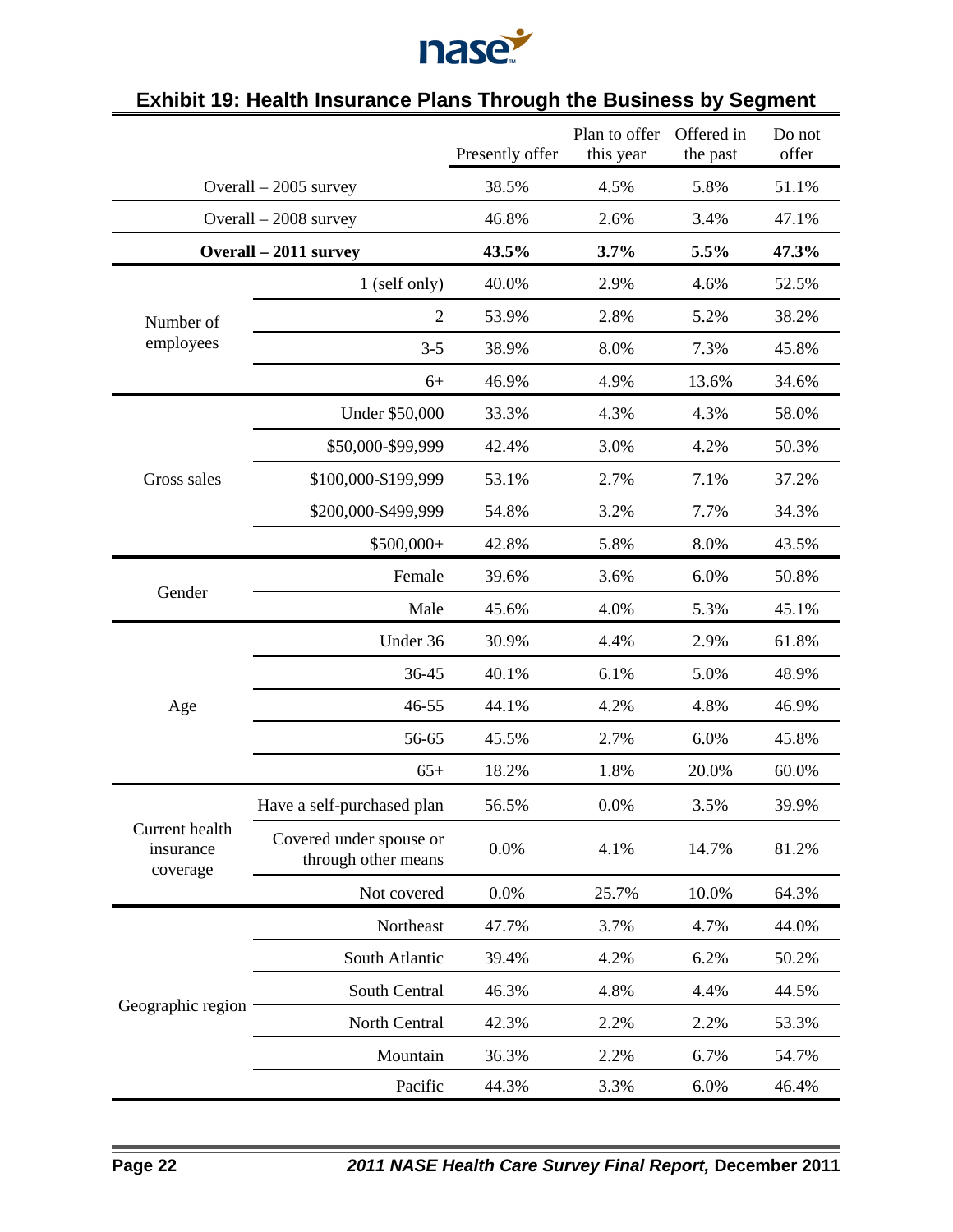

### *Leading Barriers*

Cost remains the leading barrier to obtaining health insurance through the business, cited by about 82% as an important barrier, and by nearly 70% as the single most significant barrier. Cost concerns have increased a small amount since 2005, and continue to dwarf all other factors by a wide margin. A lack of interest in offering insurance, the second most significant barrier, is cited by only 8.3%. Other factors, such as the cost to the employee, a lack of providers, paperwork/administrative difficulties, and not knowing where to find health insurance are contributing factors, but collectively fail to surpass cost as the primary barrier (see Exhibit 20).

| $m_{\rm H}$ = $\sim$ . Darnord to Undring nouter mourance                                                                                                                             |                              |                                       |                                       |                                       |
|---------------------------------------------------------------------------------------------------------------------------------------------------------------------------------------|------------------------------|---------------------------------------|---------------------------------------|---------------------------------------|
|                                                                                                                                                                                       |                              | 2011 survey                           | 2008<br>survey                        | 2005<br>survey                        |
| The response base consists of the individuals who do NOT<br>presently offer any form of health insurance through their business<br>(1,075 for 2011, 2,113 for 2008 and 380 for 2005). | All<br>important<br>barriers | Single most<br>significant<br>barrier | Single most<br>significant<br>barrier | Single most<br>significant<br>barrier |
| The cost to my business                                                                                                                                                               | 81.7%                        | 69.2%                                 | 65.3%                                 | 61.8%                                 |
| Not interested in offering or do not feel it is necessary<br>to offer                                                                                                                 | 15.9%                        | 8.3%                                  | 6.0%                                  | 18.2%                                 |
| The cost to my employees                                                                                                                                                              | 31.4%                        | 5.2%                                  | 5.1%                                  | 7.1%                                  |
| A lack of providers                                                                                                                                                                   | 23.6%                        | 4.4%                                  | 4.3%                                  | 5.5%                                  |
| Do not know where to find health insurance coverage                                                                                                                                   | 15.1%                        | 2.4%                                  | 1.9%                                  | 2.9%                                  |
| Difficulties in dealing with paperwork/administrative<br>tasks                                                                                                                        | 18.3%                        | 1.2%                                  | 1.7%                                  | 1.1%                                  |
| Other $(*)$                                                                                                                                                                           | 4.8%                         | 4.2%                                  | 8.5%                                  | 1.1%                                  |
| Not sure/no response                                                                                                                                                                  | 0.5%                         | 5.1%                                  | 7.2%                                  | 2.4%                                  |

## **Exhibit 20: Barriers to Offering Health Insurance**

 $(*)$  = the "other" reasons consist of a variety of issues, the most prevalent being an inability to obtain insurance due to pre-existing conditions and an inability to find a policy that offers acceptable coverage levels.

Segmenting responses shows no major deviation from the overall pattern, with cost dominating the list of barriers by a wide margin in every segment. Responses by segment are illustrated in Exhibit 21 on the following page.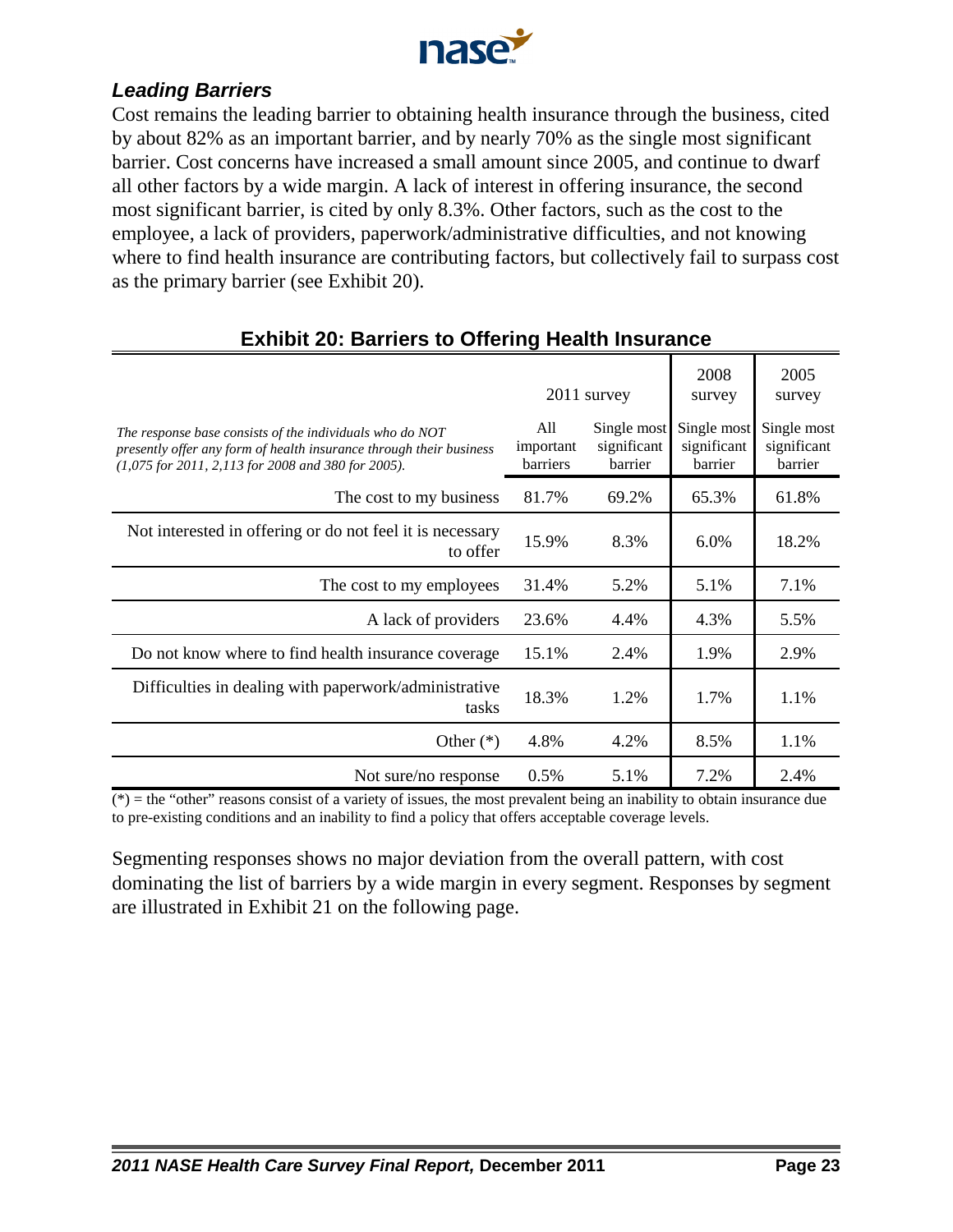

#### **Exhibit 21: Single Most Significant Barrier to Offering Health Insurance by Segment**

| The response base consists of the 1,075                                                           |         |                    |                   | <b>Number of employees</b> |                  |          |
|---------------------------------------------------------------------------------------------------|---------|--------------------|-------------------|----------------------------|------------------|----------|
| individuals who do NOT presently offer any<br>form of health insurance through their<br>business. | Overall | 1<br>(self only)   | $\sqrt{2}$        | $3 - 5$                    | $6+$             |          |
| The cost to my business                                                                           | 69.2%   | 67.8%              | 67.9%             | 75.0%                      | 74.4%            |          |
| Not interested in offering or do not<br>feel it is necessary to offer                             | 8.3%    | 9.7%               | 6.5%              | 6.0%                       | 4.7%             |          |
| The cost to my employees                                                                          | 5.2%    | 4.0%               | 6.5%              | 7.0%                       | 9.3%             |          |
| A lack of providers                                                                               | 4.4%    | 5.1%               | 5.1%              | 1.2%                       | 2.3%             |          |
| Do not know where to find health<br>insurance coverage                                            | 2.4%    | 3.1%               | 1.9%              | 0.6%                       | 2.3%             |          |
| Difficulties in dealing with<br>paperwork/administrative tasks                                    | 1.2%    | 1.5%               | 0.9%              | 0.6%                       | 0.0%             |          |
| Other                                                                                             | 4.2%    | 4.5%               | 5.1%              | 3.0%                       | 0.0%             |          |
| No response                                                                                       | 5.1%    | 4.3%               | 6.0%              | 6.5%                       | 7.0%             |          |
|                                                                                                   |         | <b>Gross sales</b> |                   |                            |                  |          |
|                                                                                                   |         |                    |                   |                            |                  |          |
|                                                                                                   | Overall | Under<br>\$50K     | $$50-$<br>\$99.9K | \$100-<br>\$199K           | \$200-<br>\$499K | $$500K+$ |
| The cost to my business                                                                           | 69.2%   | 69.6%              | 72.1%             | 68.6%                      | 68.8%            | 65.8%    |
| Not interested in offering or do not<br>feel it is necessary to offer                             | 8.3%    | 8.8%               | 5.7%              | 11.3%                      | 6.3%             | 7.6%     |
| The cost to my employees                                                                          | 5.2%    | 5.1%               | 3.6%              | 5.7%                       | 3.6%             | 10.1%    |
| A lack of providers                                                                               | 4.4%    | 4.4%               | 4.9%              | 1.9%                       | 3.6%             | 6.3%     |
| Do not know where to find health<br>insurance coverage                                            | 2.4%    | 2.6%               | 3.2%              | 1.9%                       | 0.9%             | 2.5%     |
| Difficulties in dealing with<br>paperwork/administrative tasks                                    | 1.2%    | 1.6%               | 1.2%              | 0.6%                       | 0.9%             | 1.3%     |
| Other                                                                                             | 4.2%    | 4.4%               | 2.4%              | 4.4%                       | 8.9%             | 1.3%     |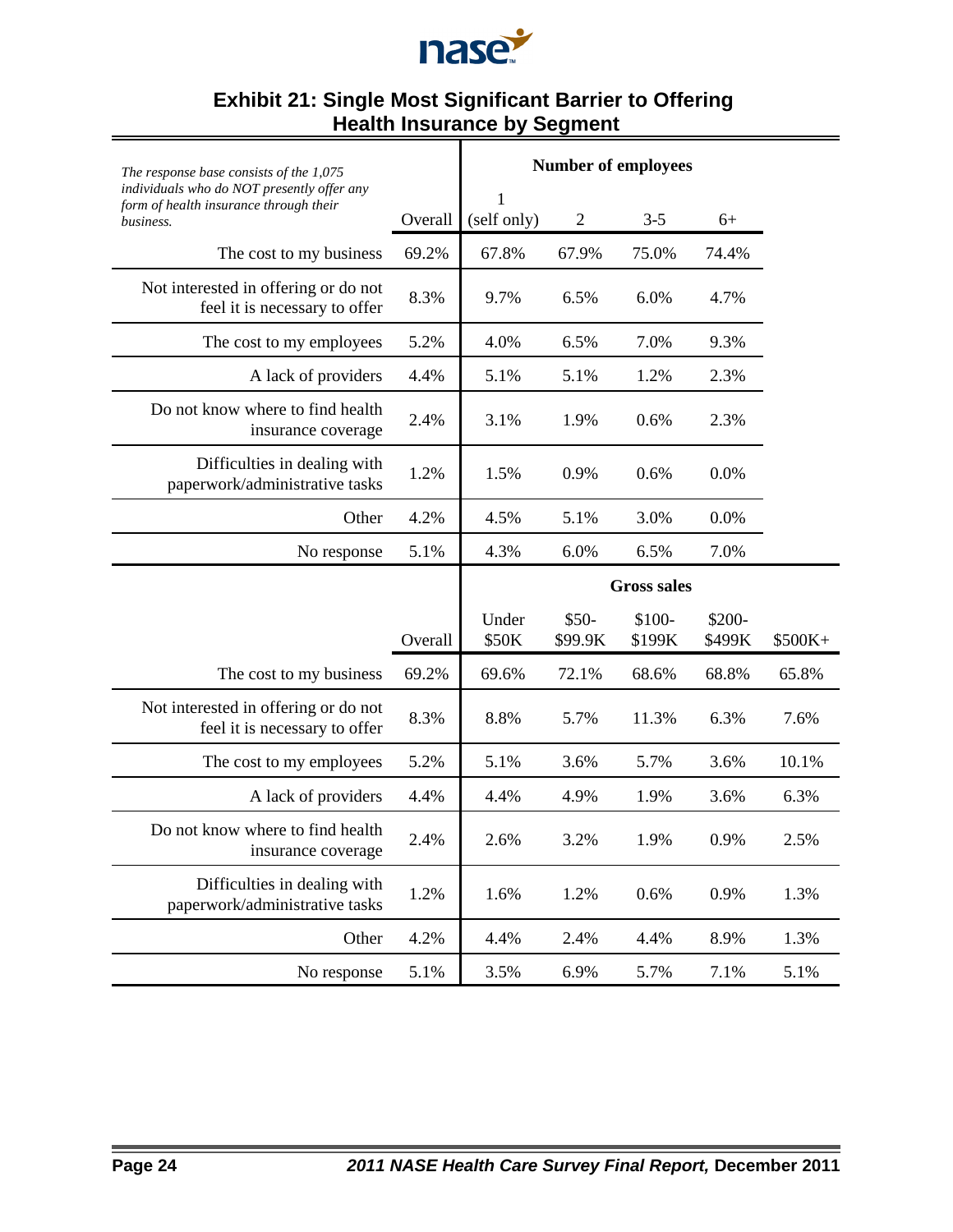

# *Future Plans*

Those who do not presently offer/have health insurance through their business were asked "if the new health care reform law (which goes into full effect in 2014) lowers health coverage costs, how likely are you to provide and pay for a portion of health coverage for your employees?" As summarized in Exhibit 22, about one in five respondents say they would be "very likely" to do so; an additional 14.1% would be "somewhat likely" to do so. The largest share of respondents (36.2%) are unsure,

# **Likelihood to Offer Insurance**

*If the new health care reform law (which goes into full effect in 2014) lowers health coverage costs, how likely are you to provide and pay for a portion of health coverage for your employees?*



with the remaining 29.4% reporting they would be unlikely to do so.

To help put the data in perspective, an average score was calculated using a scale where 1.0 is "very unlikely" and 5.0 is "very likely." Doing so shows that the overall average score is 3.0 (equivalent to "unsure"). Those most likely to offer insurance through their business if the new health care reform law lowers costs are those under 36 (average score of 3.7) and those who are not presently covered under any type of health insurance (average score of 3.3). Average scores for most other segments vary within a tight range of 2.7 to 3.2, indicating that there is no consensus of opinion on this issue — while some show interest in the possibility of offering health insurance, about an equal number are not, with the most popular response often being "unsure."

Responses by segment are illustrated in Exhibit 23 on the following page.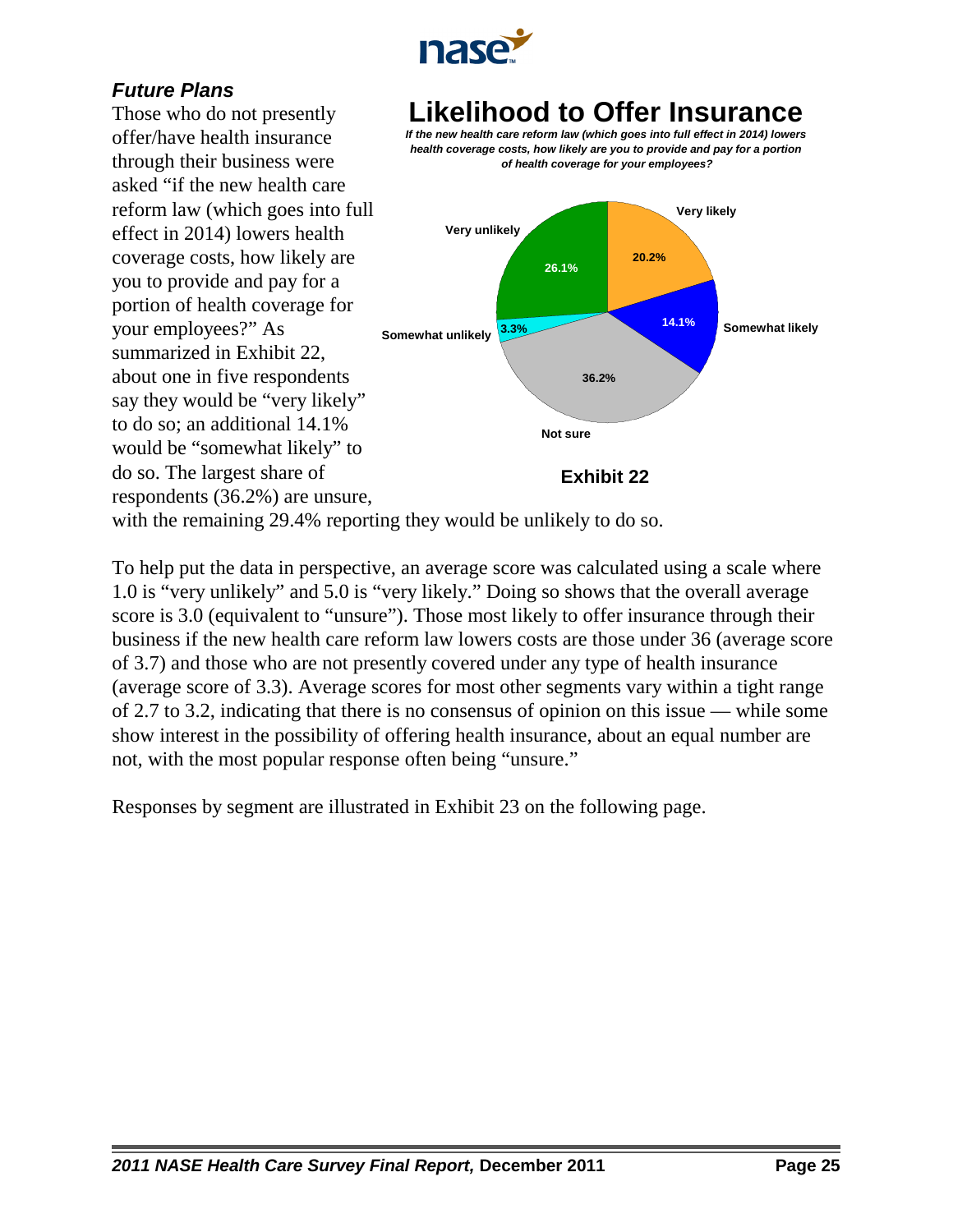

### **Exhibit 23: Impact of Health Care Reform Law on Health Insurance Purchase Plans**

*The response base consists of the 1,075 individuals who do NOT presently offer any form of health insurance through their business.* Somewhat or very likely to purchase Not sure Somewhat or very unlikely to purchase Average score **Overall – 2011 survey 34.3% 36.2% 29.5% 3.0** Number of employees 1 (self only) 31.9% 37.1% 31.0% 2.9 2 36.7% 33.0% 30.2% 3.0 3-5 39.3% 36.3% 24.4% 3.2 6+ 39.5% 37.2% 23.3% 3.2 Gross sales Under \$50,000 35.0% 35.7% 29.2% 3.0 \$50,000-\$99,999 33.6% 33.6% 32.8% 2.9 \$100,000-\$199,999 34.0% 39.0% 27.0% 3.1 \$200,000-\$499,999 38.4% 33.0% 28.6% 3.1 \$500,000+ 38.0% 32.9% 29.1% 3.0 Gender Female 38.1% 39.9% 22.0% 3.2 Male 31.7% 32.4% 36.0% 2.8 Age Under 36 57.4% 31.9% 10.6% 3.7 36-45 45.2% 31.8% 22.9% 3.3 46-55 33.8% 40.1% 26.0% 3.1 56-65 30.8% 34.2% 35.0% 2.8 65+ 13.3% 28.9% 57.8% 2.1 Current health insurance coverage Have a self-purchased plan 31.1% 38.0% 30.9% 2.9 Covered under spouse or through other means 29.9% 38.1% 32.0% 2.9 Not covered 46.5% 29.9% 23.7% 3.3 Geographic region Northeast 27.4% 36.9% 35.7% 2.8 South Atlantic 43.9% 29.3% 26.8% 3.2 South Central 33.6% 43.8% 22.6% 3.1 North Central 36.6% 39.3% 24.0% 3.2 Mountain 30.7% 28.1% 41.2% 2.7 Pacific 33.0% 37.8% 29.2% 3.0

Note: The average score is based on a 1 to 5 scale where  $1 =$  "very unlikely,  $3 =$  "not sure," and  $5 =$  "very likely."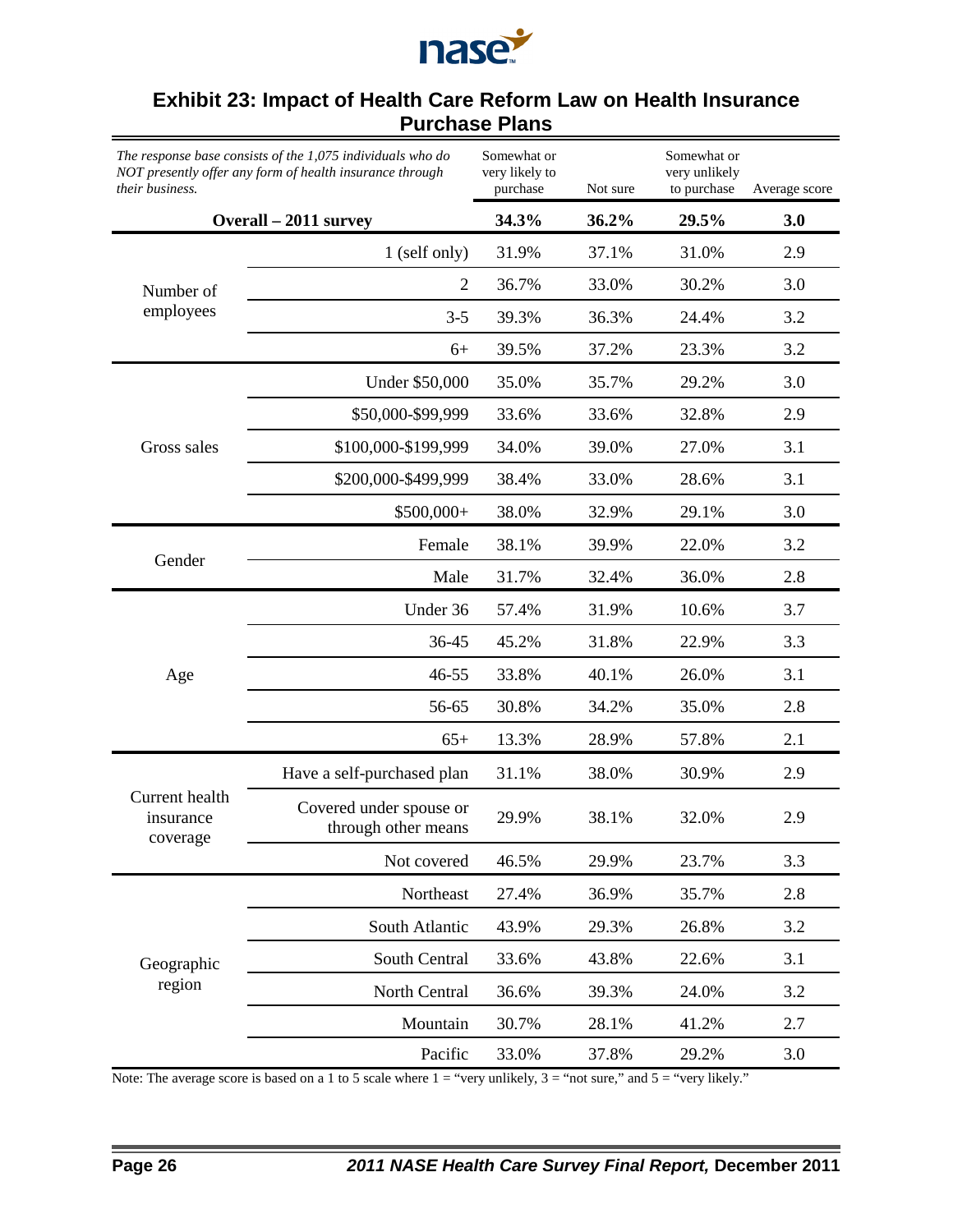

## *Features of the Present Insurance Plan*

**For the remainder of this section, all responses are based upon the 829 individuals who offer health insurance through their business.**

### **Who is Offered Insurance**

# **Who is Offered Health Insurance**

As in 2005 and 2008, the business owner is by far the one most likely to be covered under a health insurance plan through the business. As summarized in Exhibit 24, 93.5% of those who offer a plan through their business cover the owner. The percentage whose plan covers all or some of the full-time employees has increased a small amount since 2008, rising from 18.6% to 20.4%, but remains below the peak level of 46.2% seen in 2005. Fewer than 3% offer health insurance to parttime staff, with the situation unchanged since 2005.



Segmenting responses shows the expected patterns, with owner-only coverage being the typical situation among the smaller companies. The percentage covering full-time employees steadily increases with company size, peaking at 62.7% among the largestgrossing companies. Few, regardless of company size, offer coverage for part-time employees. Responses by segment are summarized in Exhibit 25 on the following page.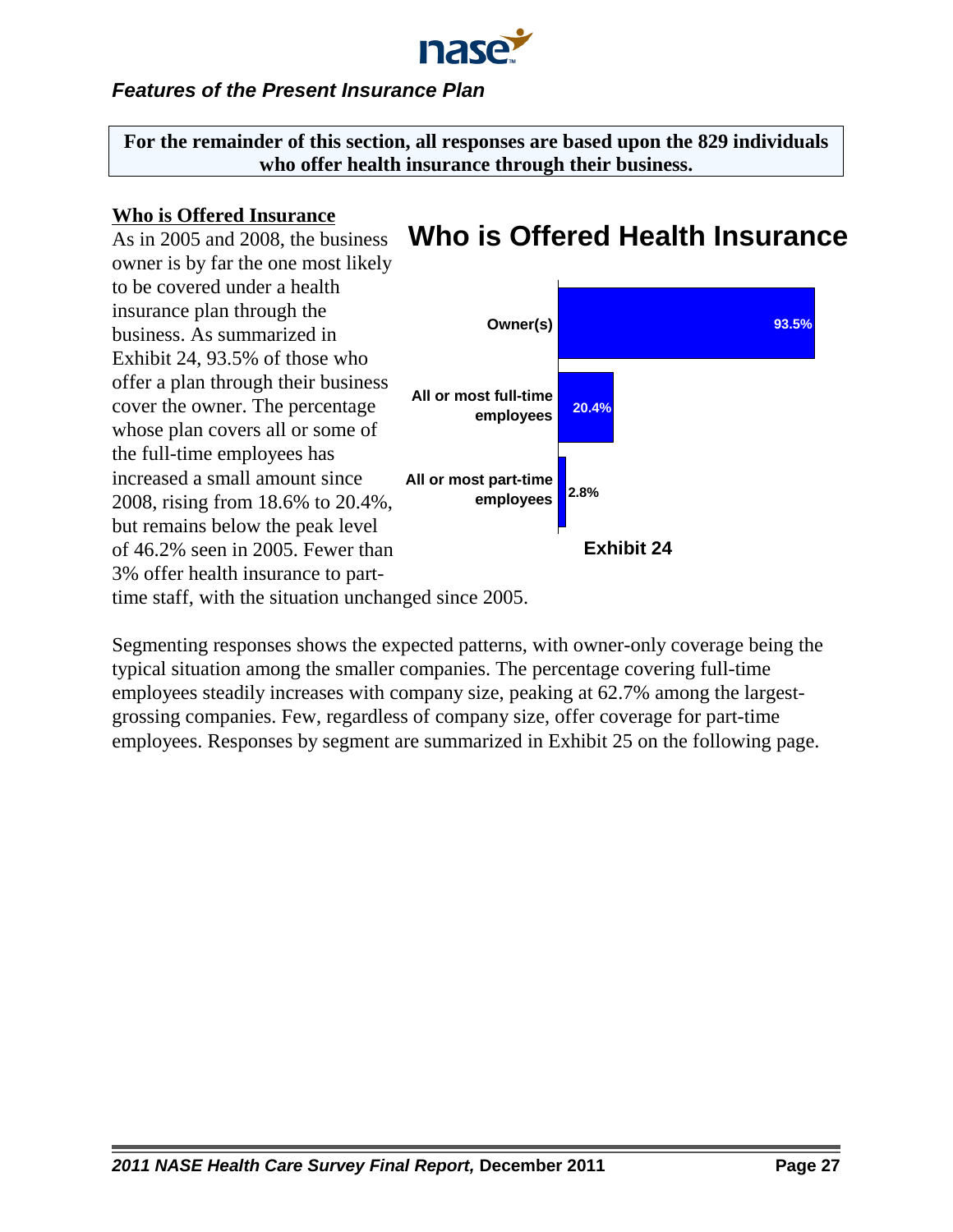

| $2005$ ).              | Responses are umued to the individuals who<br>offer health insurance through their business<br>(829 for 2011, 1,861 for 2008 and 238 for | Owner  | All or most<br>full-time employees | All or most<br>part-time employees |
|------------------------|------------------------------------------------------------------------------------------------------------------------------------------|--------|------------------------------------|------------------------------------|
|                        | Overall $-2005$ survey                                                                                                                   | 96.6%  | 46.2%                              | 2.9%                               |
| Overall $-2008$ survey |                                                                                                                                          | 97.1%  | 18.6%                              | 2.5%                               |
|                        | Overall – 2011 survey                                                                                                                    | 93.5%  | 20.4%                              | 2.8%                               |
|                        | 1 (self only)                                                                                                                            | 100.0% | 0.0%                               | 0.0%                               |
| Number of              | $\overline{2}$                                                                                                                           | 93.6%  | 35.1%                              | 6.8%                               |
| employees              | $3 - 5$                                                                                                                                  | 71.0%  | 55.1%                              | 3.7%                               |
|                        | $6+$                                                                                                                                     | 81.6%  | 57.9%                              | 5.3%                               |
|                        | Under \$50,000                                                                                                                           | 99.1%  | 2.8%                               | 1.4%                               |
|                        | \$50,000-\$99,999                                                                                                                        | 96.7%  | 13.2%                              | 2.2%                               |
| Gross sales            | \$100,000-\$199,999                                                                                                                      | 95.6%  | 20.6%                              | 3.9%                               |
|                        | \$200,000-\$499,999                                                                                                                      | 86.0%  | 38.2%                              | 2.4%                               |
|                        | $$500,000+$                                                                                                                              | 71.2%  | 62.7%                              | 3.4%                               |
|                        |                                                                                                                                          |        |                                    |                                    |

## **Exhibit 25: Who is Offered Health Insurance by Segment**

*Responses are limited to the individuals who*

NOTE: Responses do not sum to 100% since respondents could select more than one answer.

An average of 81.9% of the business's employees are covered by health insurance offered by the business. This is a small drop from the average of 87.2% reported in 2008, but well above the 56.8% reported in 2005. As summarized in Exhibit 26, about two-thirds of the companies cover all employees (with the latter including the solo practitioners). Responses by company size, and a comparison to past data are provided in Exhibit 27 on the following page.

# **Percentage of People Covered by the Health Plan**

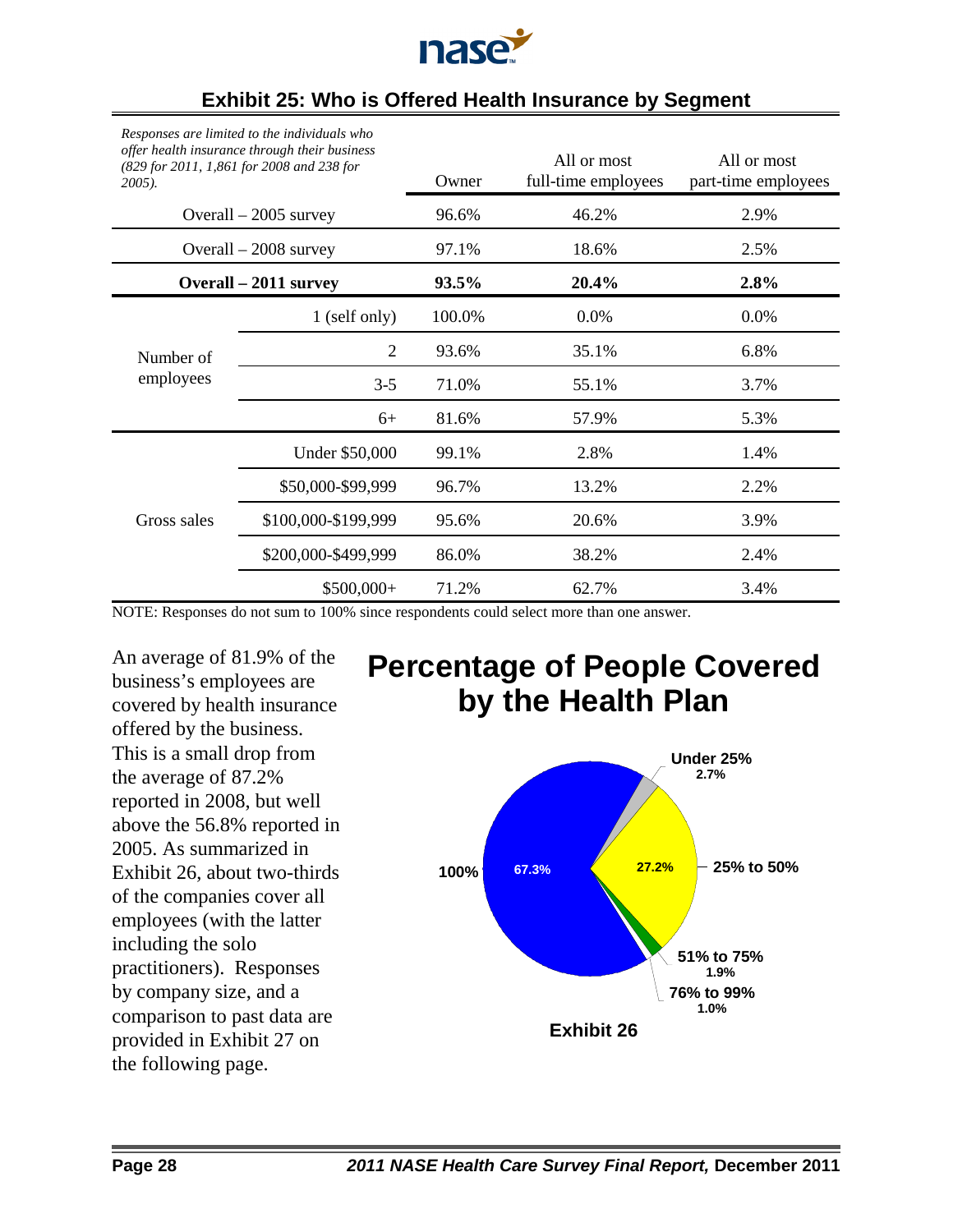

| Responses are limited to                                              | 2011 survey         |                    |         |       |       |                |                |
|-----------------------------------------------------------------------|---------------------|--------------------|---------|-------|-------|----------------|----------------|
| the individuals who offer<br>health insurance through                 | Number of employees |                    |         |       |       |                |                |
| their business (829 for<br>2011, 1,861 for 2008 and<br>238 for 2005). | Overall             | $1$ (self<br>only) | 2       | $3-5$ | $6+$  | 2008<br>survey | 2005<br>survey |
| 100% covered                                                          | 67.3%               | 100.0%             | 37.5%   | 22.3% | 13.5% | 76.8%          | 26.9%          |
| 76% to 99% covered                                                    | 1.0%                | $0.0\%$            | $0.0\%$ | 4.9%  | 8.1%  | $0.9\%$        | 2.1%           |
| 51\% to 75\% covered                                                  | 1.9%                | $0.0\%$            | 1.6%    | 9.7%  | 5.4%  | 3.3%           | 11.3%          |
| $25\%$ to 50% covered                                                 | 27.2%               | $0.0\%$            | 60.2%   | 55.3% | 43.2% | 15.8%          | 45.4%          |
| Under 25% covered                                                     | 2.7%                | $0.0\%$            | 0.8%    | 7.8%  | 29.7% | 3.2%           | 14.3%          |
| Average                                                               | 81.9%               | 100.0%             | 67.9%   | 53.5% | 43.1% | 87.2%          | 56.8%          |

## **Exhibit 27: Percentage of People Covered by Segment**

## **Type(s) of Plans Offered**

A PPO provider remains the most prevalent type of health plan offered, but its popularity has declined a notable amount over time. As summarized in Exhibit 28, 38% of those who provide a health plan through their business indicated that their plan offers a PPO provider. In comparison, a PPO provider was cited by a majority (or near majority) in 2005 and 2008.



**Type(s) of Health Plans Offered**

## **Exhibit 28**

A traditional plan/fee for service and a high deductible plan with a health savings account (HSA) are also popular offerings, each cited by about one in five respondents. Least common is an HMO provider.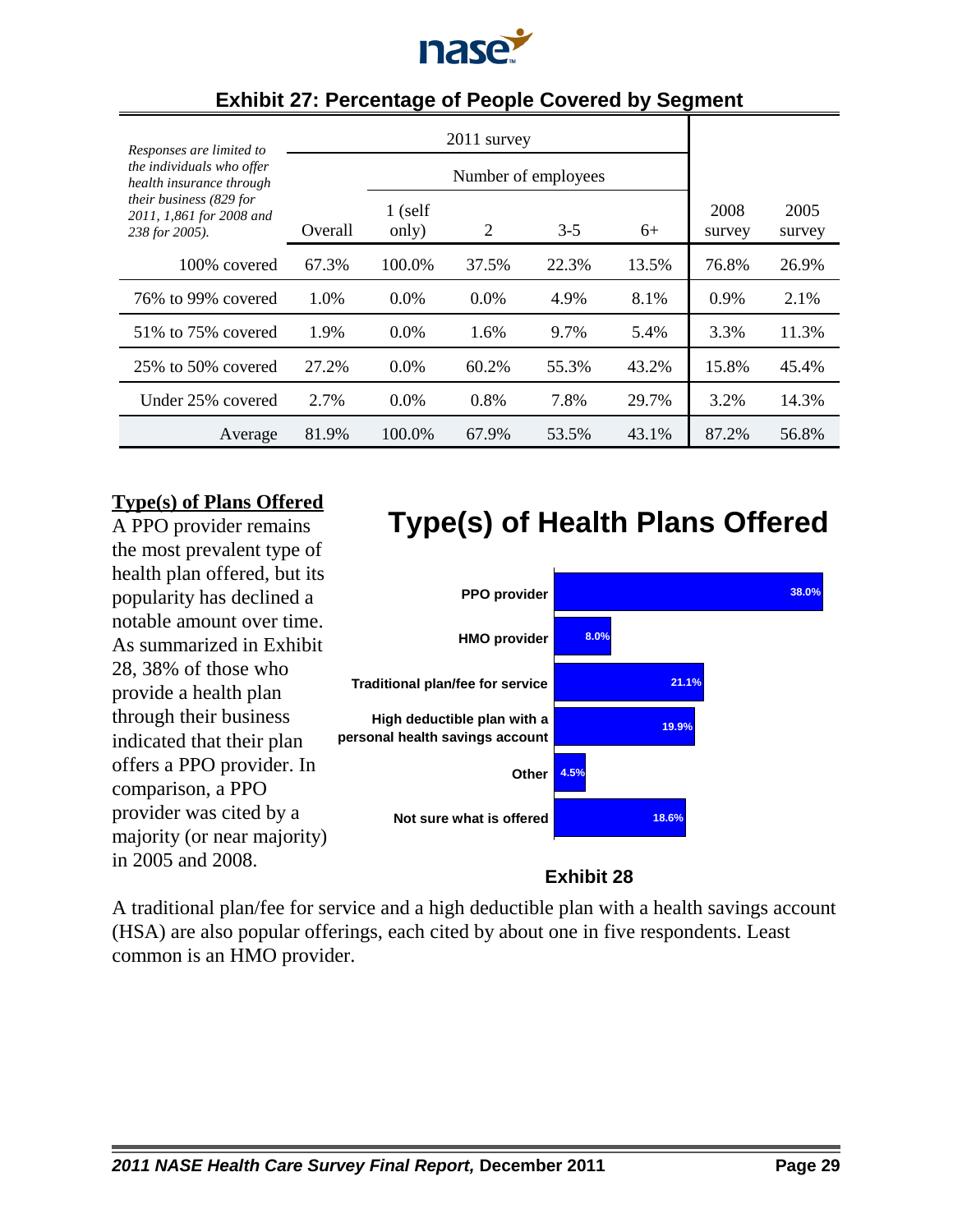

Clear trends are seen when comparing types of health plans since 2005. As noted previously, while a PPO provider remains the most popular plan type, its prevalence has declined, with concurrent increases in the prevalence of traditional plans/fee for service and high deductible plans. The latter shows the greatest rate of increase, jumping from less than 6% in 2005 to nearly 20% in 2011. The actual prevalence of high deductible plans is even higher — many of the "other" responses describe a high deductible plan that would be compatible with an HSA, but the respondents note that they did not fund the HSA.

Responses across segments adhere to the overarching pattern, with a PPO plan in the top spot, usually followed by a high deductible HSA plan. Note, however, that a large number of respondents (18.6%) are unaware or unsure of what specific plans are offered by their company-derived heath insurance. Responses are summarized in Exhibit 29.

| Responses are limited to the<br>individuals who offer health<br>238 for 2005). | insurance through their business<br>(829 for 2011, 1,861 for 2008 and | <b>PPO</b><br>provider | <b>HMO</b><br>provider | Traditional<br>plan/fee for<br>service | High deductible<br>plan with a<br>personal HSA | Other | Not sure<br>what is<br>offered |
|--------------------------------------------------------------------------------|-----------------------------------------------------------------------|------------------------|------------------------|----------------------------------------|------------------------------------------------|-------|--------------------------------|
|                                                                                | Overall $-2005$ survey                                                | 49.6%                  | 28.6%                  | 15.5%                                  | 5.9%                                           | 2.1%  | 9.2%                           |
|                                                                                | Overall - 2008 survey                                                 | 53.8%                  | 7.0%                   | 17.0%                                  | 13.4%                                          | 5.3%  | 11.1%                          |
|                                                                                | Overall – 2011 survey                                                 | 38.0%                  | 8.0%                   | 21.1%                                  | 19.9%                                          | 4.5%  | 18.6%                          |
|                                                                                | 1 (self only)                                                         | 37.2%                  | 6.5%                   | 23.1%                                  | 16.4%                                          | 5.1%  | 21.5%                          |
| Number of                                                                      | $\overline{2}$                                                        | 40.2%                  | 7.6%                   | 20.7%                                  | 22.7%                                          | 3.6%  | 16.3%                          |
| employees                                                                      | $3 - 5$                                                               | 35.5%                  | 10.3%                  | 16.8%                                  | 25.2%                                          | 4.7%  | 15.9%                          |
|                                                                                | $6+$                                                                  | 39.5%                  | 21.1%                  | 13.2%                                  | 26.3%                                          | 2.6%  | 7.9%                           |
|                                                                                | Under<br>\$50,000                                                     | 37.7%                  | 4.7%                   | 18.6%                                  | 19.1%                                          | 5.6%  | 27.4%                          |
|                                                                                | \$50,000-<br>\$99,999                                                 | 34.1%                  | 8.2%                   | 24.2%                                  | 18.7%                                          | 4.4%  | 17.6%                          |
| Gross sales                                                                    | \$100,000-<br>\$199,999                                               | 41.1%                  | 7.2%                   | 20.6%                                  | 23.9%                                          | 5.0%  | 13.3%                          |
|                                                                                | \$200,000-<br>\$499,999                                               | 38.2%                  | 11.8%                  | 22.8%                                  | 15.4%                                          | 3.7%  | 11.8%                          |
|                                                                                | \$500,000+                                                            | 42.4%                  | 10.2%                  | 22.0%                                  | 22.0%                                          | 1.7%  | 11.9%                          |
|                                                                                |                                                                       |                        |                        |                                        |                                                |       |                                |

# **Exhibit 29: Type(s) of Health Plans Offered by Segment**

NOTE: Responses do not sum to 100% since respondents could select more than one answer.

*Responses are limited to the*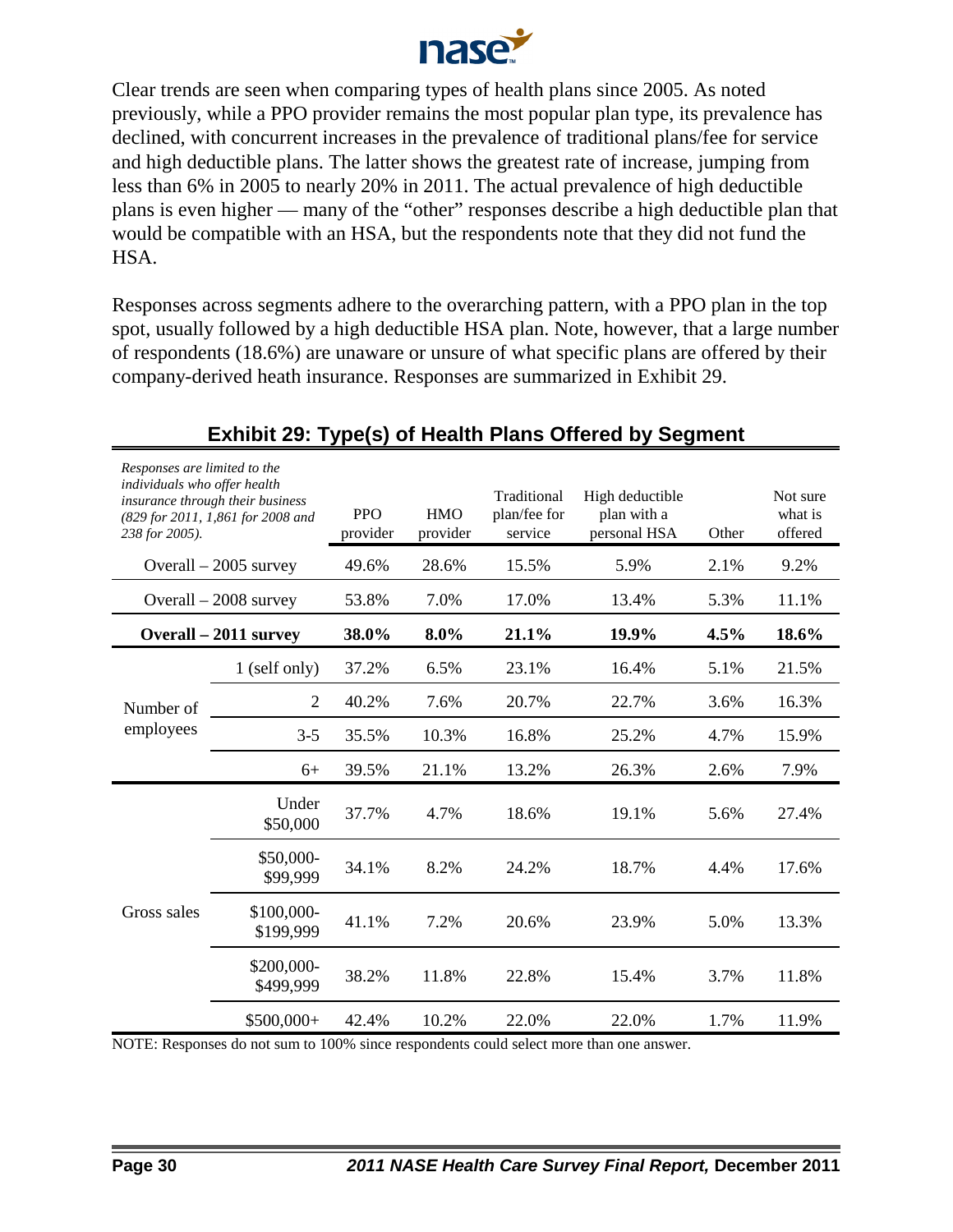

## **Spouse/Dependant**

**Coverage** The prevalence of spouse and dependant coverage has remained stable since 2005: about 22% of the plans offer spouse coverage; about 41% offer spouse and dependant coverage (see Exhibit 30).

Responses remain fairly consistent across segments, with the most significant variation seen among the largest-grossing companies. Respondents from the large companies are far more apt to

# **Spouse/Dependant Coverage**



report spouse/dependant coverage as a plan feature than their smaller company peers. Responses by segment are provided in Exhibit 31.

|             | Responses are limited to the individuals who offer<br>health insurance through their business (829 for<br>2011, 1,861 for 2008 and 238 for 2005). | Offer spouse<br>coverage | Offer spouse and<br>dependant coverage | Neither | Not sure |
|-------------|---------------------------------------------------------------------------------------------------------------------------------------------------|--------------------------|----------------------------------------|---------|----------|
|             | Overall $-2005$ survey                                                                                                                            | 22.3%                    | 40.3%                                  | 31.1%   | 6.3%     |
|             | Overall $-2008$ survey                                                                                                                            | 22.5%                    | 40.1%                                  | 21.6%   | 15.7%    |
|             | Overall – 2011 survey                                                                                                                             | 22.3%                    | 41.3%                                  | 23.8%   | 12.7%    |
|             | 1 (self only)                                                                                                                                     | 18.7%                    | 34.4%                                  | 28.9%   | 18.0%    |
| Number of   | $\overline{2}$                                                                                                                                    | 31.9%                    | 47.0%                                  | 16.3%   | 4.8%     |
| employees   | $3-5$                                                                                                                                             | 15.9%                    | 55.1%                                  | 18.7%   | 10.3%    |
|             | $6+$                                                                                                                                              | 18.4%                    | 42.1%                                  | 28.9%   | 10.5%    |
|             | Under \$50,000                                                                                                                                    | 20.9%                    | 27.9%                                  | 31.6%   | 19.5%    |
|             | \$50,000-\$99,999                                                                                                                                 | 30.8%                    | 35.7%                                  | 20.3%   | 13.2%    |
| Gross sales | \$100,000-\$199,999                                                                                                                               | 17.8%                    | 51.7%                                  | 20.0%   | 10.6%    |
|             | \$200,000-\$499,999                                                                                                                               | 25.0%                    | 42.6%                                  | 26.5%   | 5.9%     |
|             | $$500,000+$                                                                                                                                       | 16.9%                    | 62.7%                                  | 16.9%   | 3.4%     |

# **Exhibit 31: Spouse and Dependant Coverage Options by Segment**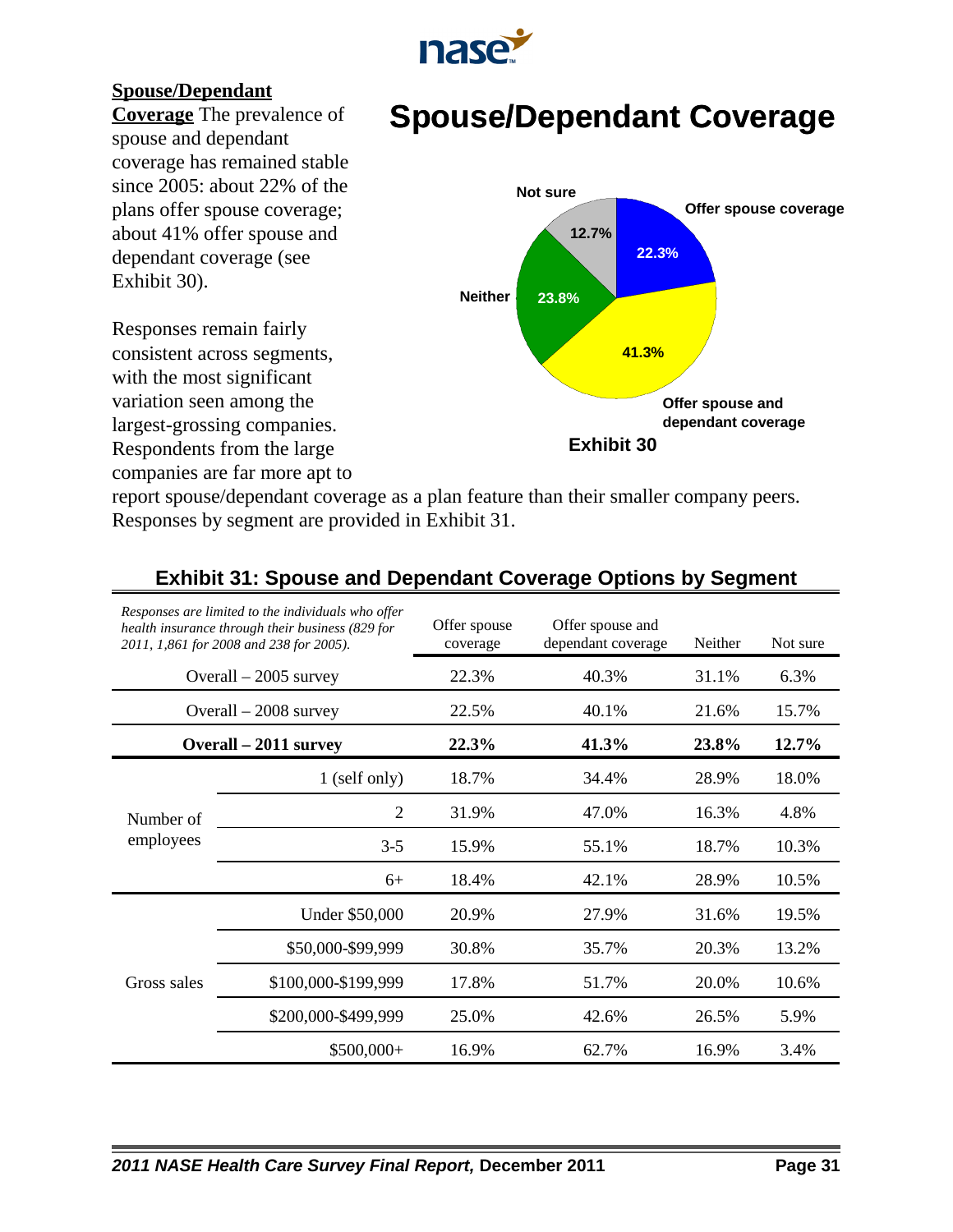

### **Group Versus Individual Plans**

Individual plans continue to increase in prevalence, and have become the plan type of a majority of those who offer health insurance through their business. As summarized in Exhibit 32, 58.9% say their health plan is an individual plan; 31.5% have a group plan. About one in ten are unsure of their plan's status.

There has been a continued shift toward individual plans since 2005. As summarized in Exhibit 33, only 33.6% of the 2005 respondents had an individual plan, versus 58.9% in 2011. Individual plans are cited by a

# **Group vs. Individual Plans**



majority of respondents in every segment except for companies with six or more employees, where group plans are the preferred option.

| for 2008 and 238 for 2005). | Responses are limited to the individuals who offer health<br>insurance through their business (829 for 2011, 1,861) | Group plan | Individual plan | Not sure |
|-----------------------------|---------------------------------------------------------------------------------------------------------------------|------------|-----------------|----------|
|                             | Overall $-2005$ survey                                                                                              | 59.7%      | 33.6%           | 6.7%     |
|                             | Overall $-2008$ survey                                                                                              | 39.0%      | 49.4%           | 11.5%    |
|                             | Overall – 2011 survey                                                                                               | 31.5%      | 58.9%           | $9.7\%$  |
|                             | 1 (self only)                                                                                                       | 28.6%      | 59.8%           | 11.5%    |
| Number of                   | $\overline{2}$                                                                                                      | 32.3%      | 60.2%           | 7.6%     |
| employees                   | $3-5$                                                                                                               | 32.7%      | 57.0%           | 10.3%    |
|                             | $6+$                                                                                                                | 55.3%      | 44.7%           | 0.0%     |
|                             | Under \$50,000                                                                                                      | 27.9%      | 63.3%           | 8.8%     |
|                             | \$50,000-\$99,999                                                                                                   | 27.5%      | 62.6%           | 9.9%     |
| Gross sales                 | \$100,000-\$199,999                                                                                                 | 33.9%      | 57.2%           | 8.9%     |
|                             | \$200,000-\$499,999                                                                                                 | 38.2%      | 56.6%           | 5.1%     |
|                             | $$500,000+$                                                                                                         | 42.4%      | 50.8%           | 6.8%     |

### **Exhibit 33: Group vs. Individual Plans by Segment**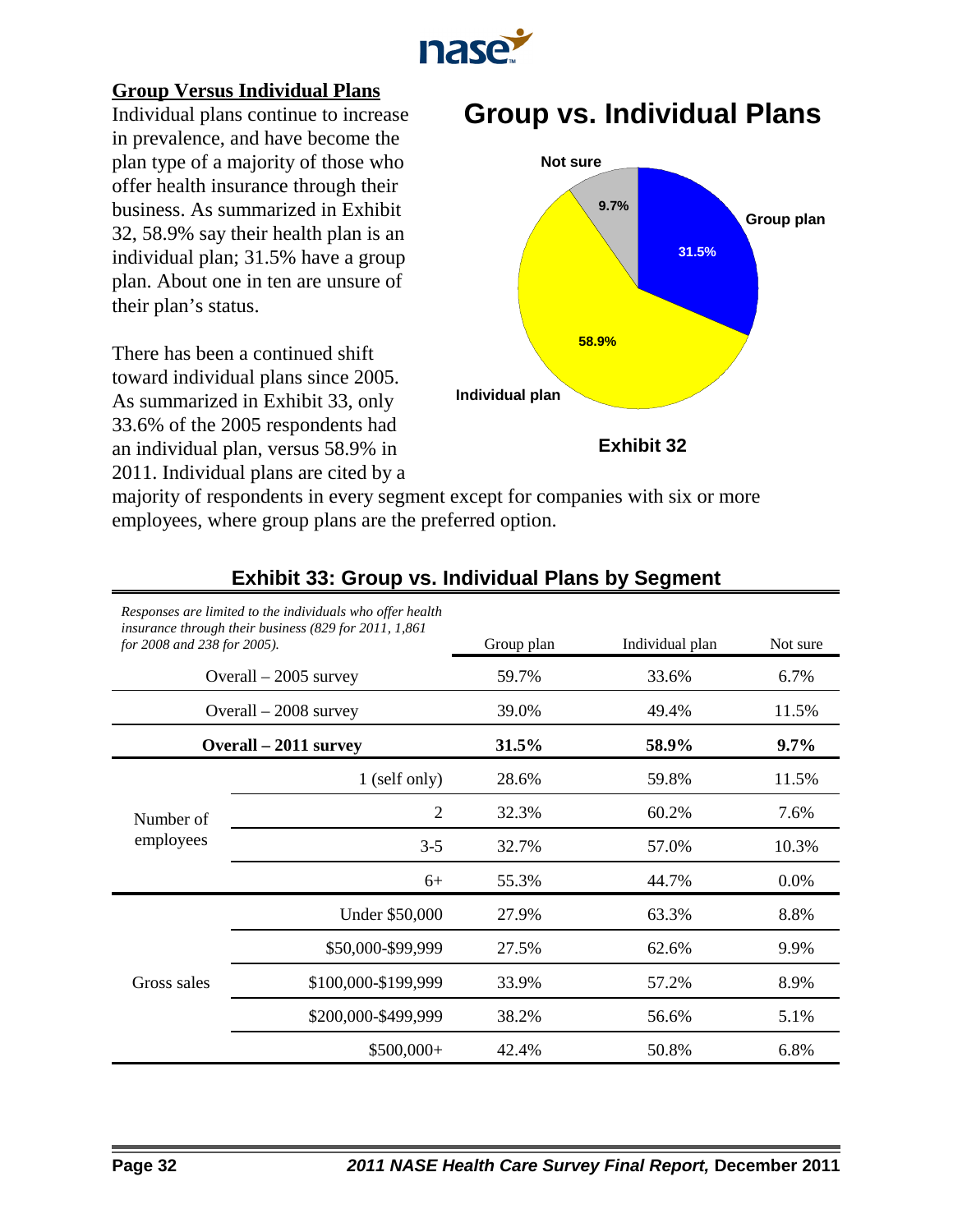

**Total Spent on Premiums** The respondents were asked to specify the total amount spent in 2010 on health insurance premiums. To facilitate survey completion, respondents could provide the information as either a percentage of their gross 2010 sales, or as a dollar figure (the actual amount spent on insurance). Most respondents (693) opted to provide the information as a dollar figure; 262 provided the information as a percentage of their gross sales.

Examining the overall responses shows a wide range of health insurance expenditures. Dollar expenditures range from less than \$1,000 to \$75,000, with a median of \$6,741. A similar broad range is seen for the percentage-based data, with respondents report spending a median of 10% of their gross for health insurance (see Exhibit 34).

|                                                  | 10 <sup>th</sup><br>percentile | $25^{\text{th}}$<br>percentile | 50 <sup>th</sup><br>percentile<br>(median) | 75 <sup>th</sup><br>percentile | 90 <sup>th</sup><br>percentile | Number of<br>responses |
|--------------------------------------------------|--------------------------------|--------------------------------|--------------------------------------------|--------------------------------|--------------------------------|------------------------|
| Data expressed as a dollar<br>amount             | \$2,690                        | \$4,324                        | \$6,741                                    | \$10,000                       | \$14,013                       | 693                    |
| Data expressed as a percentage<br>of gross sales | 3.0%                           | 5.0%                           | 10.0%                                      | 20.0%                          | 30.0%                          | 262                    |

# **Exhibit 34: Total Spent on Health Insurance Premiums in 2010**

While dollar values are informative, the most illuminating method to explore health insurance expenditures is to examine the responses as a percentage of gross sales. This normalizes the data, and allows the data from the smallest companies to be accurately compared with data from the largest. Converting the dollar value responses to percentages yields data spanning 718 responses.<sup>1</sup>

The results show a continued increase in the percentage spent on health insurance premiums since 2005, with median costs rising from 3.7% of total 2004 revenue to 6.4% of total 2010 revenue. Increases are especially pronounced at the upper ranges — the  $90<sup>th</sup>$ percentile values increase from 10.1% in the 2005 survey to 25% in the 2008 survey, and further up to 30.2% in the 2011 survey (see Exhibit 35 on the following page).

<sup>&</sup>lt;sup>1</sup> Not all dollar-based data could be converted since some respondents elected not to disclose their company's 2010 gross revenues. Percentages were computed using revenue mid-points.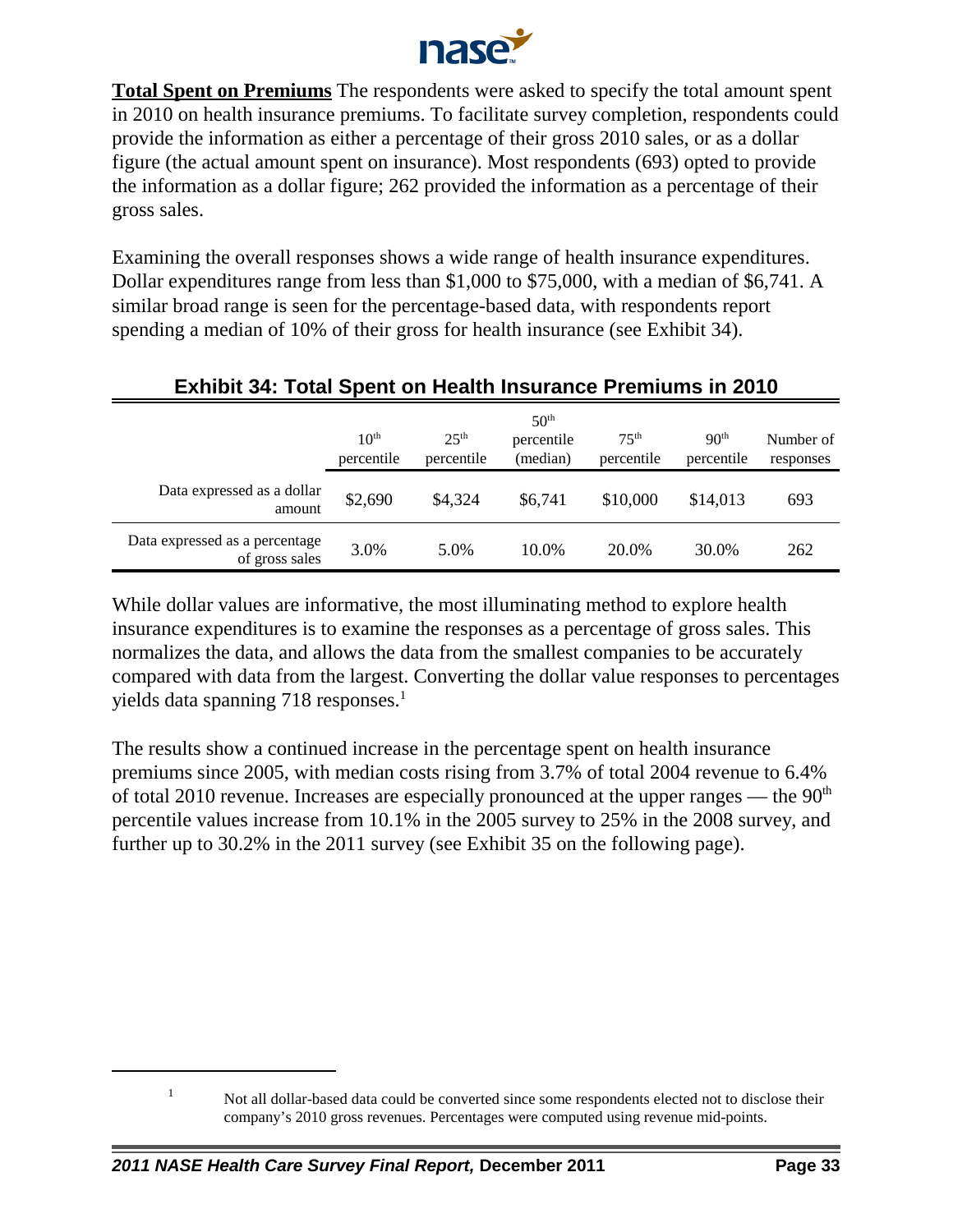

|                                                      | 10 <sup>th</sup><br>percentile | 25 <sup>th</sup><br>percentile | $50th$ percentile<br>(median) | 75 <sup>th</sup><br>percentile | 90 <sup>th</sup><br>percentile | Number of<br>responses |
|------------------------------------------------------|--------------------------------|--------------------------------|-------------------------------|--------------------------------|--------------------------------|------------------------|
| Amount spent as a percentage<br>of gross 2004 sales  | 1.0%                           | 2.0%                           | 3.7%                          | 5.9%                           | 10.1%                          | 211                    |
| Amount spent as a percentage.<br>of gross 2007 sales | 1.3%                           | 2.7%                           | 5.5%                          | 11.4%                          | 25.0%                          | 1,637                  |
| Amount spent as a percentage.<br>of gross 2010 sales | $1.6\%$                        | 3.3%                           | $6.4\%$                       | $13.6\%$                       | $30.2\%$                       | 718                    |

## **Exhibit 35: Trends in Total Spent on Health Insurance Premiums (Converted Data)**

Examining responses by segment (see Exhibit 36) shows the same pattern seen in previous surveys, with the smaller companies spending a significantly higher amount (in terms of a percentage of gross sales) on health insurance premiums. For example, respondents from companies with gross sales of less than \$50,000 report that their health insurance premiums account for a median of 19% of their gross sales. Elevated rates are also seen among the solo practitioners, who have to dedicate 8% of their gross to cover health insurance costs. This drops to 1.5% or less among the largest-grossing companies, even though their actual dollar amount spent is much higher.

|                       |                        |          | Dollar amount spent    | Amount spent as a percentage<br>of gross sales |                        |  |
|-----------------------|------------------------|----------|------------------------|------------------------------------------------|------------------------|--|
|                       |                        | Median   | Number of<br>responses | Median                                         | Number of<br>responses |  |
|                       | Overall $-2005$ survey | \$9,468  | 197                    | 3.7%                                           | 211                    |  |
|                       | Overall - 2008 survey  | \$5,520  | 1659                   | 5.5%                                           | 1637                   |  |
| Overall – 2011 survey |                        | \$6,741  | 693                    | 6.4%                                           | 718                    |  |
|                       | 1 (self only)          | \$5,350  | 369                    | 8.0%                                           | 385                    |  |
| Number of             | $\overline{2}$         | \$8,363  | 212                    | 6.1%                                           | 216                    |  |
| employees             | $3 - 5$                | \$9,000  | 81                     | 3.4%                                           | 86                     |  |
|                       | $6+$                   | \$15,000 | 31                     | 3.0%                                           | 31                     |  |
|                       | Under \$50,000         | \$5,000  | 179                    | 19.0%                                          | 191                    |  |
|                       | \$50,000-\$99,999      | \$6,000  | 154                    | 8.8%                                           | 167                    |  |
| Gross sales           | \$100,000-\$199,999    | \$7,519  | 164                    | 5.2%                                           | 173                    |  |
|                       | \$200,000-\$499,999    | \$8,611  | 120                    | 2.8%                                           | 125                    |  |
|                       | $$500,000+$            | \$10,038 | 49                     | 1.5%                                           | 52                     |  |

## **Exhibit 36: Total Spent on Health Insurance Premiums by Segment**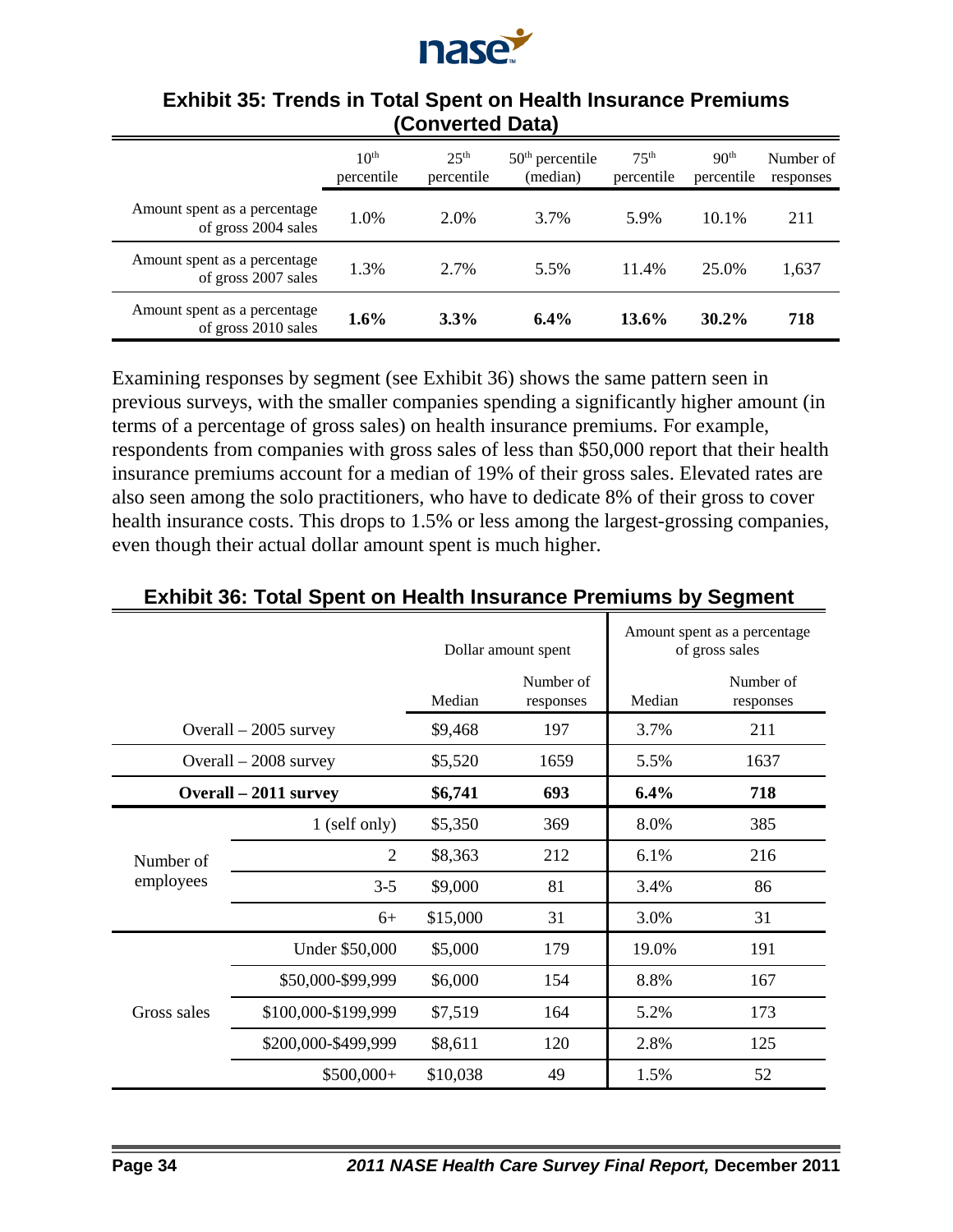

### **Employee Share of Premiums** As

seen in past surveys, most respondents (61.6%) say the company pays the entire premium for health insurance (see Exhibit 37). Within companies that have a cost-sharing approach the percentage paid by individuals ranges from 4% to 100%, with an average of 85%.

The 2011 data are highly similar to the 2008 data, which showed a shifting of the health care insurance cost to the employee. In 2005, 25.6% of the respondents

# **Premium Cost Sharing**



### **Exhibit 37**

indicated that the employees paid part of the insurance cost (an average of 64.5%). In 2011, nearly 37% indicate that employees cost-share, with the employee paying an average of 85% of the cost. As in the past, the smaller companies (in terms of gross sales) are most apt to have a cost-sharing policy, with the employees paying an average of about 92% of the premium cost (see Exhibit 38).

| Responses are limited to the individuals<br>who offer health insurance through their<br>business (829 for 2011, 1,861 for 2008 and<br>238 for 2005). |                        | Employees share<br>in the cost of the<br>premium | Average amount<br>of the premium<br>paid by the<br>employee | Company pays<br>the entire<br>premium | No response |
|------------------------------------------------------------------------------------------------------------------------------------------------------|------------------------|--------------------------------------------------|-------------------------------------------------------------|---------------------------------------|-------------|
|                                                                                                                                                      | Overall $-2005$ survey | 25.6%                                            | 64.5%                                                       | 73.5%                                 | 0.8%        |
|                                                                                                                                                      | Overall $-2008$ survey | 38.6%                                            | 87.8%                                                       | 59.0%                                 | 2.4%        |
|                                                                                                                                                      | Overall – 2011 survey  | 36.8%                                            | 85.0%                                                       | 61.6%                                 | $1.6\%$     |
|                                                                                                                                                      | 2                      | 25.5%                                            | 93.6%                                                       | 71.3%                                 | 3.2%        |
| Number of<br>employees                                                                                                                               | $3 - 5$                | 39.3%                                            | 81.2%                                                       | 56.1%                                 | 4.7%        |
|                                                                                                                                                      | $6+$                   | 39.5%                                            | 55.0%                                                       | 60.5%                                 | $0.0\%$     |
|                                                                                                                                                      | Under \$50,000         | 47.0%                                            | 91.9%                                                       | 51.6%                                 | 1.4%        |
|                                                                                                                                                      | \$50,000-\$99,999      | 33.5%                                            | 92.6%                                                       | 66.5%                                 | $0.0\%$     |
| Gross sales                                                                                                                                          | \$100,000-\$199,999    | 25.6%                                            | 87.0%                                                       | 73.9%                                 | 0.6%        |
|                                                                                                                                                      | \$200,000-\$499,999    | 36.0%                                            | 75.0%                                                       | 64.0%                                 | $0.0\%$     |
|                                                                                                                                                      | $$500,000+$            | 33.9%                                            | 48.1%                                                       | 64.4%                                 | 1.7%        |

### **Exhibit 38: Premium Cost Sharing by Segment**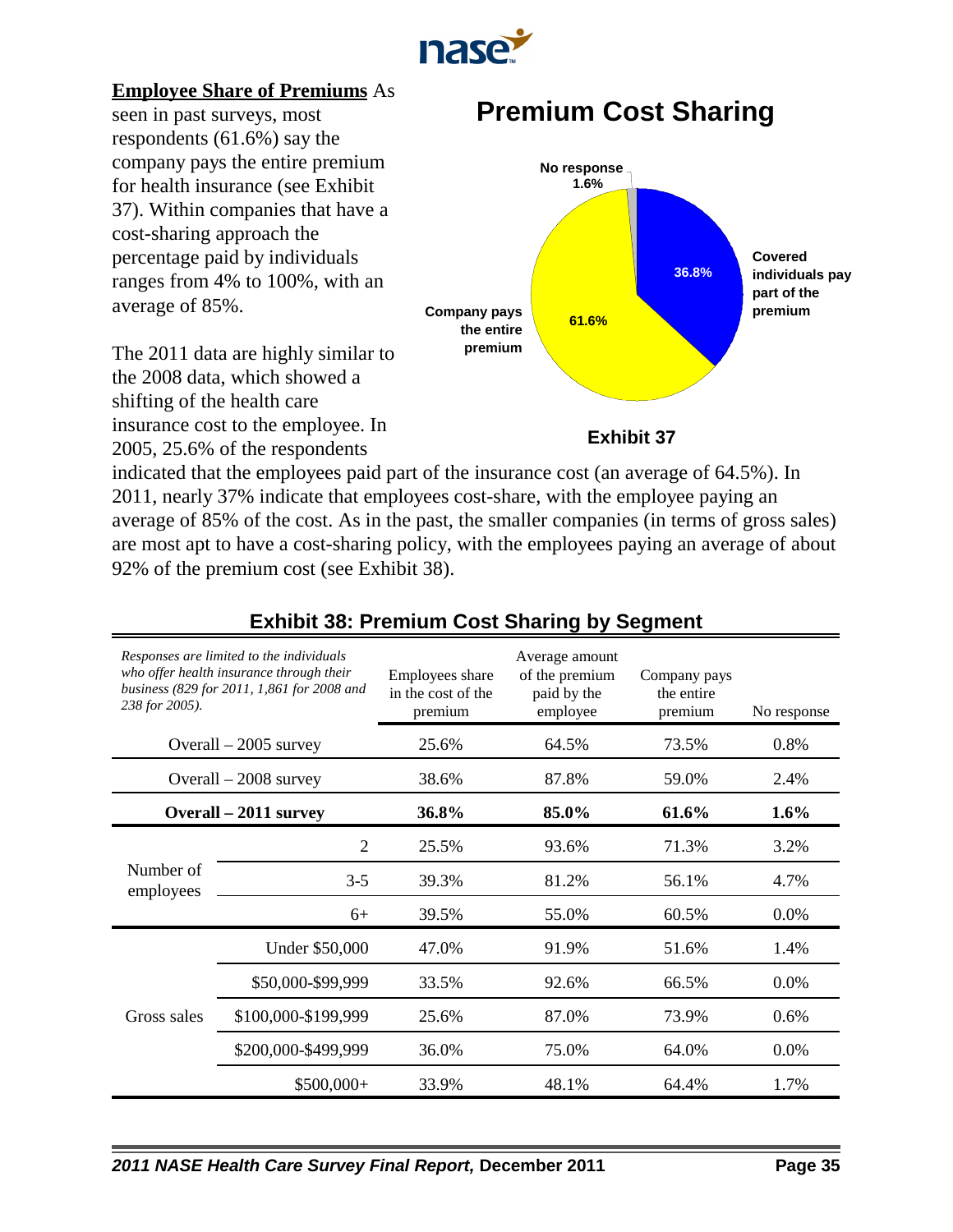

**Premium Cost Trends** Increases in health insurance costs are again the norm, with 81.3% of the 2011 survey respondents indicating that the cost of their insurance premiums have risen in the past 12 months. Only 2.3% report a cost decrease, with the balance citing no change (or were unable to determine cost changes). Overall responses are illustrated in Exhibit 39.

The average increase is 16.3%. This is less than the increase seen in the 2005 survey, but greater than the increase seen in the 2008 survey. Increases are





**Exhibit 39**

common across all segments, with the average increase reaching as high as 19.3% (see Exhibit 40).

| Responses are limited to the individuals<br>who offer health insurance through their<br>business (829 for 2011, 1,861 for 2008 and<br>238 for 2005). |                        | Premium has increased       |                     | Premium<br>has     | Premium<br>has       | Not sure<br>$\alpha$ f |
|------------------------------------------------------------------------------------------------------------------------------------------------------|------------------------|-----------------------------|---------------------|--------------------|----------------------|------------------------|
|                                                                                                                                                      |                        | % indicating<br>an increase | Average<br>increase | decreased<br>$(*)$ | remained<br>the same | premium<br>changes     |
|                                                                                                                                                      | Overall $-2005$ survey | 86.1%                       | 20.7%               | 1.7%               | 3.4%                 | 8.8%                   |
|                                                                                                                                                      | Overall $-2008$ survey | 76.4%                       | 14.7%               | 1.3%               | 16.2%                | 6.1%                   |
|                                                                                                                                                      | Overall – 2011 survey  | 81.3%                       | 16.3%               | 2.3%               | 11.1%                | 5.3%                   |
|                                                                                                                                                      | 1 (self only)          | 80.8%                       | 15.5%               | 3.0%               | 9.9%                 | 6.2%                   |
| Number of                                                                                                                                            | 2                      | 81.7%                       | 17.2%               | 2.0%               | 12.0%                | 4.4%                   |
| employees                                                                                                                                            | $3 - 5$                | 85.0%                       | 16.2%               | $0.9\%$            | 9.3%                 | 4.7%                   |
|                                                                                                                                                      | $6+$                   | 73.7%                       | 19.3%               | 0.0%               | 23.7%                | 2.6%                   |
|                                                                                                                                                      | Under \$50,000         | 80.9%                       | 14.4%               | 2.8%               | 10.7%                | 5.6%                   |
|                                                                                                                                                      | \$50,000-\$99,999      | 83.0%                       | 16.7%               | 3.3%               | 11.0%                | 2.7%                   |
| Gross sales                                                                                                                                          | \$100,000-\$199,999    | 87.2%                       | 17.3%               | 2.2%               | 10.0%                | 0.6%                   |
|                                                                                                                                                      | \$200,000-\$499,999    | 86.0%                       | 18.2%               | 0.7%               | 11.8%                | 1.5%                   |
|                                                                                                                                                      | $$500,000+$            | 71.2%                       | 13.6%               | 3.4%               | 20.3%                | 5.1%                   |

# **Exhibit 40: Changes in Premiums in the Past 12 Months by Segment**

 $(*)$  = data on the amount of decrease was collected but, as only 18 respondents reported a decline in the 2011 survey, there is insufficient data for segmentation. The average overall decrease reported is 22.6%.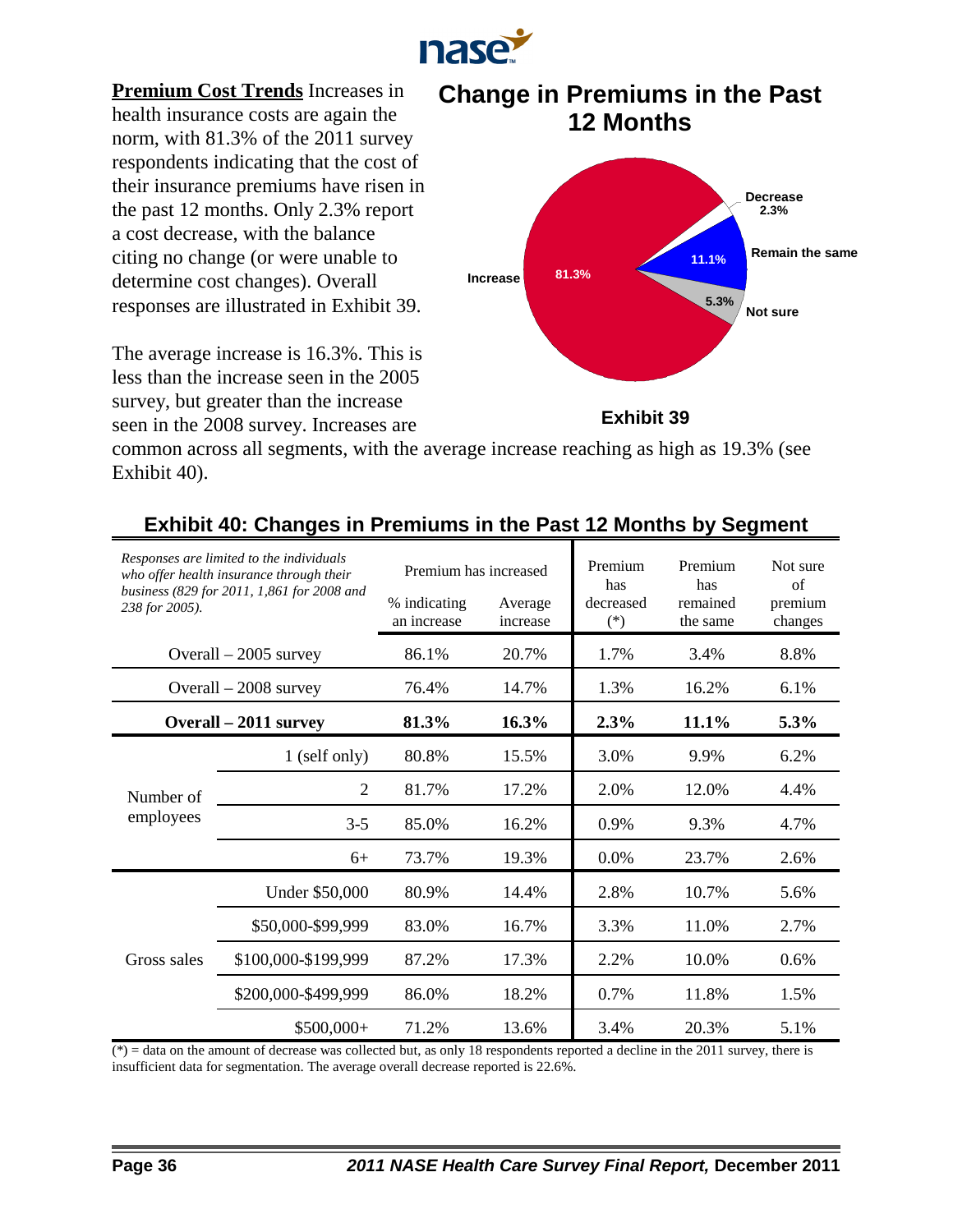

In addition to premium increases, there has been a substantial increase in the amount spent on health insurance as a percentage of total sales. As noted previously, the 2005 survey respondents reported spending a median of 3.7% of their total sales on health insurance. This increases to 5.5% among the 2008 survey respondents, and further up to 6.4% among the 2011 respondents. This equates to a 16.4% increase from 2008 to 2011, and a 73% increase from 2005 to 2011. Although the solo practitioners and smaller companies were most affected by increases between 2005 and 2008, it is the larger companies that are bearing the brunt of increased costs in the current survey. Health insurance costs, as a percentage of total revenue, have increased 50% among the largestgrossing companies from 2008 to 2011 (the median went from 1% to 1.5%, which equates to a 50% increase). Spending trends by segment are provided in Exhibit 41.

|             |                     | Median spent<br>on health<br>insurance as a<br>% of 2004<br>sales | Median spent<br>on health<br>insurance as a<br>% of 2007<br>sales | Median spent<br>on health<br>insurance as<br>% of 2010<br>sales | Variation,<br>2008 to 2010 |
|-------------|---------------------|-------------------------------------------------------------------|-------------------------------------------------------------------|-----------------------------------------------------------------|----------------------------|
|             | <b>Overall</b>      | 3.7%                                                              | 5.5%                                                              | 6.4%                                                            | 16.4%                      |
|             | 1 (self only)       | 5.7%                                                              | 7.3%                                                              | 8.0%                                                            | 9.6%                       |
| Number of   | $\overline{2}$      | 5.0%                                                              | 6.0%                                                              | 6.1%                                                            | 1.7%                       |
| employees   | $3 - 5$             | 3.7%                                                              | 3.1%                                                              | 3.4%                                                            | 9.7%                       |
|             | $6+$                | 2.8%                                                              | 2.5%                                                              | 3.0%                                                            | 20.0%                      |
|             | Under \$50,000      | 18.7%                                                             | 17.6%                                                             | 19.0%                                                           | 8.0%                       |
|             | \$50,000-\$99,999   | 5.5%                                                              | 7.4%                                                              | 8.8%                                                            | 18.9%                      |
| Gross sales | \$100,000-\$199,999 | 4.8%                                                              | 4.3%                                                              | 5.2%                                                            | 20.9%                      |
|             | \$200,000-\$499,999 | 3.6%                                                              | 2.4%                                                              | 2.8%                                                            | 16.7%                      |
|             | $$500,000+$         | 2.3%                                                              | 1.0%                                                              | 1.5%                                                            | 50.0%                      |

# **Exhibit 41: Health Insurance Spending Trends**

**Satisfaction With the Plan** Respondents were asked to rate their satisfaction with key aspects of the current health plan offered through their business. Cost and affordability continue to garner the lowest satisfaction levels, with a solid majority rating their satisfaction as "low" for both metrics. A smaller number, but still a majority, have low satisfaction with the number of coverage options available.

Responses temper somewhat with regard to the ease of submitting claims/paperwork, with a plurality indicating they are highly satisfied with the process, a small increase from the rates seen in 2008. Improvements from 2008 are also seen with regard to the quality of care provided, albeit the percentage who are highly satisfied still remain well below the mark set in 2005 (61.8% highly satisfied in 2005 versus 41% in 2011). Overall response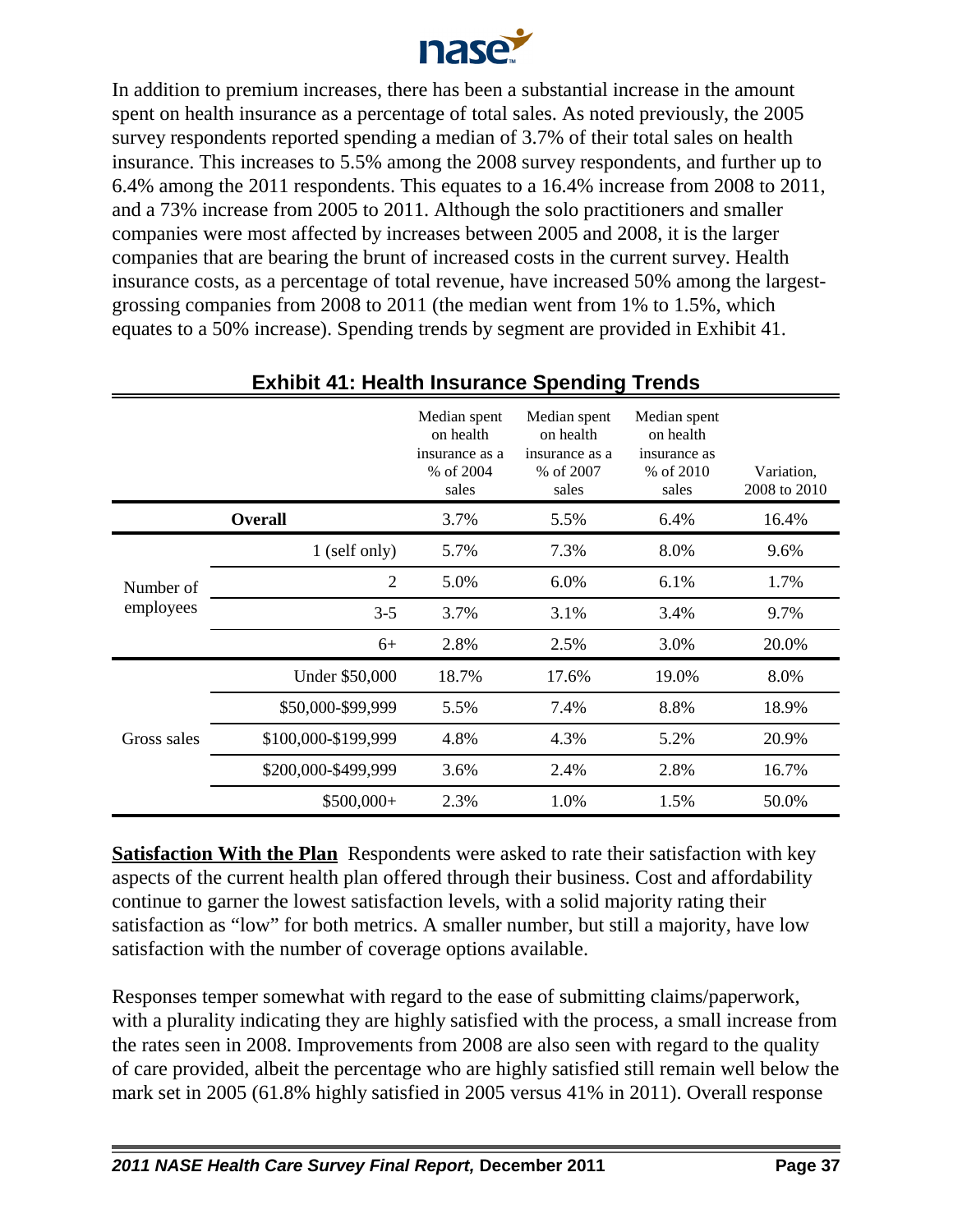

patterns are summarized in Exhibit 42.

| Values in <b>bold</b> denote the most popular<br>response for each area. |      | Low<br>satisfaction | Moderate<br>satisfaction | High<br>satisfaction | N <sub>o</sub><br>opinion |
|--------------------------------------------------------------------------|------|---------------------|--------------------------|----------------------|---------------------------|
|                                                                          | 2011 | 63.7%               | 20.0%                    | 11.7%                | 4.6%                      |
| Cost of premiums                                                         | 2008 | 63.2%               | 21.7%                    | 14.3%                | 0.9%                      |
|                                                                          | 2005 | 78.2%               | 18.5%                    | 3.4%                 | 0.0%                      |
|                                                                          | 2011 | 63.7%               | 17.5%                    | 14.4%                | 4.5%                      |
| Overall affordability of the plan                                        | 2008 | 62.6%               | 21.2%                    | 14.8%                | 1.4%                      |
|                                                                          | 2005 | 73.1%               | 17.2%                    | 9.2%                 | 0.4%                      |
|                                                                          | 2011 | 54.0%               | 23.8%                    | 15.7%                | 6.5%                      |
| Number of coverage options available                                     | 2008 | 52.1%               | 23.8%                    | 21.0%                | 3.1%                      |
|                                                                          | 2005 | 44.1%               | 34.0%                    | 20.6%                | 1.3%                      |
|                                                                          | 2011 | 26.3%               | 22.8%                    | 38.0%                | 12.9%                     |
| Ease of submitting<br>claims/administrative paperwork                    | 2008 | 32.9%               | 23.1%                    | 32.1%                | 11.8%                     |
|                                                                          | 2005 | 24.4%               | 27.7%                    | 41.6%                | 6.3%                      |
|                                                                          | 2011 | 26.7%               | 23.0%                    | 41.0%                | 9.3%                      |
| Quality of care provided                                                 | 2008 | 31.7%               | 24.9%                    | 35.9%                | 7.5%                      |
|                                                                          | 2005 | 13.9%               | 20.6%                    | 61.8%                | 3.8%                      |

## **Exhibit 42: Satisfaction with the Current Health Plan**

NOTE: "Low satisfaction" are the percentage selecting either of the lowest two ranking points; "high satisfaction" are the percentage selecting either of the highest two ranking points; "moderate satisfaction" are the percentage selecting the mid-point.

Examining responses across key segments shows the following general patterns.

- **Cost of premiums** As in the past surveys, a majority of respondents in every segment rate their satisfaction as "low" on this issue. The percentage with "high" satisfaction regarding premium cost is nearly always below 13%.
- **Overall affordability of the plan** The response distribution is virtually the same as seen previously with overall cost, with a majority of respondents in every segment indicating "low" satisfaction with the affordability of their health care plan.
- Number of coverage options available Satisfaction levels remain low, with a majority in nearly every segment rating their satisfaction as "low." Satisfaction levels improve somewhat among the largest companies, with 23.7% stating they are highly satisfied.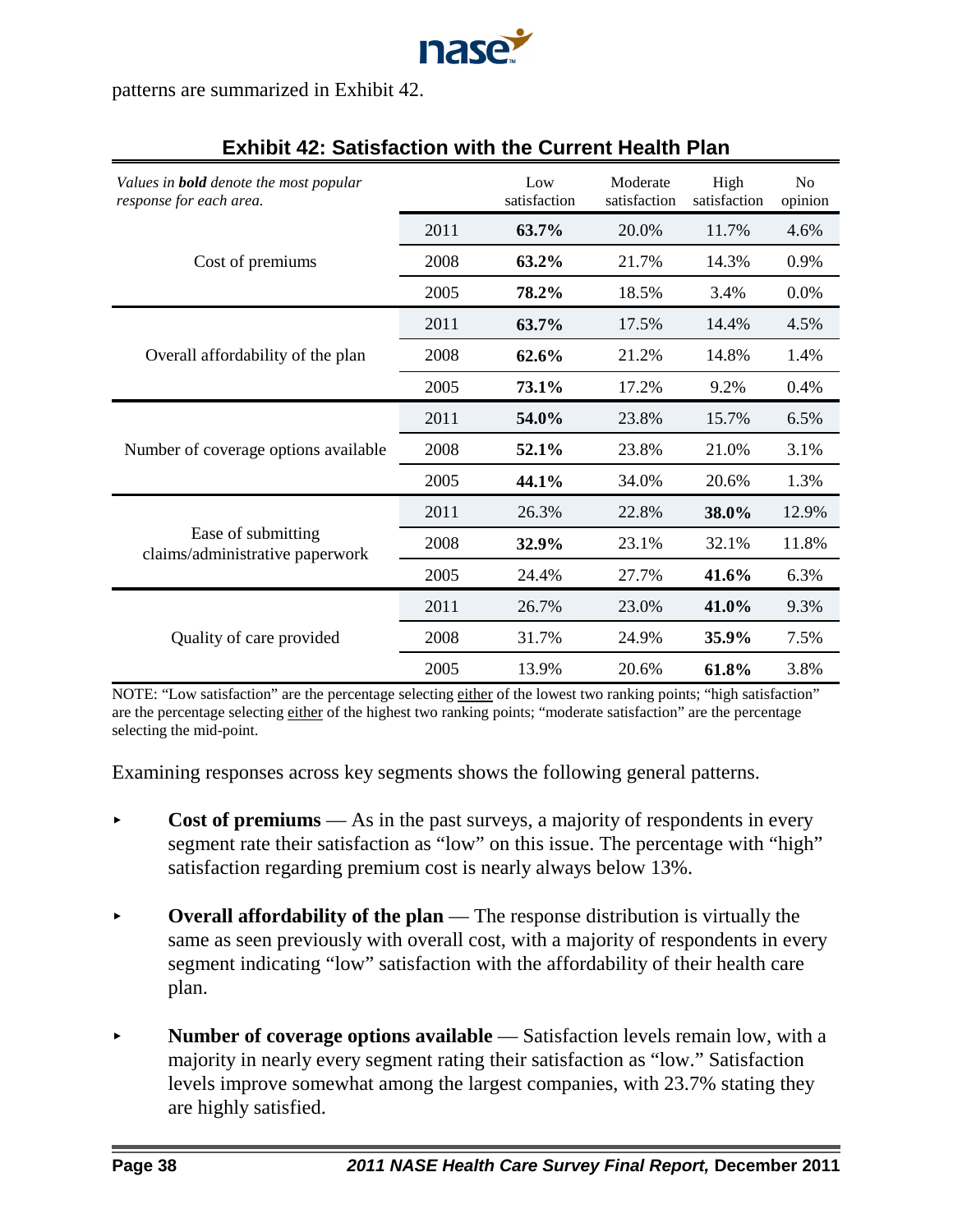

- **Ease of submitting claims/administrative paperwork** Although opinions are mixed on this issue, more respondents are satisfied than unsatisfied across all segments. The percentage who are highly satisfied increases a small amount since 2005, and peaks at 45.8% among the largest-grossing companies.
- **Quality of care provided** The highest satisfaction ratings continue to be seen regarding the quality of care provided — a plurality in every segment are highly satisfied. This rises to the majority level among the largest companies. Still, satisfaction levels remain well below the level seen in 2005, which saw a majority in every segment reporting high satisfaction levels.

Detailed breakouts by segment are provided in Exhibit 59 in Appendix A.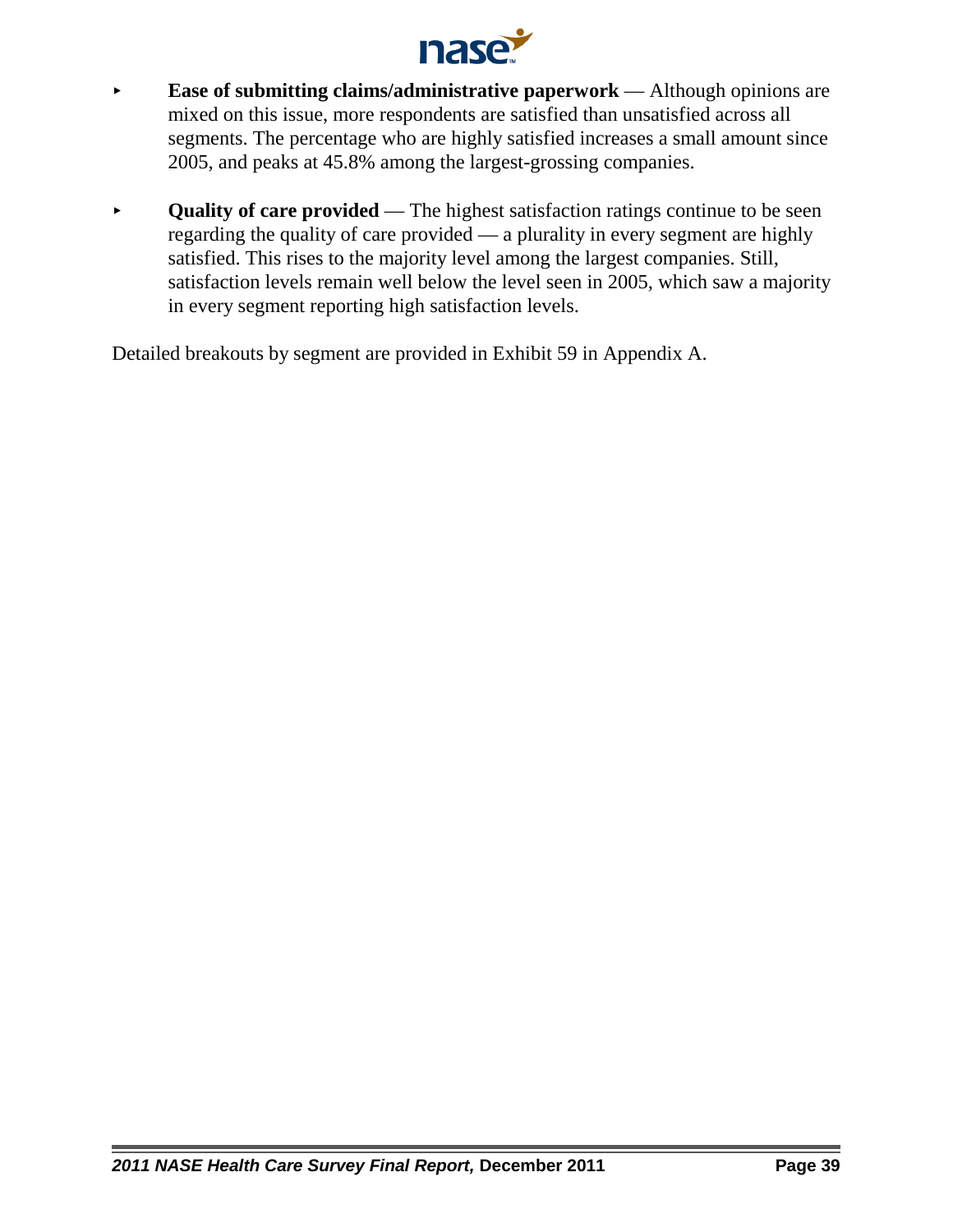

# **D. Impact of Health Insurance Costs**

The great majority (84.9%) of the respondents indicate that rising health coverage costs have been detrimental to themselves, their families, and their business over the past three years. Most acute has been the "bottom line" impact — 53.9% say rising health coverage costs have cut their household income. Significant responses are also seen for having to scale back/drop health coverage (cited by 37.5%). Business-specific impacts are also clearly seen: 27.4% say their "business is struggling to survive," and more than one in ten say they have cancelled/put on hold plans to hire new employees and/or expand their business.

In addition to the specific issues explored in the survey, the respondents also described other ways escalating health coverage costs have affected them. The most common "other" responses encompass changing to a higher deductible plan and limiting (or even avoiding) doctor visits and/or prescription medications.

Overall responses are summarized in Exhibit 43.

| <i>past three years?</i>                                                                                          |       |
|-------------------------------------------------------------------------------------------------------------------|-------|
| My household income has been cut                                                                                  | 53.9% |
| I've had to scale back or drop health coverage for myself and/or my family                                        | 37.2% |
| My business is struggling to survive                                                                              | 27.4% |
| Not applicable – increasing health coverage costs have had little or no effect on me, my<br>family or my business | 13.1% |
| I have cancelled (or put on hold) plans to expand my business                                                     | 11.4% |
| I have cancelled (or put on hold) plans to hire new employees                                                     | 10.0% |
| I have frozen or cut employees' salaries                                                                          | 5.7%  |
| I've had to scale back or drop health coverage for my employees                                                   | 5.3%  |
| I have let go of employees                                                                                        | 3.8%  |
| I have replaced full-time employees with part-time employees                                                      | 3.6%  |
| Other                                                                                                             | 4.0%  |
| No response                                                                                                       | 2.3%  |
|                                                                                                                   |       |

# **Exhibit 43: Impact of Health Coverage Costs**

*How has the increasing cost of health coverage affected you, your family and your business over the past three years?*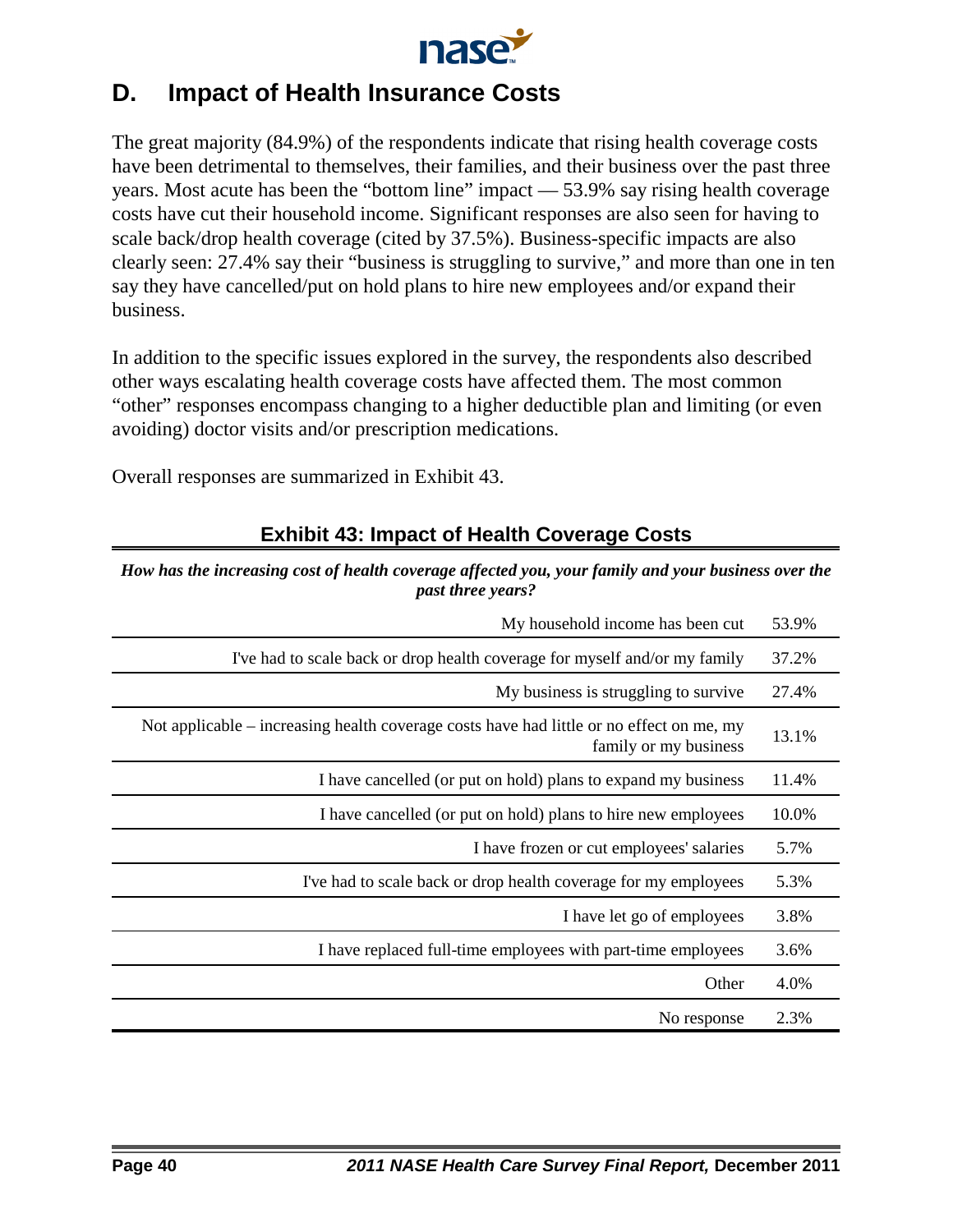

Segmenting responses shows that the impact on household income continues to be the primary effect of rising health coverage costs, with this issue cited by a majority (or near majority) across every segment. It is especially significant among the younger respondents — 63.2% of those under 36 report that their household income has been cut due to rising health coverage costs. Significant responses across all segments are also seen for "I've had to scale back or drop health coverage for myself and/or my family" and "my business is struggling to survive." Among the largest companies, nearly one in four have had to scale back or drop employee health coverage.

Responses by segment are provided in Exhibit 44 beginning below.

|                                                                                                                      |         |                  | <b>Number of employees</b> |         |       |  |  |
|----------------------------------------------------------------------------------------------------------------------|---------|------------------|----------------------------|---------|-------|--|--|
|                                                                                                                      | Overall | 1<br>(self only) | $\mathfrak{2}$             | $3 - 5$ | $6+$  |  |  |
| My household income has been cut                                                                                     | 53.9%   | 54.7%            | 55.6%                      | 46.5%   | 59.3% |  |  |
| I've had to scale back or drop health<br>coverage for myself and/or my family                                        | 37.2%   | 38.7%            | 35.4%                      | 37.5%   | 27.2% |  |  |
| My business is struggling to survive                                                                                 | 27.4%   | 26.2%            | 31.1%                      | 25.5%   | 28.4% |  |  |
| Not applicable – increasing health<br>coverage costs have had little or no effect<br>on me, my family or my business | 13.1%   | 14.1%            | 11.4%                      | 12.4%   | 11.1% |  |  |
| I have cancelled (or put on hold) plans to<br>expand my business                                                     | 11.4%   | 8.6%             | 13.9%                      | 17.8%   | 13.6% |  |  |
| I have cancelled (or put on hold) plans to<br>hire new employees                                                     | 10.0%   | 6.1%             | 12.4%                      | 19.6%   | 16.0% |  |  |
| I have frozen or cut employees' salaries                                                                             | 5.7%    | 2.1%             | 7.1%                       | 13.5%   | 18.5% |  |  |
| I've had to scale back or drop health<br>coverage for my employees                                                   | 5.3%    | 1.7%             | 6.0%                       | 12.7%   | 24.7% |  |  |
| I have let go of employees                                                                                           | 3.8%    | 1.7%             | 4.5%                       | 8.7%    | 11.1% |  |  |
| I have replaced full-time employees with<br>part-time employees                                                      | 3.6%    | 1.4%             | 4.3%                       | 9.8%    | 8.6%  |  |  |
| Other                                                                                                                | 4.0%    | 5.1%             | 1.9%                       | 4.0%    | 2.5%  |  |  |

## **Exhibit 44: Impact of Health Insurance Costs by Segment**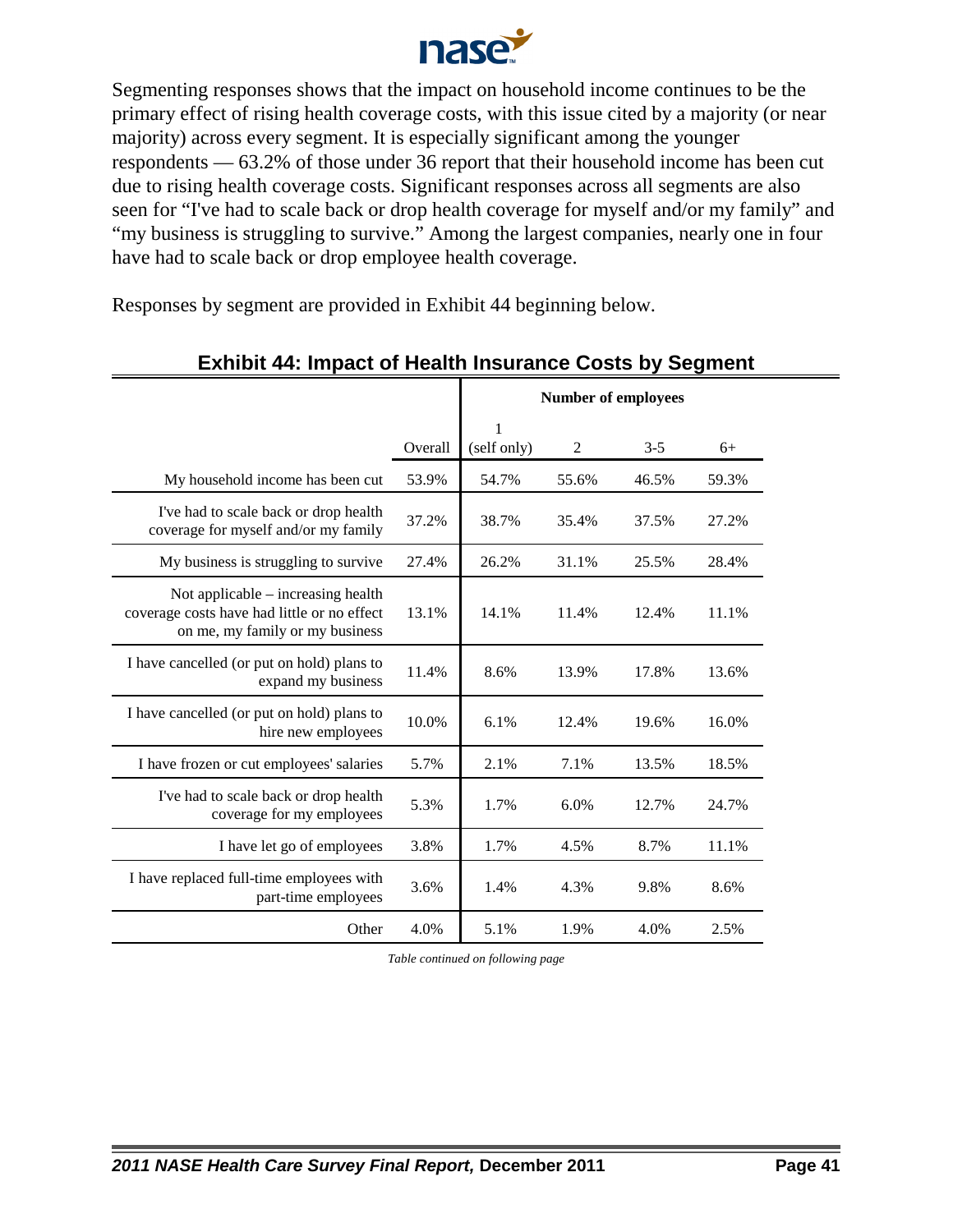

|                                                                                                                      |         | <b>Gross sales</b> |                   |                   |                   |          |  |
|----------------------------------------------------------------------------------------------------------------------|---------|--------------------|-------------------|-------------------|-------------------|----------|--|
|                                                                                                                      | Overall | Under<br>\$50K     | $$50-$<br>\$99.9K | $$100-$<br>\$199K | $$200-$<br>\$499K | $$500K+$ |  |
| My household income has been cut                                                                                     | 53.9%   | 55.6%              | 57.3%             | 59.0%             | 49.2%             | 44.2%    |  |
| I've had to scale back or drop health<br>coverage for myself and/or my family                                        | 37.2%   | 40.2%              | 41.3%             | 36.3%             | 35.9%             | 29.7%    |  |
| My business is struggling to survive                                                                                 | 27.4%   | 28.8%              | 30.5%             | 27.7%             | 26.6%             | 18.8%    |  |
| Not applicable – increasing health<br>coverage costs have had little or no effect<br>on me, my family or my business | 13.1%   | 12.7%              | 12.4%             | 12.1%             | 14.5%             | 20.3%    |  |
| I have cancelled (or put on hold) plans to<br>expand my business                                                     | 11.4%   | 9.4%               | 11.4%             | 14.7%             | 14.9%             | 9.4%     |  |
| I have cancelled (or put on hold) plans to<br>hire new employees                                                     | 10.0%   | 5.4%               | 10.0%             | 13.6%             | 18.1%             | 10.9%    |  |
| I have frozen or cut employees' salaries                                                                             | 5.7%    | 1.5%               | 4.0%              | 7.4%              | 14.1%             | 11.6%    |  |
| I've had to scale back or drop health<br>coverage for my employees                                                   | 5.3%    | 2.2%               | 4.0%              | 7.4%              | 10.5%             | 11.6%    |  |
| I have let go of employees                                                                                           | 3.8%    | 1.5%               | 3.0%              | 4.7%              | 8.9%              | 5.8%     |  |
| I have replaced full-time employees with<br>part-time employees                                                      | 3.6%    | 1.4%               | 3.5%              | 3.8%              | 8.5%              | 5.8%     |  |
| Other                                                                                                                | 4.0%    | 5.0%               | 4.9%              | 2.7%              | 2.4%              | 3.6%     |  |

# **Exhibit 44: Impact of Health Insurance Costs by Segment**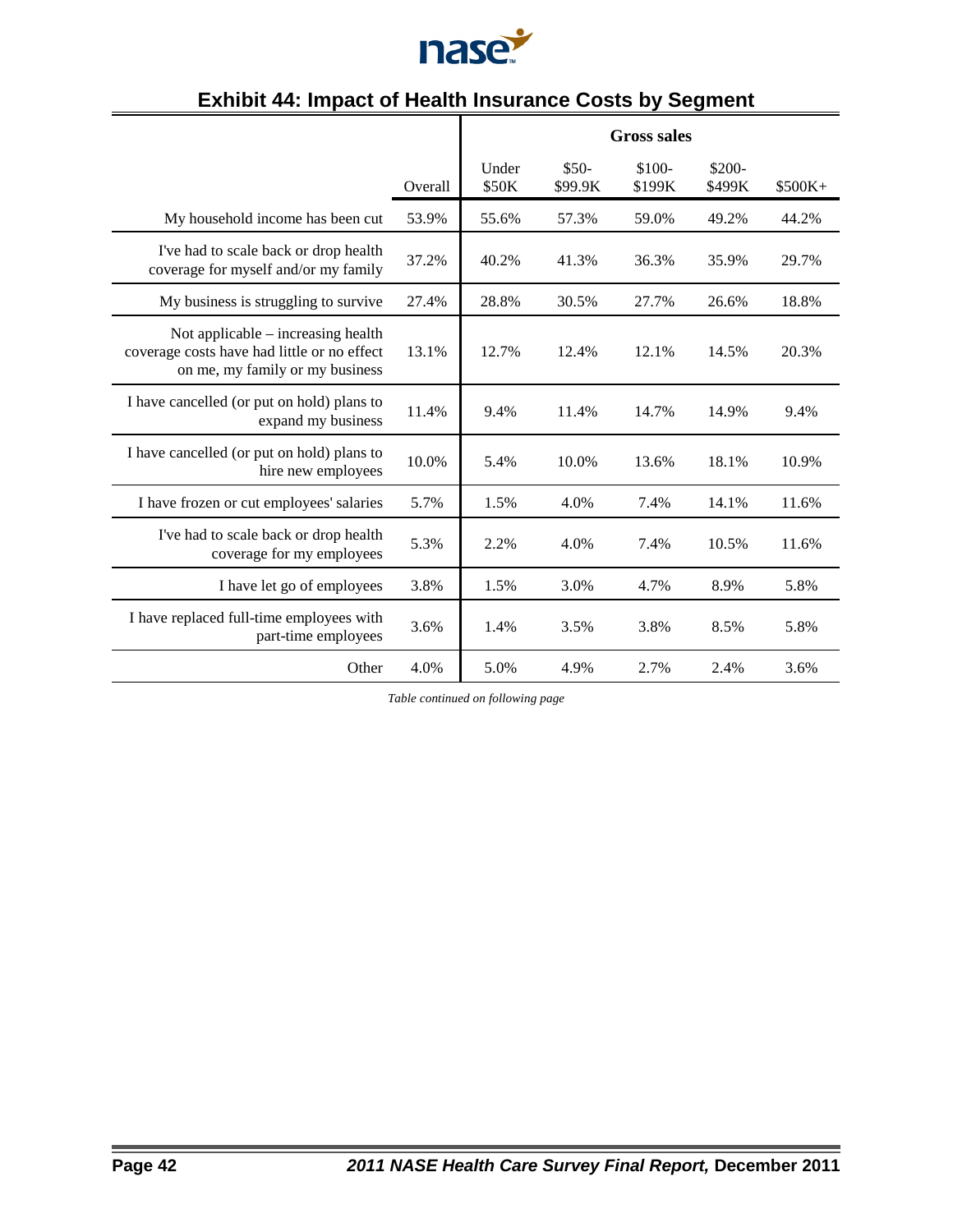

# **Exhibit 44: Impact of Health Insurance Costs by Segment**

|                                                                                                                      |         |                                              | <b>Current insurance coverage</b>                        |                             |       |                                                              |
|----------------------------------------------------------------------------------------------------------------------|---------|----------------------------------------------|----------------------------------------------------------|-----------------------------|-------|--------------------------------------------------------------|
|                                                                                                                      | Overall | Have self-<br>purchased<br>insurance<br>plan | Have<br>insurance<br>through<br>spouse or<br>other means | N <sub>0</sub><br>insurance | Yes   | <b>Offer insurance</b><br>through business<br>N <sub>o</sub> |
| My household income has been cut                                                                                     | 53.9%   | 58.7%                                        | 48.7%                                                    | 29.0%                       | 61.0% | 48.5%                                                        |
| I've had to scale back or drop health<br>coverage for myself and/or my family                                        | 37.2%   | 34.8%                                        | 26.4%                                                    | 61.0%                       | 28.7% | 43.8%                                                        |
| My business is struggling to survive                                                                                 | 27.4%   | 28.2%                                        | 21.8%                                                    | 27.0%                       | 29.4% | 25.8%                                                        |
| Not applicable – increasing health<br>coverage costs have had little or no effect<br>on me, my family or my business | 13.1%   | 12.2%                                        | 23.9%                                                    | 9.5%                        | 13.8% | 12.6%                                                        |
| I have cancelled (or put on hold) plans to<br>expand my business                                                     | 11.4%   | 11.2%                                        | 11.2%                                                    | 13.3%                       | 12.8% | 10.4%                                                        |
| I have cancelled (or put on hold) plans to<br>hire new employees                                                     | 10.0%   | 10.4%                                        | 7.1%                                                     | 10.4%                       | 11.3% | 9.0%                                                         |
| I have frozen or cut employees' salaries                                                                             | 5.7%    | 6.8%                                         | 1.5%                                                     | 2.1%                        | 8.9%  | 3.2%                                                         |
| I've had to scale back or drop health<br>coverage for my employees                                                   | 5.3%    | 5.0%                                         | 5.1%                                                     | 7.5%                        | 5.3%  | 5.3%                                                         |
| I have let go of employees                                                                                           | 3.8%    | 3.5%                                         | 1.5%                                                     | 7.1%                        | 3.0%  | 4.4%                                                         |
| I have replaced full-time employees with<br>part-time employees                                                      | 3.6%    | 3.8%                                         | 3.0%                                                     | 2.9%                        | 4.0%  | 3.3%                                                         |
| Other                                                                                                                | 4.0%    | 4.0%                                         | 6.1%                                                     | 2.9%                        | 3.6%  | 4.4%                                                         |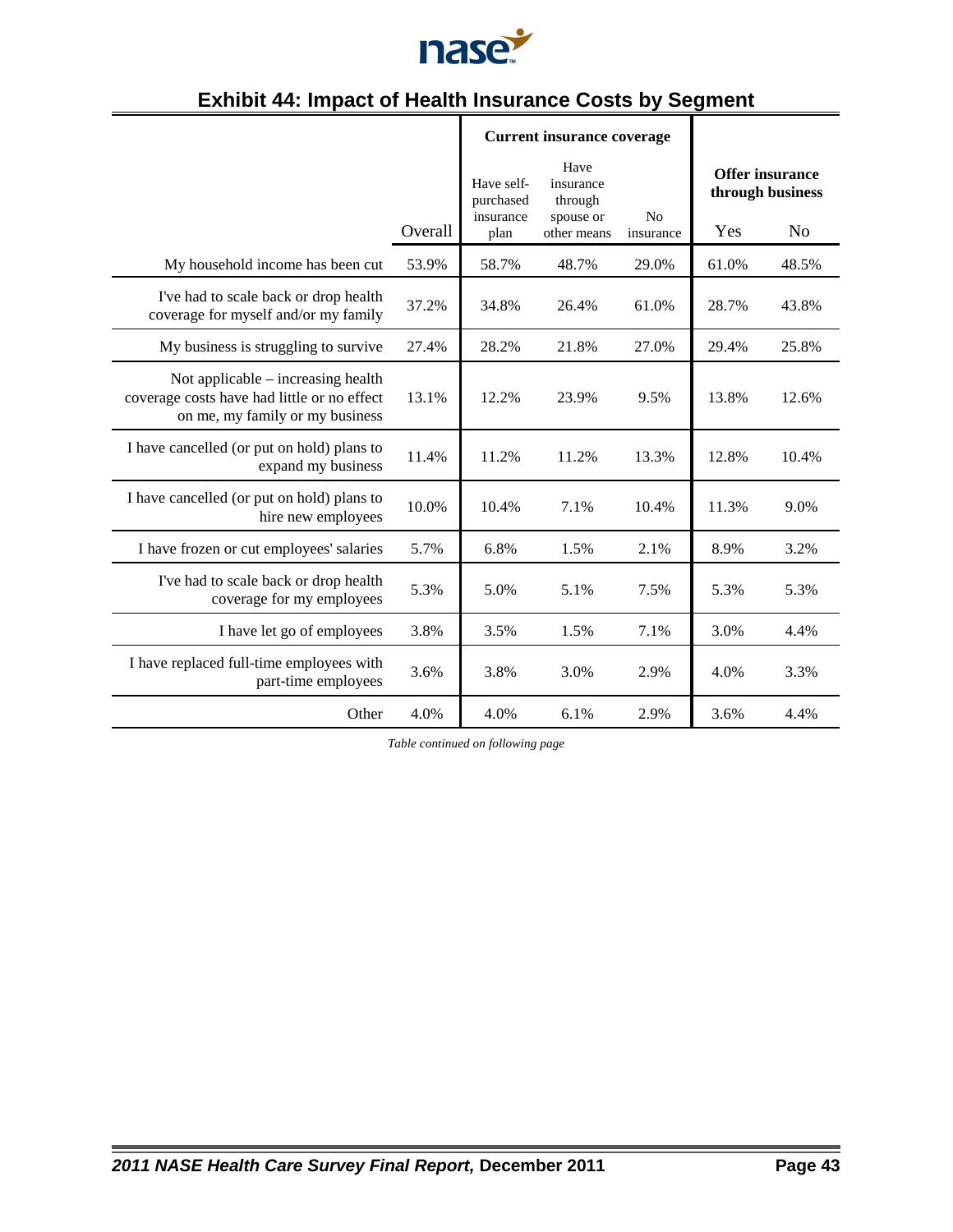

|                                                                                                                        |         |          |          | Age      |          |         |
|------------------------------------------------------------------------------------------------------------------------|---------|----------|----------|----------|----------|---------|
|                                                                                                                        | Overall | Under 36 | 36 to 45 | 46 to 55 | 56 to 65 | $65+$   |
| My household income has been cut                                                                                       | 53.9%   | 63.2%    | 54.2%    | 55.5%    | 55.3%    | 38.2%   |
| I've had to scale back or drop health<br>coverage for myself and/or my family                                          | 37.2%   | 39.7%    | 35.9%    | 39.0%    | 38.0%    | 29.1%   |
| My business is struggling to survive                                                                                   | 27.4%   | 16.2%    | 21.4%    | 28.6%    | 30.7%    | 29.1%   |
| Not applicable $-$ increasing health<br>coverage costs have had little or no effect<br>on me, my family or my business | 13.1%   | 16.2%    | 11.1%    | 12.4%    | 13.3%    | 29.1%   |
| I have cancelled (or put on hold) plans to<br>expand my business                                                       | 11.4%   | 13.2%    | 11.8%    | 13.2%    | 9.5%     | 12.7%   |
| I have cancelled (or put on hold) plans to<br>hire new employees                                                       | 10.0%   | 8.8%     | 11.8%    | 10.9%    | 9.1%     | 7.3%    |
| I have frozen or cut employees' salaries                                                                               | 5.7%    | 1.5%     | 5.7%     | 6.3%     | 5.7%     | 3.6%    |
| I've had to scale back or drop health<br>coverage for my employees                                                     | 5.3%    | 2.9%     | 4.6%     | 5.4%     | 6.0%     | 7.3%    |
| I have let go of employees                                                                                             | 3.8%    | 1.5%     | 5.0%     | 4.2%     | 3.6%     | 1.8%    |
| I have replaced full-time employees with<br>part-time employees                                                        | 3.6%    | 1.5%     | 3.8%     | 3.7%     | 4.2%     | $0.0\%$ |
| Other                                                                                                                  | 4.0%    | 0.0%     | 5.3%     | 4.5%     | 3.9%     | $0.0\%$ |

# **Exhibit 44: Impact of Health Insurance Costs by Segment**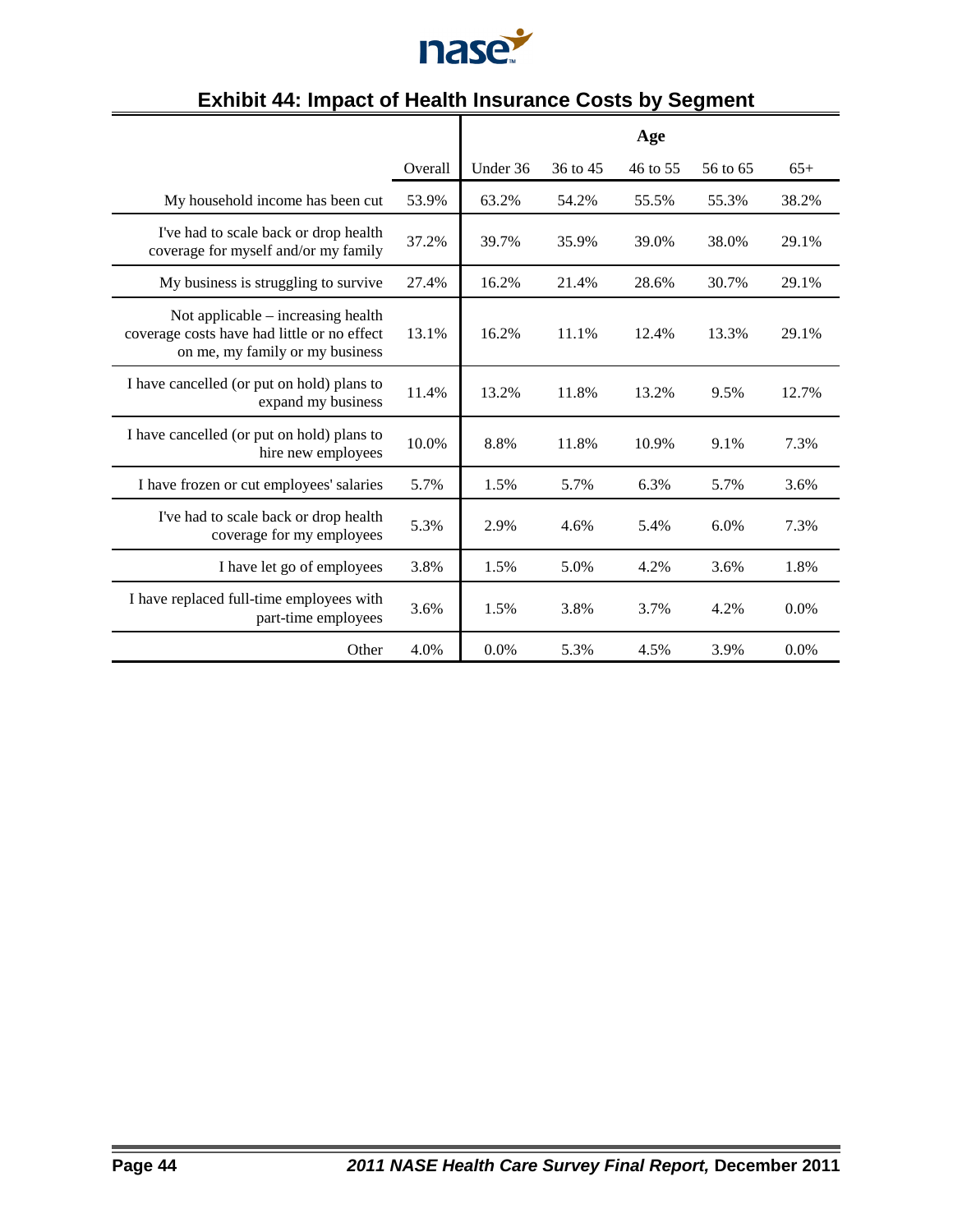

# **E. 2010 Health Care Reform Law**

# *Overall Familiarity*

A plurality of respondents consider themselves to be "generally" familiar with the 2010 health care reform law. As summarized in Exhibit 45, only 5.1% feel they are "extremely" familiar, and about one in ten of the respondents say they are "not at all" familiar with the new law.

To help put the data in perspective, the familiarity ratings were converted to a 1 to 5 numeric score, where 1 is "not at all familiar" and 5 is "extremely familiar." Doing so shows that the overall average familiarity score is 2.7.

# **Familiarity with the 2010 Health Care Reform Law**



As summarized in Exhibit 46 on the following page, average familiarity scores stay in a narrow range of about 2.6 to 2.8 across nearly every segment. The respondents over 65 are the ones most familiar with the new law — nearly 31% are either "extremely" or "very" familiar with it, yielding an average familiarity score of 3.2. Somewhat higher than average familiarity levels are also seen among the larger companies and those who presently offer health insurance through their business, with average familiarity scores of 2.9. The smallest companies, those under 36, and those who do not offer (or are not covered) under insurance plans show the weakest familiarity with the new law, with average scores of 2.6.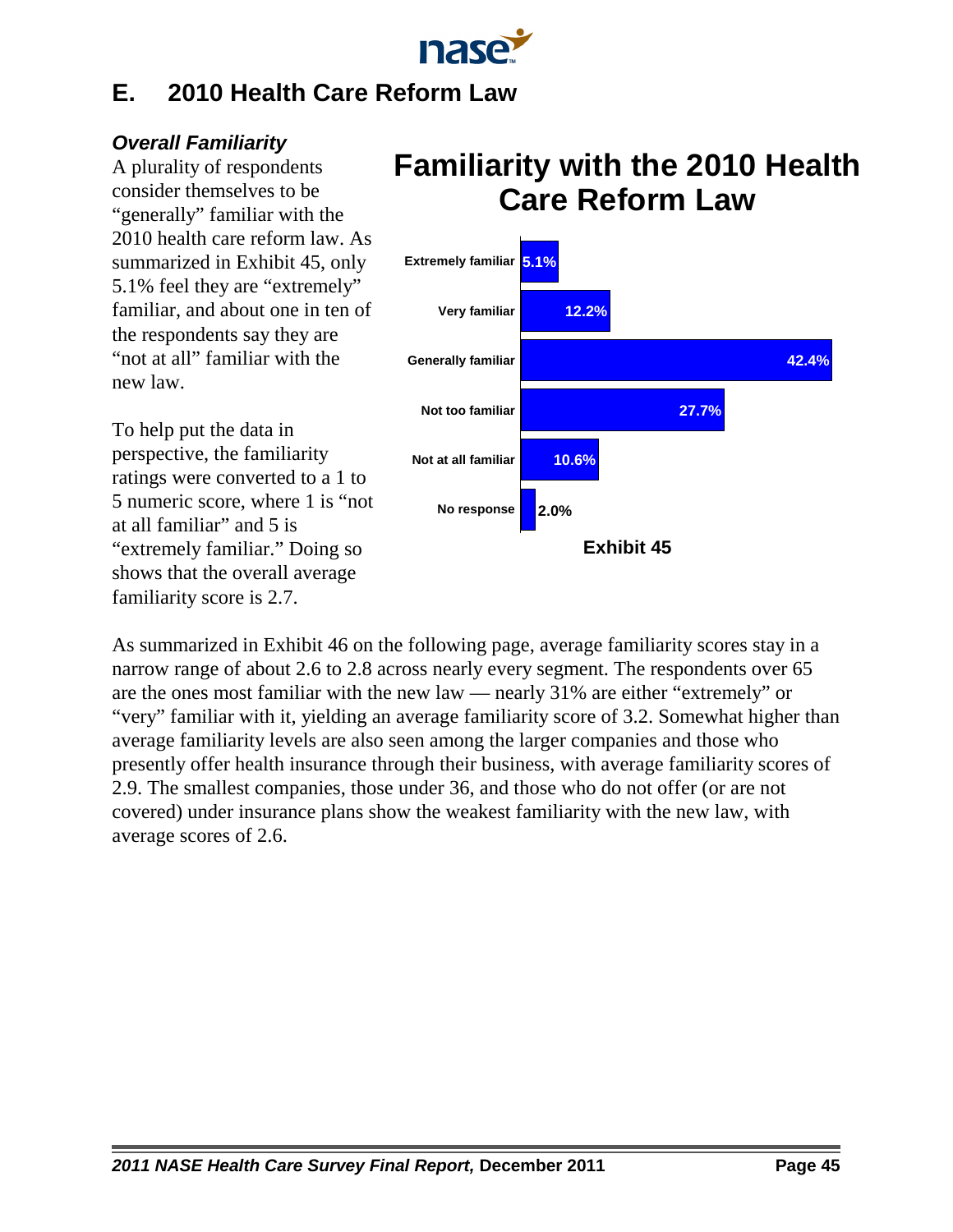

# **Exhibit 46: Familiarity with the 2010 Health Care Reform Law by Segment**

|                         | Values in <b>bold</b> denote the most popular<br>response within each segment. |       | Very<br>familiar | Generally<br>familiar | Not too<br>familiar | Not at all<br>familiar | $\rm No$<br>response | Average<br>score |
|-------------------------|--------------------------------------------------------------------------------|-------|------------------|-----------------------|---------------------|------------------------|----------------------|------------------|
|                         | Overall - 2011 survey                                                          | 5.1%  | 12.2%            | 42.4%                 | 27.7%               | $10.6\%$               | 2.0%                 | 2.7              |
|                         | 1 (self only)                                                                  | 4.6%  | 10.7%            | 42.8%                 | 28.6%               | 11.6%                  | 1.7%                 | 2.7              |
| Number of               | 2                                                                              | 5.6%  | 12.9%            | 42.3%                 | 29.0%               | 7.7%                   | 2.6%                 | 2.8              |
| employees               | $3 - 5$                                                                        | 6.5%  | 15.6%            | 38.2%                 | 26.2%               | 11.3%                  | 2.2%                 | 2.8              |
|                         | $6+$                                                                           | 3.7%  | 16.0%            | 53.1%                 | 14.8%               | 9.9%                   | 2.5%                 | 2.9              |
|                         | Under \$50,000                                                                 | 4.3%  | 11.3%            | 39.6%                 | 33.1%               | 11.5%                  | 0.2%                 | 2.6              |
|                         | \$50,000-\$99,999                                                              | 4.9%  | 10.7%            | 46.6%                 | 26.6%               | 11.2%                  | 0.0%                 | 2.7              |
| Gross sales             | \$100,000-\$199,999                                                            | 6.2%  | 13.9%            | 44.2%                 | 24.5%               | 10.6%                  | 0.6%                 | 2.8              |
|                         | \$200,000-\$499,999                                                            | 6.9%  | 16.5%            | 43.5%                 | 23.4%               | 9.3%                   | 0.4%                 | 2.9              |
|                         | \$500,000+                                                                     | 4.3%  | 10.9%            | 46.4%                 | 28.3%               | 9.4%                   | 0.7%                 | 2.7              |
| Gender                  | Female                                                                         | 5.0%  | 9.2%             | 44.5%                 | 29.6%               | 11.6%                  | 0.2%                 | 2.7              |
|                         | Male                                                                           | 5.4%  | 14.7%            | 42.4%                 | 27.1%               | 10.2%                  | 0.3%                 | 2.8              |
|                         | Under 36                                                                       | 5.9%  | 10.3%            | 33.8%                 | 36.8%               | 13.2%                  | 0.0%                 | 2.6              |
|                         | 36-45                                                                          | 5.3%  | 11.5%            | 38.9%                 | 30.2%               | 13.7%                  | 0.4%                 | 2.6              |
| Age                     | 46-55                                                                          | 4.1%  | 9.8%             | 44.9%                 | 29.5%               | 11.4%                  | 0.3%                 | 2.7              |
|                         | 56-65                                                                          | 5.6%  | 14.7%            | 44.0%                 | 26.2%               | 9.4%                   | 0.1%                 | 2.8              |
|                         | $65+$                                                                          | 10.9% | 20.0%            | 45.5%                 | 18.2%               | 3.6%                   | 1.8%                 | 3.2              |
| Offer insurance         | Yes                                                                            | 6.0%  | 14.0%            | 43.4%                 | 25.1%               | 7.8%                   | 3.6%                 | 2.9              |
| through the<br>business | N <sub>o</sub>                                                                 | 4.4%  | 10.8%            | 41.7%                 | 29.8%               | 12.7%                  | 0.7%                 | 2.6              |
| Current health          | Have a self-purchased<br>plan                                                  | 5.3%  | 12.4%            | 42.6%                 | 26.9%               | 10.3%                  | 2.5%                 | 2.8              |
| insurance<br>coverage   | Covered under spouse<br>or through other means                                 | 3.6%  | 13.2%            | 44.2%                 | 28.9%               | 9.6%                   | 0.5%                 | 2.7              |
|                         | Not covered                                                                    | 5.4%  | 10.0%            | 39.8%                 | 31.5%               | 12.9%                  | 0.4%                 | 2.6              |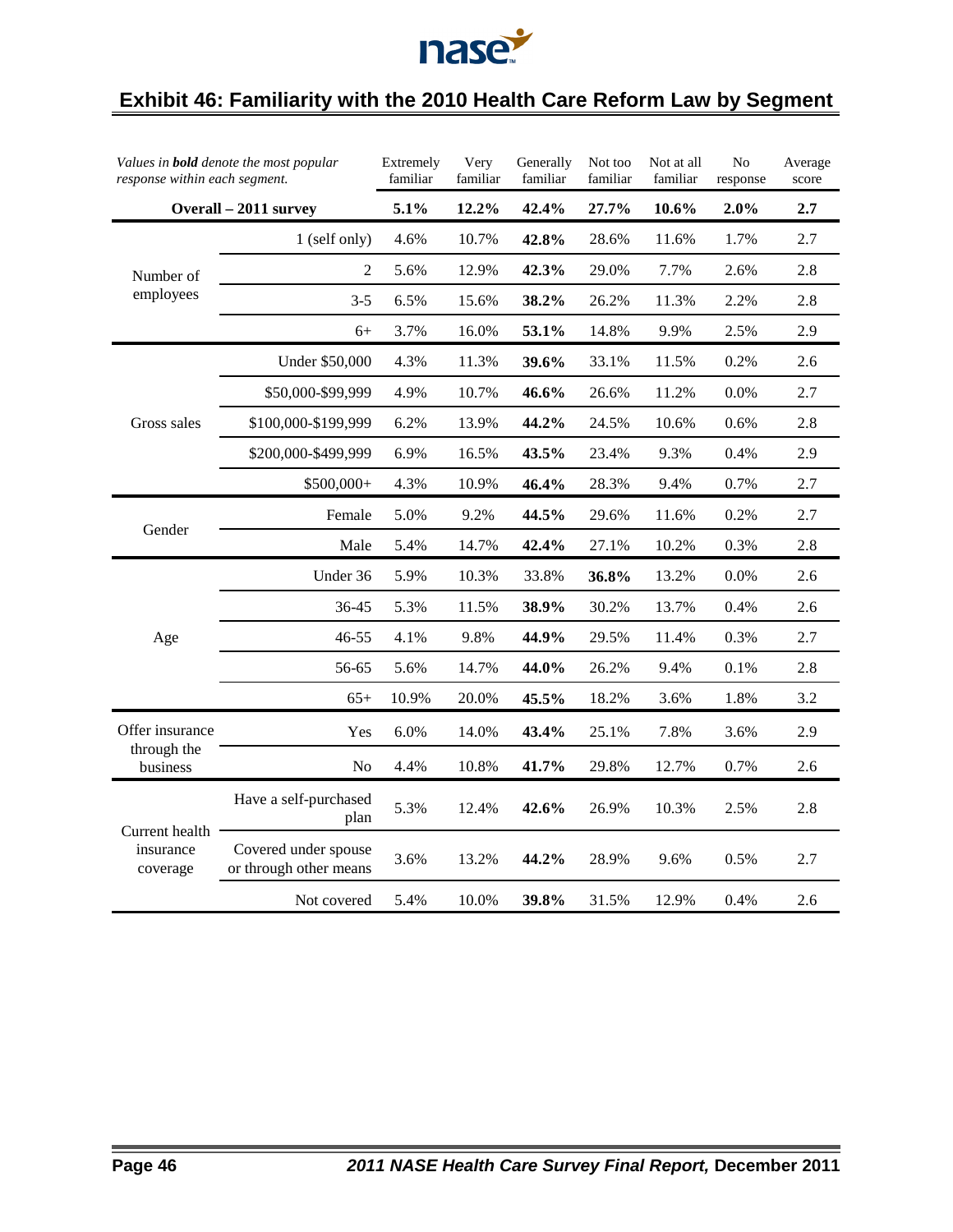

# *Opinion of the 2010 Reform Law*

There is no consensus of opinion regarding the 2010 health care reform law. About 30% of the respondents say they fully or mainly oppose the new law. An equal number say the new law is a "mixed bag" with some good, but also some bad changes. Only 15.1% fully or mainly support the new law. Nearly one in four say they lack sufficient information about the law to venture an opinion one way or another (see Exhibit 47).

# **Opinion of the 2010 Health Care Reform Law**



Segmenting responses also shows a lack of consensus — it is very rare to see a majority stance either in favor of or against the new law in any segment. The more prevailing sentiment is opposition, with the percentage who fully or mainly oppose the law exceeding the percentage who fully or mainly support it in nearly every segment, sometimes by a wide margin. "Fully or mainly oppose" garners a plurality of responses in 12 of the 25 segments examined; "it's a mixed bag" garners a plurality of responses in 10 segments.

The greatest opposition to the new law is seen among those who are the most familiar with it. However, the strongest support is also seen among these same respondents, although at only about half the level who oppose the law (53.2% oppose, 27.4% support). Opposition to the law is also elevated among those over 65 (49.1% oppose).

Responses by segment are provided in Exhibit 48 on the following page.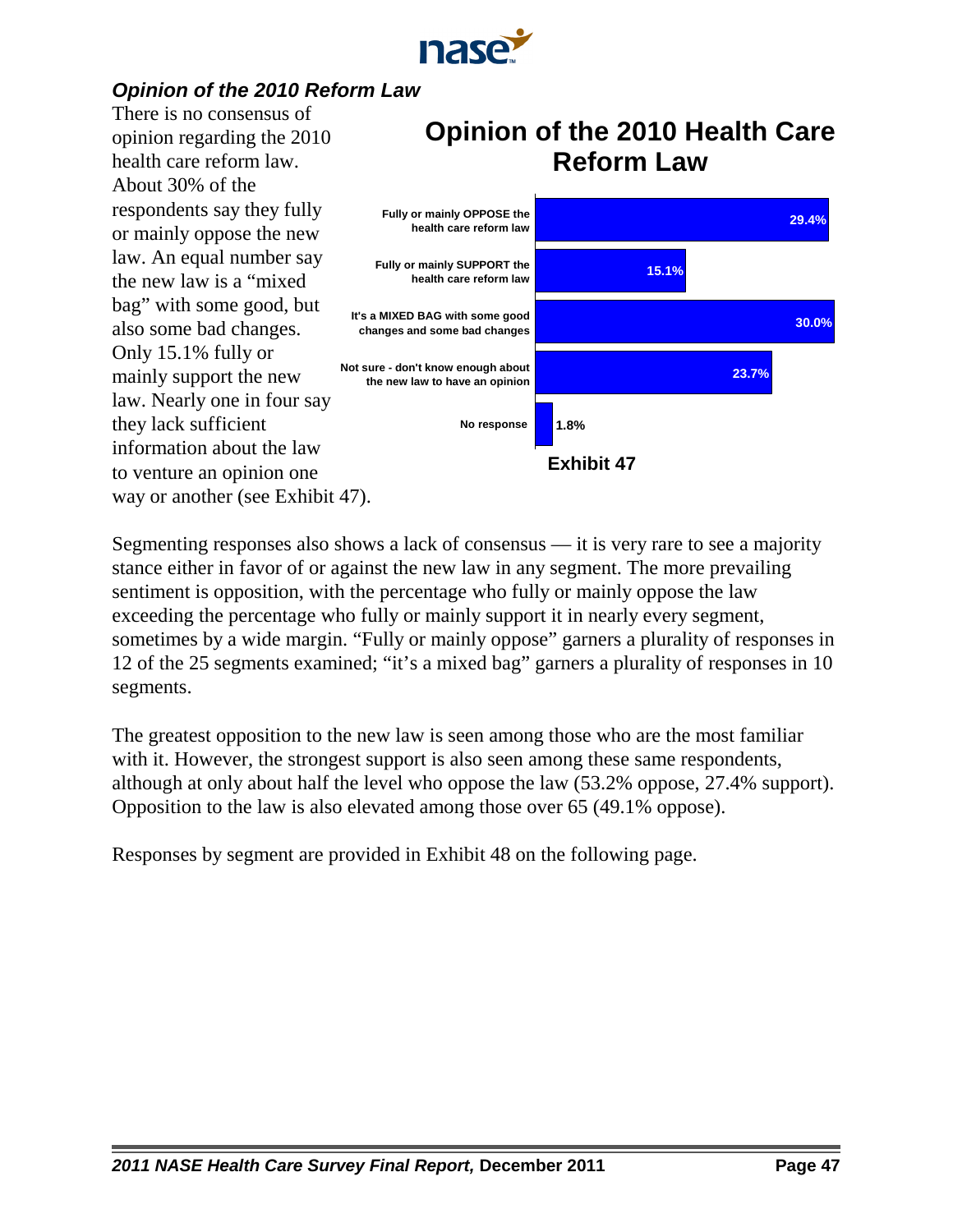

# **Exhibit 48: Opinion of the 2010 Health Care Reform Law by Segment**

| Values in <b>bold</b> denote the most popular<br>response within each segment. |                                        | Fully or | Fully or<br>mainly oppose mainly support | Mixed bag | Not sure | No response |
|--------------------------------------------------------------------------------|----------------------------------------|----------|------------------------------------------|-----------|----------|-------------|
|                                                                                | Overall - 2011 survey                  | 29.4%    | 15.1%                                    | 30.0%     | 23.7%    | 1.8%        |
|                                                                                | 1 (self only)                          | 25.5%    | 16.2%                                    | 31.1%     | 25.8%    | 1.5%        |
| Number of                                                                      | $\overline{2}$                         | 33.7%    | 14.8%                                    | 28.3%     | 20.8%    | 2.4%        |
| employees                                                                      | $3 - 5$                                | 34.5%    | 12.7%                                    | 28.0%     | 22.5%    | 2.2%        |
|                                                                                | $6+$                                   | 38.3%    | 9.9%                                     | 33.3%     | 16.0%    | 2.5%        |
|                                                                                | Under \$50,000                         | 25.4%    | 14.6%                                    | 31.9%     | 28.2%    | 0.0%        |
|                                                                                | \$50,000-\$99,999                      | 28.2%    | 16.1%                                    | 32.6%     | 22.8%    | 0.2%        |
| Gross sales                                                                    | \$100,000-\$199,999                    | 34.8%    | 18.6%                                    | 23.9%     | 22.1%    | 0.6%        |
|                                                                                | \$200,000-\$499,999                    | 36.3%    | 13.7%                                    | 29.8%     | 20.2%    | 0.0%        |
|                                                                                | \$500,000+                             | 36.2%    | 11.6%                                    | 32.6%     | 18.8%    | 0.7%        |
|                                                                                | Female                                 | 21.2%    | 16.3%                                    | 34.9%     | 27.5%    | 0.1%        |
| Gender                                                                         | Male                                   | 37.0%    | 14.5%                                    | 26.9%     | 21.3%    | 0.3%        |
|                                                                                | Under 36                               | 16.2%    | 20.6%                                    | 36.8%     | 26.5%    | 0.0%        |
|                                                                                | 36-45                                  | 27.1%    | 13.0%                                    | 28.6%     | 31.3%    | 0.0%        |
| Age                                                                            | 46-55                                  | 27.2%    | 13.9%                                    | 29.9%     | 28.6%    | 0.4%        |
|                                                                                | 56-65                                  | 34.2%    | 16.5%                                    | 31.2%     | 17.9%    | 0.1%        |
|                                                                                | $65+$                                  | 49.1%    | 18.2%                                    | 21.8%     | 10.9%    | 0.0%        |
| Offer insurance                                                                | Yes                                    | 31.8%    | 14.4%                                    | 30.5%     | 19.8%    | 3.5%        |
| through the<br>business                                                        | N <sub>o</sub>                         | 27.4%    | 15.6%                                    | 29.7%     | 26.7%    | 0.6%        |
|                                                                                | Have a self-purchased<br>plan          | 29.7%    | 14.8%                                    | 30.1%     | 23.3%    | 2.2%        |
| Current health<br>insurance<br>coverage                                        | Covered under spouse<br>or other means | 27.4%    | 18.3%                                    | 32.0%     | 21.8%    | 0.5%        |
|                                                                                | Not covered                            | 29.0%    | 14.1%                                    | 28.2%     | 27.8%    | 0.8%        |
|                                                                                | Extremely/<br>very familiar            | 53.2%    | 27.4%                                    | 18.8%     | 0.3%     | 0.3%        |
| Familiarity with<br>2010 health                                                | Generally familiar                     | 34.5%    | 19.7%                                    | 40.1%     | 5.7%     | 0.0%        |
| care reform law                                                                | Not too familiar                       | 14.4%    | 7.2%                                     | 31.6%     | 46.4%    | 0.4%        |
|                                                                                | Not at all familiar                    | 12.9%    | 0.0%                                     | 8.0%      | 78.6%    | 0.5%        |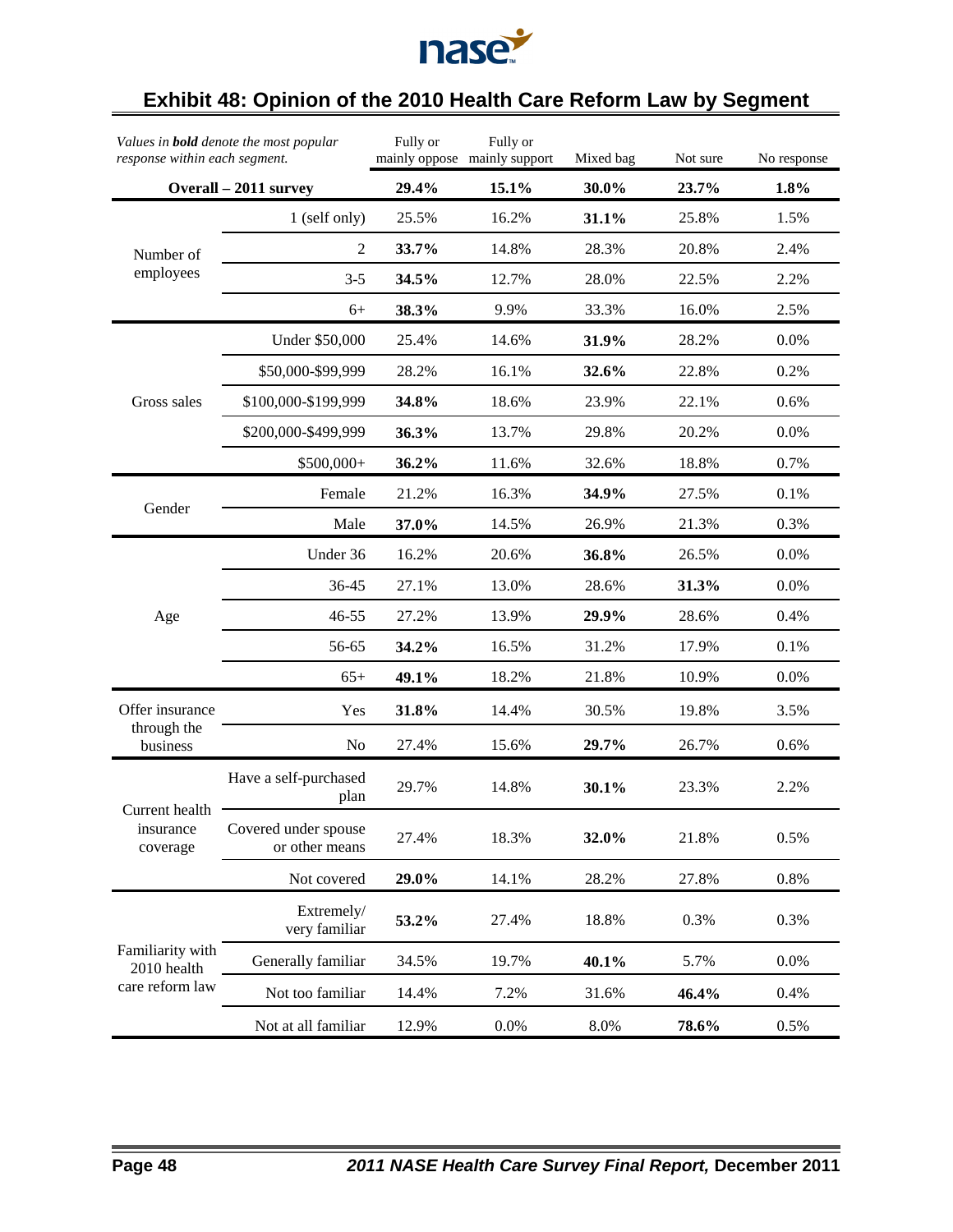

# *Suggested Actions*

"Keep what's good, take out what's bad, and fix what's broken in the 2010 law" is the most popular response when the respondents voice their opinion as to what they would like Congress and the Administration to do about the new law. Cited by 43.3%, the "fix it" stance is trailed by 28.2% who would like to see the law repealed and the reform process started anew. Fewer than 9% want the 2010 law to stand as-is, and only 5.8% want the 2010 law repealed with a return to the past health care system (see Exhibit 49).





The "fix it" approach is the most popular response across nearly every segment, with responses reaching the majority, or near majority level in several segments. Those most interested in seeing the law repealed and replaced with a fresh start are the same segments that showed the greatest opposition to the law — those who are the most familiar with it, and those over 65. The percentage who would like the law kept as-is peaks at 18.5% among those who are most familiar with the law, but usually remains below 10% for all other segments (see Exhibit 50 on the following page).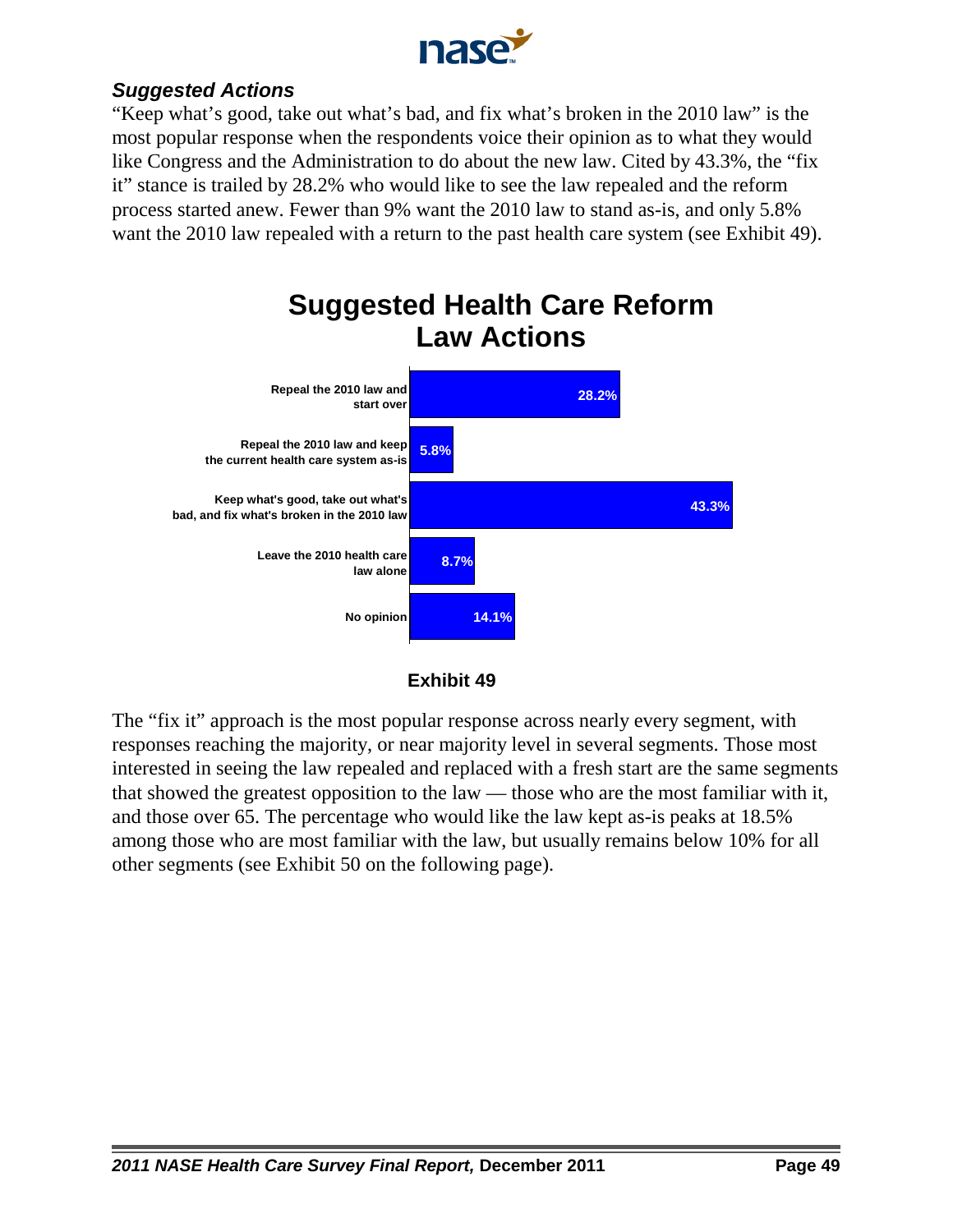

# **Exhibit 50: Suggested Health Care Reform Law Actions by Segment**

| Values in <b>bold</b> denote the most popular<br>response within each segment. |                                                | Repeal it and<br>start over | Repeal it and<br>leave system<br>as-is | Keep good,<br>take out bad | Leave 2010<br>law alone | No<br>opinion/no<br>response |
|--------------------------------------------------------------------------------|------------------------------------------------|-----------------------------|----------------------------------------|----------------------------|-------------------------|------------------------------|
|                                                                                | Overall - 2011 survey                          | 28.2%                       | 5.8%                                   | 43.3%                      | 8.7%                    | 14.1%                        |
|                                                                                | 1 (self only)                                  | 25.1%                       | 4.9%                                   | 43.9%                      | 9.8%                    | 16.3%                        |
| Number of                                                                      | $\overline{2}$                                 | 30.9%                       | 6.2%                                   | 45.3%                      | 7.3%                    | 10.3%                        |
| employees                                                                      | $3 - 5$                                        | 33.1%                       | 8.0%                                   | 38.9%                      | 6.9%                    | 13.1%                        |
|                                                                                | $6+$                                           | 35.8%                       | 8.6%                                   | 38.3%                      | 7.4%                    | 9.9%                         |
|                                                                                | <b>Under \$50,000</b>                          | 24.1%                       | 4.2%                                   | 47.4%                      | 8.7%                    | 15.6%                        |
|                                                                                | \$50,000-\$99,999                              | 26.1%                       | 6.8%                                   | 45.0%                      | 10.0%                   | 12.1%                        |
| Gross sales                                                                    | \$100,000-\$199,999                            | 34.2%                       | 7.1%                                   | 40.4%                      | 9.1%                    | 9.1%                         |
|                                                                                | \$200,000-\$499,999                            | 33.9%                       | 6.0%                                   | 42.3%                      | 7.7%                    | 10.1%                        |
|                                                                                | \$500,000+                                     | 38.4%                       | 7.2%                                   | 39.1%                      | 5.8%                    | 9.4%                         |
|                                                                                | Female                                         | 21.1%                       | 4.0%                                   | 50.6%                      | 9.4%                    | 14.9%                        |
| Gender                                                                         | Male                                           | 34.7%                       | 7.6%                                   | 38.9%                      | 8.3%                    | 10.4%                        |
|                                                                                | Under 36                                       | 20.6%                       | 5.9%                                   | 42.6%                      | 11.8%                   | 19.1%                        |
|                                                                                | 36-45                                          | 23.7%                       | 6.9%                                   | 42.0%                      | 7.6%                    | 19.8%                        |
| Age                                                                            | 46-55                                          | 27.2%                       | 5.6%                                   | 46.1%                      | 8.0%                    | 13.1%                        |
|                                                                                | 56-65                                          | 31.5%                       | 6.0%                                   | 43.3%                      | 9.9%                    | 9.2%                         |
|                                                                                | $65+$                                          | 52.7%                       | 5.5%                                   | 30.9%                      | 7.3%                    | 3.6%                         |
| Offer insurance                                                                | Yes                                            | 29.8%                       | 5.7%                                   | 42.2%                      | 9.4%                    | 12.9%                        |
| through the<br>business                                                        | N <sub>o</sub>                                 | 26.9%                       | 6.0%                                   | 44.1%                      | 8.1%                    | 15.0%                        |
|                                                                                | Have a self-purchased<br>plan                  | 28.0%                       | 5.7%                                   | 43.7%                      | 9.0%                    | 13.6%                        |
| Current health<br>insurance<br>coverage                                        | Covered under spouse or<br>through other means | 26.9%                       | 6.6%                                   | 42.6%                      | 9.1%                    | 14.7%                        |
|                                                                                | Not covered                                    | 29.9%                       | 6.2%                                   | 41.1%                      | 6.2%                    | 16.6%                        |
|                                                                                | Extremely/very familiar                        | 42.2%                       | 10.9%                                  | 26.5%                      | 18.5%                   | 1.8%                         |
| Familiarity with                                                               | Generally familiar                             | 32.2%                       | 5.9%                                   | 47.6%                      | 10.3%                   | 4.0%                         |
| 2010 health<br>care reform law                                                 | Not too familiar                               | 18.2%                       | 4.0%                                   | 54.5%                      | 4.0%                    | 19.3%                        |
|                                                                                | Not at all familiar                            | 18.9%                       | 3.0%                                   | 30.8%                      | 0.0%                    | 47.3%                        |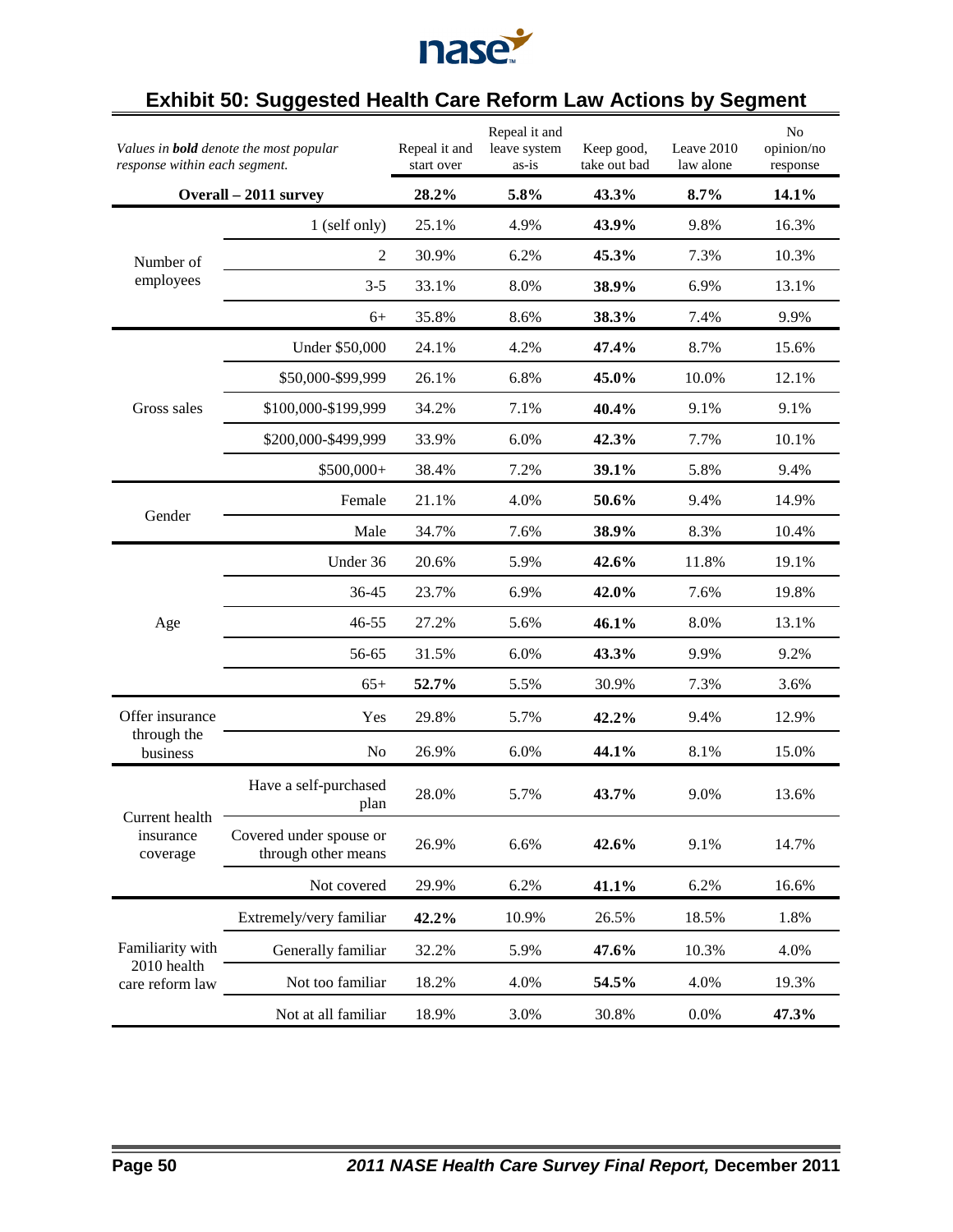

# *Concerns With the 2010 Law*

Cost and government involvement top the list when the respondents indicate their main concern, if any, with the 2010 health care law. As summarized in Exhibit 51, nearly one in four respondents say "I expect that the cost of my health coverage will increase"; one in five say "the government will become too involved with my health care." Fewer are concerned with potential declines in the quality of the health care system, rising taxes, or the impact on the deficit. Note, however, that nearly 15% say they do not have any concerns about the 2010 health care reform law, making that the third most popular response.

| Which of the following is your main concern with the 2010 health care reform law?                 |       |
|---------------------------------------------------------------------------------------------------|-------|
| I expect that the cost of my health coverage will increase                                        | 24.5% |
| The government will become too involved with my health care                                       | 20.2% |
| I do not have any concerns about the current health care reform law                               | 14.5% |
| The quality of our health care system will decline                                                | 9.9%  |
| I expect that my taxes will increase                                                              | 7.9%  |
| It will increase the deficit and be too costly to the country                                     | 6.3%  |
| I expect that I will not be able to keep my current health insurance and medical<br>professionals | 3.6%  |
| No opinion                                                                                        | 13.1% |

# **Exhibit 51: Primary Concern with the 2010 Law**

Segmenting responses shows that potential cost increases and increased government involvement remain the top two concerns across nearly every segment. The sole exception is among the respondents who are the most familiar with the 2010 law, with a plurality (25.2%) indicating that they do not have any concerns with the new law.

Some of the most significant segment-to-segment variations are seen when the data are grouped by the respondents' opinions of the new health care law. As expected, 100% of those who oppose the law have concerns, chief among them being increased government involvement. Those who see the law as a "mixed bag" are far less concerned about government involvement, focusing instead on the potential for cost increases. While 73.2% of those who support the law do not have any concerns, cost is still an issue — 12.5% of the "support" segment remain concerned about potential cost increases; 4.2% are concerned about potential tax increases.

Responses by segment are illustrated in Exhibit 52 beginning on the following page.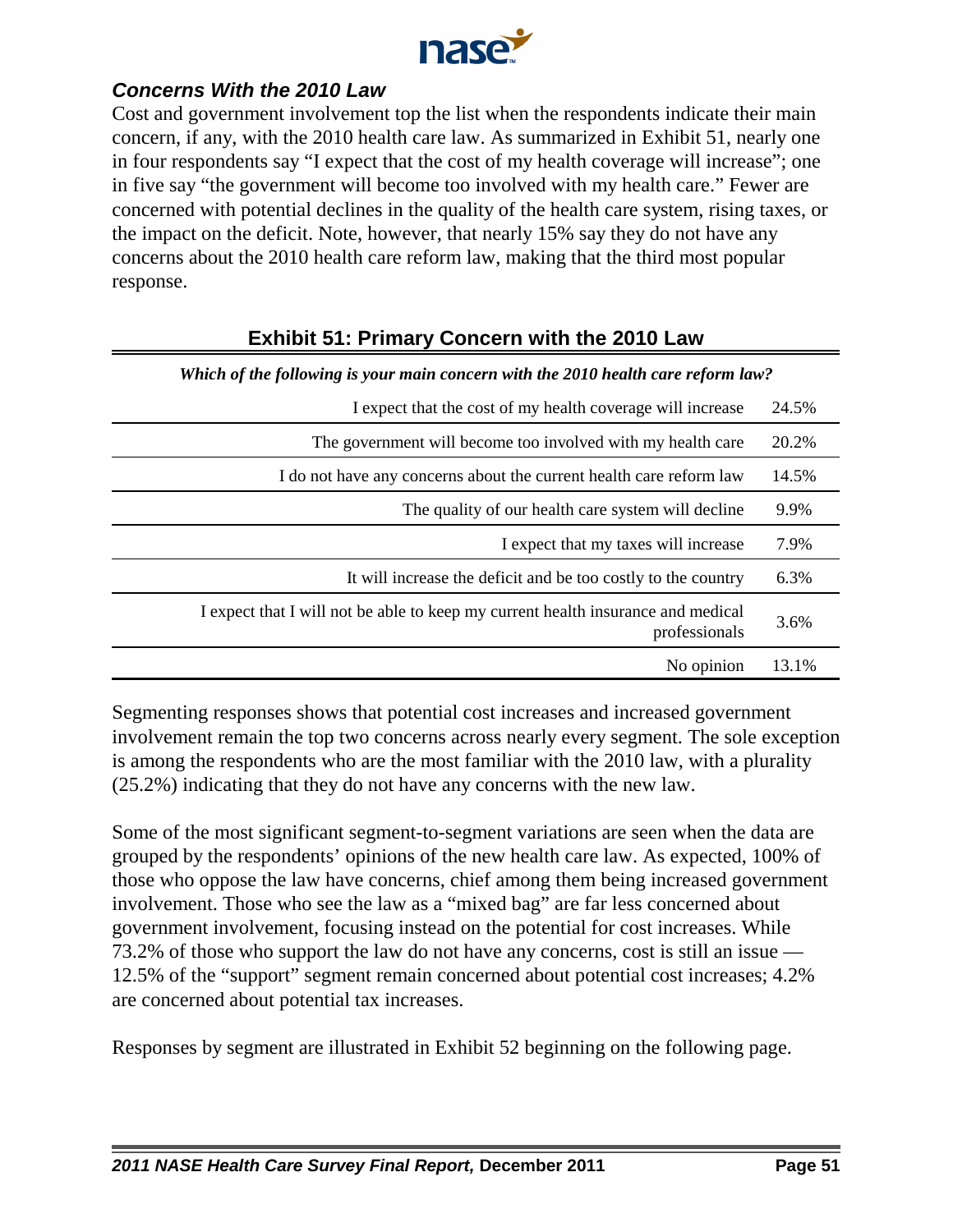

# **Exhibit 52: Primary Concern with the 2010 Law by Segment**

| popular response within each<br>segment. | Values in <b>bold</b> denote the most  | Cost<br>increase | Tax<br>increase | Govt.<br>involvement | Increase<br>deficit | Not keep<br>current<br>medical<br>prof. | Decline in<br>quality | Do not<br>have any<br>concerns | No<br>opinion/<br>no<br>response |
|------------------------------------------|----------------------------------------|------------------|-----------------|----------------------|---------------------|-----------------------------------------|-----------------------|--------------------------------|----------------------------------|
|                                          | Overall - 2011 survey                  | 24.5%            | 7.9%            | 20.2%                | 6.3%                | 3.6%                                    | 9.9%                  | 14.5%                          | 13.1%                            |
|                                          | 1 (self only)                          | 25.3%            | 7.1%            | 18.1%                | 5.2%                | 3.9%                                    | 8.6%                  | 16.6%                          | 15.2%                            |
| Number of                                | 2                                      | 27.3%            | 8.8%            | 20.8%                | 7.1%                | 3.0%                                    | 10.1%                 | 12.4%                          | 10.5%                            |
| employees                                | $3 - 5$                                | 17.8%            | 9.8%            | 25.5%                | 6.9%                | 4.4%                                    | 13.5%                 | 10.9%                          | 11.3%                            |
|                                          | 6+                                     | 21.0%            | 7.4%            | 25.9%                | 13.6%               | 1.2%                                    | 14.8%                 | 9.9%                           | 6.2%                             |
|                                          | Under \$50,000                         | 27.2%            | 6.2%            | 18.4%                | 5.9%                | 4.5%                                    | 9.4%                  | 14.2%                          | 14.1%                            |
|                                          | \$50,000-\$99,999                      | 29.4%            | 7.9%            | 19.8%                | 5.6%                | 3.3%                                    | 7.9%                  | 16.1%                          | 10.0%                            |
| Gross sales                              | \$100,000-\$199,999                    | 24.2%            | 9.4%            | 20.4%                | 5.3%                | 3.2%                                    | 10.3%                 | 16.8%                          | 10.3%                            |
|                                          | \$200,000-\$499,999                    | 21.0%            | 9.3%            | 23.4%                | 8.5%                | 4.4%                                    | 14.1%                 | 11.3%                          | 8.1%                             |
|                                          | \$500,000+                             | 16.7%            | 12.3%           | 26.1%                | 9.4%                | 2.2%                                    | 12.3%                 | 12.3%                          | 8.7%                             |
|                                          | Female                                 | 23.9%            | 7.7%            | 17.8%                | 5.6%                | 3.7%                                    | 11.4%                 | 16.4%                          | 13.5%                            |
| Gender                                   | Male                                   | 26.6%            | 8.4%            | 22.4%                | 6.9%                | 3.7%                                    | 9.2%                  | 13.1%                          | 9.6%                             |
|                                          | Under 36                               | 23.5%            | 5.9%            | 14.7%                | 7.4%                | 4.4%                                    | 14.7%                 | 17.6%                          | 11.8%                            |
|                                          | 36-45                                  | 26.0%            | 11.1%           | 17.6%                | 4.6%                | 3.4%                                    | 9.5%                  | 13.4%                          | 14.5%                            |
| Age                                      | 46-55                                  | 27.1%            | 7.5%            | 18.1%                | 6.3%                | 4.1%                                    | 10.7%                 | 14.0%                          | 12.2%                            |
|                                          | 56-65                                  | 24.5%            | 8.0%            | 23.4%                | 7.0%                | 3.5%                                    | 9.4%                  | 15.0%                          | 9.2%                             |
|                                          | $65+$                                  | 10.9%            | 5.5%            | 36.4%                | 7.3%                | 3.6%                                    | 12.7%                 | 20.0%                          | 3.6%                             |
| Offer<br>insurance                       | Yes                                    | 27.5%            | 7.2%            | 20.4%                | 6.0%                | 3.5%                                    | 9.0%                  | 13.0%                          | 13.3%                            |
| through the<br>business                  | No                                     | 22.2%            | 8.5%            | 20.0%                | 6.4%                | 3.7%                                    | 10.6%                 | 15.6%                          | 12.9%                            |
| Current                                  | Have a self-purchased<br>plan          | 27.1%            | 6.8%            | 19.6%                | 6.1%                | 3.8%                                    | 9.9%                  | 14.1%                          | 12.6%                            |
| health<br>insurance<br>coverage          | Covered under spouse<br>or other means | 13.2%            | 10.2%           | 24.9%                | 8.1%                | 3.0%                                    | 11.2%                 | 17.3%                          | 12.2%                            |
|                                          | Not covered                            | 18.3%            | 12.9%           | 19.5%                | 5.4%                | 2.9%                                    | 9.1%                  | 14.9%                          | 17.0%                            |
| Familiarity                              | Extremely/<br>very familiar            | 18.2%            | 7.9%            | 23.1%                | 7.3%                | 1.2%                                    | 12.5%                 | 25.2%                          | 4.6%                             |
| with 2010                                | Generally familiar                     | 27.4%            | 8.0%            | 22.3%                | 5.7%                | 3.3%                                    | 10.1%                 | 17.3%                          | 5.8%                             |
| health care<br>reform law                | Not too familiar                       | 26.3%            | 9.1%            | 17.8%                | 6.8%                | 5.7%                                    | 8.9%                  | 9.7%                           | 15.7%                            |
|                                          | Not at all familiar                    | 22.9%            | 6.0%            | 16.4%                | 6.0%                | 4.0%                                    | 9.0%                  | 1.0%                           | 34.8%                            |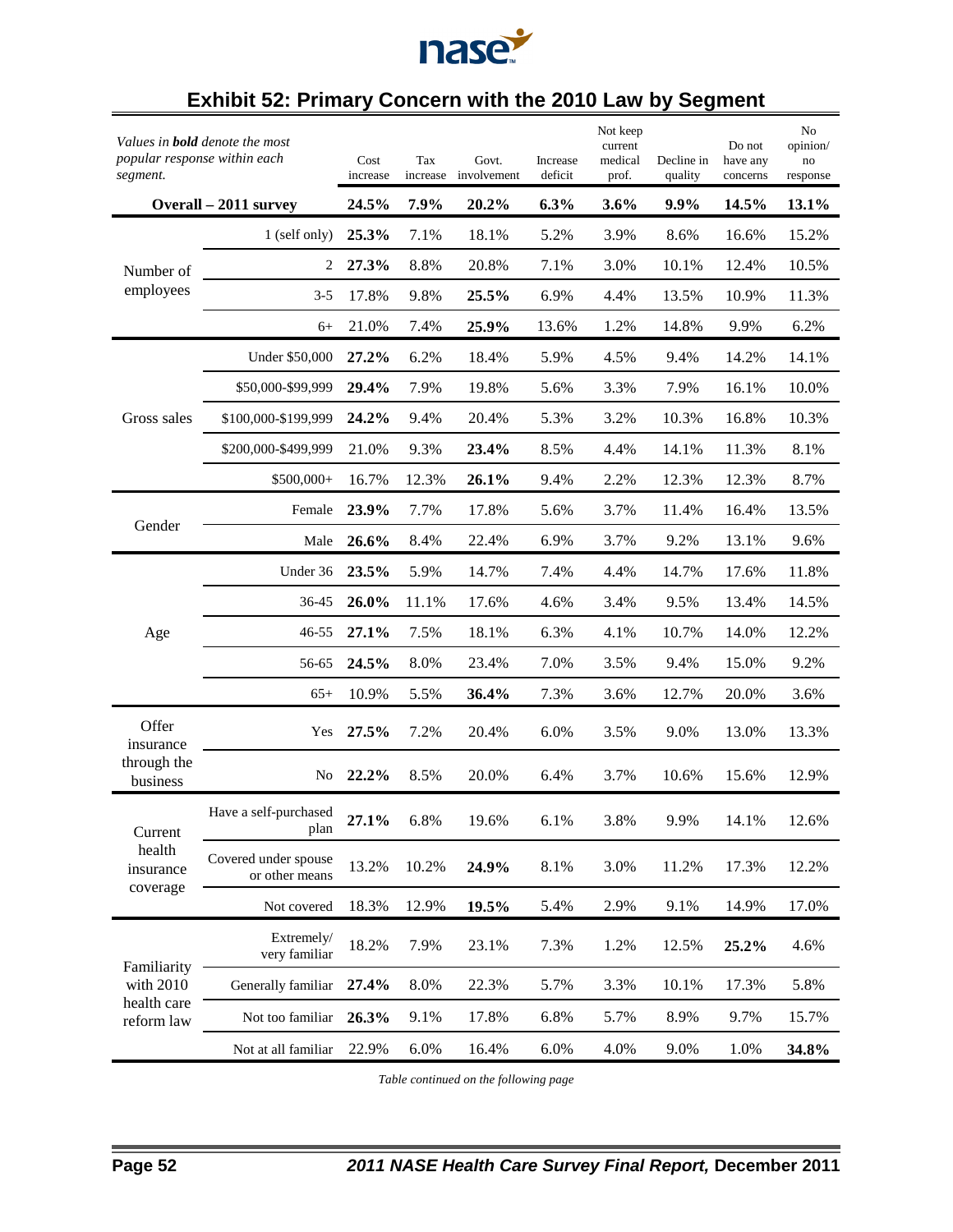

| Values in <b>bold</b> denote the most<br>popular response within each<br>segment. |                         | Cost<br>increase | Tax<br>increase | Govt.<br>involvement | Increase<br>deficit | Not keep<br>current<br>medical<br>prof. | Decline in<br>quality | Do not<br>have any<br>concerns | N <sub>o</sub><br>opinion/<br>no<br>response |
|-----------------------------------------------------------------------------------|-------------------------|------------------|-----------------|----------------------|---------------------|-----------------------------------------|-----------------------|--------------------------------|----------------------------------------------|
|                                                                                   | Overall – 2011 survey   | 24.5%            | 7.9%            | 20.2%                | 6.3%                | 3.6%                                    | $9.9\%$               | 14.5%                          | 13.1%                                        |
|                                                                                   | Fully/mainly<br>oppose  | 24.8%            | 8.1%            | 36.9%                | 10.0%               | 2.7%                                    | 17.2%                 | $0.0\%$                        | 0.4%                                         |
| Opinion of<br>2010 health<br>care reform                                          | Fully/mainly<br>support | 12.5%            | 4.2%            | $0.0\%$              | 1.4%                | 2.4%                                    | $0.7\%$               | 73.2%                          | 5.6%                                         |
| law                                                                               | "Mixed bag"             | <b>32.0%</b>     | 10.7%           | 19.4%                | 6.3%                | 4.7%                                    | 9.8%                  | 8.2%                           | 8.9%                                         |
|                                                                                   | Not sure                | 23.9%            | 7.3%            | 14.9%                | 4.9%                | 4.4%                                    | 7.8%                  | 4.0%                           | 32.8%                                        |

## **Exhibit 52: Primary Concern with the 2010 Law by Segment**

## *Financial Assistance Qualification*

The respondents were presented with the following information and asked if they would qualify for financial assistance to pay for health coverage:

#### **The 2010 health care reform law provides financial assistance to help pay for health coverage. To determine if you may qualify, please refer to the chart below:**

| Persons<br>in family | Maximum household<br>income to qualify for<br>assistance (e.g., your<br>income must be LESS<br>than this to qualify) |
|----------------------|----------------------------------------------------------------------------------------------------------------------|
| 1                    | \$43,320                                                                                                             |
| 2                    | \$58,280                                                                                                             |
| 3                    | \$73,240                                                                                                             |
| 4                    | \$88,200                                                                                                             |
| 5                    | \$103,160                                                                                                            |
| 6                    | \$118,120                                                                                                            |
| 7                    | \$133,080                                                                                                            |
| 8                    | \$148,010                                                                                                            |
|                      | For families with more than 8 persons,<br>add \$3,740 for each additional person                                     |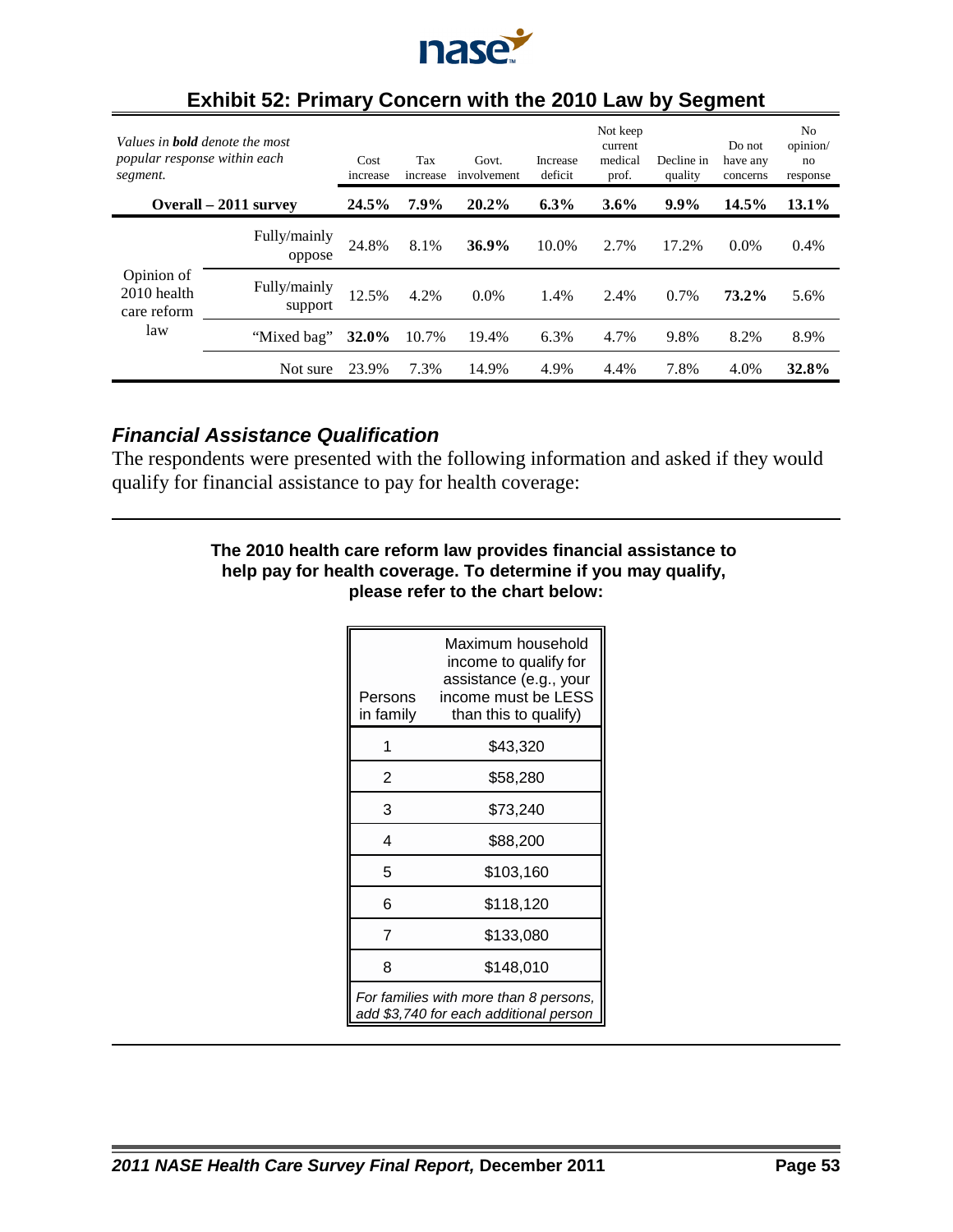

As summarized in Exhibit 53, the responses are about equally divided — 41.9% say they would qualify; 45.6% say they would not. The balance (12.5%) indicated they are not sure or elected not to respond to the question.

Those most likely to qualify are from companies with gross sales of less than \$50,000 (65.9% would qualify), those who are not presently covered by health insurance (57.7% would qualify) and those under 36



**Qualify for Financial Assistance**

(55.9% would qualify). Responses by segment are illustrated in Exhibit 54 beginning below.

|                       |                     | Yes   | No.   | Not sure/no<br>response |
|-----------------------|---------------------|-------|-------|-------------------------|
| Overall – 2011 survey |                     | 41.9% | 45.6% | 12.5%                   |
|                       | 1 (self only)       | 46.4% | 41.5% | 12.1%                   |
| Number of             | $\overline{2}$      | 37.3% | 49.4% | 13.3%                   |
| employees             | $3 - 5$             | 36.0% | 50.5% | 13.5%                   |
|                       | $6+$                | 27.2% | 63.0% | 9.9%                    |
|                       | Under \$50,000      | 65.9% | 25.2% | 8.8%                    |
|                       | \$50,000-\$99,999   | 36.4% | 50.3% | 13.3%                   |
| Gross sales           | \$100,000-\$199,999 | 29.5% | 61.4% | 9.1%                    |
|                       | \$200,000-\$499,999 | 23.8% | 66.9% | 9.3%                    |
|                       | \$500,000+          | 22.5% | 64.5% | 13.0%                   |
|                       | Female              | 47.7% | 40.4% | 11.9%                   |
| Gender                | Male                | 39.3% | 51.3% | 9.4%                    |

## **Exhibit 54: Qualify for Financial Assistance by Segment**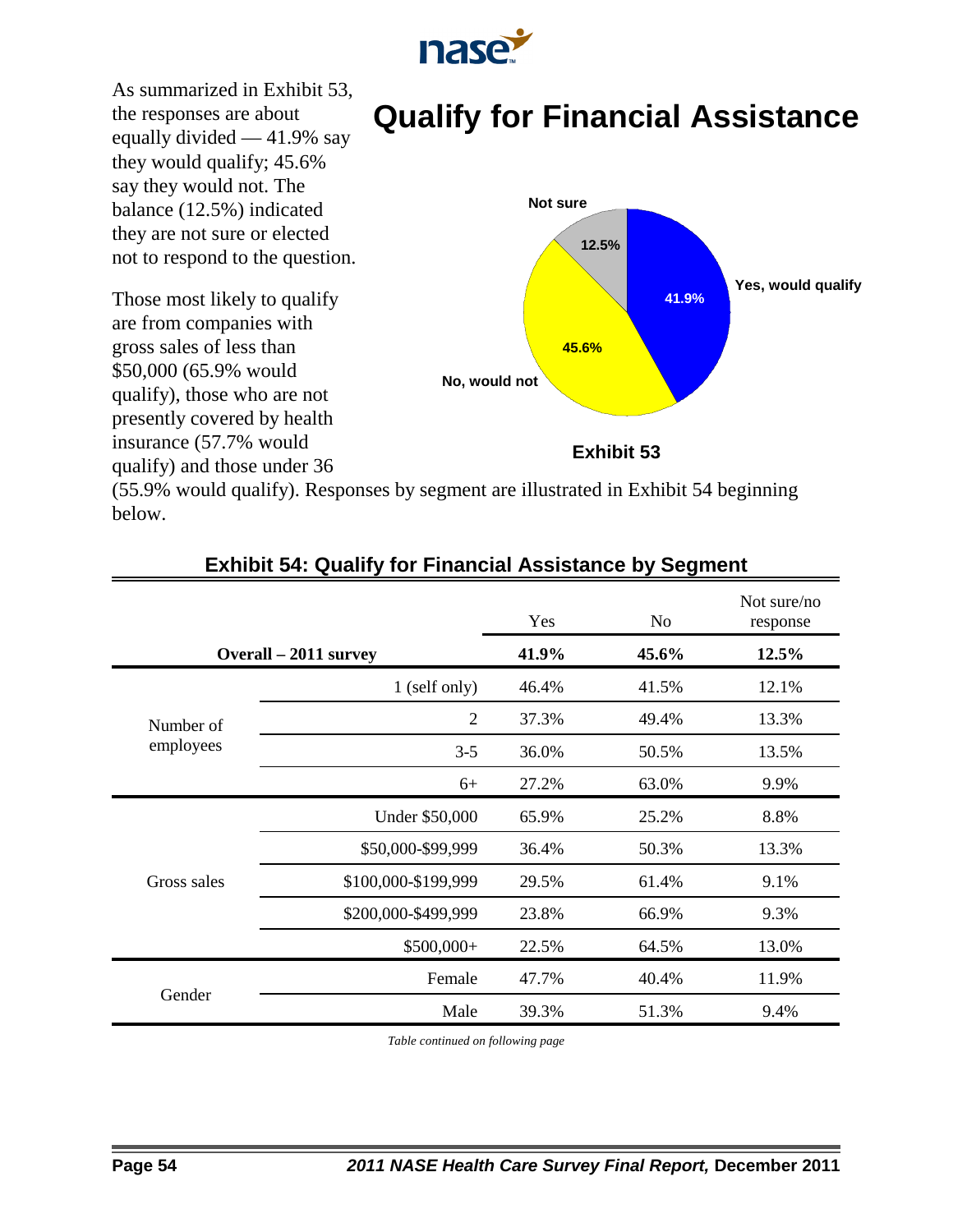

|                                      |                                                | Yes   | No    | Not sure/no<br>response |
|--------------------------------------|------------------------------------------------|-------|-------|-------------------------|
| Overall – 2011 survey                |                                                | 41.9% | 45.6% | 12.5%                   |
|                                      | Under 36                                       | 55.9% | 38.2% | 5.9%                    |
|                                      | 36-45                                          | 43.5% | 45.0% | 11.5%                   |
| Age                                  | 46-55                                          | 40.4% | 48.7% | 10.9%                   |
|                                      | 56-65                                          | 43.8% | 45.9% | 10.2%                   |
|                                      | $65+$                                          | 41.8% | 49.1% | 9.1%                    |
| Offer insurance                      | Yes                                            | 36.6% | 49.3% | 14.1%                   |
| through the<br>business              | N <sub>0</sub>                                 | 46.0% | 42.8% | 11.3%                   |
|                                      | Have a self-purchased plan                     | 40.1% | 46.8% | 13.1%                   |
| Current health<br>insurance coverage | Covered under spouse or<br>through other means | 35.5% | 55.8% | 8.6%                    |
|                                      | Not covered                                    | 57.7% | 30.3% | 12.0%                   |

### **Exhibit 54: Qualify for Financial Assistance by Segment**

## *Future Outlook for Premiums*

The respondents were provided with the following information concerning the estimated cost for health insurance premiums in 2014:

**According to Congressional Budget Office estimates, under the health care law, health insurance premiums in 2014 will be approximately \$5,300 per year (\$442 per month) for an individual (single) policy, and \$15,000 per year (\$1,250 per month) for a family policy.**

#### **How does this compare with the current cost of your individual or family policy?**

Separate questions were asked (one for individual policies; another for family policies) as to whether the respondent is paying more or less than the 2014 Congressional Budget Office (CBO) estimate for their current policy. Each question was limited to only those individuals who indicated that they have an individual or family policy.

As summarized in Exhibit 55 on the following page, a majority report that their current policy costs less than the CBO projection. This is especially pronounced for family policies — 80.4% say their present family policy costs less than the CBO projected amount of \$15,000 per year.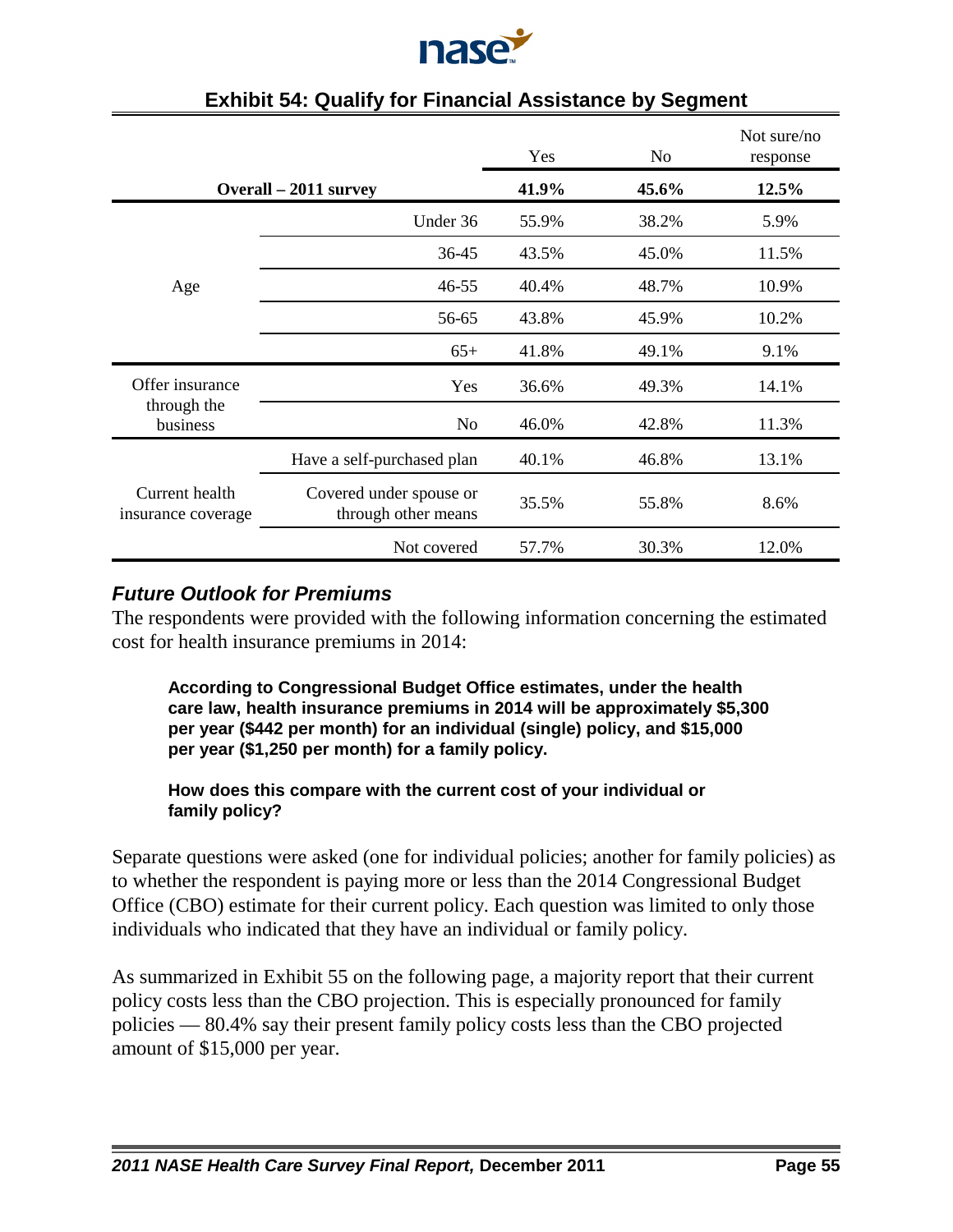

Potentially having to pay more in 2014 for health insurance (e.g., their current policy is less expensive than the 2014 CBO estimates) is true across all segments for family policies, and across most segments for individual policies. Exceptions are limited to large companies and those in the 56 to 65 age group.

|                                                                                |                     | Individual policy<br>$(sample = 1,273)$                        |                                                                |          | Family policy<br>$(sample = 910)$                              |                                                                |          |
|--------------------------------------------------------------------------------|---------------------|----------------------------------------------------------------|----------------------------------------------------------------|----------|----------------------------------------------------------------|----------------------------------------------------------------|----------|
| Values in <b>bold</b> denote the most popular<br>response within each segment. |                     | Current<br>policy costs<br><b>MORE</b><br>than CBO<br>estimate | Current<br>policy costs<br><b>LESS</b><br>than CBO<br>estimate | Not sure | Current<br>policy costs<br><b>MORE</b><br>than CBO<br>estimate | Current<br>policy costs<br><b>LESS</b><br>than CBO<br>estimate | Not sure |
| Overall - 2011 survey                                                          |                     | 36.9%                                                          | 56.4%                                                          | 6.7%     | 12.6%                                                          | 80.4%                                                          | 6.9%     |
|                                                                                | 1 (self only)       | 32.3%                                                          | 60.6%                                                          | 7.2%     | 10.2%                                                          | 80.7%                                                          | 9.0%     |
| Number of                                                                      | 2                   | 42.1%                                                          | 51.1%                                                          | 6.8%     | 14.1%                                                          | 81.2%                                                          | 4.7%     |
| employees                                                                      | $3 - 5$             | 42.9%                                                          | 51.6%                                                          | 5.6%     | 13.6%                                                          | 80.2%                                                          | 6.2%     |
|                                                                                | $6+$                | 51.6%                                                          | 45.2%                                                          | 3.2%     | 21.6%                                                          | 74.5%                                                          | 3.9%     |
| Gross sales                                                                    | Under \$50,000      | 30.7%                                                          | 62.8%                                                          | 6.4%     | 8.7%                                                           | 81.7%                                                          | 9.6%     |
|                                                                                | \$50,000-\$99,999   | 37.1%                                                          | 56.9%                                                          | 6.1%     | 11.6%                                                          | 81.6%                                                          | 6.8%     |
|                                                                                | \$100,000-\$199,999 | 38.8%                                                          | 54.0%                                                          | 7.1%     | 11.7%                                                          | 82.4%                                                          | 5.9%     |
|                                                                                | \$200,000-\$499,999 | 46.4%                                                          | 45.8%                                                          | 7.7%     | 18.7%                                                          | 78.0%                                                          | 3.3%     |
|                                                                                | \$500,000+          | 40.8%                                                          | 54.1%                                                          | 5.1%     | 15.2%                                                          | 78.3%                                                          | 6.5%     |
| Gender                                                                         | Female              | 33.0%                                                          | 61.0%                                                          | 6.0%     | 12.6%                                                          | 80.4%                                                          | 7.0%     |
|                                                                                | Male                | 40.7%                                                          | 52.7%                                                          | 6.6%     | 12.6%                                                          | 81.2%                                                          | 6.1%     |
|                                                                                | Under 36            | 10.5%                                                          | 78.9%                                                          | 10.5%    | 8.3%                                                           | 75.0%                                                          | 16.7%    |
| Age                                                                            | 36-45               | 23.1%                                                          | 66.5%                                                          | 10.4%    | 6.8%                                                           | 85.1%                                                          | 8.1%     |
|                                                                                | 46-55               | 31.5%                                                          | 63.3%                                                          | 5.2%     | 11.8%                                                          | 83.9%                                                          | 4.3%     |
|                                                                                | 56-65               | 50.2%                                                          | 44.0%                                                          | 5.8%     | 17.3%                                                          | 74.7%                                                          | 8.0%     |
|                                                                                | $65+$               | 21.4%                                                          | 66.7%                                                          | 11.9%    | 5.3%                                                           | 89.5%                                                          | 5.3%     |
| Offer<br>insurance                                                             | Yes                 | 38.6%                                                          | 54.7%                                                          | 6.7%     | 12.7%                                                          | 81.9%                                                          | 5.4%     |
| through the<br>business                                                        | N <sub>0</sub>      | 35.3%                                                          | 58.0%                                                          | 6.7%     | 12.6%                                                          | 78.9%                                                          | 8.5%     |

## **Exhibit 55: Policy Cost Comparison with CBO Estimates**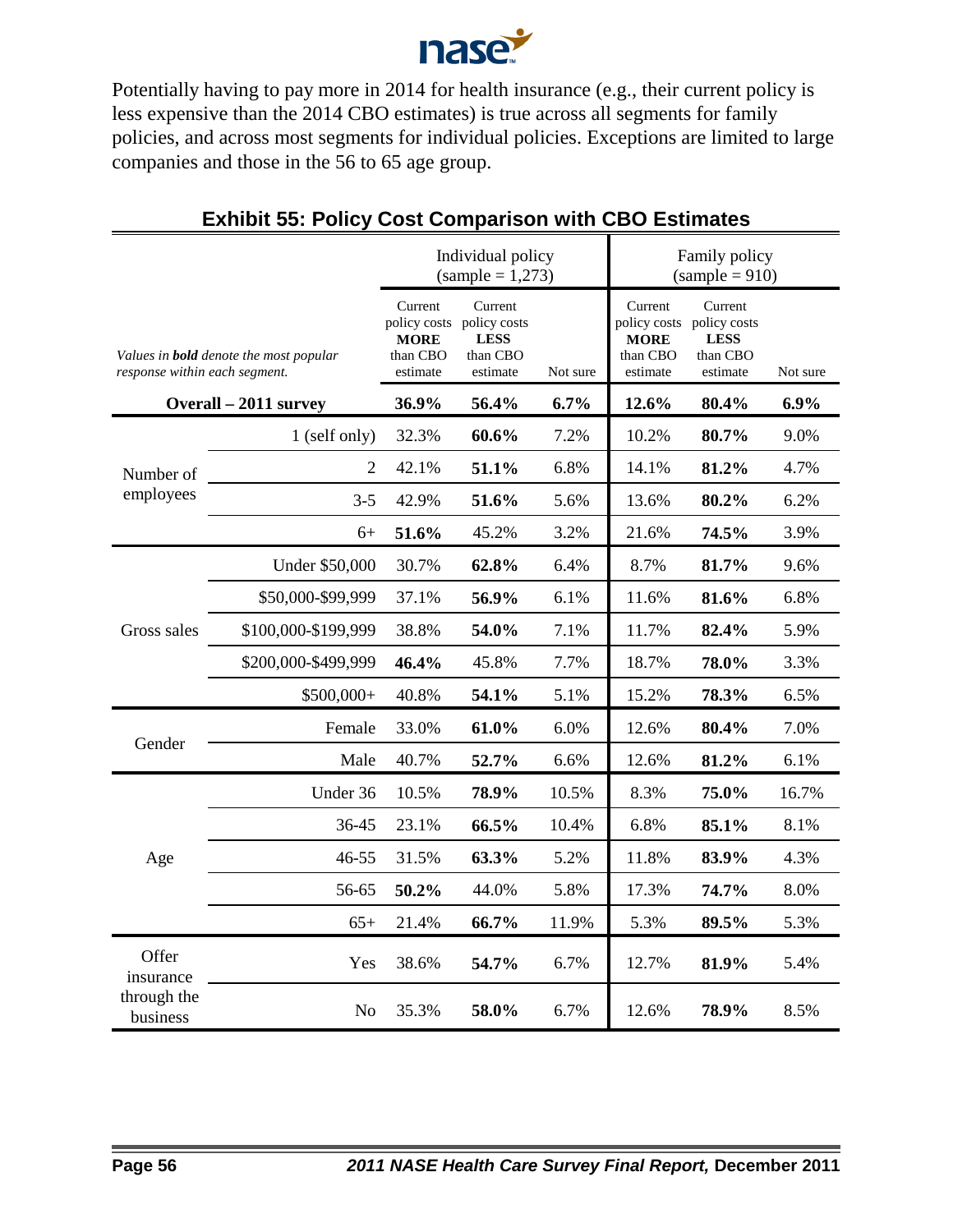

# *Reaction to Non-insured Penalties*

The respondents were presented with the following information and asked to indicate how the potential penalty will affect their health insurance purchase plans:

**In 2014, the health care reform law will make you pay a penalty if you do NOT purchase a qualified health insurance plan. The penalties per individual are:**

- **2014: penalty of \$95 per individual if you do NOT purchase a qualified health insurance plan**
- **2015: penalty of \$395 per individual if you do NOT purchase a qualified health insurance plan**
- **2016: penalty of \$695 per individual if you do NOT purchase a qualified health insurance plan**

**How will this penalty affect your health insurance purchase plans?**

Most of the respondents (1,237 individuals, which is 65% of the total sample) say this situation is not applicable to them as they are presently covered under a health insurance plan and intend to keep the plan. Limiting the question to the 667 respondents who find this situation applicable shows no consensus of opinion — the most popular response is "I may or may not purchase health insurance to avoid the penalty," cited by 37.5%. The percentage



**Impact of Penalty on Future Health Insurance Purchase Plans**

# **Exhibit 56**

who say they definitely or probably will purchase health insurance is balanced by the percentage who say they definitely or probably will not (see Exhibit 56).

Uncertainty is the most popular response across most segments, with at least one-third to close to one-half stating that they "may or may not" purchase health insurance to avoid the non-coverage penalty. The responses vary strongly across age categories. About twothirds of the respondents under 36 years old say they will purchase health insurance to avoid a penalty. Nearly an equal number (60%) of those over the age of 65 say they will not purchase health insurance.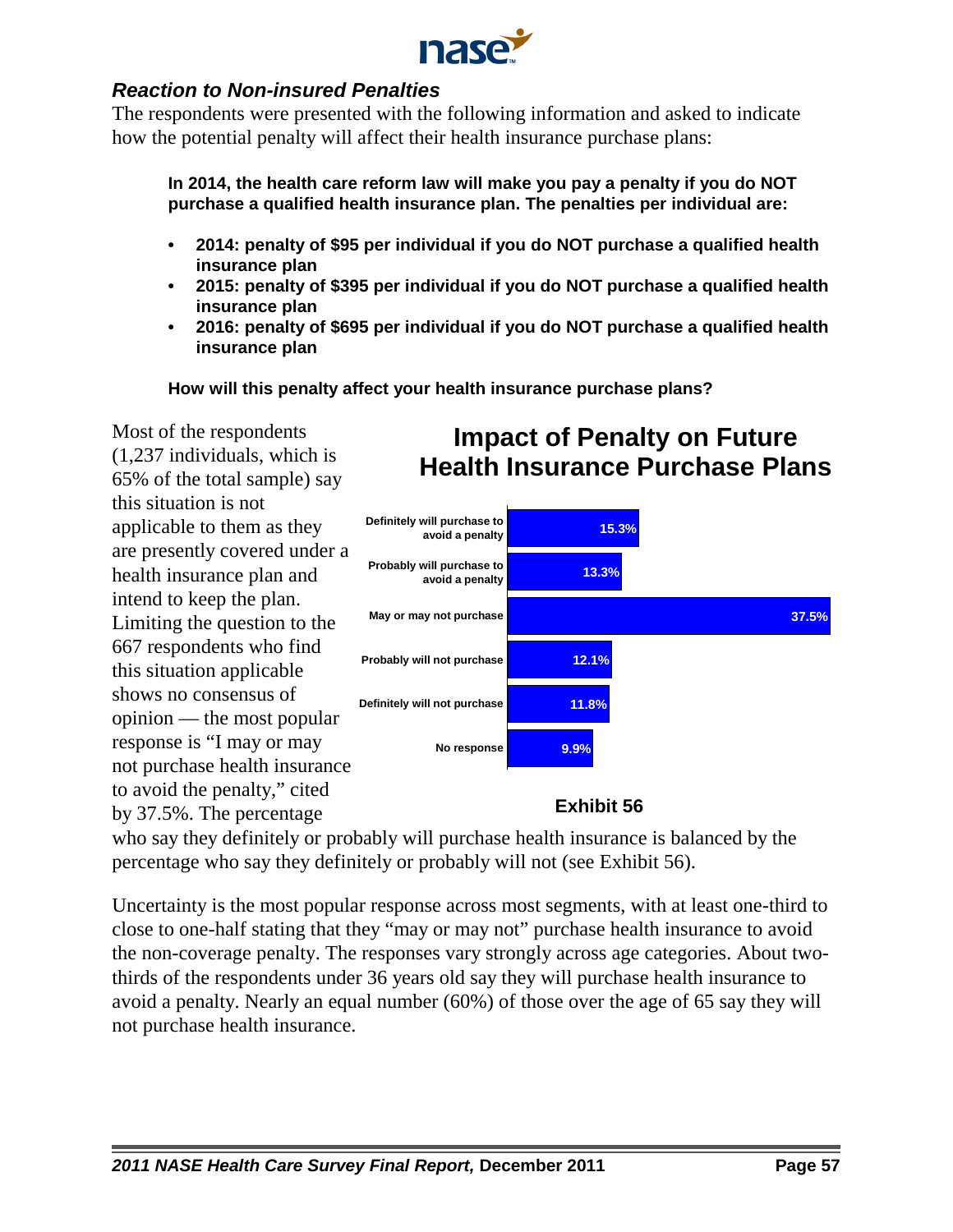

Responses are mixed among the key segment of those who currently lack any type of health insurance coverage. Each option (purchase, not purchase, or not sure) receives about an equal response. Responses by segment are illustrated in Exhibit 57.

# **Exhibit 57: Impact of Penalty on Future Health Insurance Purchase Plans by Segment**

| Sample limited to the 667 respondents who are not presently<br>covered by insurance or who do not plan to keep their present<br>insurance. Values in <b>bold</b> denote the most popular response<br>within each segment.<br>Overall - 2011 survey |                     | Will purchase<br>insurance | May/may not<br>purchase<br>insurance | Will not<br>purchase<br>insurance | No response |
|----------------------------------------------------------------------------------------------------------------------------------------------------------------------------------------------------------------------------------------------------|---------------------|----------------------------|--------------------------------------|-----------------------------------|-------------|
|                                                                                                                                                                                                                                                    |                     | 28.6%                      | 37.5%                                | 24.0%                             | 9.9%        |
| Number of employees                                                                                                                                                                                                                                | 1 (self only)       | 33.2%                      | 35.1%                                | 22.0%                             | 9.7%        |
|                                                                                                                                                                                                                                                    | $\overline{2}$      | 20.4%                      | 42.8%                                | 25.0%                             | 11.8%       |
|                                                                                                                                                                                                                                                    | $3 - 5$             | 26.4%                      | 36.8%                                | 28.3%                             | 8.5%        |
|                                                                                                                                                                                                                                                    | $6+$                | 22.2%                      | 41.7%                                | 27.8%                             | 8.3%        |
| Gross sales                                                                                                                                                                                                                                        | Under \$50,000      | 31.8%                      | 38.0%                                | 26.7%                             | 3.5%        |
|                                                                                                                                                                                                                                                    | \$50,000-\$99,999   | 35.9%                      | 39.8%                                | 23.4%                             | 0.8%        |
|                                                                                                                                                                                                                                                    | \$100,000-\$199,999 | 29.2%                      | 45.8%                                | 22.9%                             | 2.1%        |
|                                                                                                                                                                                                                                                    | \$200,000-\$499,999 | 21.4%                      | 45.7%                                | 32.9%                             | 0.0%        |
|                                                                                                                                                                                                                                                    | $$500,000+$         | 25.0%                      | 47.7%                                | 22.7%                             | 4.5%        |
|                                                                                                                                                                                                                                                    | Female              | 38.1%                      | 35.4%                                | 22.8%                             | 3.7%        |
| Gender                                                                                                                                                                                                                                             | Male                | 26.0%                      | 44.0%                                | 28.6%                             | 1.5%        |
| Age                                                                                                                                                                                                                                                | Under 36            | 65.5%                      | 24.1%                                | 10.3%                             | 0.0%        |
|                                                                                                                                                                                                                                                    | 36-45               | 37.2%                      | 41.9%                                | 16.3%                             | 4.7%        |
|                                                                                                                                                                                                                                                    | 46-55               | 28.8%                      | 41.7%                                | 27.3%                             | 2.3%        |
|                                                                                                                                                                                                                                                    | 56-65               | 28.2%                      | 40.9%                                | 29.1%                             | 1.8%        |
|                                                                                                                                                                                                                                                    | $65+$               | 0.0%                       | 30.0%                                | 60.0%                             | 10.0%       |
| Offer insurance<br>through the business                                                                                                                                                                                                            | Yes                 | 26.3%                      | 36.3%                                | 15.3%                             | 22.1%       |
|                                                                                                                                                                                                                                                    | No                  | 29.6%                      | 37.9%                                | 27.5%                             | 5.0%        |
| Current health<br>insurance coverage                                                                                                                                                                                                               | Not covered         | 32.7%                      | 31.8%                                | 33.2%                             | 2.2%        |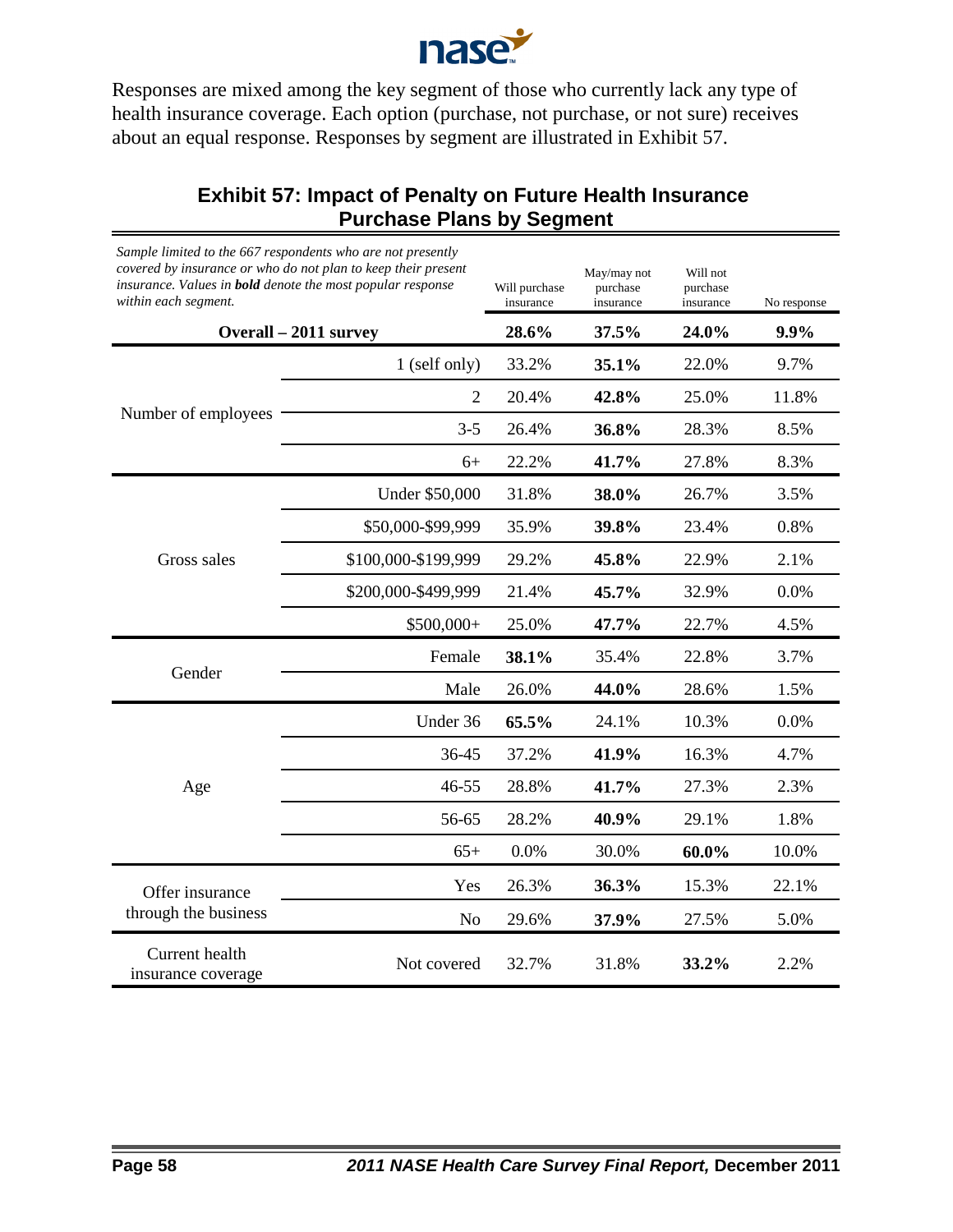

# **F. Closing Comments**

The survey closed with an invitation to the respondents to share any additional comments on any of the topics raised in the survey. A total of 925 respondents provided input, underscoring the strong importance of health insurance among micro-businesses.

The comments touch upon a wide range of health coverage issues, the most common being the overall the lack of affordable and accessible health insurance, the factors contributing to escalating costs, and an often passionate debate regarding the role and impact of government in health care.

A small selection of comments are listed below. The full listing is provided in Attachment A: Full-text Comments.

*Although I have insurance, it is still costly each month and my out of pocket costs are horrible. My family avoids necessary care because of the high costs and continual increases. Sad.*

*As this law now stands I would never be able to have employees due to the high cost. I would be forced to close my small business.*

*Frustrating, frustrating, frustrating and too expensive. Every 1-2 years I have to shop around for a new policy as my current one goes up 20-30%. Each year I pay more and have less coverage than I did before. I would LOVE for private citizens under 65 to be eligible to buy a Medicare like policy.*

*Glad that the President is working to help the country with the health care mess. Too much bad info is flying around.*

*Government has to get out of the health care business, period. The free market has to be allowed to work, and people need to be responsible for the cost of their care.*

*Health care industry is out of control and the real problem is an over medicated, under educated country.*

*Health insurance is so expensive my family does not go for medical care because there is no money left to meet the deductible.*

*I am a sole proprietor with no employees. I have tried to get health insurance, but have been rejected because of my past medical history. I only have a catastrophic policy and an assistance program through my bank to help with hospital costs in an emergency. I am wondering what will happen if there is a penalty for not getting health insurance for my business if I cannot get insurance.*

*The Health Care Reform Bill did not go nearly far enough. Medicare for all would be more like it.*

*The law needs to be fully repealed because it is fully unconstitutional.*

*There is not enough room on this page to post how I feel about this mess.*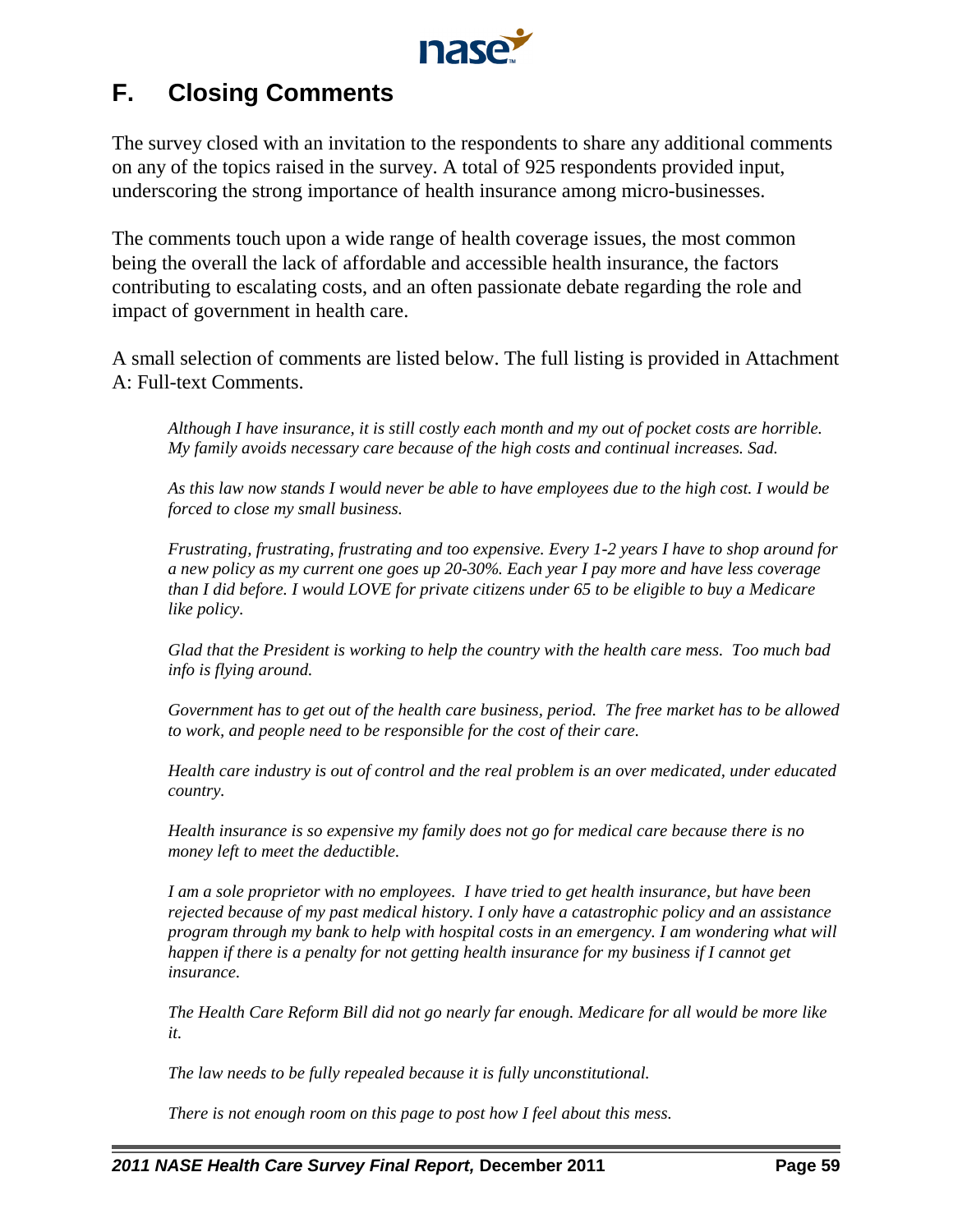# nase **Appendix A: Statistical Tables**

# **Exhibit 58: Opinions on Insurance Access by Segment**

### *I know exactly where to find health insurance coverage for myself and my employees*

| Values in <b>bold</b> denote the most popular response within each<br>segment. |                                                | Disagree | Neutral | Agree | N <sub>o</sub><br>opinion |
|--------------------------------------------------------------------------------|------------------------------------------------|----------|---------|-------|---------------------------|
| Overall $-2005$ survey                                                         |                                                | 36.9%    | 23.3%   | 36.2% | 3.6%                      |
| Overall - 2008 survey                                                          |                                                | 36.1%    | 25.4%   | 35.1% | 3.4%                      |
| Overall - 2011 survey                                                          |                                                | 36.0%    | 21.9%   | 37.9% | 4.3%                      |
|                                                                                | 1 (self only)                                  | 34.9%    | 23.0%   | 36.8% | 5.3%                      |
| Number of                                                                      | $\overline{2}$                                 | 35.6%    | 21.0%   | 40.6% | 2.8%                      |
| employees                                                                      | $3 - 5$                                        | 39.6%    | 21.1%   | 36.4% | 2.9%                      |
|                                                                                | $6+$                                           | 39.5%    | 14.8%   | 42.0% | 3.7%                      |
|                                                                                | Under \$50,000                                 | 35.8%    | 23.4%   | 36.8% | 4.0%                      |
|                                                                                | \$50,000-\$99,999                              | 39.2%    | 19.6%   | 36.4% | 4.9%                      |
| Gross sales                                                                    | \$100,000-\$199,999                            | 31.3%    | 22.1%   | 43.7% | 2.9%                      |
|                                                                                | \$200,000-\$499,999                            | 40.3%    | 21.0%   | 34.7% | 4.0%                      |
|                                                                                | \$500,000+                                     | 34.8%    | 17.4%   | 43.5% | 4.3%                      |
|                                                                                | Female                                         | 40.7%    | 21.2%   | 33.7% | 4.3%                      |
| Gender                                                                         | Male                                           | 32.9%    | 22.0%   | 41.3% | 3.8%                      |
| Offer insurance<br>through the business                                        | Yes                                            | 31.4%    | 21.2%   | 44.3% | 3.1%                      |
|                                                                                | N <sub>o</sub>                                 | 39.5%    | 22.4%   | 32.9% | 5.1%                      |
| Current health<br>insurance coverage                                           | Have a self-purchased<br>plan                  | 34.5%    | 21.4%   | 39.8% | 4.2%                      |
|                                                                                | Covered under spouse or<br>through other means | 34.0%    | 21.8%   | 37.1% | 7.1%                      |
|                                                                                | Not covered                                    | 46.5%    | 24.9%   | 26.6% | 2.1%                      |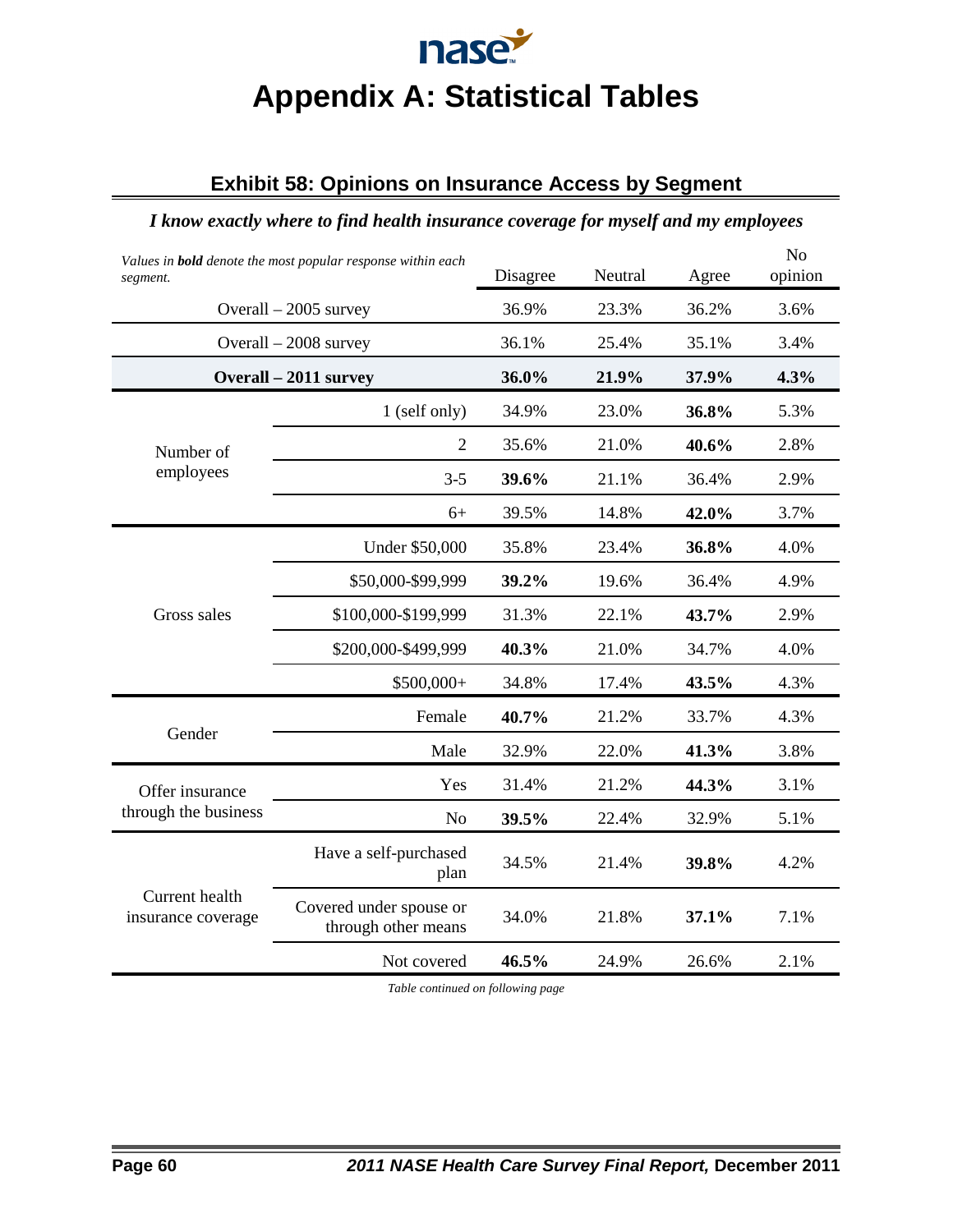

## **Exhibit 58: Opinions on Insurance Access by Segment**

### *Values in bold denote the most popular response within each segment.* Disagree Neutral Agree No opinion Overall – 2005 survey 46.0% 25.4% 24.6% 4.0% Overall – 2008 survey 49.9% 20.8% 23.8% 5.6% **Overall – 2011 survey 48.9% 21.8% 23.4% 5.8%** Number of employees 1 (self only) **48.1%** 21.9% 23.0% 7.0% 2 **46.6%** 24.9% 24.0% 4.5% 3-5 **55.6%** 18.2% 21.8% 4.4% 6+ **51.9%** 16.0% 29.6% 2.5% Gross sales Under \$50,000 **46.0%** 23.7% 23.1% 7.3% \$50,000-\$99,999 **53.1%** 20.3% 20.5% 6.1% \$100,000-\$199,999 **46.6%** 21.8% 27.7% 3.8% \$200,000-\$499,999 **52.4%** 22.2% 23.0% 2.4% \$500,000+ **51.4%** 19.6% 24.6% 4.3% Gender Female **53.7%** 20.7% 18.1% 7.5% Male **45.9%** 22.8% 27.3% 4.0% Offer insurance through the business Yes **44.1%** 23.2% 29.0% 3.7% No **52.7%** 20.8% 19.1% 7.4% Current health insurance coverage Have a self-purchased plan **46.5%** 22.4% 25.4% 5.7% Covered under spouse or through other means **45.2%** 23.9% 20.3% 10.7% Not covered **66.8%** 17.0% 13.7% 2.5%

#### *I have access to health insurance options that fit my company's needs*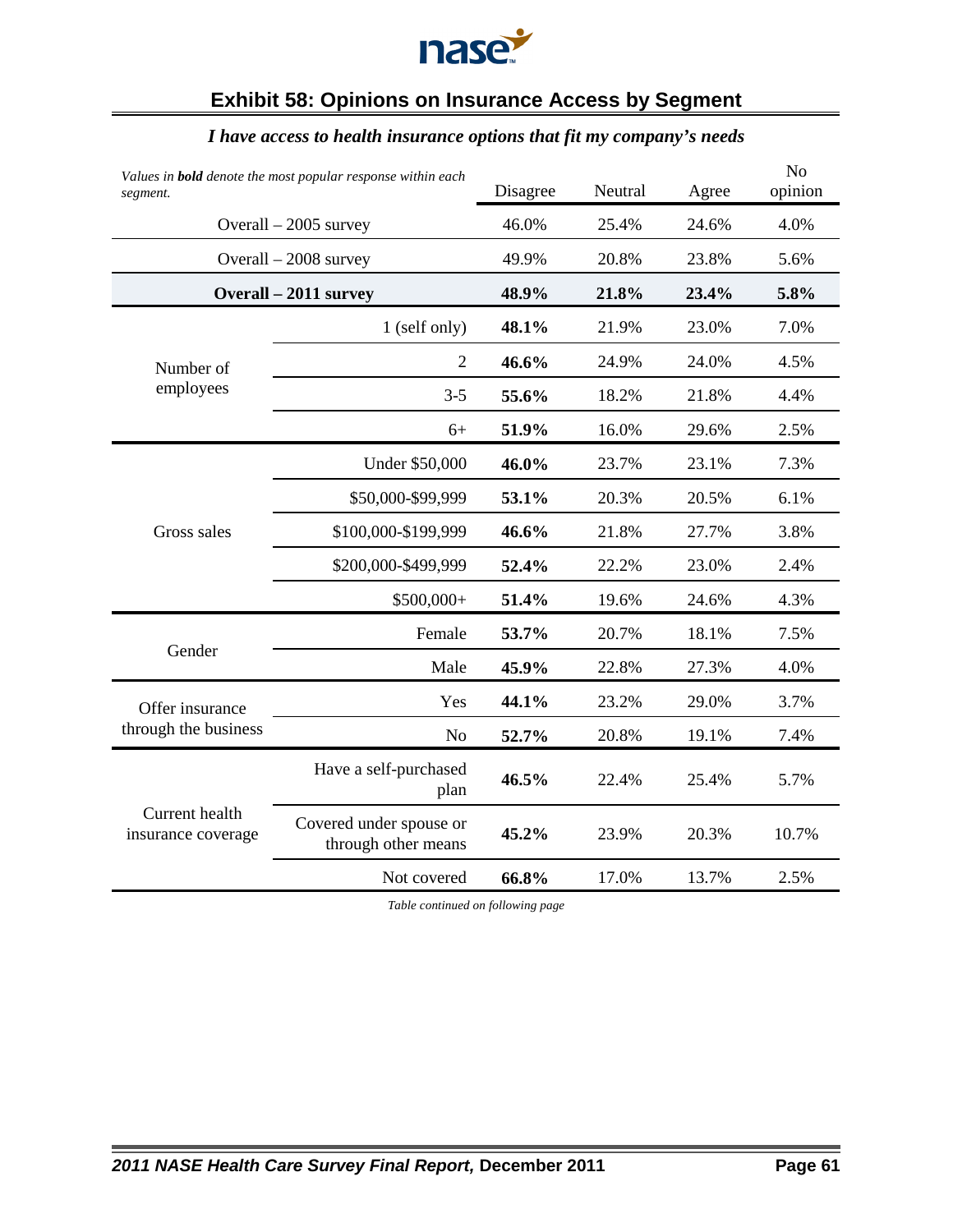

## **Exhibit 58: Opinions on Insurance Access by Segment**

## *It is necessary to offer health insurance as a benefit to find and hire qualified people*

| Values in <b>bold</b> denote the most popular response within each<br>segment. | Disagree                                       | Neutral | Agree | N <sub>o</sub><br>opinion |       |
|--------------------------------------------------------------------------------|------------------------------------------------|---------|-------|---------------------------|-------|
|                                                                                | Overall $-2005$ survey                         | 19.7%   | 29.0% | 44.8%                     | 6.5%  |
|                                                                                | Overall $-2008$ survey                         | 13.7%   | 24.1% | 44.0%                     | 18.1% |
|                                                                                | Overall - 2011 survey                          | 19.2%   | 24.7% | 37.1%                     | 19.1% |
|                                                                                | 1 (self only)                                  | 14.0%   | 22.6% | 38.1%                     | 25.3% |
| Number of                                                                      | $\overline{2}$                                 | 21.0%   | 26.6% | 37.6%                     | 14.8% |
| employees                                                                      | $3 - 5$                                        | 30.9%   | 29.1% | 33.5%                     | 6.5%  |
|                                                                                | $6+$                                           | 38.3%   | 25.9% | 33.3%                     | 2.5%  |
|                                                                                | <b>Under \$50,000</b>                          | 15.3%   | 22.4% | 38.5%                     | 23.7% |
|                                                                                | \$50,000-\$99,999                              | 15.2%   | 20.3% | 41.3%                     | 23.3% |
| Gross sales                                                                    | \$100,000-\$199,999                            | 21.5%   | 28.9% | 32.4%                     | 17.1% |
|                                                                                | \$200,000-\$499,999                            | 30.6%   | 26.6% | 33.9%                     | 8.9%  |
|                                                                                | $$500,000+$                                    | 25.4%   | 29.0% | 39.1%                     | 6.5%  |
|                                                                                | Female                                         | 16.8%   | 24.7% | 38.3%                     | 20.2% |
| Gender                                                                         | Male                                           | 20.8%   | 25.0% | 36.3%                     | 17.8% |
| Offer insurance                                                                | Yes                                            | 17.0%   | 22.1% | 39.3%                     | 21.6% |
| through the business                                                           | N <sub>o</sub>                                 | 20.8%   | 26.7% | 35.3%                     | 17.1% |
|                                                                                | Have a self-purchased<br>plan                  | 18.9%   | 24.3% | 36.3%                     | 20.5% |
| Current health<br>insurance coverage                                           | Covered under spouse or<br>through other means | 19.3%   | 28.4% | 38.1%                     | 14.2% |
|                                                                                | Not covered                                    | 20.7%   | 24.1% | 41.1%                     | 14.1% |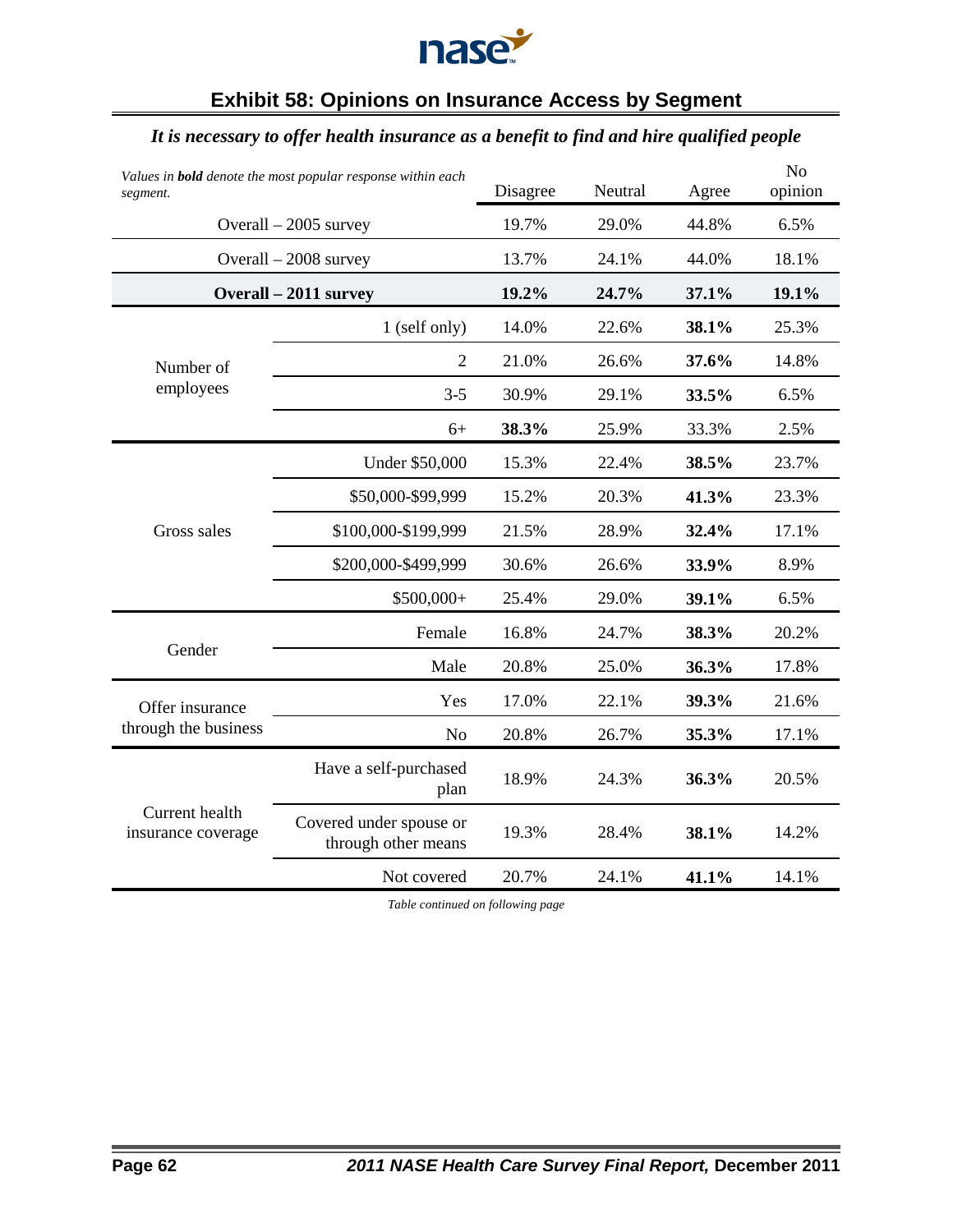

## **Exhibit 58: Opinions on Insurance Access by Segment**

## *I feel it is my responsibility as an employer to offer health insurance as an employee benefit*

| Values in <b>bold</b> denote the most popular response within each<br>segment. |                                                | Disagree | Neutral | Agree | N <sub>o</sub><br>opinion |
|--------------------------------------------------------------------------------|------------------------------------------------|----------|---------|-------|---------------------------|
|                                                                                | Overall $-2005$ survey                         | 27.2%    | 23.6%   | 43.0% | 6.1%                      |
|                                                                                | Overall $-2008$ survey                         | 19.8%    | 25.8%   | 36.8% | 17.6%                     |
|                                                                                | Overall - 2011 survey                          | 23.9%    | 22.6%   | 34.7% | 18.8%                     |
|                                                                                | 1 (self only)                                  | 17.9%    | 22.1%   | 33.0% | 27.0%                     |
| Number of                                                                      | $\overline{2}$                                 | 27.9%    | 23.2%   | 38.2% | 10.7%                     |
| employees                                                                      | $3 - 5$                                        | 35.3%    | 25.1%   | 34.2% | 5.5%                      |
|                                                                                | $6+$                                           | 42.0%    | 17.3%   | 39.5% | 1.2%                      |
|                                                                                | <b>Under \$50,000</b>                          | 18.6%    | 23.8%   | 33.3% | 24.3%                     |
|                                                                                | \$50,000-\$99,999                              | 18.4%    | 20.7%   | 36.1% | 24.7%                     |
| Gross sales                                                                    | \$100,000-\$199,999                            | 30.1%    | 23.9%   | 33.9% | 12.1%                     |
|                                                                                | \$200,000-\$499,999                            | 32.7%    | 21.8%   | 37.1% | 8.5%                      |
|                                                                                | $$500,000+$                                    | 34.8%    | 17.4%   | 39.9% | 8.0%                      |
|                                                                                | Female                                         | 19.9%    | 23.1%   | 35.4% | 21.6%                     |
| Gender                                                                         | Male                                           | 27.0%    | 22.7%   | 34.1% | 16.1%                     |
| Offer insurance                                                                | Yes                                            | 22.0%    | 19.3%   | 38.6% | 20.1%                     |
| through the business                                                           | N <sub>o</sub>                                 | 25.4%    | 25.1%   | 31.7% | 17.8%                     |
|                                                                                | Have a self-purchased<br>plan                  | 24.1%    | 22.3%   | 33.8% | 19.8%                     |
| Current health<br>insurance coverage                                           | Covered under spouse or<br>through other means | 21.8%    | 25.9%   | 35.5% | 16.8%                     |
|                                                                                | Not covered                                    | 24.5%    | 21.6%   | 39.4% | 14.5%                     |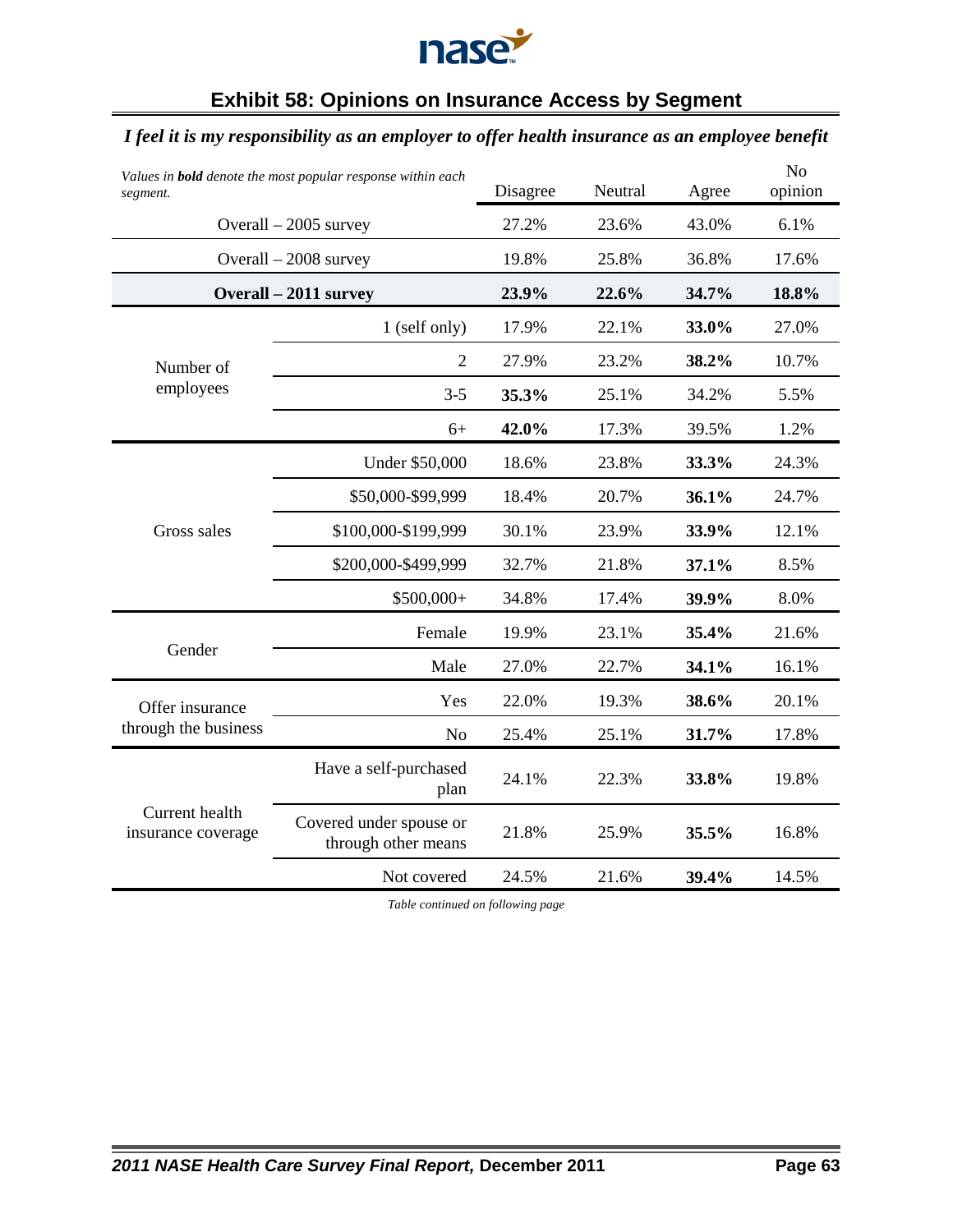

# **Exhibit 58: Opinions on Insurance Access by Segment**

#### *Small businesses have access to the same health insurance options as large businesses*

| Values in <b>bold</b> denote the most popular response within each<br>segment. | Disagree                                       | Neutral | Agree | N <sub>o</sub><br>opinion |      |
|--------------------------------------------------------------------------------|------------------------------------------------|---------|-------|---------------------------|------|
|                                                                                | Overall $-2005$ survey                         | 81.4%   | 10.7% | 5.3%                      | 2.6% |
|                                                                                | Overall $-2008$ survey                         | 81.5%   | 5.8%  | 8.6%                      | 4.1% |
|                                                                                | Overall - 2011 survey                          | 81.0%   | 6.4%  | 8.0%                      | 4.6% |
|                                                                                | 1 (self only)                                  | 79.6%   | 7.0%  | 8.2%                      | 5.2% |
| Number of                                                                      | $\overline{2}$                                 | 84.5%   | 3.4%  | 7.7%                      | 4.3% |
| employees                                                                      | $3 - 5$                                        | 81.5%   | 8.4%  | 6.9%                      | 3.3% |
|                                                                                | $6+$                                           | 79.0%   | 7.4%  | 9.9%                      | 3.7% |
|                                                                                | Under \$50,000                                 | 79.1%   | 7.1%  | 9.1%                      | 4.6% |
|                                                                                | \$50,000-\$99,999                              | 83.0%   | 4.2%  | 7.2%                      | 5.6% |
| Gross sales                                                                    | \$100,000-\$199,999                            | 83.8%   | 5.6%  | 7.7%                      | 2.9% |
|                                                                                | \$200,000-\$499,999                            | 80.2%   | 7.7%  | 8.9%                      | 3.2% |
|                                                                                | \$500,000+                                     | 80.4%   | 10.1% | 6.5%                      | 2.9% |
|                                                                                | Female                                         | 82.0%   | 4.8%  | 8.0%                      | 5.2% |
| Gender                                                                         | Male                                           | 80.7%   | 7.4%  | 8.2%                      | 3.6% |
| Offer insurance                                                                | Yes                                            | 80.1%   | 6.9%  | 9.3%                      | 3.7% |
| through the business                                                           | N <sub>o</sub>                                 | 81.8%   | 6.0%  | 7.0%                      | 5.3% |
|                                                                                | Have a self-purchased<br>plan                  | 80.9%   | 6.1%  | 8.3%                      | 4.8% |
| Current health<br>insurance coverage                                           | Covered under spouse or<br>through other means | 79.2%   | 7.1%  | 8.1%                      | 5.6% |
|                                                                                | Not covered                                    | 83.4%   | 7.5%  | 6.2%                      | 2.9% |

NOTE: "Disagree" are the percentage selecting either of the lowest two ranking points; "agree" are the percentage selecting either of the highest two ranking points; "neutral" are the percentage selecting the mid-point.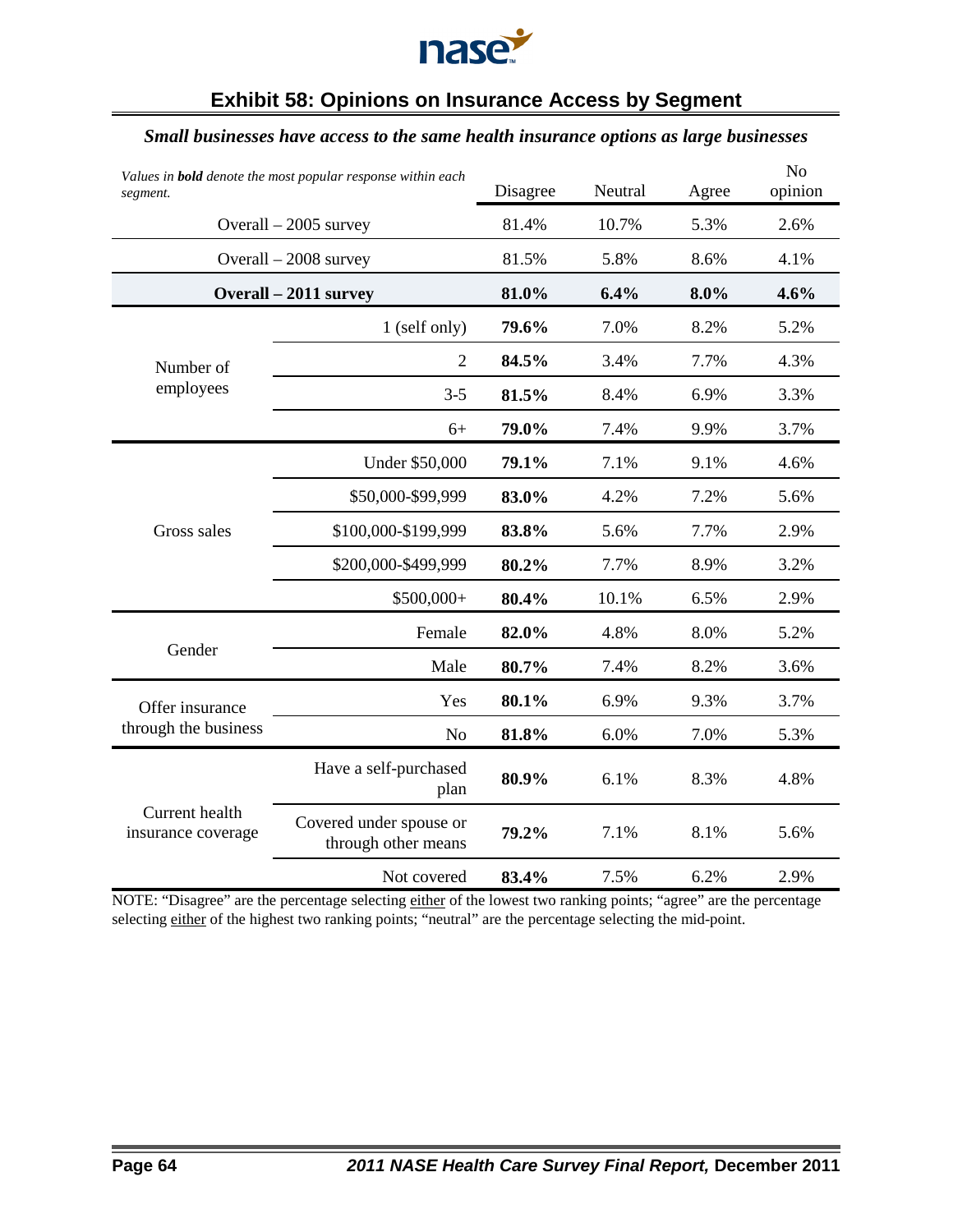

| Responses are limited to the individuals who offer health<br>insurance through their business (829 for 2011, 1,861<br>for 2008 and 238 for 2005). Values in <b>bold</b> denote the<br>most popular response within each segment. |                        | <b>Cost of premiums</b> |                          |                      |                           |  |  |
|----------------------------------------------------------------------------------------------------------------------------------------------------------------------------------------------------------------------------------|------------------------|-------------------------|--------------------------|----------------------|---------------------------|--|--|
|                                                                                                                                                                                                                                  |                        | Low<br>satisfaction     | Moderate<br>satisfaction | High<br>satisfaction | N <sub>0</sub><br>opinion |  |  |
|                                                                                                                                                                                                                                  | Overall $-2005$ survey | 78.2%                   | 18.5%                    | 3.4%                 | 0.0%                      |  |  |
|                                                                                                                                                                                                                                  | Overall $-2008$ survey | 63.2%                   | 21.7%                    | 14.3%                | 0.9%                      |  |  |
|                                                                                                                                                                                                                                  | Overall – 2011 survey  | 63.7%                   | $20.0\%$                 | 11.7%                | $4.6\%$                   |  |  |
|                                                                                                                                                                                                                                  | 1 (self only)          | 62.8%                   | 21.5%                    | 11.8%                | 3.9%                      |  |  |
| Number of                                                                                                                                                                                                                        | 2                      | 64.5%                   | 17.9%                    | 12.7%                | 4.8%                      |  |  |
| employees                                                                                                                                                                                                                        | $3 - 5$                | 65.4%                   | 15.0%                    | 12.1%                | 7.5%                      |  |  |
|                                                                                                                                                                                                                                  | $6+$                   | 63.2%                   | 31.6%                    | 2.6%                 | 2.6%                      |  |  |
|                                                                                                                                                                                                                                  | Under \$50,000         | 62.3%                   | 22.3%                    | 13.0%                | 2.3%                      |  |  |
|                                                                                                                                                                                                                                  | \$50,000-\$99,999      | 67.0%                   | 19.2%                    | 11.5%                | 2.2%                      |  |  |
| Gross sales                                                                                                                                                                                                                      | \$100,000-\$199,999    | 66.1%                   | 17.8%                    | 15.6%                | 0.6%                      |  |  |
|                                                                                                                                                                                                                                  | \$200,000-\$499,999    | 66.9%                   | 25.7%                    | 5.9%                 | 1.5%                      |  |  |
|                                                                                                                                                                                                                                  | $$500,000+$            | 67.8%                   | 11.9%                    | 18.6%                | 1.7%                      |  |  |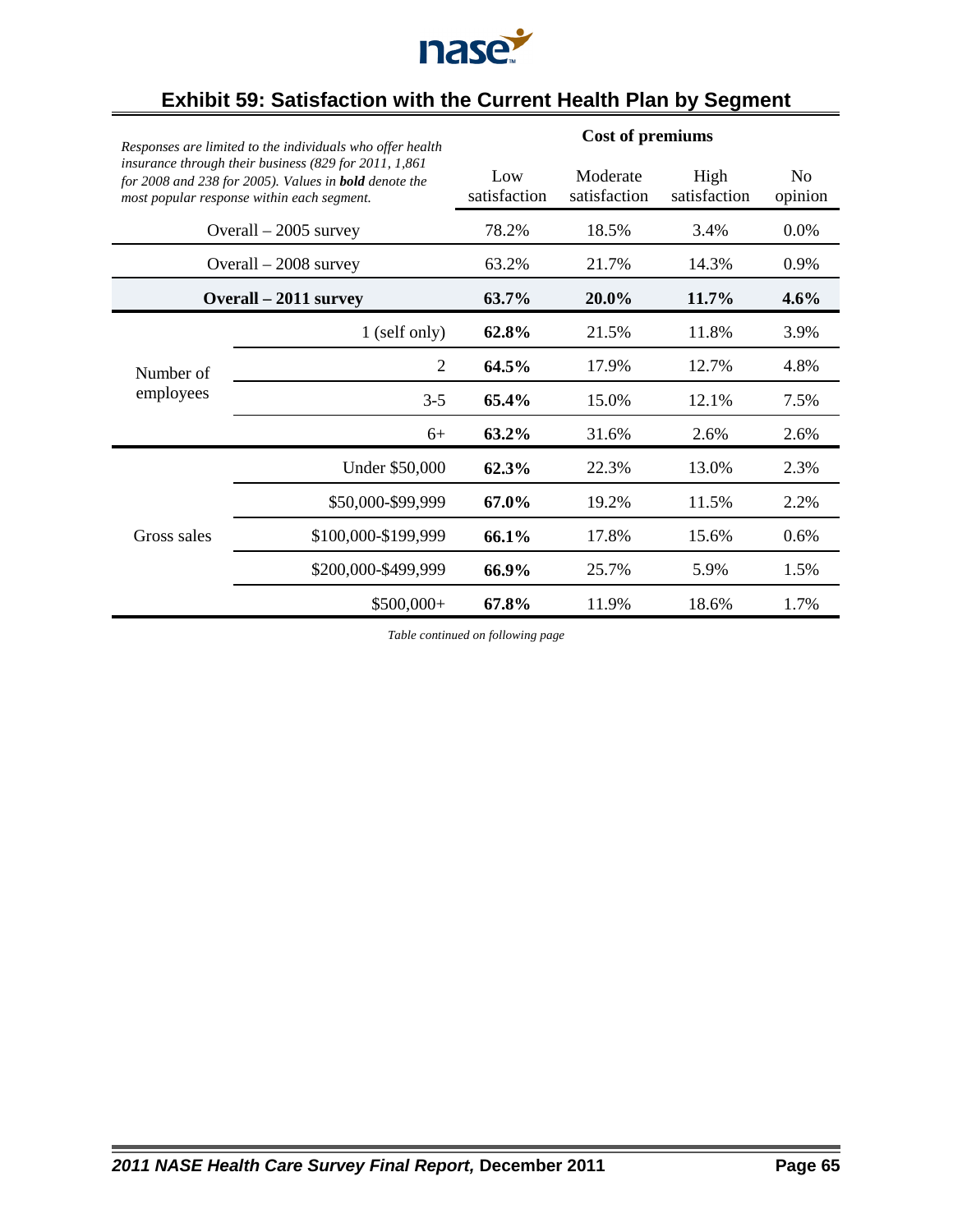

| Responses are limited to the individuals who offer health |                                                                                                                                                                     | Number of coverage options available |                          |                      |                           |  |  |
|-----------------------------------------------------------|---------------------------------------------------------------------------------------------------------------------------------------------------------------------|--------------------------------------|--------------------------|----------------------|---------------------------|--|--|
|                                                           | insurance through their business (829 for 2011, 1,861<br>for 2008 and 238 for 2005). Values in <b>bold</b> denote the<br>most popular response within each segment. | Low<br>satisfaction                  | Moderate<br>satisfaction | High<br>satisfaction | N <sub>0</sub><br>opinion |  |  |
|                                                           | Overall $-2005$ survey                                                                                                                                              | 44.1%                                | 34.0%                    | 20.6%                | 1.3%                      |  |  |
|                                                           | Overall $-2008$ survey                                                                                                                                              | 52.1%                                | 23.8%                    | 21.0%                | 3.1%                      |  |  |
|                                                           | Overall – 2011 survey                                                                                                                                               | 54.0%                                | 23.8%                    | 15.7%                | 6.5%                      |  |  |
|                                                           | 1 (self only)                                                                                                                                                       | 54.3%                                | 22.9%                    | 15.5%                | 7.4%                      |  |  |
| Number of                                                 | 2                                                                                                                                                                   | 55.4%                                | 23.5%                    | 15.5%                | 5.6%                      |  |  |
| employees                                                 | $3-5$                                                                                                                                                               | 56.1%                                | 23.4%                    | 14.0%                | 6.5%                      |  |  |
|                                                           | $6+$                                                                                                                                                                | 36.8%                                | 36.8%                    | 23.7%                | 2.6%                      |  |  |
|                                                           | Under \$50,000                                                                                                                                                      | 56.3%                                | 21.9%                    | 16.3%                | 5.6%                      |  |  |
|                                                           | \$50,000-\$99,999                                                                                                                                                   | 54.9%                                | 24.7%                    | 15.9%                | 4.4%                      |  |  |
| Gross sales                                               | \$100,000-\$199,999                                                                                                                                                 | 57.2%                                | 26.1%                    | 15.0%                | 1.7%                      |  |  |
|                                                           | \$200,000-\$499,999                                                                                                                                                 | 56.6%                                | 27.2%                    | 14.7%                | 1.5%                      |  |  |
|                                                           | \$500,000+                                                                                                                                                          | 52.5%                                | 18.6%                    | 25.4%                | 3.4%                      |  |  |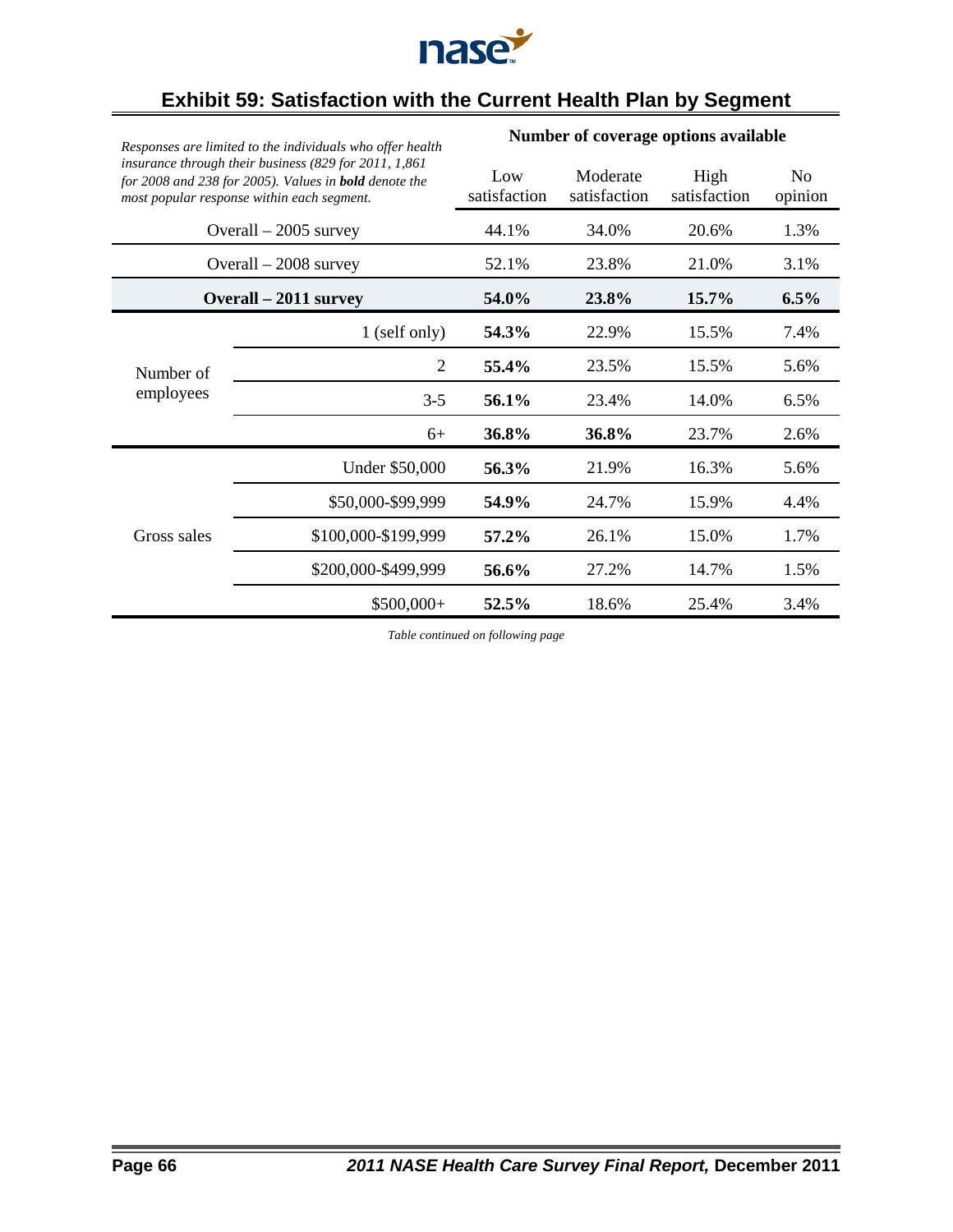

| Responses are limited to the individuals who offer health |                                                                                                                                                                      | <b>Quality of care provided</b> |                          |                      |                           |  |  |
|-----------------------------------------------------------|----------------------------------------------------------------------------------------------------------------------------------------------------------------------|---------------------------------|--------------------------|----------------------|---------------------------|--|--|
|                                                           | insurance through their business (829 for 2011, 1,861)<br>for 2008 and 238 for 2005). Values in <b>bold</b> denote the<br>most popular response within each segment. | Low<br>satisfaction             | Moderate<br>satisfaction | High<br>satisfaction | N <sub>0</sub><br>opinion |  |  |
|                                                           | Overall $-2005$ survey                                                                                                                                               | 13.9%                           | 20.6%                    | 61.8%                | 3.8%                      |  |  |
|                                                           | Overall $-2008$ survey                                                                                                                                               | 31.7%                           | 24.9%                    | 35.9%                | 7.5%                      |  |  |
|                                                           | Overall – 2011 survey                                                                                                                                                | 26.7%                           | 23.0%                    | 41.0%                | 9.3%                      |  |  |
|                                                           | 1 (self only)                                                                                                                                                        | 25.9%                           | 26.1%                    | $37.4\%$             | 10.6%                     |  |  |
| Number of                                                 | $\overline{2}$                                                                                                                                                       | 28.7%                           | 20.3%                    | 43.4%                | 7.6%                      |  |  |
| employees                                                 | $3 - 5$                                                                                                                                                              | 27.1%                           | 18.7%                    | 45.8%                | 8.4%                      |  |  |
|                                                           | $6+$                                                                                                                                                                 | 21.1%                           | 18.4%                    | 52.6%                | 7.9%                      |  |  |
|                                                           | Under \$50,000                                                                                                                                                       | 27.0%                           | 25.6%                    | $37.7\%$             | 9.8%                      |  |  |
|                                                           | \$50,000-\$99,999                                                                                                                                                    | 30.8%                           | 26.4%                    | 36.3%                | 6.6%                      |  |  |
| Gross sales                                               | \$100,000-\$199,999                                                                                                                                                  | 23.9%                           | 26.1%                    | 44.4%                | 5.6%                      |  |  |
|                                                           | \$200,000-\$499,999                                                                                                                                                  | 27.9%                           | 14.7%                    | 52.2%                | 5.1%                      |  |  |
|                                                           | $$500,000+$                                                                                                                                                          | 22.0%                           | 16.9%                    | 55.9%                | 5.1%                      |  |  |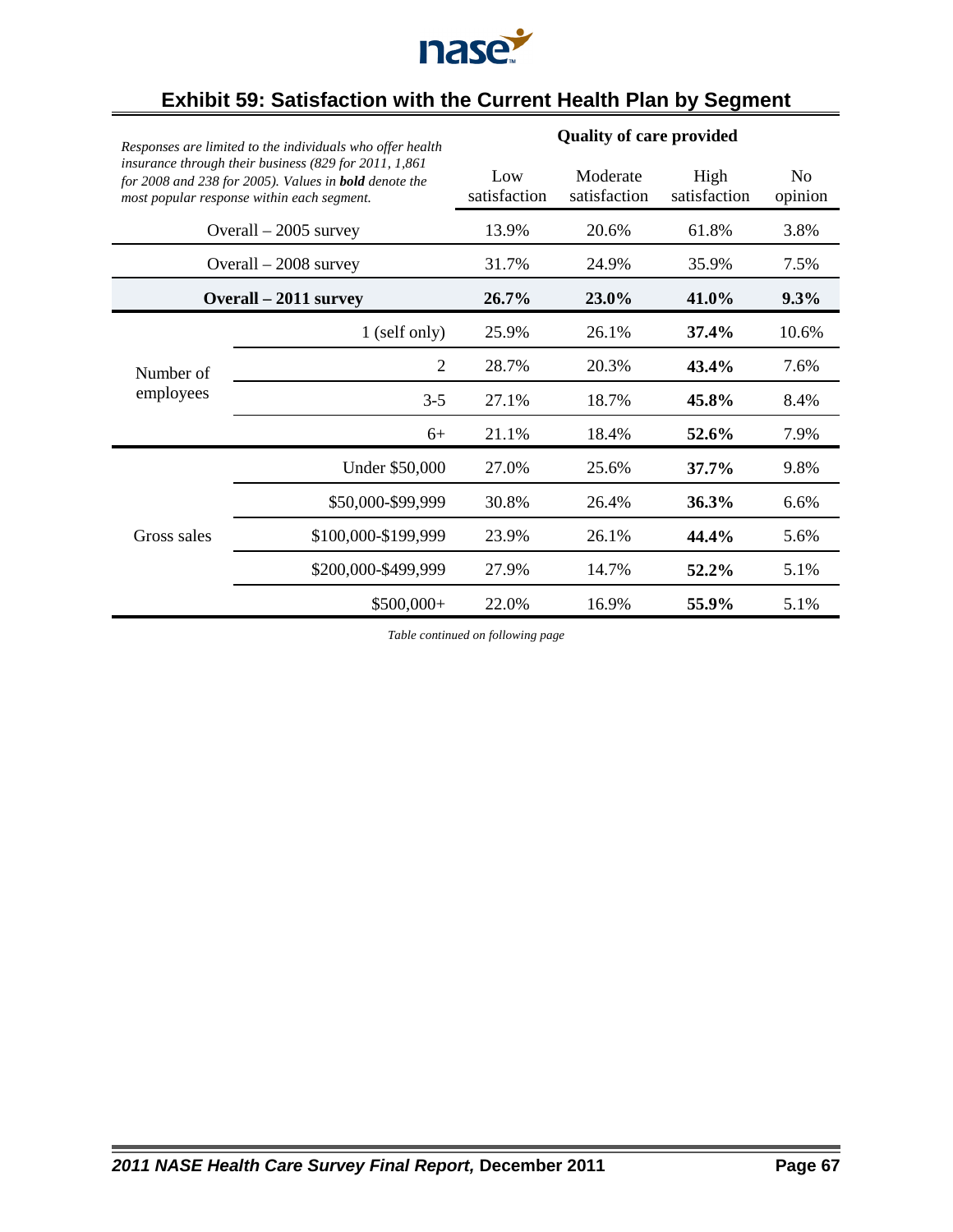

| Responses are limited to the individuals who offer health<br>insurance through their business (829 for 2011, 1,861)<br>for 2008 and 238 for 2005). Values in <b>bold</b> denote the<br>most popular response within each segment. |                        | Overall affordability of the plan |                          |                      |                           |  |  |
|-----------------------------------------------------------------------------------------------------------------------------------------------------------------------------------------------------------------------------------|------------------------|-----------------------------------|--------------------------|----------------------|---------------------------|--|--|
|                                                                                                                                                                                                                                   |                        | Low<br>satisfaction               | Moderate<br>satisfaction | High<br>satisfaction | N <sub>0</sub><br>opinion |  |  |
|                                                                                                                                                                                                                                   | Overall $-2005$ survey | 73.1%                             | 17.2%                    | 9.2%                 | 0.4%                      |  |  |
|                                                                                                                                                                                                                                   | Overall - 2008 survey  | 62.6%                             | 21.2%                    | 14.8%                | 1.4%                      |  |  |
|                                                                                                                                                                                                                                   | Overall – 2011 survey  | 63.7%                             | 17.5%                    | 14.4%                | 4.5%                      |  |  |
|                                                                                                                                                                                                                                   | 1 (self only)          | 62.4%                             | 17.1%                    | 15.5%                | 5.1%                      |  |  |
| Number of                                                                                                                                                                                                                         | $\overline{2}$         | 64.1%                             | 18.7%                    | 13.5%                | 3.6%                      |  |  |
| employees                                                                                                                                                                                                                         | $3 - 5$                | 66.4%                             | 14.0%                    | 14.0%                | 5.6%                      |  |  |
|                                                                                                                                                                                                                                   | $6+$                   | 68.4%                             | 23.7%                    | 7.9%                 | 0.0%                      |  |  |
|                                                                                                                                                                                                                                   | Under \$50,000         | 62.3%                             | 18.1%                    | 17.2%                | 2.3%                      |  |  |
|                                                                                                                                                                                                                                   | \$50,000-\$99,999      | 68.1%                             | 15.9%                    | 12.6%                | 3.3%                      |  |  |
| Gross sales                                                                                                                                                                                                                       | \$100,000-\$199,999    | 63.9%                             | 18.3%                    | 17.8%                | 0.0%                      |  |  |
|                                                                                                                                                                                                                                   | \$200,000-\$499,999    | 69.9%                             | 19.9%                    | 9.6%                 | 0.7%                      |  |  |
|                                                                                                                                                                                                                                   | \$500,000+             | 64.4%                             | 16.9%                    | 18.6%                | 0.0%                      |  |  |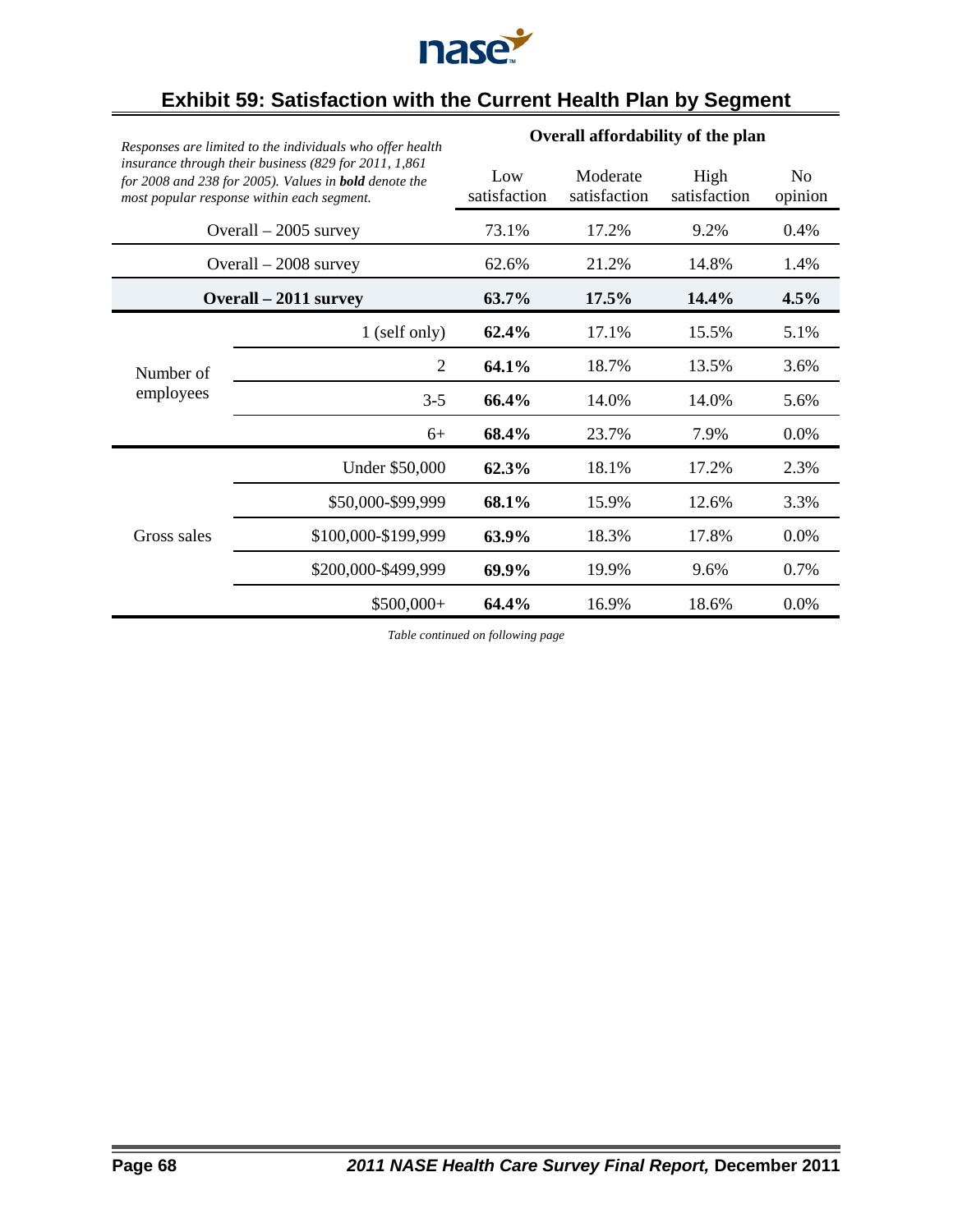

|                                                                                                                                                                                                                                   |                        | Ease of submitting claims/administrative |                          |                      |                           |  |  |
|-----------------------------------------------------------------------------------------------------------------------------------------------------------------------------------------------------------------------------------|------------------------|------------------------------------------|--------------------------|----------------------|---------------------------|--|--|
| Responses are limited to the individuals who offer health<br>insurance through their business (829 for 2011, 1,861)<br>for 2008 and 238 for 2005). Values in <b>bold</b> denote the<br>most popular response within each segment. |                        | paperwork                                |                          |                      |                           |  |  |
|                                                                                                                                                                                                                                   |                        | Low<br>satisfaction                      | Moderate<br>satisfaction | High<br>satisfaction | N <sub>0</sub><br>opinion |  |  |
|                                                                                                                                                                                                                                   | Overall $-2005$ survey | 24.4%                                    | 27.7%                    | 41.6%                | 6.3%                      |  |  |
|                                                                                                                                                                                                                                   | Overall $-2008$ survey | 32.9%                                    | 23.1%                    | 32.1%                | 11.8%                     |  |  |
|                                                                                                                                                                                                                                   | Overall – 2011 survey  | 26.3%                                    | 22.8%                    | 38.0%                | 12.9%                     |  |  |
|                                                                                                                                                                                                                                   | 1 (self only)          | 24.9%                                    | 22.6%                    | 37.9%                | 14.5%                     |  |  |
| Number of                                                                                                                                                                                                                         | $\overline{2}$         | 29.1%                                    | 19.9%                    | 39.0%                | 12.0%                     |  |  |
| employees                                                                                                                                                                                                                         | $3 - 5$                | 26.2%                                    | 29.0%                    | 34.6%                | 10.3%                     |  |  |
|                                                                                                                                                                                                                                   | $6+$                   | 23.7%                                    | 26.3%                    | 42.1%                | 7.9%                      |  |  |
|                                                                                                                                                                                                                                   | Under \$50,000         | 26.5%                                    | 22.8%                    | 40.5%                | 10.2%                     |  |  |
|                                                                                                                                                                                                                                   | \$50,000-\$99,999      | 27.5%                                    | 23.6%                    | 34.6%                | 14.3%                     |  |  |
| Gross sales                                                                                                                                                                                                                       | \$100,000-\$199,999    | 27.8%                                    | 21.1%                    | 41.1%                | 10.0%                     |  |  |
|                                                                                                                                                                                                                                   | \$200,000-\$499,999    | 25.7%                                    | 24.3%                    | 41.2%                | 8.8%                      |  |  |
|                                                                                                                                                                                                                                   | \$500,000+             | 23.7%                                    | 23.7%                    | 45.8%                | 6.8%                      |  |  |

NOTE: "Low satisfaction" are the percentage selecting either of the lowest two ranking points; "high satisfaction" are the percentage selecting either of the highest two ranking points; "moderate satisfaction" are the percentage selecting the mid-point.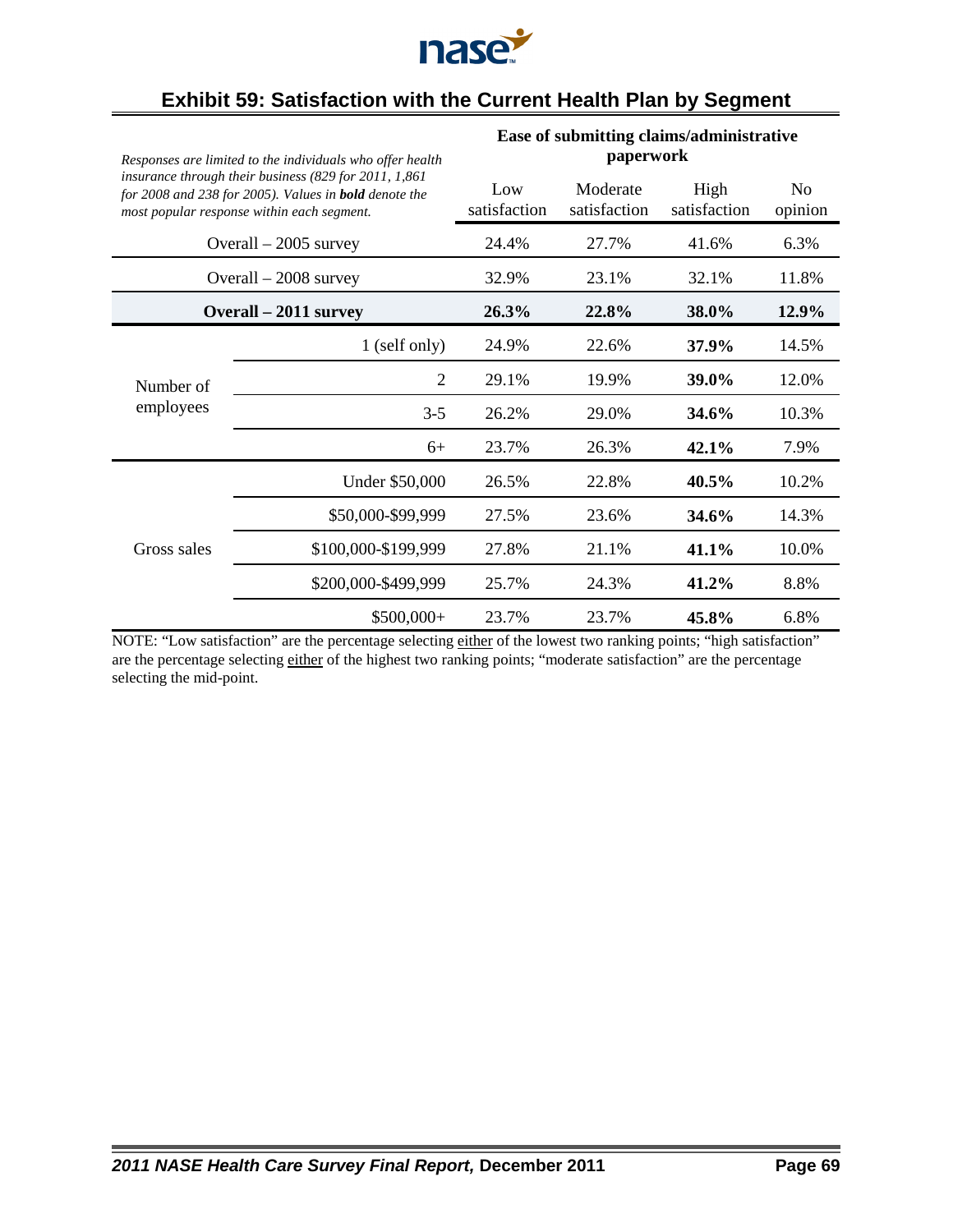# **Appendix B: Survey Instrument NASE 2011 National Health Care Survey**

#### **About Your Business**

| 1. |                                                                                                                                                                                                                                                        | What level of ownership interest do you have in your business? |                                                                                                            |                                                                         | □ Co-owner/partner |             | □ Sole owner/operator/proprietor | $\square$ No ownership interest in the business |                                |
|----|--------------------------------------------------------------------------------------------------------------------------------------------------------------------------------------------------------------------------------------------------------|----------------------------------------------------------------|------------------------------------------------------------------------------------------------------------|-------------------------------------------------------------------------|--------------------|-------------|----------------------------------|-------------------------------------------------|--------------------------------|
| 2. | How many full-time employees, including yourself and any family members, does your business have?                                                                                                                                                      |                                                                |                                                                                                            |                                                                         |                    |             |                                  |                                                 |                                |
|    | $\Box$ 1 (just myself) $\Box$ 2                                                                                                                                                                                                                        | $\Box$ 3<br>$\Box$ 4                                           | $\Box$ 5                                                                                                   | $\Box$ 6                                                                | $\Box$ 7           | $\square$ 8 | $\Box$ 9                         | $\square$ 10                                    | $\Box$ Greater than 10         |
| 3. | Which statement best describes your business?                                                                                                                                                                                                          |                                                                |                                                                                                            |                                                                         |                    |             |                                  |                                                 |                                |
|    | $\Box$ A career that presently supplies the main source of income in my household<br>$\Box$ A part-time business to supplement another income in my household<br>□ A start-up business with the potential to become a permanent, main source of income |                                                                |                                                                                                            |                                                                         |                    |             |                                  |                                                 |                                |
| 4. | How many years has your business been in operation?                                                                                                                                                                                                    |                                                                |                                                                                                            |                                                                         |                    |             |                                  |                                                 |                                |
|    | $\Box$ Less than 1 year $\Box$ 5-9 years<br>$\Box$ 1-2 years<br>$\Box$ 3-4 years                                                                                                                                                                       | $\square$ 10-14 years<br>$\Box$ 15-19 years                    |                                                                                                            | $\square$ 20-24 years<br>$\square$ 25-29 years<br>$\square$ 30-34 years |                    |             | $\square$ 35 or more years       |                                                 |                                |
| 5. |                                                                                                                                                                                                                                                        |                                                                |                                                                                                            |                                                                         |                    |             |                                  |                                                 |                                |
| 6. | How is your business organized?                                                                                                                                                                                                                        |                                                                |                                                                                                            |                                                                         |                    |             |                                  |                                                 |                                |
|    | $\Box$ Sole proprietorship<br>□ General Partnership<br>□ Limited Partnership                                                                                                                                                                           |                                                                | □ Limited Liability Partnership (LLP)<br><b>Limited Liability Company (LLC)</b><br>Corporation (Chapter C) |                                                                         |                    |             |                                  | Corporation (Chapter S)                         | □ Other: _____________________ |

### **Health Insurance Coverage**

7. Do **YOU** presently have health insurance coverage?

□ I have health insurance coverage that is purchased through my business or on an individual basis

□ I have health insurance coverage under my spouse's health plan through his/her employer

□ I do not have health insurance coverage at present, but plan on acquiring it in the next 12 months

 $\Box$  I do not have health insurance coverage and have no plans to acquire it in the next 12 months

□ Other:

8. Please indicate your level of agreement or disagreement with the following statements:

|                                                                                                      | Strongly<br><b>DISAGREE</b> |   | Neutral |   | Strongly<br><b>AGREE</b> | No.<br>opinion |
|------------------------------------------------------------------------------------------------------|-----------------------------|---|---------|---|--------------------------|----------------|
| a. I know exactly where to find health insurance<br>coverage for myself and my employees             |                             | 2 | 3       | 4 | 5                        |                |
| b. I have access to health insurance options that fit my<br>company's needs                          |                             | 2 | 3       | 4 | 5                        |                |
| c. It is necessary to offer health insurance as a benefit<br>to find and hire qualified people       |                             | 2 | 3       | 4 | 5                        |                |
| d. I feel it is my responsibility as an employer to offer<br>health insurance as an employee benefit |                             | 2 | 3       | 4 | 5                        |                |
| e. Small businesses have access to the same health<br>insurance options as large businesses          |                             |   | 3       | 4 | 5                        |                |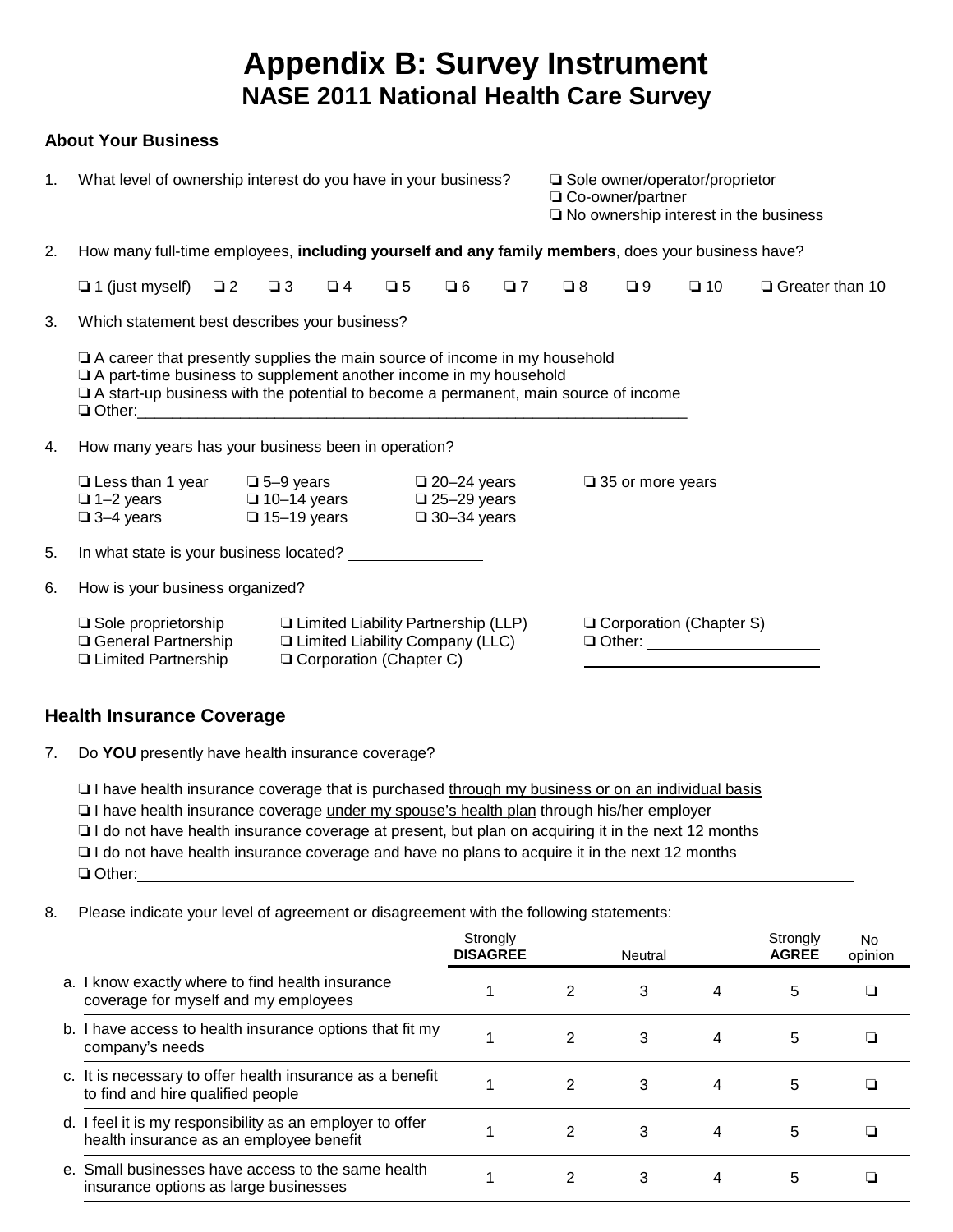9. Does your business presently offer any form of health insurance as a benefit for the owner or employees?

| □ Yes, presently offer                                                                | $\Box$ No, but plan to offer it in the next 12 months                                                                                                                                                                                                                                                            |
|---------------------------------------------------------------------------------------|------------------------------------------------------------------------------------------------------------------------------------------------------------------------------------------------------------------------------------------------------------------------------------------------------------------|
|                                                                                       | $\Box$ No, but did offer in the past                                                                                                                                                                                                                                                                             |
| ┻                                                                                     | $\square$ No                                                                                                                                                                                                                                                                                                     |
| <b>GO TO question 11</b>                                                              | A. If your business DOES NOT offer health care insurance, please<br>indicate what you feel are the top barriers to obtaining this benefit:                                                                                                                                                                       |
|                                                                                       | $\Box$ The cost to my business<br>$\Box$ The cost to my employees<br>A lack of providers<br>□ Do not know where to find health insurance coverage<br>□ Not interested in offering or do not feel it is necessary to offer<br>Difficulties in dealing with paperwork/administrative tasks<br>$\Box$ Other: $\Box$ |
|                                                                                       | →→ Which of the above do you feel is the MOST SIGNIFICANT<br>barrier? <b>Example 2018</b>                                                                                                                                                                                                                        |
|                                                                                       | B. If the new health care reform law (which goes into full effect in<br>2014) lowers health coverage costs, how likely are you to provide and<br>pay for a portion of health coverage for your employees?                                                                                                        |
|                                                                                       | $\Box$ Very likely<br>Somewhat likely<br>$\Box$ Not sure<br>□ Somewhat unlikely<br>Very unlikely                                                                                                                                                                                                                 |
|                                                                                       |                                                                                                                                                                                                                                                                                                                  |
|                                                                                       | Skip to Q XX                                                                                                                                                                                                                                                                                                     |
| 10. What type(s) of health plans are offered by your business? (check all that apply) |                                                                                                                                                                                                                                                                                                                  |
| <b>D</b> PPO provider<br><b>Li</b> HMO provider<br>□ Traditional plan/fee for service | $\Box$ High deductible plan with a personal health savings account<br>$\Box$ Other:<br>$\Box$ Not sure what is offered                                                                                                                                                                                           |
| 11. Does your health plan(s) offer spouse/dependant health insurance coverage?        |                                                                                                                                                                                                                                                                                                                  |
|                                                                                       | $\Box$ Offers spouse coverage $\Box$ Offers spouse and dependant coverage $\Box$ Neither<br>$\Box$ Not sure                                                                                                                                                                                                      |
|                                                                                       | 12. Who is offered health insurance coverage in your business? (check all that apply)                                                                                                                                                                                                                            |
| $\Box$ Owner(s)<br>All or most full-time employees                                    | $\Box$ All or most part-time employees<br>$\Box$ Other: $\Box$                                                                                                                                                                                                                                                   |
| by your business?                                                                     | 13. What percentage of the people employed by your business (including yourself) are covered under a health plan offered                                                                                                                                                                                         |
| % are covered by the health plan offered by my business                               |                                                                                                                                                                                                                                                                                                                  |

15. How much did your business spend in 2010 on health insurance premiums? You can provide this information as a percentage of total sales, or as the actual amount spent, whichever is easier for you.

Total amount spent in 2010 on health insurance premiums was :

% of total 2010 revenue OR \$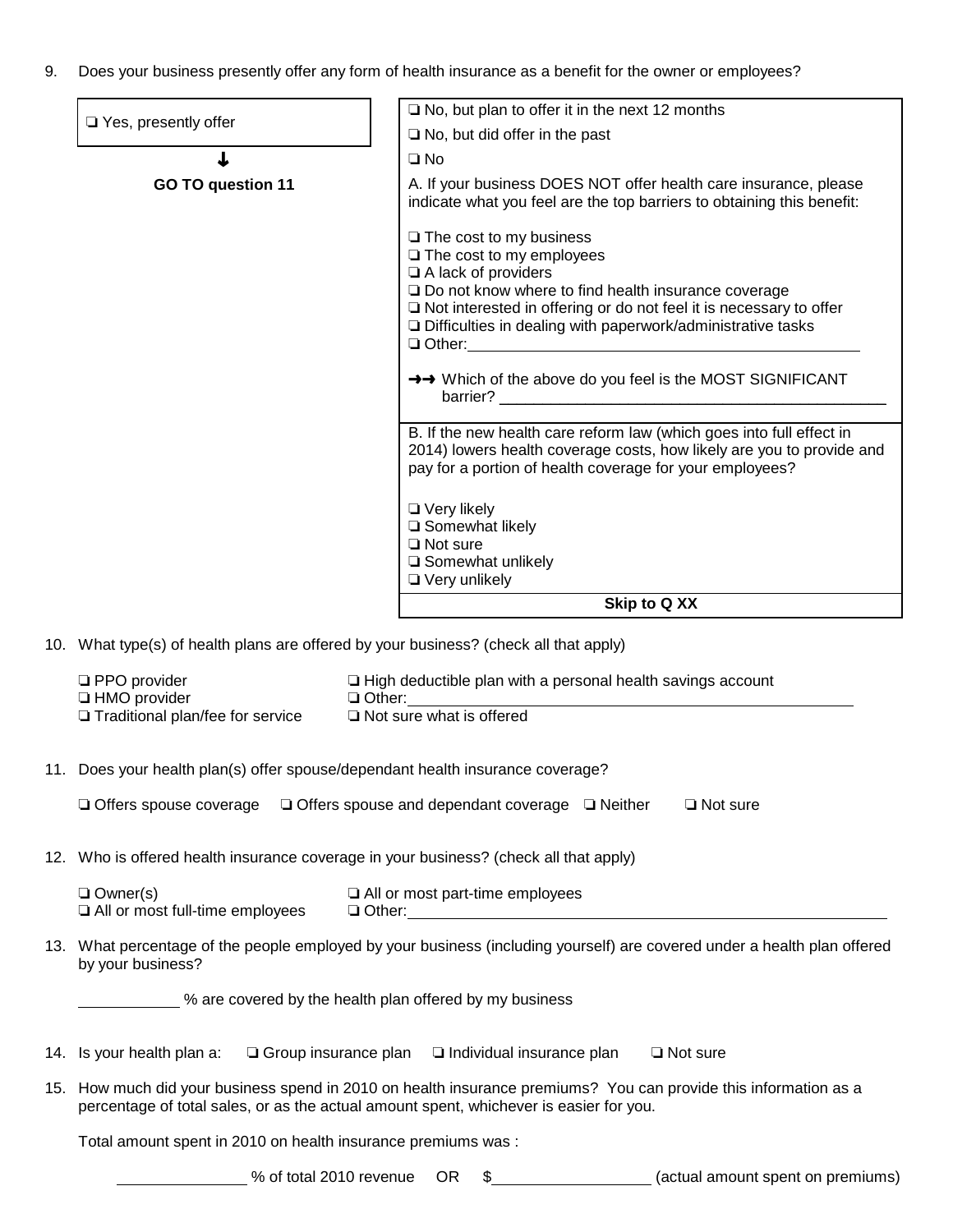#### 16. Do the covered individuals pay part of the health insurance premium for their coverage?

 $\Box$  Yes, they pay  $\Box$  Yes, they pay  $\Box$  Yes, they pay

17. What change, if any, has your company seen in the cost of health insurance premiums in the past 12 months?

| $\Box$ Cost has increased |      | □ Cost has remained the same |
|---------------------------|------|------------------------------|
| $\Box$ Cost has decreased | $\%$ | $\Box$ Not sure of change    |

18. Overall, how satisfied are you with the following aspects of your current health insurance options:

|                                                       | Not at all |   |   |   | Highly    | No.     |
|-------------------------------------------------------|------------|---|---|---|-----------|---------|
|                                                       | satisfied  |   |   |   | satisfied | opinion |
| a. Cost of premiums                                   |            |   | З | 4 | 5         |         |
| b. Number of coverage options available               |            | 2 | 3 | 4 | 5         |         |
| c. Quality of care provided                           |            |   | 3 | 4 | 5         |         |
| d. Overall affordability of the plan                  |            |   | 3 | 4 | 5         |         |
| e. Ease of submitting claims/administrative paperwork |            |   | 3 | 4 | 5         |         |

#### **Health Insurance Impact**

- 19. How has the increasing cost of health coverage affected you, your family and your business over the past three years? (Check all that apply)
	- $\Box$  I've had to scale back or drop health coverage for myself and/or my family
	- $\Box$  I've had to scale back or drop health coverage for my employees
	- $\Box$  I have let go of employees
	- $\Box$  I have replaced full-time employees with part-time employees
	- $\Box$  I have cancelled (or put on hold) plans to hire new employees
	- $\Box$  I have cancelled (or put on hold) plans to expand my business
	- I have frozen or cut employees' salaries
	- $\Box$  My household income has been cut
	- $\Box$  My business is struggling to survive

 $\Box$  Not applicable – increasing health coverage costs have had little or no effect on me, my family or my business □ Other

#### **Health Care Reform**

- 20. How familiar are you with the health care reform law that was passed in 2010?
	- $\Box$  Extremely familiar  $\Box$  Very familiar □ Generally familiar  $\Box$  Not too familiar  $\Box$  Not at all familiar

21. Which of the following statements best describes your opinion of the 2010 health care reform law?

- $\Box$  I fully or mainly OPPOSE the health care reform law
- $\Box$  I fully or mainly SUPPORT the health care reform law
- $\Box$  The health care reform law is a MIXED BAG with some good changes and some bad changes
- $\Box$  Not sure I don't know enough about the health care reform law to form a qualified opinion
- 22. What do you think Congress and the Administration should do about the 2010 health care reform law?
	- $\Box$  Repeal the 2010 law and start over
	- $\Box$  Repeal the 2010 law and keep our current health system as is
	- $\Box$  Keep what's good, take out what is bad, and fix what's broken in the 2010 law
	- $\Box$  Leave the 2010 health care law alone

 $\Box$  No opinion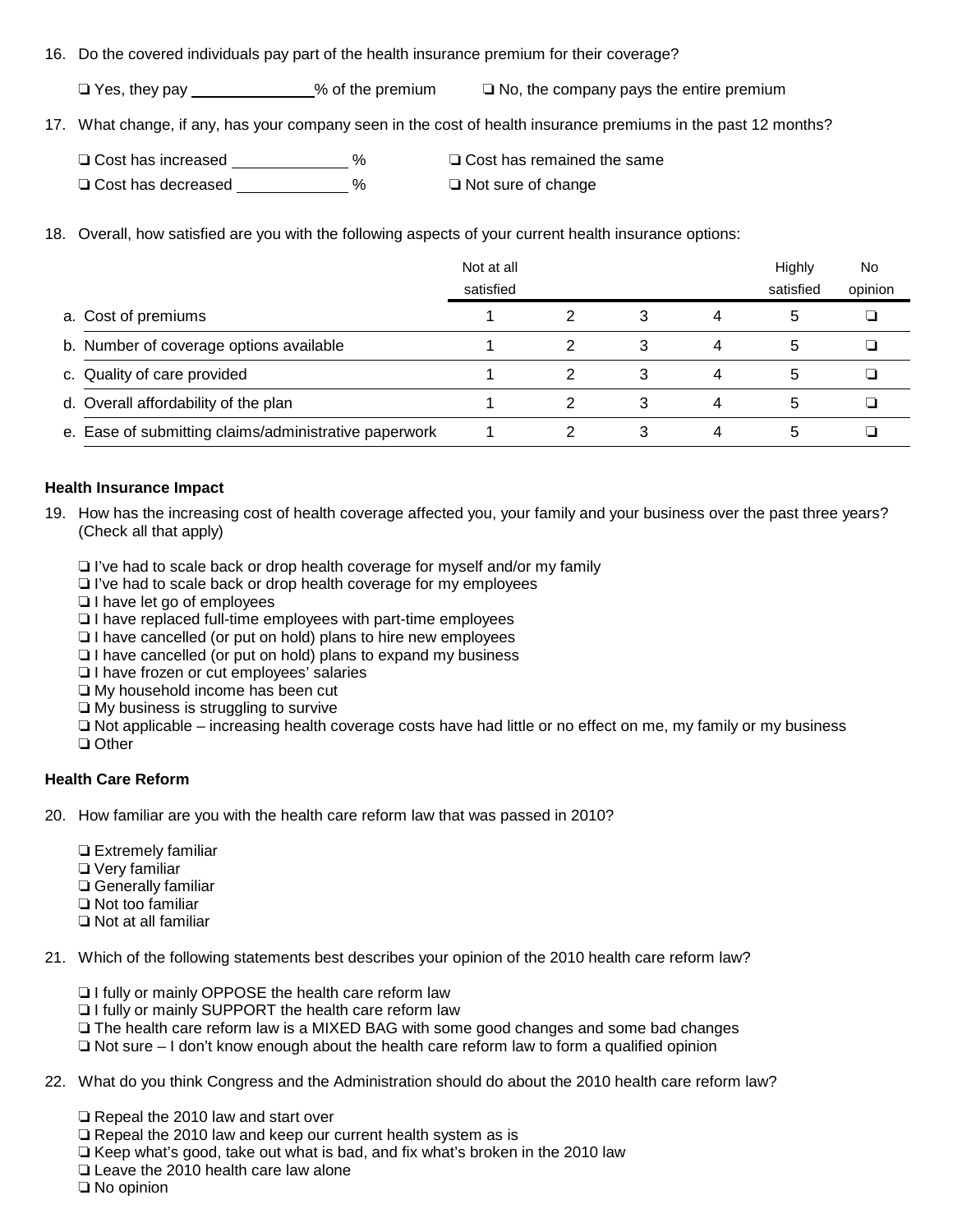- 23. Please indicate which of the following is your MAIN concern with the 2010 health care reform law:
	- $\Box$  I expect that the cost of my health coverage will increase

 $\Box$  I expect that my taxes will increase

- $\Box$  The government will become too involved with my health care
- $\Box$  It will increase the deficit and be too costly to the country
- $\Box$  I expect that I will not be able to keep my current health insurance and medical professionals
- $\Box$  The quality of our health care system will decline
- $\Box$  I do not have any concerns about the current health care reform law

 $\Box$  No opinion

24. The 2010 health care reform law provides financial assistance to help pay for health coverage. To determine if you may qualify, please refer to the chart below:

| Persons<br>in family                                                             | Maximum household<br>income to qualify for<br>assistance (e.g., your<br>income must be LESS<br>than this to qualify) |  |  |  |  |
|----------------------------------------------------------------------------------|----------------------------------------------------------------------------------------------------------------------|--|--|--|--|
| 1                                                                                | \$43,320                                                                                                             |  |  |  |  |
| 2                                                                                | \$58,280                                                                                                             |  |  |  |  |
| 3                                                                                | \$73,240                                                                                                             |  |  |  |  |
| 4                                                                                | \$88,200                                                                                                             |  |  |  |  |
| 5                                                                                | \$103,160                                                                                                            |  |  |  |  |
| 6                                                                                | \$118,120                                                                                                            |  |  |  |  |
| 7                                                                                | \$133,080                                                                                                            |  |  |  |  |
| 8                                                                                | \$148,010                                                                                                            |  |  |  |  |
| For families with more than 8 persons,<br>add \$3,740 for each additional person |                                                                                                                      |  |  |  |  |

Based on the information above, would you qualify for financial assistance to pay for health coverage?

 $\Box$  Yes, I would qualify for assistance

- $\Box$  No, I would not qualify for assistance
- □ Not sure
- 25. According to Congressional Budget Office estimates, under the health care law, health insurance premiums in 2014 will be approximately \$5,300 per year (\$442 per month) for an INDIVIDUAL (single) policy.

How does this compare with the current cost of your INDIVIDUAL policy?

 $\Box$  Not applicable – I do not have an individual policy  $\Box$  My current individual policy costs MORE than \$5,300 per year (\$442 per month)  $\Box$  My current individual policy costs LESS than \$5,300 per year (\$442 per month)  $\Box$  Not sure what my individual policy costs

26. According to Congressional Budget Office estimates, under the new health care law, health insurance premiums in 2014 will be approximately \$15,000 per year (\$1,250 per month) for an FAMILY policy.

How does this compare with the current cost of your FAMILY policy?

 $\Box$  Not applicable – I do not have a family policy  $\Box$  My current family policy costs MORE than \$15,000 per year (\$1,250 per month) □ My current family policy costs LESS than \$15,000 per year (\$1,250 per month)  $\Box$  Not sure what my family policy costs